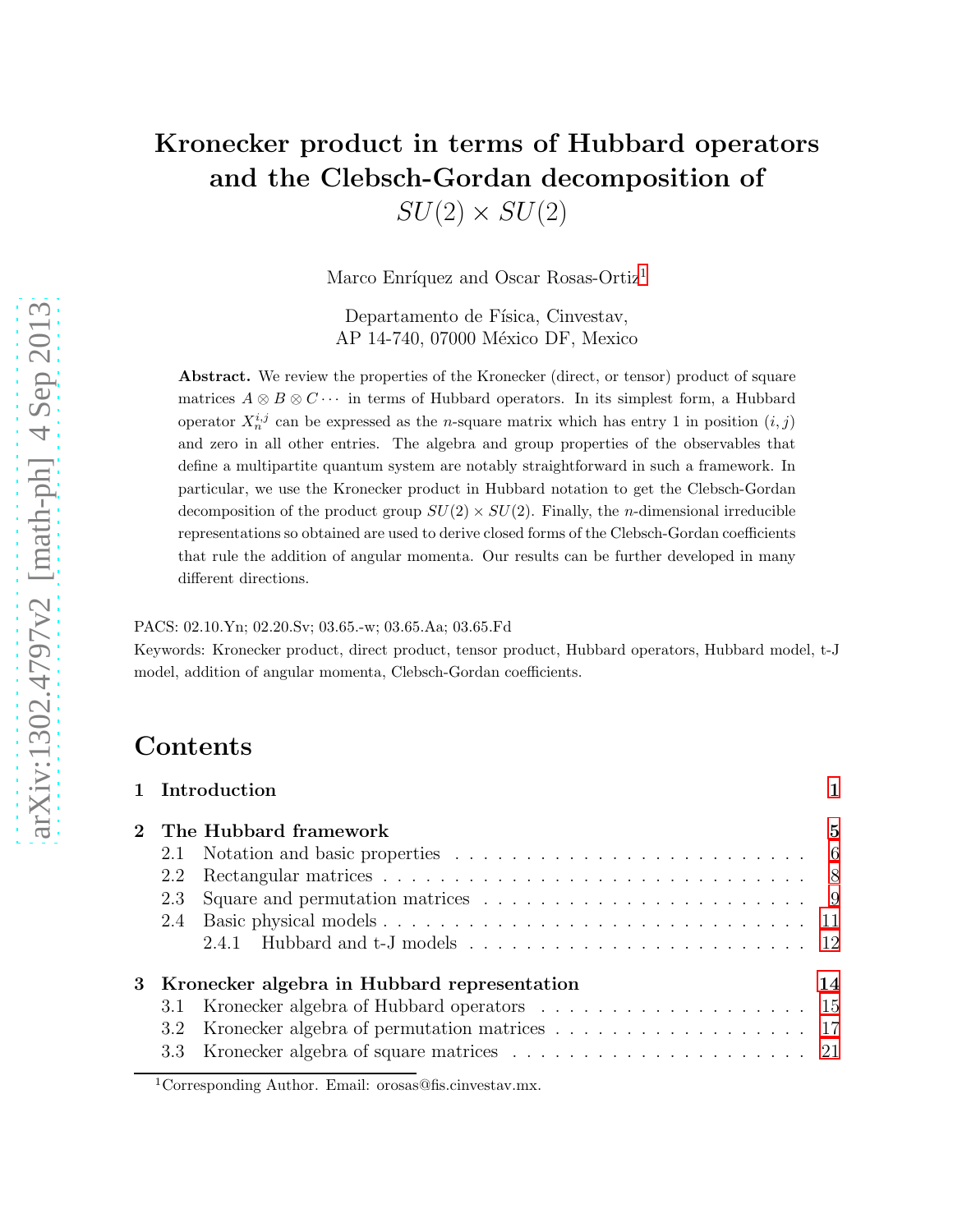|                | 3.4                                              |                                                                                                              | 31 |  |  |
|----------------|--------------------------------------------------|--------------------------------------------------------------------------------------------------------------|----|--|--|
|                |                                                  | Diagonalization in the Heisenberg model $\ldots \ldots \ldots \ldots \ldots$<br>3.4.1                        | 32 |  |  |
|                |                                                  | The Jaynes-Cummings model in Hubbard notation<br>3.4.2                                                       | 33 |  |  |
| 4              | 35<br>Basics of the Clebsch-Gordan decomposition |                                                                                                              |    |  |  |
|                | 4.1                                              | Direct sum of vector spaces $\ldots \ldots \ldots \ldots \ldots \ldots \ldots \ldots \ldots$                 | 35 |  |  |
|                | 4.2                                              | Linear representation of groups $\dots \dots \dots \dots \dots \dots \dots \dots \dots$                      | 36 |  |  |
|                | 4.3                                              |                                                                                                              | 37 |  |  |
| $\overline{5}$ |                                                  | The group $SU(2)$ in Hubbard representation                                                                  | 37 |  |  |
|                | 5.1                                              |                                                                                                              | 38 |  |  |
|                | 5.2                                              |                                                                                                              | 40 |  |  |
|                |                                                  | 5.2.1                                                                                                        | 41 |  |  |
|                |                                                  | Highest weight $j = 1, \ldots, \ldots, \ldots, \ldots, \ldots, \ldots, \ldots, \ldots$<br>5.2.2              | 41 |  |  |
|                |                                                  | 5.2.3                                                                                                        | 41 |  |  |
| 6              |                                                  | $SU(2) \times SU(2)$ in Hubbard notation                                                                     | 41 |  |  |
|                | 6.1                                              | The product of irreducible representations $\ldots \ldots \ldots \ldots \ldots \ldots$                       | 42 |  |  |
|                |                                                  | 6.1.1                                                                                                        | 43 |  |  |
|                |                                                  | 6.1.2                                                                                                        | 43 |  |  |
|                |                                                  | Weights $j_1 = 1, j_2 = \frac{1}{2} \ldots \ldots \ldots \ldots \ldots \ldots \ldots \ldots \ldots$<br>6.1.3 | 44 |  |  |
|                | 6.2                                              |                                                                                                              | 44 |  |  |
|                |                                                  | 6.2.1                                                                                                        | 46 |  |  |
|                |                                                  | 6.2.2                                                                                                        | 46 |  |  |
| $\overline{7}$ |                                                  | Clebsch-Gordan decomposition of $SU(2) \times SU(2)$                                                         | 47 |  |  |
|                | 7.1                                              | Transformation into the highest dimension invariant subspace.                                                | 49 |  |  |
|                | 7.2                                              | Transformation into invariant subspaces of lower dimension.                                                  | 50 |  |  |
|                | 7.3                                              |                                                                                                              | 54 |  |  |
|                |                                                  | 7.3.1                                                                                                        | 54 |  |  |
| 8              |                                                  | Concluding remarks                                                                                           | 55 |  |  |
|                |                                                  | A Appendix                                                                                                   | 56 |  |  |
|                |                                                  |                                                                                                              |    |  |  |
|                | <b>Bibliography</b>                              |                                                                                                              |    |  |  |

# <span id="page-1-0"></span>1 Introduction

The Kronecker product, represented by the symbol ⊗, has attracted the attention of researchers in diverse areas of mathematics and theoretical physics over the last decades [\[1](#page-60-1)[–9\]](#page-60-2). Introduced by Zehfuss in 1858 (see the historical review given in [\[4\]](#page-60-3)), this is a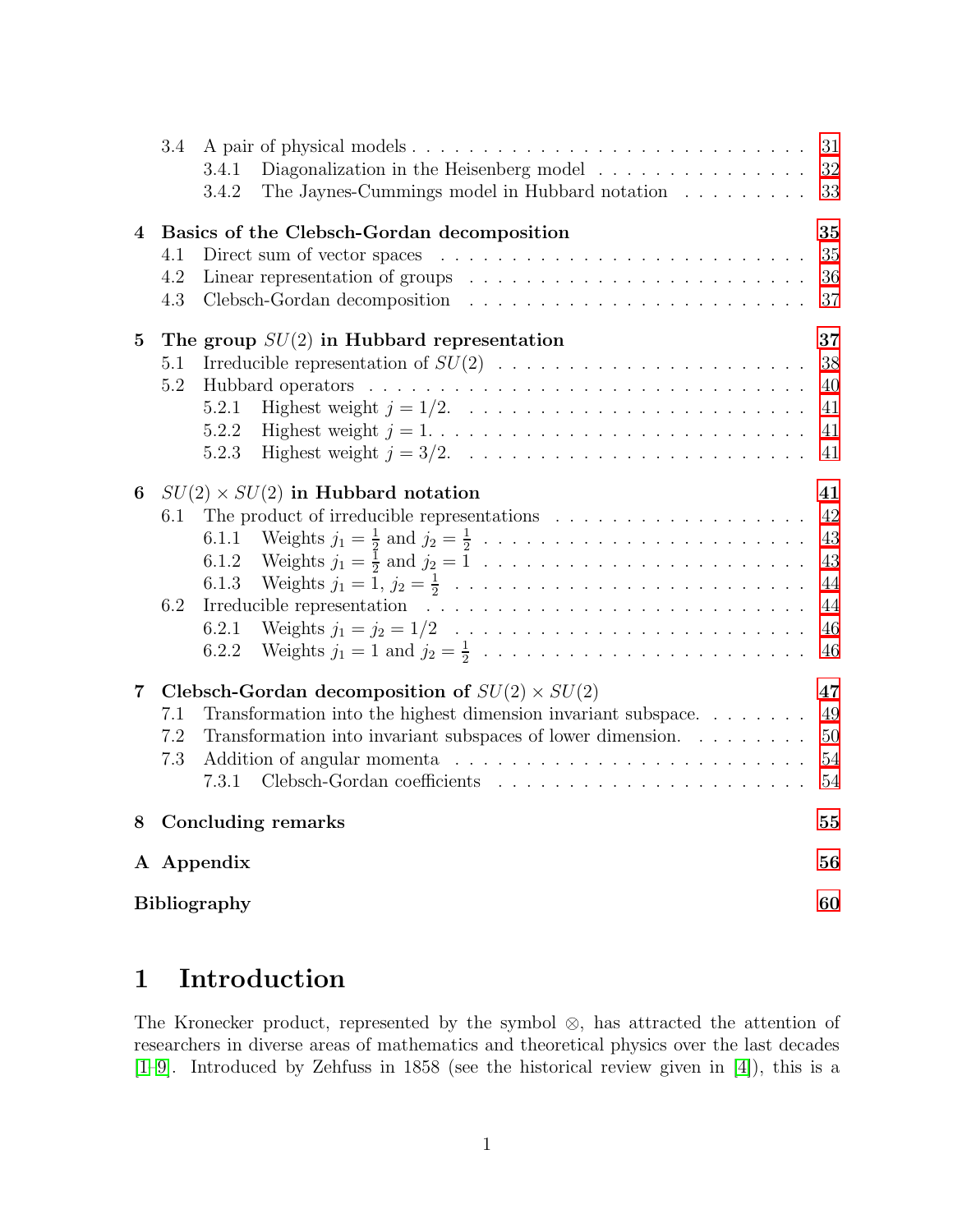matrix operation also known as direct or tensor product, defined for matrices  $A = [a_{i,j}]$ and B of any order to be  $A \otimes B = [a_{i,j}B]$ . That is, for instance

$$
A \otimes B = \begin{pmatrix} a_{11} & a_{12} & a_{13} \\ a_{21} & a_{22} & a_{23} \end{pmatrix} \otimes B = \begin{pmatrix} a_{11}B & a_{12}B & a_{13}B \\ a_{21}B & a_{22}B & a_{23}B \end{pmatrix}.
$$

Matrix calculus includes the derivatives of a matrix with respect to a scalar, a scalar with respect to a matrix, and a matrix with respect to a matrix; all these operations are defined in terms of the product  $\otimes$  [\[5](#page-60-4)[–7\]](#page-60-5) (other interesting applications can be found in [\[9\]](#page-60-2)). In physics, this product arises quite naturally if the group properties of the dynamical variables of a given system are considered  $[10-12]$  $[10-12]$ , and it is fundamental in the study of multipartite systems [\[13,](#page-60-8) [14\]](#page-60-9). Indeed, the Clebsch-Gordan decomposition of the Kronecker product of two irreducible representations is one of the most useful problems in group theory, since the reduction of such a product into the sum of irreducible representations confirms the unicity of the representation for the simple reducible groups [\[15\]](#page-60-10). It is then quite natural to find immediate applications of both, the product ⊗ and the Clebsch-Gordan decomposition, in the addition of angular momenta [\[16\]](#page-60-11) as well as in the identification of symmetries in quantum physics [\[17\]](#page-61-0).

Despite the simplicity of its definition, calculating the tensor product  $A \otimes B \otimes C \otimes \cdots$ becomes cumbersome for large matrix sizes and/or for a large number of factors. This fact is particularly notable in the design of fast Fourier transform algorithms where the factorisation of the discrete Fourier matrix  $F_n$  is relevant. Namely, for  $n = 2m$  with  $m \in \mathbb{N}$ , the *n*-square (Fourier) matrix<sup>[1](#page-2-0)</sup>:

<span id="page-2-2"></span>
$$
F_n = [f_{i,j}], \quad f_{i,j} = w^{(j-1)(i-1)}, \quad i, j = 1, 2, \dots, n, \quad w = e^{2\pi i/n}, \tag{1}
$$

can be expressed as the product

$$
F_n = B_n(\mathbb{I}_2 \otimes F_m) \Pi_n^T,
$$

where

$$
B_n = \begin{pmatrix} \mathbb{I}_m & \Omega_m \\ \mathbb{I}_m & -\Omega_m \end{pmatrix}, \qquad \mathbb{I}_k = \text{diag}(\underbrace{1, 1, \dots, 1}_{k-\text{times}}, \qquad \Omega_k = \text{diag}(1, w, w^2, \dots, w^{k-1}),
$$

and  $\Pi_k$  is the  $k \times k$ -permutation matrix obtained by grouping the odd columns of the identity  $\mathbb{I}_k$  first, and the even columns second. Hereafter  $A^T$  is the matrix transpose of A. The procedure can be repeated if m is even. Indeed, if  $n = 2^t$ ,  $t \in \mathbb{N}$ , then  $F_n$  can be factorized into the product of  $t = \log_2 n$  matrix factors (Cooley-Tukey factorisation):

<span id="page-2-1"></span>
$$
F_n = (\mathbb{I}_1 \otimes B_n)(\mathbb{I}_2 \otimes B_{n/2})(\mathbb{I}_4 \otimes B_{n/4}) \cdots (\mathbb{I}_{n/2} \otimes B_2) P_n^T,
$$
\n(2)

with  $P_n^T$  the bit-reversing permutation matrix [\[18\]](#page-61-1). Note that each factor  $\mathbb{I}_k \otimes B_{n/k}$  in [\(2\)](#page-2-1) has only two nonzero entries per row. Thus, only 2n of the  $n^2$  entries associated to

<span id="page-2-0"></span><sup>&</sup>lt;sup>1</sup>A Fourier matrix  $\widetilde{F}_n = F_n/\sqrt{n}$  is unitary. Here we also refer to [\(1\)](#page-2-2) as Fourier matrix although it is a rescaled version of  $\widetilde{F}_n$ .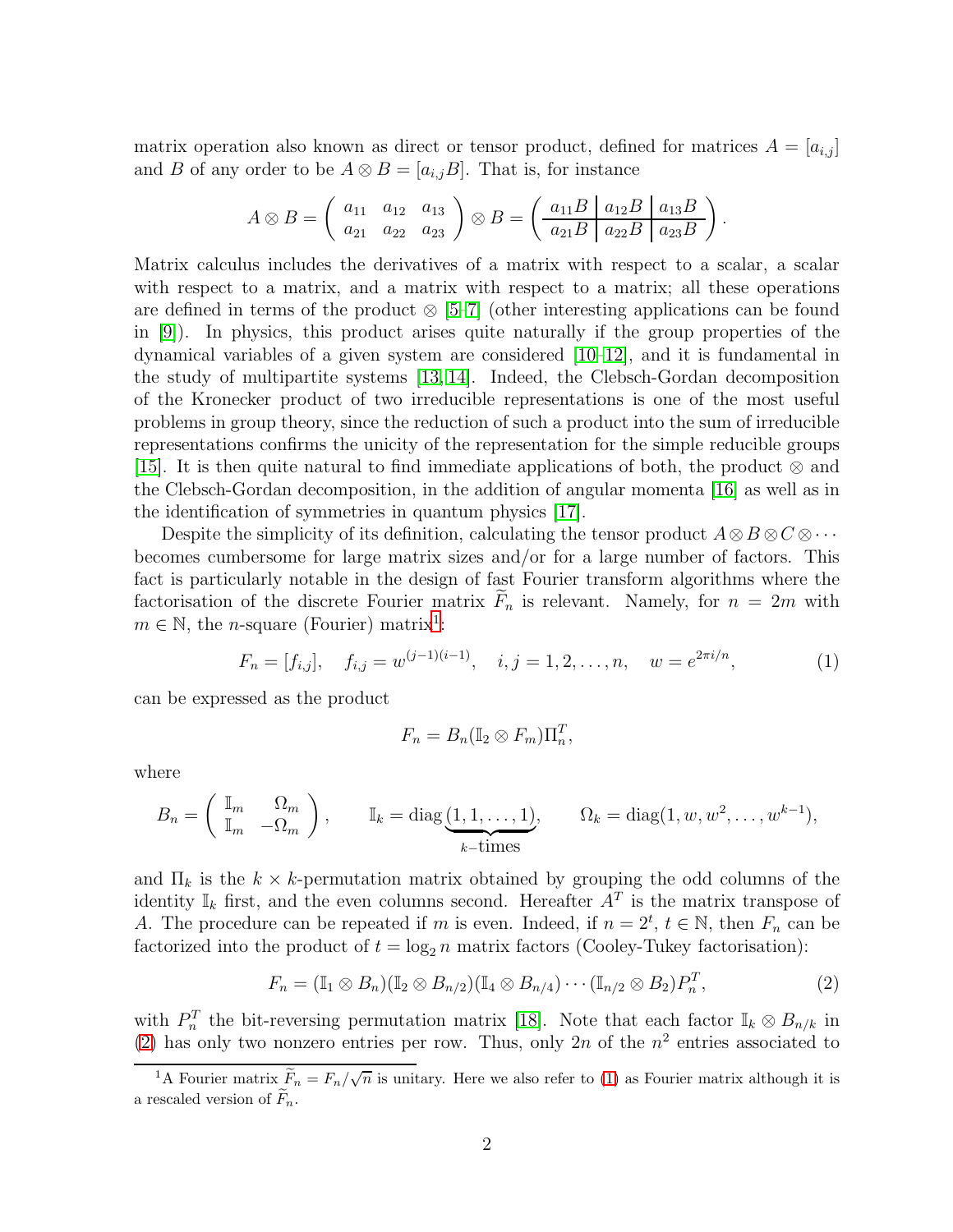$\mathbb{I}_k \otimes B_{n/k}$  are different from zero. This fact suggests that there must be a better and simpler form of calculating the Kronecker product in the factorisation algorithms.

On the other hand, the entries of the first row and column of the Fourier matrix [\(1\)](#page-2-2) are all equal to unity while the other entries are either  $\pm 1$  or  $\pm i$ . Thus,  $F_n$  is a dephased, complex Hadamard matrix [\[19\]](#page-61-2). The relevance of a dephased matrix is that only its lower right  $(n-1)$ -square sub-matrix is necessary in the calculations where it is involved. In this subject, it can be shown that the product  $D_r H D_c$  brings any Hadamard matrix H into the dephased form for a pair of uniquely determined diagonal unitary matrices  $D_r$ and  $D_c$  [\[19\]](#page-61-2). The construction can be simplified since two Hadamard matrices,  $H_1$  and  $H_2$ , are equivalent if there exist diagonal unitary matrices  $D_1$  and  $D_2$ , and permutation matrices  $P_1$  and  $P_2$ , such that [\[19,](#page-61-2) [20\]](#page-61-3):

<span id="page-3-1"></span>
$$
H_1 = D_1 P_1 H_2 P_2 D_2. \tag{3}
$$

According to the former property,  $H_1$  is dephased if  $D_1 = D_r$  and  $D_2 = D_c$ , no matter the form of  $P_1H_2P_2$ . In this case dephasing is equivalent to the permutation of rows and columns defined by  $P_1$  and  $P_2$ . However, using conventional approaches, it is not easy to verify whether there exist such permutations [\[19\]](#page-61-2). The problem becomes even more complicated for large size matrices since the permutations grow as N! Then, it is apparent the necessity of a proper framework in which the determination of the above described permutations becomes a tractable problem.

In general, the matrix algebra includes algorithms that are fairly complicated and cumbersome for either matrices of large sizes or a large number of matrices to operate with. It would therefore be desirable to construct a mathematical framework in which the problems like those aforementioned are feasible; no matter the number or the size of the matrices involved. To get a suitable approach it is useful to consider the operators  $X^{p,q}$  introduced by Hubbard [\[21](#page-61-4)[–23\]](#page-61-5) (three of six papers). These obey the multiplication rule

<span id="page-3-3"></span>
$$
X^{i,j}X^{k,m} = \delta_{jk}X^{i,m},\tag{4}
$$

and have the properties

<span id="page-3-2"></span>
$$
(X^{i,j})^{\dagger} = X^{j,i}, \quad \sum_{k} X^{k,k} = \mathbb{I}, \quad [X^{i,j}, X^{k,m}]_{\pm} = \delta_{jk} X^{i,m} \pm \delta_{mi} X^{k,j}.
$$
 (5)

Hereafter the sub-label in  $[A, B]_{\pm}$  stands for either the commutator (−) or the anticommutator  $(+)$  of A and B.

The Hubbard operators provide a way to study groups of particles that interact strongly one with each other in such a way that a weak interaction between the groups is also allowed<sup>[2](#page-3-0)</sup>  $[21-34]$  $[21-34]$ . For example, they are useful in the description of atoms in which

<span id="page-3-0"></span><sup>&</sup>lt;sup>2</sup>To distinguish between the particles of different groups, Hubbard used  $X_{pq}^{(i)}$  [\[22\]](#page-61-6) as well as  $X_i^{pq}$  [\[23\]](#page-61-5) to denote the operator  $|i, p\rangle\langle i, q|$ , with i labelling a given group while  $|i, p\rangle$  and  $|i, q\rangle$  represent two different states of a particle in that group. In contrast, we use a sub-label "n" to denote the matrix order of the linear representation of the operator  $X^{i,j}$ , as this is done in equation [\(6\)](#page-4-0). An exception is done in Section [2.4](#page-11-0) where the Hubbard model of strong interacting electrons is revisited.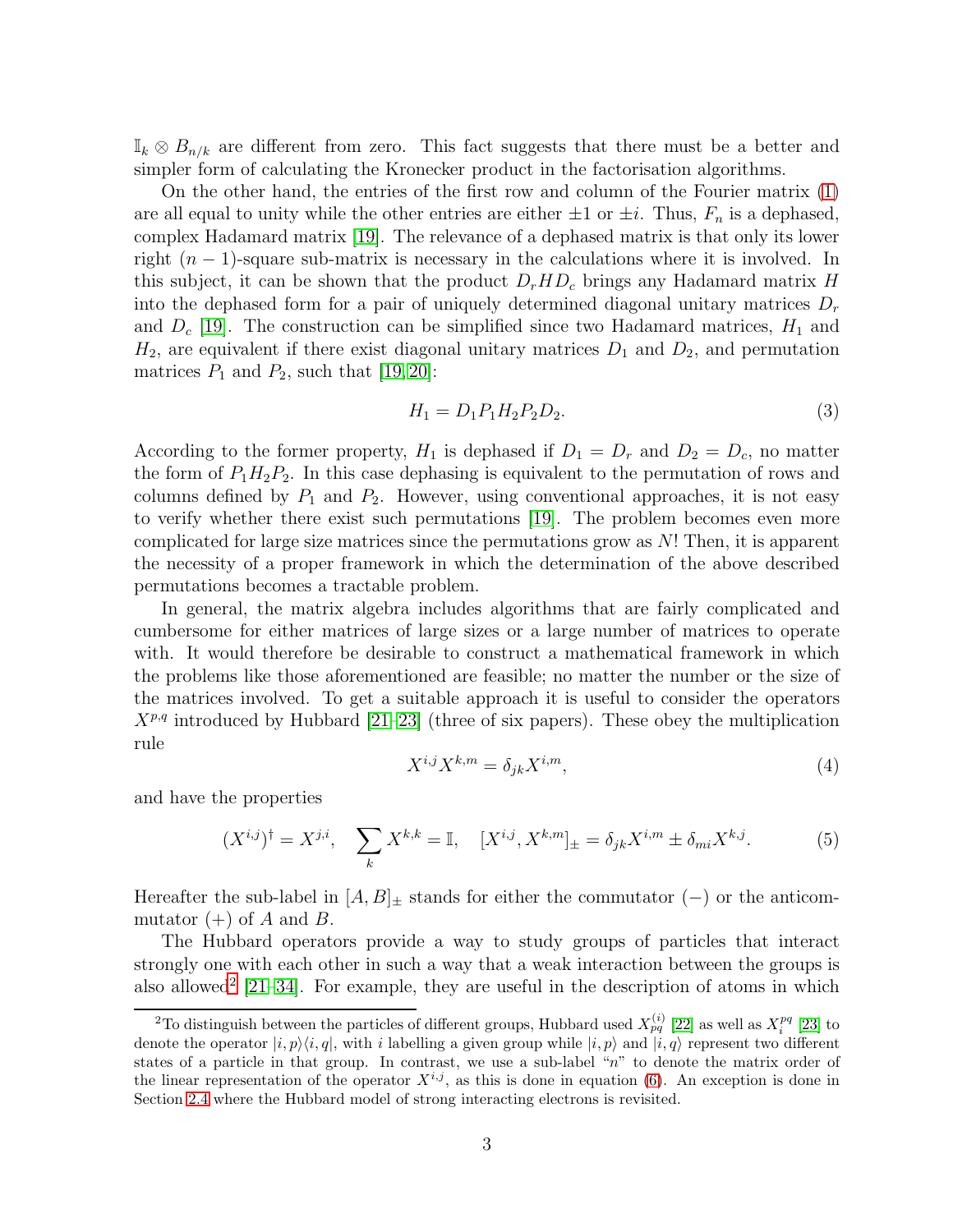Coulomb repulsion prevents double-occupancy of a given orbital [\[29\]](#page-61-7). In such cases, the strong interactions determine the energy of the groups of particles and can be included in the Hamiltonian as linear combinations of the Hubbard operators [\[21](#page-61-4)[–23\]](#page-61-5). This is the situation for strongly correlated electrons  $[21–23, 30]$  $[21–23, 30]$  $[21–23, 30]$ , whether they are in a cavity  $[31]$ or in a two-atom molecule [\[32\]](#page-61-10), as well as for double quantum dots [\[33,](#page-62-1) [34\]](#page-62-0) among other systems [\[24](#page-61-11)[–28\]](#page-61-12).

Given an *n*-dimensional vector space  $\mathcal{H}_n$  with orthonormal basis  $\{|\psi_k\rangle\}_{k=1}^n$ , the Hubbard operators are written in terms of the outer products of the basis elements:

<span id="page-4-0"></span>
$$
X_n^{i,j} := |\psi_i\rangle\langle\psi_j|, \quad i, j = 1, 2, \dots, n. \tag{6}
$$

That is, the operator  $X_n^{i,j} = |\psi_i\rangle\langle\psi_j|$  is a representation of  $X^{i,j}$  in the space  $\mathcal{H}_n$ . This causes a transition from the state  $|\psi_j\rangle$  to the state  $|\psi_i\rangle$  of the system that is described by the vectors in  $\mathcal{H}_n$ . In general, any linear operator  $O: \mathcal{H}_n \to \mathcal{H}_n$  can be represented in terms of the Hubbard operators

<span id="page-4-1"></span>
$$
O = \sum_{i,j} o_{i,j} X_n^{i,j}, \quad o_{i,j} = \langle \psi_i | O | \psi_j \rangle.
$$
 (7)

This property plays a central role in what follows since the operators  $X_n^{i,j}$  are the cornerstone of our approach. Using the X-operator representation [\(7\)](#page-4-1) one can address the algebra of square matrices in compact form, no matter the size or the number of the factors. Problems like the determination of the permutation matrices fulfilling [\(3\)](#page-3-1) become simpler in this notation. Indeed, if the basis vector  $|\psi_k\rangle$  is the *n*-tuple that has a unity in the k-th position and all other entries equal to zero, the Hubbard operator  $(6)$  is in its simplest form:

<span id="page-4-2"></span>
$$
X_n^{i,j} = \begin{pmatrix} 0 & 0 \\ 0_{(i-1)\times(j-1)} & \vdots & 0_{(i-1)\times(n-j)} \\ 0 & \cdots & 0 & 1 & 0 & \cdots & 0 \\ 0 & 0 & 1 & 0 & \cdots & 0 \\ 0 & 0 & \vdots & 0_{(n-i)\times(n-j)} & 0 \end{pmatrix},
$$
 (8)

where  $0_{s \times t}$  is the null matrix of order  $s \times t$ . That is, in the representation defined by the basis vectors  $|\psi_k\rangle$  the Hubbard operator  $X_n^{i,j}$  corresponds to the *n*-square matrix for which all the entries are zero except the one at the  $i$ -th row and the  $j$ -th column, where it takes the value 1. Such an array of zeros and a single unit is appropriate to operate the Kronecker products  $\mathbb{I}_k \otimes B_{n/k}$  of Eq. [\(2\)](#page-2-1) in plain notation; these products are but the linear combination of only 2n Hubbard operators.

The present work attempts to stimulate further progress in the applications of the Hubbard operators by introducing a useful manner to calculate the Kronecker product. The paper is structured in two main parts. First, in Section [2](#page-5-0) some basic definitions and the Hubbard notation are introduced. A simple model of interacting atoms is discussed in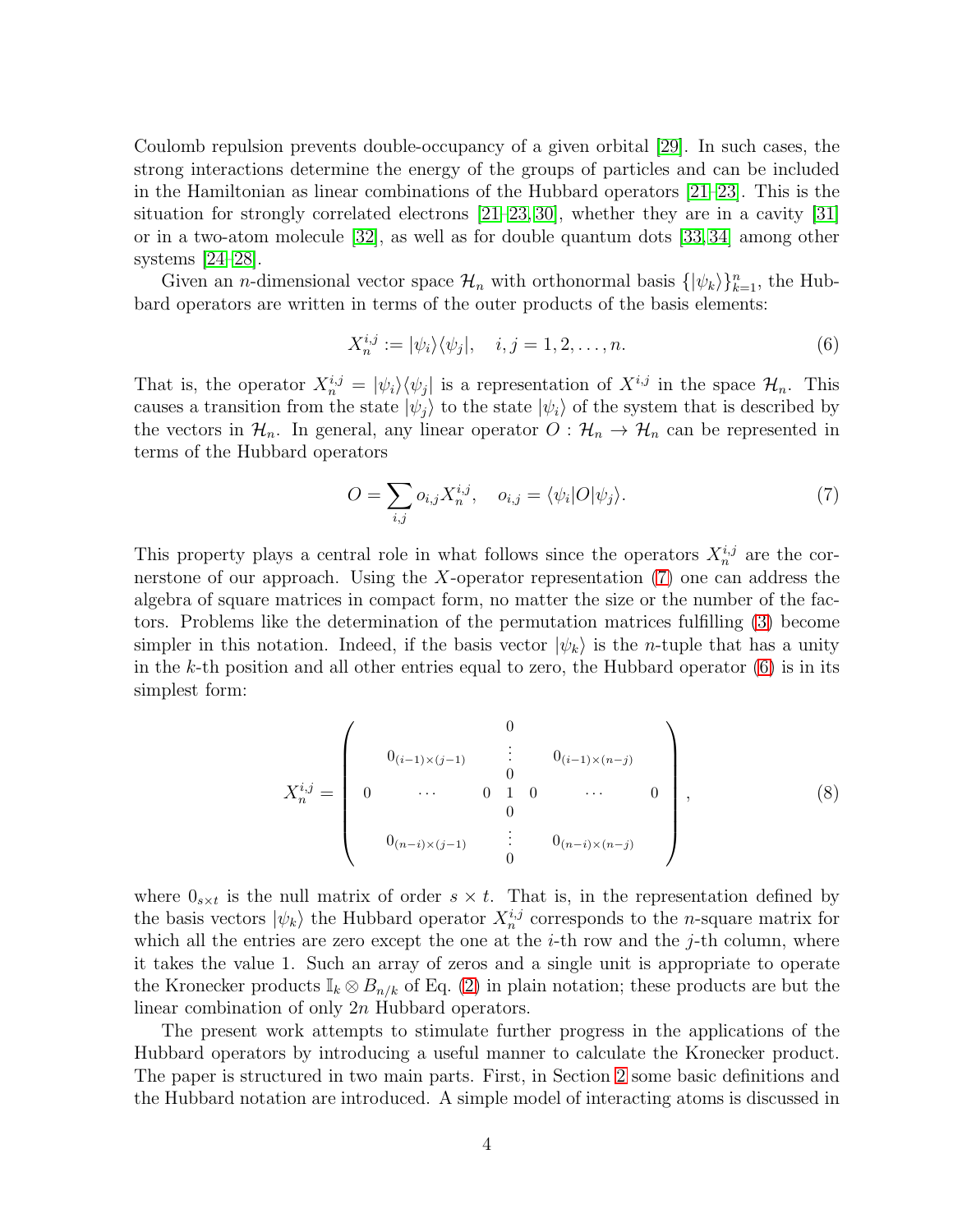Section [2.4](#page-11-0) where the corresponding Hamiltonian is expressed as a combination of linear and quadratic forms of the Hubbard operators. The simplest case corresponds to a net of atoms which have a single energy level of interest each one. Then, in Section [2.4.1](#page-12-0) the Pauli principle and the notion of a unique orbital per site are used to recover the Hubbard model of strongly correlated electrons as well as its strong-coupling limit known as the t-J model. In Section [3](#page-14-0) we review some of the most important properties of the direct product by using the Hubbard operators as the building-blocks of the Kronecker algebra of square matrices. Properties just as the composition of permutations are nicely worked in Hubbard notation. Some other properties as the Kronecker powers of operators A⊗<sup>k</sup> are explicitly developed for their possible application in quantum control of multipartite systems. The Kronecker algebra of the X-operators is applied to solve two particular problems of physical interest in Section [3.4.](#page-31-0) We first discuss the problem of diagonalizing a given n-level Hamiltonian (Section [3.4.1\)](#page-32-0), and pay particular attention to a system of interacting spin-1/2 particles that is described by the Heisenberg model (a limit case of the models discussed in Section [2.4\)](#page-11-0). In Section [3.4.2](#page-33-0) we use the X-operator representation to solve the Jaynes-Cummings problem associated to a single-atom in a single-mode of quantised electromagnetic fields in a cavity. Some comments concerning the generalisations to include an arbitrary number of cavities are also given. In Section [4](#page-35-0) the useful notation of the direct sum of vector spaces and the linear representation of groups are also revisited while the Clebsch-Gordan problem is stated in general form. The second part of the paper is devoted to the applications involving angular momenta. We first review the construction of irreducible representations of the  $SU(2)$  Lie group in Hubbard notation (Section [5\)](#page-37-1), then general expressions are derived for the representation of  $SU(2) \times SU(2)$  in Hubbard notation (Section [6\)](#page-41-3). In Section [7](#page-47-0) the Clebsch-Gordan coefficients of the  $SU(2) \times SU(2)$  Lie group are derived and written in a definite form using the Hypergeometric function  ${}_{3}F_2$ . We close the paper with some concluding remarks. An appendix is added to analyze some basic properties of the ceiling and floor functions that are required along the paper.

## <span id="page-5-0"></span>2 The Hubbard framework

Matrix calculus was developed for square matrices [\[35\]](#page-62-2), and finds a lot of applications in quantum theory where the observables are represented by Hermitian operators. The latter are expressed as square matrices according to the representation defined by the mensurable physical quantities and the related eigenvectors, see e.g. [\[36\]](#page-62-3). Any observable O of a quantum multipartite system  $S = S_1 + S_2 + \cdots$  is defined on the entire Hilbert space  $\mathcal{H} = \mathcal{H}_1 \otimes \mathcal{H}_2 \otimes \cdots$ , and can be expressed as matrix Kronecker products of the observables  $O_k$  belonging to the subsystems  $S_k$  [\[13,](#page-60-8) [14\]](#page-60-9). We shall focus on the properties of square matrices in the understanding that they give a suitable linear representation of the group of observables defining a quantum system. Yet, most of the results we are going to derive can be immediately extended to the case of  $n \times m$  matrices. However, some specific properties of square matrices require caution to be promoted to (or they simply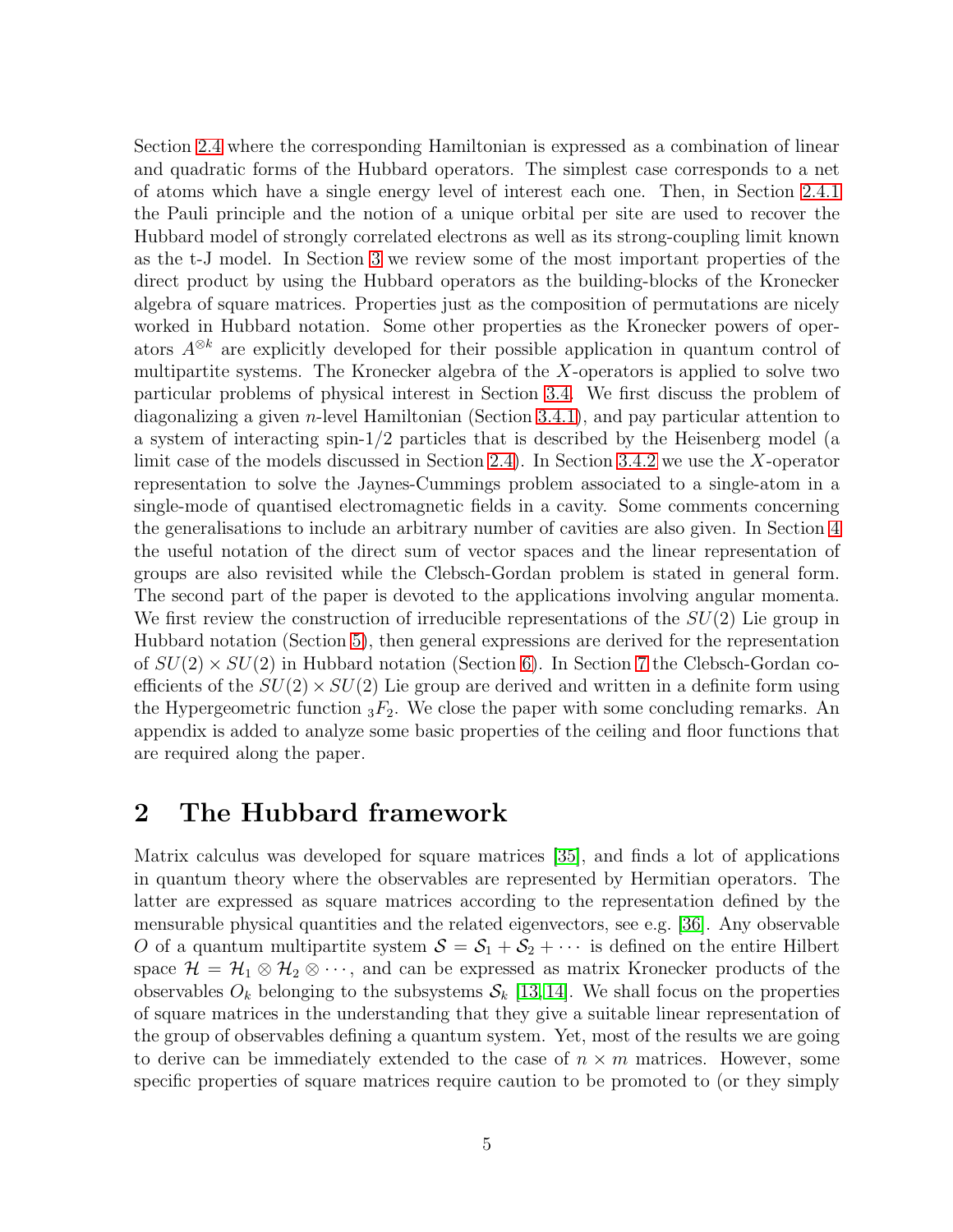<span id="page-6-0"></span>can not be applied in) the rectangular case.

## 2.1 Notation and basic properties

Let the ket  $|x\rangle$  be an element of the vector space  $\mathbb{K}^n$ , with  $\mathbb{K}$  a field which could be either R or ℂ. This will be represented as a single-column matrix containing n numbers  $x_i$  ∈ K. The latter will be indexed from 1 unless otherwise stated. Thus,

$$
|x\rangle \in \mathbb{K}^n \quad \Rightarrow \quad |x\rangle = (x_1, x_2, \dots, x_n)^T, \quad x_k \in \mathbb{K}.
$$

The size n of any n-tuple  $|x\rangle$  will be implied whenever  $|x\rangle$  be written as a linear combination of the orthonormal basis  $\{|e_k^n\rangle\}_{k=1}^n$  of  $\mathbb{K}^n$ , otherwise this will be explicitly stated if necessary. Here  $|e_k^n\rangle$  means the *n*-tuple which has a unity in the *k*-th position and all other entries equal to zero. The Hermitian transpose  $|x\rangle^{\dagger}$  of any ket  $|x\rangle \in \mathbb{K}^{n}$  will be represented by the bra  $\langle x|$ , this last is also called the dual of  $|x\rangle$ , defined as

<span id="page-6-3"></span>
$$
|x\rangle^{\dagger} := \langle x| = (x_1^{\dagger}, x_2^{\dagger}, \dots, x_n^{\dagger}), \tag{10}
$$

with  $x_k^{\dagger} = x_k$  if  $\mathbb{K} = \mathbb{R}$ , and  $x_k^{\dagger} = \overline{x}_k$  for  $\mathbb{K} = \mathbb{C}$ . The symbol  $\overline{z}$  stands for the complex conjugate of  $z \in \mathbb{C}$ . Note that the basis vectors are real, i.e.  $|e_k^n\rangle^{\dagger} = |e_k^n\rangle^T = \langle e_k^n|$  is the *n*-dimensional row vector having 1 in the  $k$ -th position and 0 in all other entries. Therefore, the inner product between arbitrary basis elements is non-negative

$$
\langle e_k^n | e_j^n \rangle = \delta_{kj}, \quad k, j \in \{1, 2, \dots, n\}.
$$
 (11)

So that any ket  $|x\rangle \in \mathbb{K}^n$  can be also expressed as the linear combination

<span id="page-6-2"></span>
$$
|x\rangle = \sum_{k=1}^{n} x_k |e_k^n\rangle, \quad x_\ell = \langle e_\ell^n | x \rangle \in \mathbb{K}.
$$
 (12)

In similar form,

$$
\langle x| = \sum_{k=1}^{n} x_k^{\dagger} \langle e_k^n|, \quad x_{\ell}^{\dagger} = \langle x|e_{\ell}^n \rangle \in \mathbb{K}.
$$
 (13)

Hence, the inner product between  $|x\rangle$  and  $|y\rangle$ , both arbitrary vectors in  $\mathbb{K}^n$ , is given by

<span id="page-6-1"></span>
$$
\langle x|y\rangle = \sum_{k,\ell=1}^{n} x_k^{\dagger} y_\ell \langle e_k^n | e_\ell^n \rangle = \sum_{k=1}^{n} x_k^{\dagger} y_k.
$$
 (14)

Since  $(\langle x|y\rangle)^{\dagger} = \langle y|x\rangle$ , the space  $\mathbb{K}^n$  is Euclidean (Hermitian) with linear (sesquilinear) metric if  $\mathbb{K} = \mathbb{R}$  ( $\mathbb{K} = \mathbb{C}$ ) [\[15\]](#page-60-10). In general we shall write  $\mathbb{K}^n = \text{Sp}\{|e_i^n\rangle\}_{i=1}^n$  to denote that  $\mathbb{K}^n$  is spanned by the orthonormal set  $\{|e_1^n\rangle, |e_2^n\rangle, \ldots, |e_n^n\rangle\}$ , with  $n \in \mathbb{N}$ . In turn,  $\text{Sp}\{|e_k^n\rangle\}$ will denote the one-dimensional space spanned by the single basis ket  $|e_k^n\rangle$ . From the inner product [\(14\)](#page-6-1) one can identify every  $\langle x |$  with a given mapping of  $\mathbb{K}^n$  into  $\mathbb{K}$ . The set of all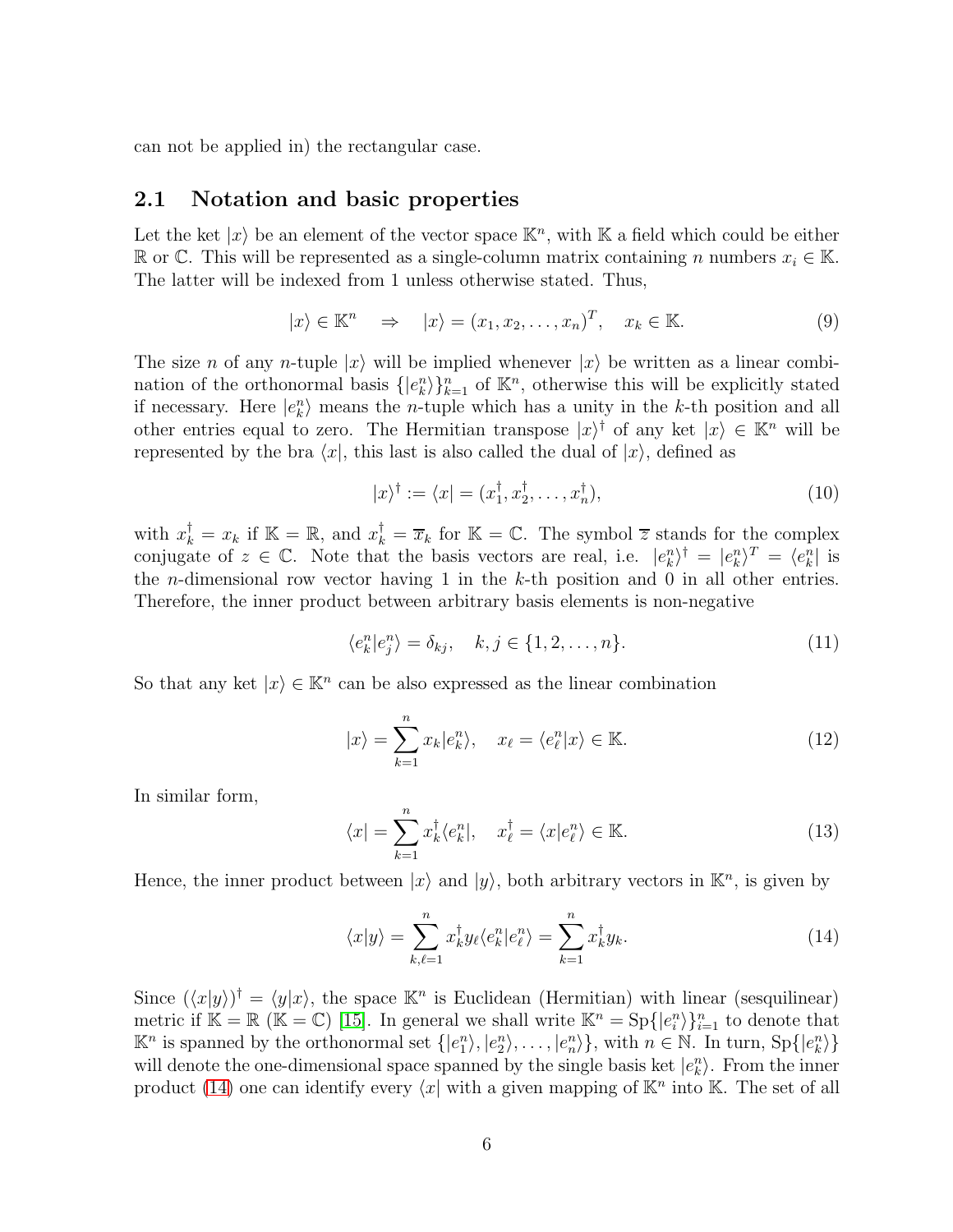these mappings is spanned by the duals of the basis vectors  $|e_k^n\rangle$  and is included in the set of all the functionals  $\mathbb{K}^n \to \mathbb{K}$ . We write  $\mathcal{K}^n = \text{Sp}\{\langle e_i^n | \}_{i=1}^n$  for such a dual vector space.

Now, using [\(12\)](#page-6-2) and [\(10\)](#page-6-3), the outer product between  $|x\rangle$  and  $|y\rangle$  yields the dyad

$$
|x\rangle\langle y| = \sum_{i,j=1}^{n} x_i y_j^{\dagger} |e_i^n\rangle\langle e_j^n| \equiv \sum_{i,j=1}^{n} x_i y_j^{\dagger} X_n^{i,j},\tag{15}
$$

where the "dyadic" operators

<span id="page-7-1"></span>
$$
X_n^{i,j} = |e_i^n\rangle\langle e_j^n|, \quad i, j = 1, 2, \dots, n
$$
\n
$$
(16)
$$

are represented by the matrices [\(8\)](#page-4-2). The action of  $|x\rangle\langle y|$  on  $\mathbb{K}^n$  produces the transition from the ket  $|y\rangle$  to  $|x\rangle$ . In this sense, the matrix array

$$
|x\rangle\langle y| = \begin{pmatrix} x_1 \\ x_2 \\ \vdots \\ x_n \end{pmatrix} (y_1^{\dagger}, y_2^{\dagger}, \dots, y_n^{\dagger}) = \begin{pmatrix} x_1 y_1^{\dagger} & x_1 y_2^{\dagger} & \cdots & x_1 y_n^{\dagger} \\ x_2 y_1^{\dagger} & x_2 y_2^{\dagger} & \cdots & x_2 y_n^{\dagger} \\ \vdots & \vdots & \ddots & \vdots \\ x_n y_1^{\dagger} & x_n y_2^{\dagger} & \cdots & x_n y_n^{\dagger} \end{pmatrix}
$$
(17)

is the linear representation of the transition operator  $|x\rangle\langle y|$  in the vector space  $\mathbb{K}^n$ . In turn, the action of  $X_n^{i,j}$  on the basis vector  $|e_k^n\rangle$  gives

<span id="page-7-2"></span>
$$
X_n^{i,j}|e_k^n\rangle = \delta_{jk}|e_i^n\rangle,\tag{18}
$$

so that its action on any ket  $|x\rangle$  in  $\mathbb{K}^n$  reads

$$
X_n^{i,j}|x\rangle = x_j|e_i^n\rangle,\tag{19}
$$

and its matrix elements are easily calculated

<span id="page-7-4"></span>
$$
\langle e_i^n | X_n^{k,\ell} | e_j^n \rangle = \delta_{\ell j} \langle e_i^n | e_k^n \rangle = \delta_{\ell j} \delta_{ik}.
$$
\n(20)

It is then clear that  $X_n^{i,j}$  projects  $\mathbb{K}^n$  into the one-dimensional space  $\text{Sp}\{|e_i^n\rangle\}$ . The algebra of these operators is defined by the inner product, which can be set to coincide with the conventional matrix product, but it is simpler to use the algebraic rule

<span id="page-7-0"></span>
$$
X_n^{i,j} X_n^{k,\ell} = |e_i^n\rangle\langle e_j^n |e_k^n\rangle\langle e_\ell^n| = \delta_{jk} X_n^{i,\ell}.\tag{21}
$$

From [\(21\)](#page-7-0), the following result is immediate

$$
[X_n^{i,j}, X_n^{k,m}]_{\pm} = X_n^{i,j} X_n^{k,m} \pm X_n^{k,m} X_n^{i,j} = \delta_{jk} X_n^{i,m} \pm \delta_{mi} X_n^{k,j}.
$$
 (22)

On the other hand, the operators  $X_n^{i,j}$  are noninvertible real matrices (i.e.,  $\det X_n^{i,j} = 0$ , and  $X_n^{i,j} = X_n^{i,j}$  such that their transpose and adjoint (conjugate transpose) versions coincide

<span id="page-7-3"></span>
$$
\left(X_n^{i,j}\right)^{\dagger} = \left(X_n^{i,j}\right)^T = X_n^{j,i}.\tag{23}
$$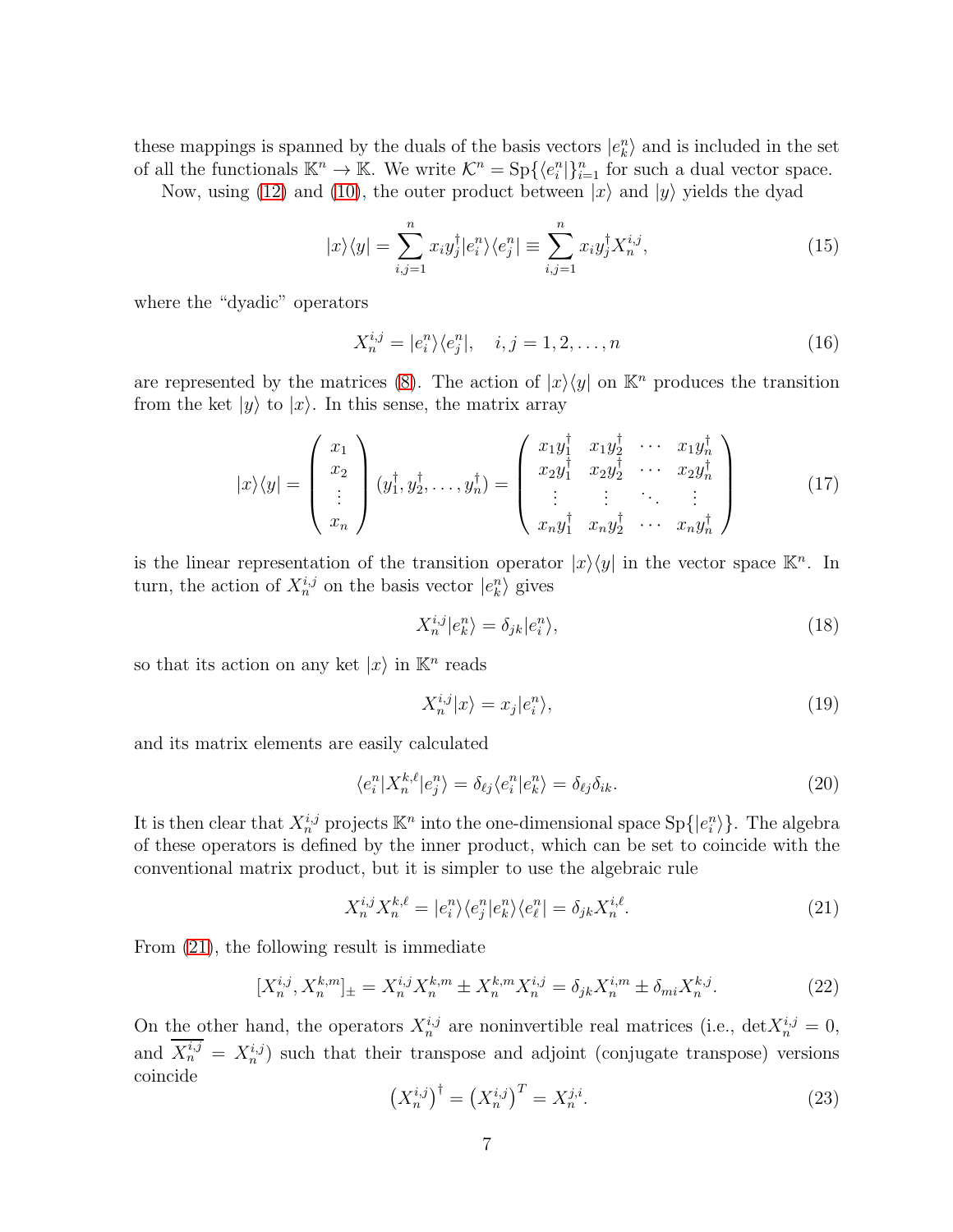This last expression is easily verified by using [\(16\)](#page-7-1) as follows

$$
(X_n^{i,j})^T = (|e_i^n\rangle\langle e_j^n|)^T = (\langle e_j^n|)^T(|e_i^n\rangle)^T = |e_j^n\rangle\langle e_i^n| = X_n^{j,i}.
$$

Note that the symmetric operators  $X_n^{i,i}$  are Hermitian and satisfy the completeness relation

<span id="page-8-1"></span>
$$
\mathbb{I}_n = \sum_{i=1}^n X_n^{i,i}.\tag{24}
$$

Then, the matrices  $X_n^{i,j}$  correspond to the linear representation of the Hubbard operators in the space  $\mathbb{K}^n$ , as all the properties [\(5\)](#page-3-2) are verified.

The introduction of Hubbard operators in the algebra of operators representing quantum dynamical variables is very advantageous since substantial simplifications are achieved with the properties  $(21)–(24)$  $(21)–(24)$ . Concrete realisations will be presented in the next sections, with special emphasis in the square matrix representation. Before that, some words concerning the case of rectangular matrices are necessary.

### <span id="page-8-0"></span>2.2 Rectangular matrices

To generalise the results of the previous section one would consider rectangular matrices. In contrast with the square matrices, a rectangular matrix transforms a vector in the space  $\mathcal{H}_n$  into a vector in the space  $\mathcal{H}_m$  where, in general,  $\mathcal{H}_n \neq \mathcal{H}_m$ . It is also well known that the multiplication of two rectangular matrices is defined only if the amount of columns of the first factor is equal to the number of rows of the second factor. Concerning the equivalent of the Hubbard operators in the rectangular case, let  $E_{n \times m}^{i,j}$  be the  $n \times m$ elementary matrix having entry 1 in position  $(i, j)$  and all other entries equal to zero [\[5\]](#page-60-4). This can be expressed as

$$
E_{n \times m}^{i,j} = |e_i^n\rangle\langle e_j^m|.\tag{25}
$$

Note that  $(E_n^{i,j})$  $\binom{n,j}{n \times m}^{\dagger} = \left(E_{n \times n}^{i,j}\right)$  $\left(\begin{smallmatrix} i,j \ n \times m \end{smallmatrix}\right)^T \ = \ E_m^{j,i}$  $_{m\times n}^{j,i}$ , so  $(E_{n\times n}^{i,j})$  $\left(n \times m\right)$ <sup>t</sup> and  $E^{i,j}_{n \times m}$  are defined to act on different vector spaces for  $n \neq m$ , no matter the values of i and j. In the same context, the product between  $n \times m$ -elementary matrices is constrained to the multiplication rule

$$
E_{n\times m}^{i,j} E_{m\times p}^{k,\ell} = \delta_{jk} E_{n\times p}^{i,\ell}.
$$
\n(26)

Thus, expressions like  $E_{m\times p}^{k,\ell} E_{n\times m}^{i,j}$  are meaningless if  $p \neq n$  since the number of columns of  $E_{m\times p}^{k,\ell}$  differs from the number of rows of  $E_{n\times m}^{i,j}$ . In spite of these apparent complications, the theorems of matrix calculus deduced for square matrices may be modified for the rectangular case. This is particularly right for the "square matrices in the broader sense" defined in [\[11\]](#page-60-12), Ch. 2 (see also general expressions in [\[5\]](#page-60-4)). As we have indicated, our interest is addressed to n-square matrices since they represent the most general linear operators in the vector space  $\mathbb{K}^n$ . The outline above is to stress that care must be taken with regard to the generalisations of our results to the rectangular case.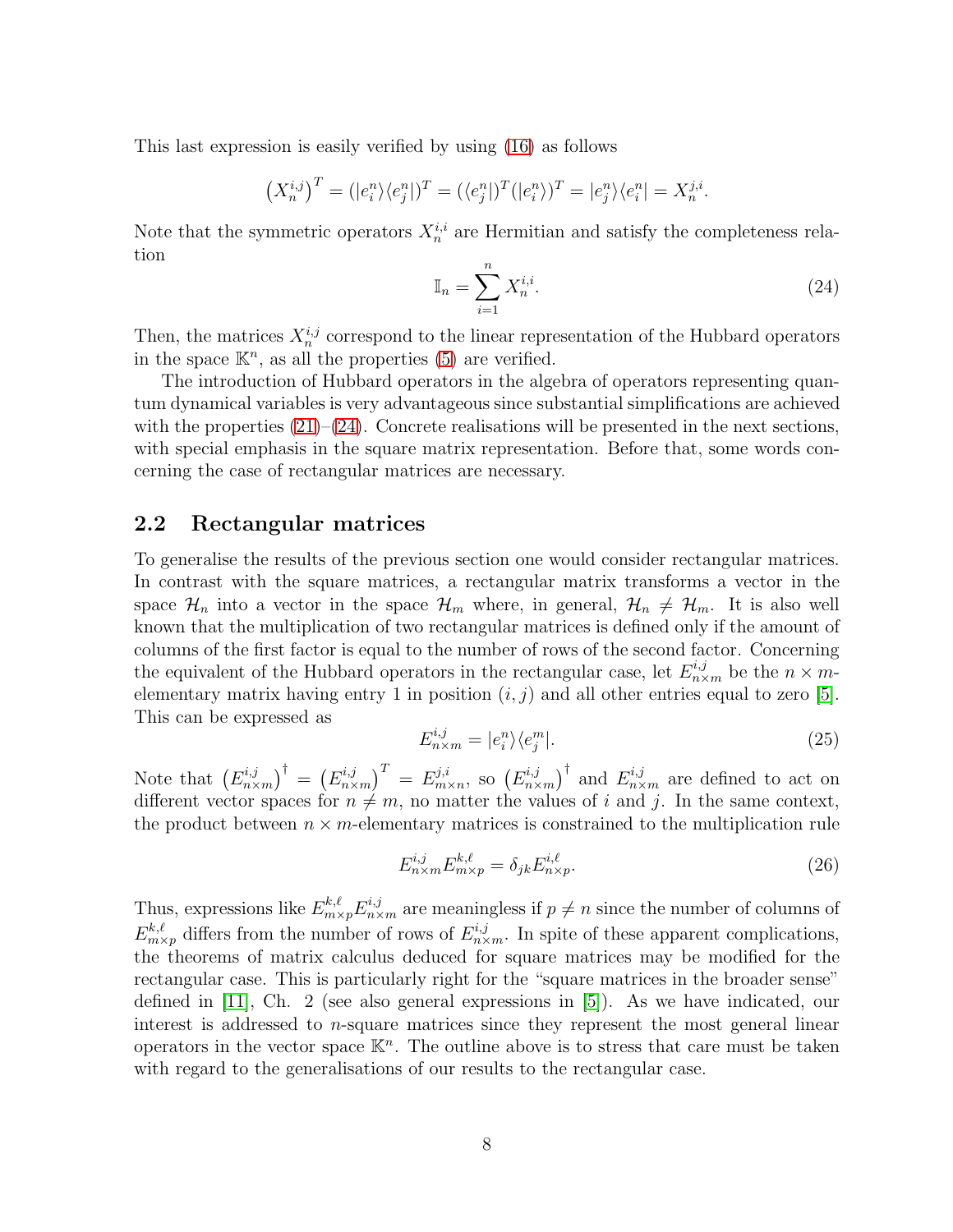## <span id="page-9-0"></span>2.3 Square and permutation matrices

Using [\(16\)](#page-7-1) it is easy to see that any *n*-square matrix  $A = [a_{i,j}]$  can be expressed in terms of the Hubbard operators

<span id="page-9-1"></span>
$$
A = \sum_{i,j=1}^{n} a_{i,j} X_n^{i,j}, \quad a_{i,j} \in \mathbb{K},
$$
\n(27)

so that the conventional matrix product AB is expressed as follows

<span id="page-9-4"></span>
$$
AB = \left(\sum_{i,j=1}^{n} a_{i,j} X_n^{i,j}\right) \left(\sum_{k,\ell=1}^{n} b_{k,\ell} X_n^{k,\ell}\right) = \sum_{i,\ell=1}^{n} \left(\sum_{k}^{n} a_{i,k} b_{k,\ell}\right) X_n^{i,\ell} = C,\tag{28}
$$

where  $C$  is the *n*-square matrix

$$
C = \sum_{i,\ell=1}^{n} c_{i,\ell} X_n^{i,\ell}, \quad c_{i,\ell} = \sum_{k=1}^{n} a_{i,k} b_{k,\ell}.
$$
 (29)

The complex conjugate  $\overline{A}$ , the transpose  $A^T$ , and the adjoint  $A^{\dagger}$  of a matrix A read as

<span id="page-9-5"></span>
$$
\overline{A} = \sum_{i,j=1}^{n} \overline{a}_{i,j} X_n^{i,j}, \qquad A^T = \sum_{i,j=1}^{n} a_{i,j} X_n^{j,i}, \qquad A^{\dagger} = \sum_{i,j=1}^{n} a_{i,j}^{\dagger} X_n^{j,i}.
$$
 (30)

On the other hand, the action of A on the basis vectors  $|e_j^n\rangle$  is derived from [\(27\)](#page-9-1) and [\(18\)](#page-7-2), this gives

<span id="page-9-7"></span>
$$
A|e_j^n\rangle = \sum_{k=1}^n a_{k,j} |e_k^n\rangle.
$$
\n(31)

Then, for an arbitrary vector  $|x\rangle$  in  $\mathbb{K}^n$  we have

<span id="page-9-3"></span>
$$
A|x\rangle = \sum_{k,j,\ell=1}^{n} a_{k,j} x_{\ell} X_n^{k,j} |e_{\ell}^n\rangle = \sum_{k,\ell=1}^{n} a_{k,\ell} x_{\ell} |e_k^n\rangle.
$$
 (32)

The expression for the trace of a matrix is easily recovered:

<span id="page-9-8"></span>
$$
\langle e_i^n | A | e_j^n \rangle = \sum_{k,\ell=1}^n a_{k,\ell} \delta_{i,k} \delta_{\ell j} = a_{i,j} \quad \Rightarrow \quad \text{Tr} A = \sum_{i=1}^n \langle e_i^n | A | e_i^n \rangle = \sum_{i=1}^n a_{i,i}.
$$
 (33)

To give an example, consider a square matrix  $H = [h_{i,j}]$  of size n consisting of unimodular entries,  $|h_{i,j}| = 1$ , and fulfilling  $HH^{\dagger} = n\mathbb{I}_n$ . This is called a Hadamard matrix<sup>[3](#page-9-2)</sup>. In the simplest case, with  $n = 2$  and real entries, we have

<span id="page-9-6"></span>
$$
H = \frac{1}{\sqrt{2}} \sum_{i,j=1}^{2} (-1)^{(i-1)(j-1)} X_2^{i,j} = \frac{1}{\sqrt{2}} \begin{pmatrix} 1 & 1 \ 1 & -1 \end{pmatrix},
$$
 (34)

<span id="page-9-2"></span><sup>&</sup>lt;sup>3</sup>More precisely, the square matrices with  $\pm 1$  entries and having pairwise orthogonal rows are named after Hadamard [\[37\]](#page-62-4). These are included in the set of self-reciprocal matrices introduced by Sylvester [\[38\]](#page-62-5). Then, the definition above corresponds to a generalisation of what is commonly known as a Hadamard matrix [\[19,](#page-61-2) [39\]](#page-62-6).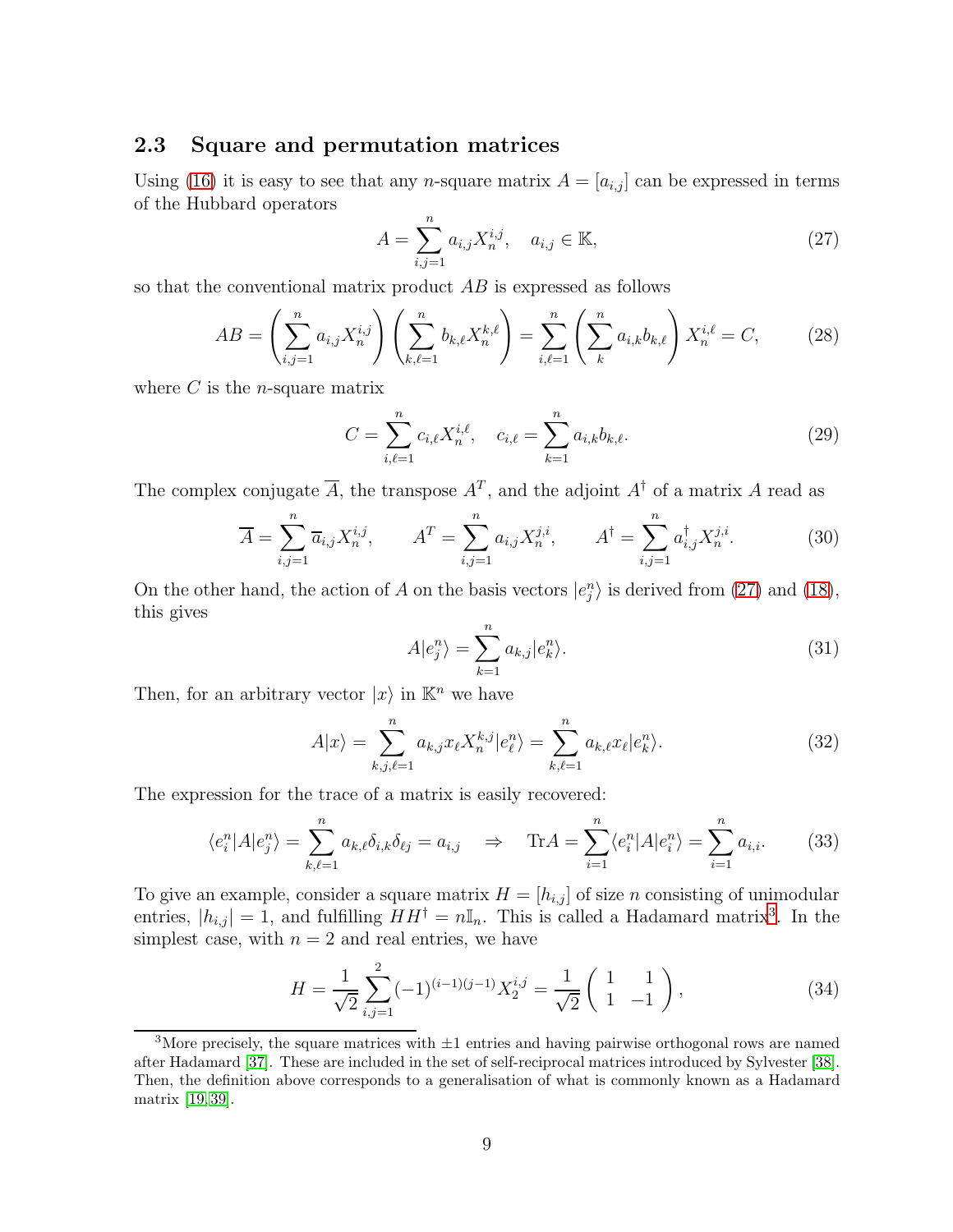where the factor  $1/\sqrt{2}$  has been introduced to make H unitary. Using [\(32\)](#page-9-3) the action of H on  $|x\rangle \in \mathbb{K}^2$  reads as

$$
H|x\rangle = \frac{1}{\sqrt{2}} \sum_{i,k=1}^{2} (-1)^{(i-1)(k-1)} x_k |e_i^2\rangle = \frac{1}{\sqrt{2}} \left[ (x_1 + x_2)|e_1^2\rangle + (x_1 - x_2)|e_2^2\rangle \right].
$$
 (35)

From  $(28)$ , the multiplication of H with itself gives

$$
H^{2} = HH = \sum_{i,\ell=1}^{2} c_{i,\ell} X_{2}^{i,\ell} = \mathbb{I}_{2}, \qquad c_{i,\ell} = \frac{1 + (-1)^{i+\ell}}{2} = \delta_{i,\ell}.
$$
 (36)

As another example of interest consider a permutation defined by the bijection  $\pi$  of the set of natural numbers  $S = \{1, \ldots, n\}$  onto itself. In the Cauchy's two-line notation this map reads as

$$
\pi = \left( \begin{array}{cccc} 1 & 2 & \cdots & n \\ \pi(1) & \pi(2) & \cdots & \pi(n) \end{array} \right).
$$

In particular, the identical permutation  $\pi_e$  is such that  $\pi_e(k) = k$  for all k in S. The set of all n! permutations of S forms the symmetric (or permutation) group  $S_n$  of order n with the identity  $\pi_e$  as the unit element and the composition of maps as the product. Such a group plays an important role in quantum physics (see e.g. Ch. 13 of Ref. [\[11\]](#page-60-12) and Ref.  $[15]$ . For example, the Schrödinger equation is invariant under the permutation of electrons since the physical equivalence of all these particles. A linear representation of  $S_n$  is obtained by assigning a matrix  $P_\pi$  per each permutation  $\pi$ . This is a square matrix of order  $n$  that has only one entry 1 per row and column, and is zero elsewhere. In Hubbard notation the matrix  $P_{\pi}$  reads in simple form

<span id="page-10-0"></span>
$$
P_{\pi} = \sum_{j=1}^{n} X_n^{j, \pi(j)}.
$$
 (37)

In this representation the properties of permutation matrices can be studied in compact form. To give a pair of examples consider first the product of  $P_{\sigma}$  and  $P_{\pi}$ , two permutation matrices of order *n*. From  $(21)$  we have

<span id="page-10-1"></span>
$$
P_{\sigma}P_{\pi} = \sum_{k,\ell=1}^{n} X_n^{k,\sigma(k)} X_n^{\ell,\pi(\ell)} = \sum_{k,\ell=1}^{n} \delta_{\sigma(k),\ell} X_n^{k,\pi(\ell)} = \sum_{k=1}^{n} X_n^{k,\pi(\sigma(k))} = P_{\pi \circ \sigma}.
$$
 (38)

Thus, the composition  $\pi \circ \sigma$  of permutations  $\pi$  and  $\sigma$  is obtained from the product of the corresponding matrices. It is clear that the product of permutation matrices is noncommutative as  $P_{\pi}P_{\sigma} = P_{\sigma \circ \pi}$  and  $\sigma \circ \pi \neq \pi \circ \sigma$  in general. As a second example let us verify the orthogonality of permutation matrices  $P_{\pi}^{-1} = P_{\pi^{-1}} = P_{\pi}^{T}$ . From [\(30\)](#page-9-5) and [\(21\)](#page-7-0) one arrives at

$$
P_{\pi}P_{\pi}^{T} = \sum_{k,\ell=1}^{n} \delta_{\pi(k),\pi(\ell)} X_{n}^{k,\ell} = \sum_{k=1}^{n} X_{n}^{k,k} = \mathbb{I}_{n}.
$$
 (39)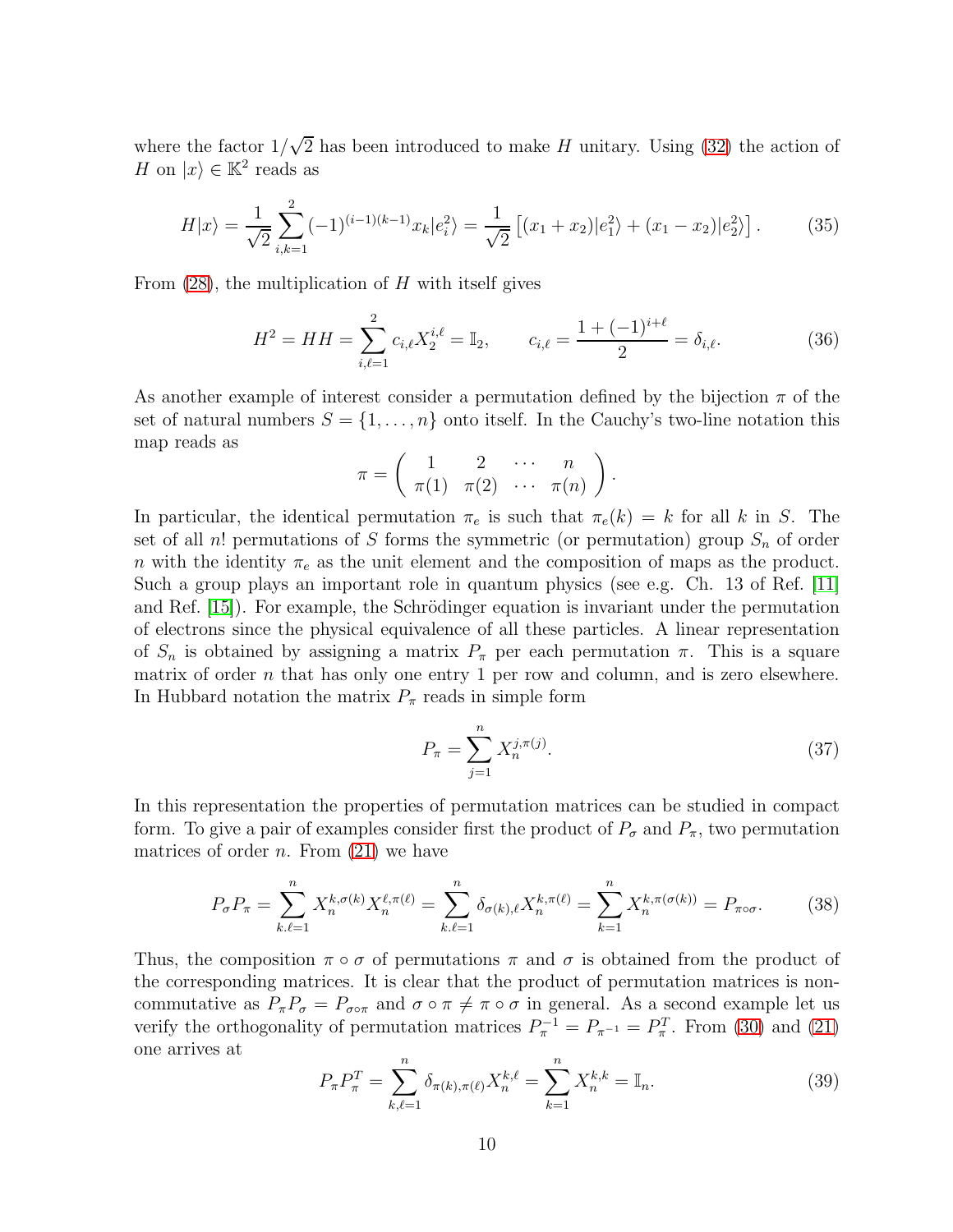Similarly,  $P_{\pi}^T P_{\pi} = \mathbb{I}_n$ . From these results it follows the rule  $(P_{\sigma} P_{\pi})^{-1} = P_{\pi}^{-1} P_{\sigma}^{-1}$ .

To close this section we emphasise that the action of  $P_{\pi}$  on any ket  $|x\rangle \in \mathbb{K}^{n}$  is immediately calculated in Hubbard representation

$$
P_{\pi}|x\rangle = \sum_{j,k=1}^{n} x_k X_n^{j,\pi(j)} |e_k^n\rangle = \sum_{j,k=1}^{n} x_k \delta_{\pi(j),k} |e_j^n\rangle = \sum_{j=1}^{n} x_{\pi(j)} |e_j^n\rangle.
$$
 (40)

In the next sections some of the properties of the Kronecker product of permutation matrices are going to be discussed.

## <span id="page-11-0"></span>2.4 Basic physical models

As a first physical example consider an atom having  $n$  energy levels. The spectral decomposition of the Hamiltonian can be written as

$$
h = \sum_{k=1}^{n} E_k X_n^{k,k},
$$
\n(41)

with  $h|\psi_{\ell}\rangle = E_{\ell}|\psi_{\ell}\rangle, \ell = 1,\ldots,n.$  For a set of N widely separated (isolated) atoms of this same sort one can write

$$
H_0 = \sum_{i=1}^{N} h_i = \sum_{i=1}^{N} \sum_{k=1}^{n} E_{i;k} X_i^{k,k}.
$$
 (42)

Henceforth in this section we omit the letter n labelling the order of the Hubbard operators and use the latin sub-label "i" to denote the atom (site) to which they belong. Thus, the  $n \times n$ -matrix operator  $X_i^{k,\ell} = |i,\psi_k\rangle\langle i,\psi_\ell|$  transforms the local state  $|i,\psi_\ell\rangle$  into the local state  $|i, \psi_k\rangle$ , both of the same site i. If the interaction between these atoms is allowed, in a first approach we can write

<span id="page-11-1"></span>
$$
H = H_0 + H_1, \qquad H_1 = \sum_{i,j=1}^{N} \sum_{k,\ell,r,s=1}^{n} \lambda_{i,j;k,\ell,r,s} X_i^{k,\ell} X_j^{r,s}.
$$
 (43)

Here  $H_1$  is a quadratic form in X-operators that represents the atom-atom interaction and refers to the energy involved with the movement of electrons between the sites  $i$  and j when all possible sites are considered. Terms corresponding to three- and four-atom interactions can be added by using cubic and quartic forms in X-operators if necessary. The coefficients  $\lambda_{i,j;k,\ell,r,s}$  in [\(43\)](#page-11-1) must be determined by direct calculation according to the parameters that define the system under consideration. Thus, the Hamiltonian of a set of interacting atoms can be written in terms of linear and quadratic forms of the operators that produce transitions between the local energy states of the system.

To get some insight of the usefulness of the Hamiltonian [\(43\)](#page-11-1) first notice that the X-operators reported in the previous sections correspond to the single site case of the present model. The product rule [\(4\)](#page-3-3) still holds if this is evaluated at the same site

<span id="page-11-2"></span>
$$
X_i^{k,\ell} X_i^{r,s} = \delta_{\ell r} X_i^{k,s}.\tag{44}
$$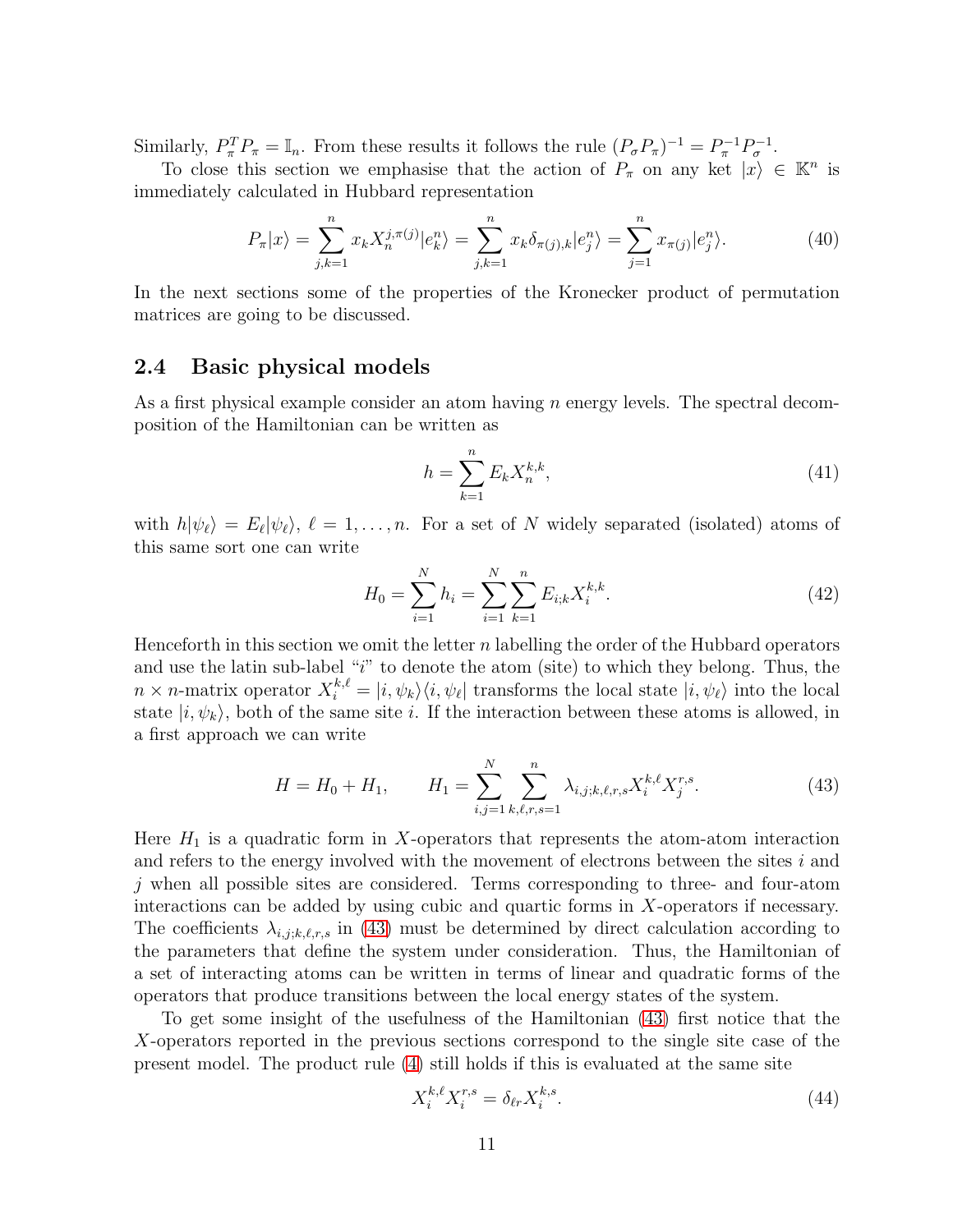On the other hand, from  $(27)$  we know that any operator A acting on the states belonging to the *i*-th atom can be written in terms of the Hubbard operators. Thus, using  $(24)$  with  $\mathbb{I}_i$  the identity operator in site i, we get

$$
A_i = \mathbb{I}_i A_i \mathbb{I}_i = \sum_{k,\ell=1}^n (a_i)_{k,\ell} X_i^{k,\ell}.
$$
 (45)

Here  $(a_i)_{k,\ell} = \langle i, \psi_k | A_i | i, \psi_\ell \rangle$  gives the probability that the system be in the (final) state  $|i, \psi_k\rangle$  after the action of  $A_i$  on the (initial) state  $|i, \psi_\ell\rangle$ . In particular, given a set of orthonormal orbitals  $\{ | \phi_{i,\mu} \rangle \}$  centered on the related atom sites  $\vec{r}_i$ , the creation and annihilation operators  $c_{i\mu}^{\dagger}$  and  $c_{i\mu}$  acquire the X-representation

<span id="page-12-1"></span>
$$
c_{i\mu}^{\dagger} = \sum_{k,\ell=1}^{n} \langle c_{i\mu}^{\dagger} \rangle_{k,\ell} X_{i}^{k,\ell}, \quad \langle c_{i\mu}^{\dagger} \rangle_{k,\ell} = \langle i, \psi_k | c_{i\mu}^{\dagger} | i, \psi_\ell \rangle, \quad c_{i\mu} = h.c.(c_{i\mu}^{\dagger}). \tag{46}
$$

These relationships can be reversed to express  $X_i^{k,\ell}$  $i^{k,\ell}$  as a linear combination of products of the ladder operators  $c_{i\mu}^{\dagger}$  and  $c_{i\mu}$ . Indeed, one requires  $n_{ik}$  and  $n_{i\ell}$  annihilation and creation operators respectively. If the difference  $n_{ik} - n_{i\ell}$  is even (odd) the operator  $X_i^{k,\ell}$  will have boson (fermion) character [\[23\]](#page-61-5). In other words, for  $i \neq j$  one has  $[X_i^{k,\ell}]$  $\left[ \begin{array}{c} k,\ell, X_j^{r,s} \end{array} \right]_{\pm} = 0$ , with "+" if both operators are fermion-like and "−" otherwise. In this context the commutation [\(5\)](#page-3-2) is generalised as follows

<span id="page-12-3"></span>
$$
[X_i^{k,\ell}, X_j^{r,s}]_{\pm} = \delta_{ij} (\delta_{\ell r} X_i^{k,s} \pm \delta_{sk} X_i^{r,\ell}). \tag{47}
$$

#### <span id="page-12-0"></span>2.4.1 Hubbard and t-J models

In the simplest case, for atoms having only one energy level of interest, there will be at most two electrons per site, so the unique orbital is defined by the spin  $\sigma$  ( $\pm 1/2$ ) of each electron that can occupy the energy level. We will have four different states: No electrons (vacuum)  $|i, 0\rangle$ , a single electron with either spin up  $|i, +\rangle$  or spin down  $|i, -\rangle$ , and two electrons that obey the Pauli principle  $|i, 2\rangle = |i, +-\rangle$ . Let  $E_{i,0}, E_{i,1}$ , and  $E_{i,2}$  be the corresponding energies  $(|i, \pm \rangle)$  sharing the same energy  $E_{i,1}$ ). The operators  $c_{i\sigma}^{\dagger}$  annihilate any state including at least one electron with spin  $\sigma$  and creates an state with an additional electron of spin  $\sigma$  otherwise. The operators  $c_{i\sigma}$  annihilate the state  $|i, 0\rangle$  as well as the states that have a single electron of spin  $-\sigma$ . In all other cases the  $c_{i\sigma}$  eliminate the electron of spin  $\sigma$ . For instance, in the site i one has  $c^{\dagger}$  |2) = 0 and  $c_{-}|2\rangle = |+\rangle$ . The Hubbard operators in the site i will be represented by square matrices [\(8\)](#page-4-2) of order 4, as the vector representation is of dimension 4. We have 8 fermion-like Hubbard operators  $X^{0,\sigma}$ ,  $X^{\sigma,0}$ ,  $X^{\sigma,2}$ ,  $X^{2,\sigma}$  and 8 boson-like operators that include 4 diagonal matrices  $X^{0,0}, X^{+,+}, X^{-,-}, X^{2,2}$  and 4 nondiagonal matrices  $X^{+,-}, X^{-,+}, X^{2,0}, X^{0,2}$ . According to [\(27\)](#page-9-1) and [\(46\)](#page-12-1) the ladder operators have fermion character and are non-diagonal

<span id="page-12-2"></span>
$$
c_{i\sigma}^{\dagger} = X_i^{\sigma,0} + 2\sigma X_i^{2,-\sigma}, \quad c_{i\sigma} = X_i^{0,\sigma} + 2\sigma X_i^{-\sigma,2}.
$$
 (48)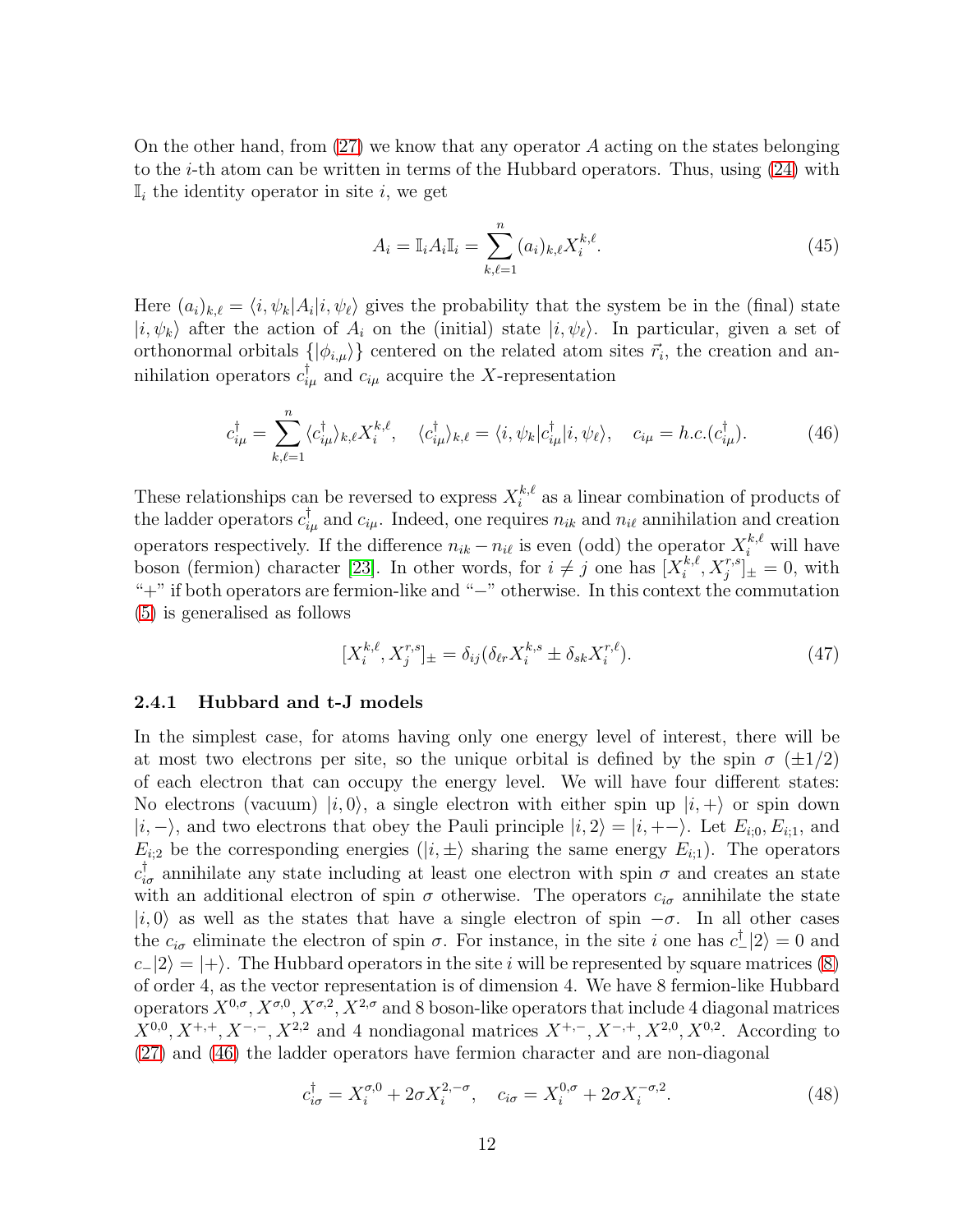In a similar manner one realises that the Hamiltonian [\(43\)](#page-11-1) includes a diagonal boson-like and a non-diagonal fermion-like parts respectively given by

<span id="page-13-0"></span>
$$
H_0 = \sum_{i=1}^{N} \left[ E_{i,0} X_i^{0,0} + E_{i,1} \left( X_i^{+,+} + X_i^{-,-} \right) + E_{i,2} X_i^{2,2} \right],
$$
  
\n
$$
H_1 = \sum_{i,j=1}^{N} t_{i,j} \left[ \left( X_i^{+,0} + X_i^{2,-} \right) \left( X_j^{+,0} + X_j^{-,2} \right) + \left( X_i^{-,0} - X_i^{2,+} \right) \left( X_j^{0,+} - X_j^{+,2} \right) \right].
$$
\n(49)

Using  $E_{i;0} = 0$ ,  $E_{i;1} = \varepsilon - \mu$ , and  $E_{i;2} = 2E_{i;1} + U$ , with  $N \to +\infty$ ,  $\varepsilon$  the single electron energy in a crystal field,  $\mu$  the chemical potential parameter that controls the electron density, and U the repulsive Coulomb interaction between electrons on the same site, the operator  $H = H_0 + H_1$  so constructed can be identified with the Hubbard Hamiltonian [\[21](#page-61-4)[–23\]](#page-61-5) (see also [\[24\]](#page-61-11)) in the X-operator representation. In that case  $t_{ij}$  corresponds to the hopping parameter between adjacent sites  $i$  and  $j$ . This can be also shown that, in the strong-coupling limit  $U/t \gg 1$ , the operators  $X_i^{0,\sigma}$  $i_i^{0,\sigma}$  and  $X_i^{-\sigma,2}$  are associated to a fermion-like quasiparticle in the lower and upper Hubbard bands respectively [\[25\]](#page-61-13), so the ladder operators [\(48\)](#page-12-2) represent the decoupling of the free electron band onto the lower and upper Hubbard sub-bands.

The Hubbard Hamiltonian [\(49\)](#page-13-0) corresponds to the simplest model of strongly correlated electrons [\[24](#page-61-11)[–28\]](#page-61-12). This means that "the influence of the interactions of electrons on the same atom is so dominant that only this type of interaction need be considered, at least as a first approach" [\[23\]](#page-61-5), pp 240. Limit cases include the Hamiltonian with no interactions (U = 0) and the Hamiltonian of 'single site' (no hopping  $t_{ij} = 0 \forall i, j$ )  $H = \text{diag}(0, \varepsilon - \mu, \varepsilon - \mu, 2(\varepsilon - \mu) + U)$ . In the strong coupling limit the Hubbard model reduces to a system of spins and holes on a two-dimensional square lattice which was already studied by Anderson [\[40\]](#page-62-7) and is associated to the so-called t-J model [\[41\]](#page-62-8). After excluding the local two-electron states and neglecting the three-site terms (i.e., the cubic forms of X-operators), the adjacent sites configuration yields the Hamiltonian

<span id="page-13-1"></span>
$$
H = -t \sum_{\langle ij \rangle,\sigma} \left( c_{i\sigma}^{\dagger} c_{j\sigma} + h.c. \right) + \sum_{\langle ij \rangle} J \left( \vec{S}_i \cdot \vec{S}_j - \frac{n_i n_j}{4} \right), \tag{50}
$$

where  $\vec{S}_i$  is a vector spin-1/2 operator at the site i of a two-dimensional square lattice, and  $J = 4t^2/U$  (remember,  $t/U \ll 1$ ) is the antiferromagnetic coupling between nearest neighbours sites  $\langle ij \rangle$  [\[24\]](#page-61-11). Given i, this model has only three possible states  $|i, 0\rangle$ , and  $|i, \pm\rangle$ . At half-filling (each site includes one and only one electron) the Hamiltonian [\(50\)](#page-13-1) leads to the Heisenberg model [\[25\]](#page-61-13) (see also Section [3.4.1\)](#page-32-0).

The t-J model describes electrons on a lattice in correlated motion involving nearest neighbour hopping (t) as well as nearest neighbour spin exchange and charge interactions (J), so the model includes only the energy parameters t and J. In the paper by Zhang and Rice [\[41\]](#page-62-8) the model is used to describe the cooper-oxide planes in high-Tc superconductors. Such a work attracted increasing interest since the phenomenology of high-Tc superconductivity could be explained in strong correlated electronic systems [\[28\]](#page-61-12). Yet,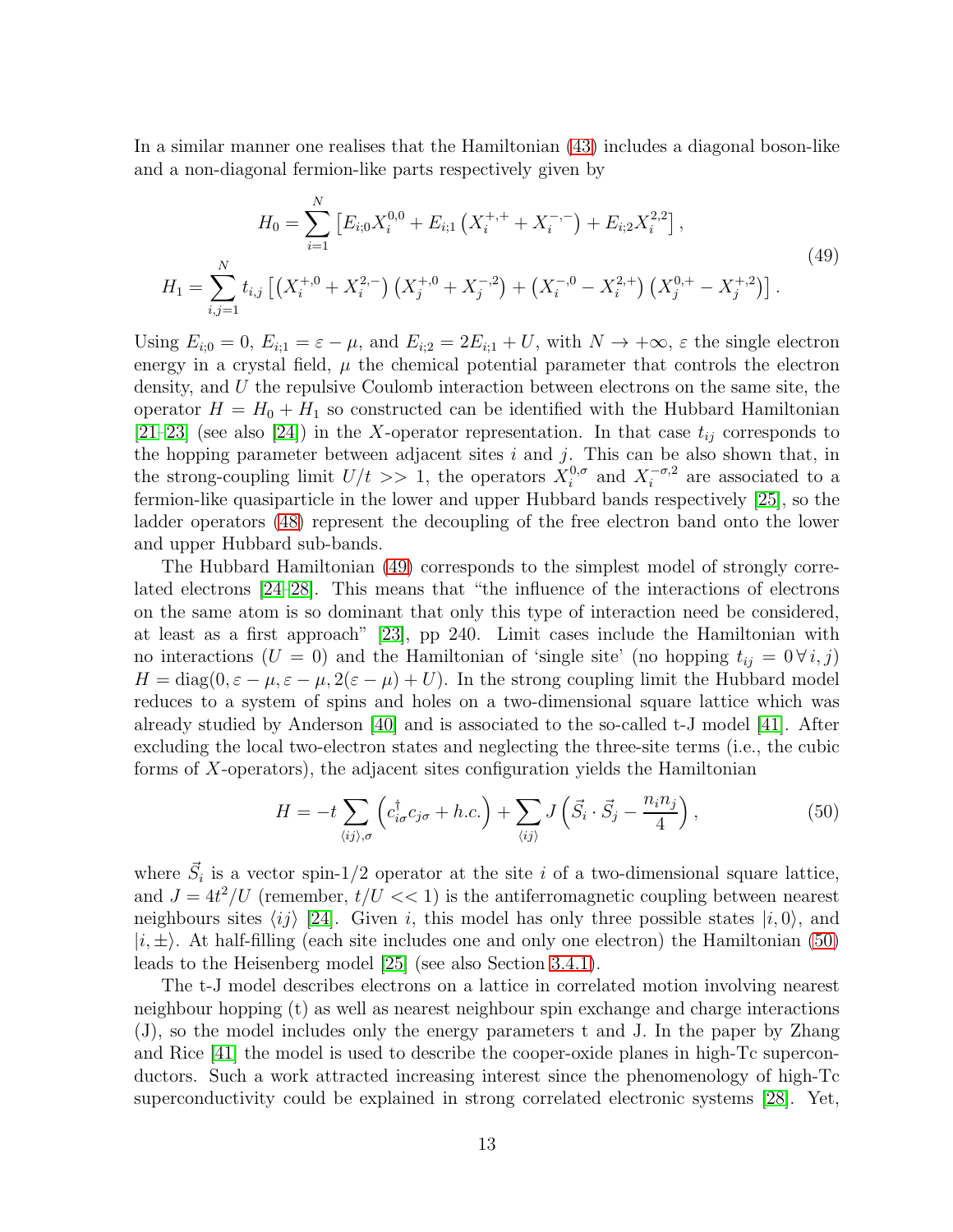the presence of superconductivity in the Hubbard-like models seems to include some unexpected subtleties [\[26\]](#page-61-14). On the other hand, recent works have addressed the problem of developing an X-operator Lagrangian approach by assuming that the Lagrange function can be expressed in terms of the Hubbard operators [\[42–](#page-62-9)[44\]](#page-62-10). Using the Faddeev-Jackiw symplectic formalism one can realize that no classical dynamics is consistent with the algebra [\(44\)](#page-11-2), [\(47\)](#page-12-3), and [\(24\)](#page-8-1). Therefore, some constraints must be included to define a consistent classical dynamics by using a path-integral formalism that corresponds to the coherent state representation [\[42\]](#page-62-9). The generalisation embracing the t-J model is appro-priate [\[43\]](#page-62-11), even in the perturbative approach [\[44\]](#page-62-10). This method was used to get a large-N expansion of the t-J model that include diagrammatic rules in which the propagators and vertex are written in terms of Hubbard operators [\[45](#page-62-12)[–47\]](#page-63-0). Some other physical applications of the algebra of the Hubbard operators as this is studied in the present work can be found in the books [\[25,](#page-61-13) [27,](#page-61-15) [28\]](#page-61-12). Next, we are going to develop the algebra for the Kronecker products of the Hubbard operators.

## <span id="page-14-0"></span>3 Kronecker algebra in Hubbard representation

We start the analysis of the Kronecker algebra with the definition of the direct product.

**Definition K1.** Let  $A = [a_{i,j}]$  and  $B = [b_{r,s}]$  be respectively matrices of order  $m \times n$  and  $k \times \ell$  over the field K. The Kronecker product  $A \otimes B$  is the matrix of order  $mk \times n\ell$  over the field K defined as  $A \otimes B = [a_{i,j}B]$ .

As a first example consider the basis vectors  $|e_k^n\rangle$ , these are matrices of order  $1 \times n$  so that  $|e_k^n\rangle \otimes |e_j^n\rangle$  is a matrix of order  $1 \cdot 1 \times n \cdot n = 1 \times n^2$ . Moreover, this  $n^2$ -tuple has only one unity at  $(k-1)n + j$ , and is zero in all other entries. In general, the Kronecker product % of two basis vectors belonging to different spaces  $\left|e_{i_1}^{n_1}\right|$  $\binom{n_1}{i_1}$  and  $|e_{i_2}^{n_2}$  $\binom{n_2}{i_2}$  gives a tuple of size  $n_1n_2$ that has a single unit among  $n_1n_2 - 1$  zeros, as this is stated in the following definition.

Definition K2. Let  $|e_{i_1}^{n_1}|$  $\binom{n_1}{i_1}$  and  $\binom{e^{n_2}}{i_2}$  $\binom{n_2}{i_2}$  be basis vectors of  $\mathbb{K}^{n_1}$  and  $\mathbb{K}^{n_2}$  respectively. Then the Kronecker product  $|e_{i_1}^{n_1}|$  $\ket{\widetilde{e}_{i_1}^{n_1}}\otimes\ket{e_{i_2}^{n_2}}$  $\binom{n_2}{i_2}$  is the  $n_1n_2$ -tuple having 1 at  $(i_1-1)n_2+i_2$ , and zero in all other entries.

It is immediate to verify that the vectors constructed according to Definition K2 are orthonormal and that there are only  $n_1n_2$  of them. Thus, all of them represent an orthonormal basis of the vector space  $\mathbb{K}^{n_1 n_2}$ . We have the next proposition without giving a proof.

**Proposition K0.** Let  $\mathbb{K}^{n_1} = \text{Sp}\left\{ |e_{i_1}^{n_1} \right\}$  $\binom{n_1}{i_1}$ ,  $\binom{n_1}{i_1=1}$  and  $\mathbb{K}^{n_2} = \text{Sp}\left\{ |e_{i_2}^{n_2}\right\}$  $\binom{n_2}{i_2}$  $\binom{n_2}{i_2=1}$  be vector spaces. The set of all the Kronecker products  $|e_{i_1}^{n_1}|$  $\binom{n_1}{i_1} \otimes \big| e_{i_2}^{n_2}$  $\binom{n_2}{i_2}$  is orthonormal and spans a vector space of dimension  $n_1n_2$ , written  $\mathbb{K}^{n_1n_2} = \text{Sp}\{|e_{i_1}^{n_1}\}\$  $\binom{n_1}{i_1} \otimes \lfloor e^{n_2}_{i_2} \rfloor$  $\langle \frac{n_2}{i_2} \rangle, \, i_1 =$  $1, \ldots, n_1; i_2 = 1, \ldots, n_2$ , with the following axioms  $(\alpha, \beta, \gamma, \eta)$  are elements of K): (i)  $(\alpha|e_{i_1}^{n_1}$  $\binom{n_1}{i_1} \otimes \lfloor e^{n_2}_{i_2} \rfloor$  $\binom{n_2}{i_2} = \alpha(|e_{i_1}^{n_1})$  $\binom{n_1}{i_1} \otimes \big| e_{i_2}^{n_2}$  $\binom{n_2}{i_2}$  =  $|e_{i_1}^{n_1}|$  $\binom{n_1}{i_1}\otimes (\alpha|e_{i_2}^{n_2})$  $\left.\begin{array}{c} n_2\!\!\!_{i_2}\end{array}\right\rangle\big)$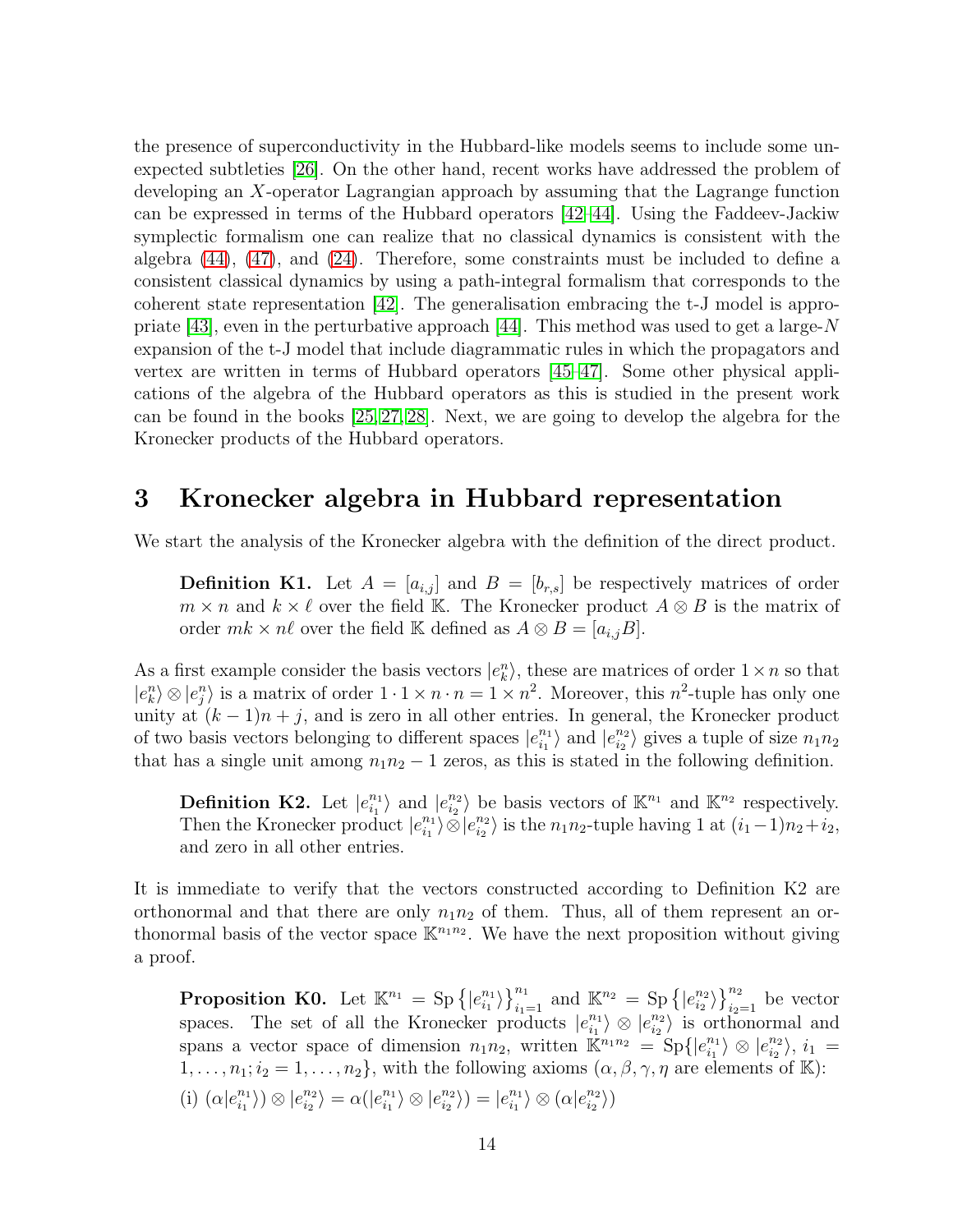(ii) 
$$
(\alpha|e_{i_1}^{n_1}\rangle + \beta|e_{i_1}^{n_1}\rangle) \otimes |e_{i_2}^{n_2}\rangle = \alpha(|e_{i_1}^{n_1}\rangle \otimes |e_{i_2}^{n_2}\rangle) + \beta(|e_{i_1}^{n_2}\rangle \otimes |e_{i_2}^{n_2}\rangle)
$$
  
(iii)  $|e_{i_1}^{n_1}\rangle \otimes (\gamma|e_{i_2}^{n_2}\rangle + \eta|e_{i_2}^{n_2}\rangle) = \gamma(|e_{i_1}^{n_1}\rangle \otimes |e_{i_2}^{n_2}\rangle) + \eta(|e_{i_1}^{n_1}\rangle \otimes |e_{i_2}^{n_2}\rangle)$ 

An arbitrary vector  $|x\rangle \in \mathbb{K}^{n_1 n_2}$  can be written either as a twice-indexed linear combination

$$
|x\rangle = \sum_{i_1=1}^{n_1} \sum_{i_2=1}^{n_2} x_{i_1, i_2} |e_{i_1}^{n_1}\rangle \otimes |e_{i_2}^{n_2}\rangle,
$$

or as a single-indexed linear combination

$$
|x\rangle = \sum_{k=1}^{n_1 n_2} \widetilde{x}_k |e_k^{n_1 n_2}\rangle, \quad k = (i_1 - 1)n_2 + i_2.
$$

Whenever this produces no confusion we shall write  $|e_k^{n_1 n_2 n_3 \cdots} \rangle$ ,  $k = 1, 2, \ldots, n_1 n_2 n_3 \cdots$ , to represent the basis vectors  $|e_{i_1}^{n_1}|$  $\binom{n_1}{i_1}\otimes \lfloor e^{n_2}_{i_2}$  $\binom{n_2}{i_2} \otimes \lfloor e^{n_3}_{i_3} \rfloor$  $\langle n_3 \rangle \otimes \cdots, i_\ell \in \{1, \ldots, n_\ell\},\$  that span  $\mathbb{K}^{n_1 n_2 n_3 \cdots}$ . In particular, if  $n_{\ell} = n$  for all  $\ell \in \{1, \ldots, p\}$ , then

<span id="page-15-2"></span>
$$
\mathbb{K}^{n^p} = \text{Sp}\left\{|e_{i_1}^n\rangle \otimes \cdots \otimes |e_{i_p}^n\rangle\right\}_{i_{\ell=1}}^n
$$
\n(51)

is the space of contra variant tensors of rank p while its dual  $\mathcal{K}^{n^p}$  is the space of covariant tensors of rank  $p$  [\[15\]](#page-60-10). For instance, in quantum computing it is customary to write  $|0\rangle$ and  $|1\rangle$  for the basis vectors of  $\mathbb{K}^2$ ; using our notation they are  $|e_1^2\rangle$  and  $|e_2^2\rangle$  respectively. According to Proposition K0, the four products  $|e_{i_1}^2\rangle \otimes |e_{i_2}^2\rangle$ ,  $i_\ell \in \{1,2\}$ , span  $\mathbb{K}^4$ . These can be expressed in binary form as follows

$$
|e_1^4\rangle = |e_1^2\rangle \otimes |e_1^2\rangle = |0\rangle \otimes |0\rangle = |00\rangle, \quad |e_2^4\rangle = |e_1^2\rangle \otimes |e_2^2\rangle = |0\rangle \otimes |1\rangle = |01\rangle,
$$
  
 $|e_3^4\rangle = |e_2^2\rangle \otimes |e_1^2\rangle = |1\rangle \otimes |0\rangle = |10\rangle, \quad |e_4^4\rangle = |e_2^2\rangle \otimes |e_2^2\rangle = |1\rangle \otimes |1\rangle = |11\rangle.$ 

The same notation holds for an arbitrary number of two-dimensional factors. For instance,

$$
|e_1^{32}\rangle = \underbrace{|e_1^2\rangle \otimes \cdots \otimes |e_1^2\rangle}_{5 \text{ times}} = |00000\rangle.
$$

## <span id="page-15-0"></span>3.1 Kronecker algebra of Hubbard operators

The Kronecker product  $A \otimes B$  is simple if the factors are Hubbard operators [\(8\)](#page-4-2). In this case, the resulting matrix has only one entry different from zero since each of the factors has a unique non zero entry. That is, the Kronecker product is closed in the set of Hubbard operators.

**Proposition K1.** Let  $X_m^{i,j}$  and  $X_n^{k,\ell}$  be two Hubbard operators of order n and m respectively. The Kronecker product  $X_m^{i,j} \otimes X_n^{k,\ell}$  is the mn-Hubbard operator  $X_{mn}^{n(i-1)+k,n(j-1)+\ell}$ . That is,

<span id="page-15-1"></span>
$$
X_m^{i,j} \otimes X_n^{k,\ell} = X_{mn}^{n(i-1)+k,n(j-1)+\ell}.
$$
\n(52)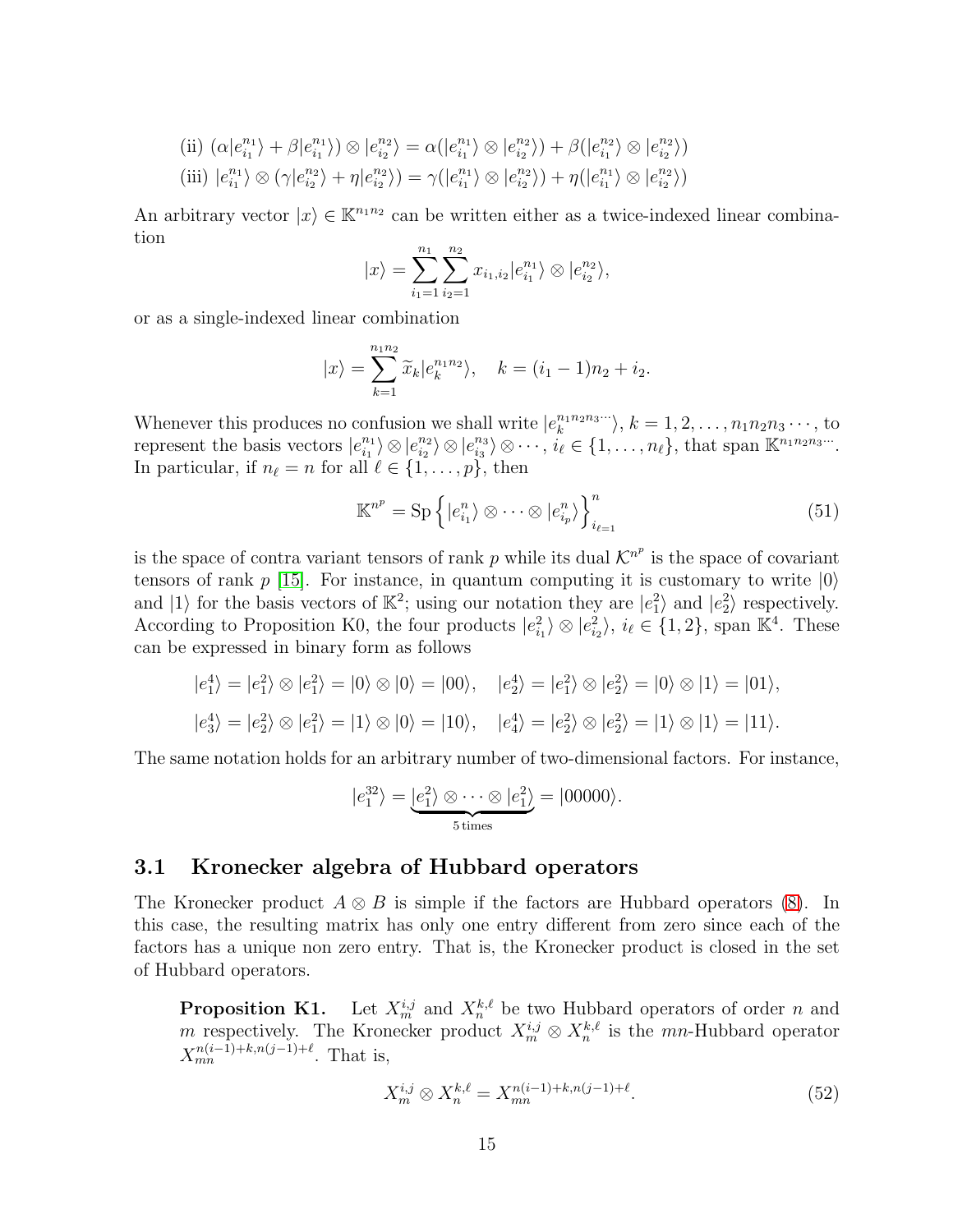*Proof.* The proof follows from Definition K1, explicitly

X i,j <sup>m</sup> ⊗ X k,ℓ n = 0 0(i−1)×(j−1) . . . 0(i−1)×(n−j) 0 0 · · · 0 1 0 · · · 0 0 0(n−i)×(j−1) . . . 0(n−i)×(n−j) 0 ⊗ Xk,ℓ n = 0 0[n(i−1)+k−1]×[n(j−1)+ℓ−1] . . . 0[n(i−1)+k−1]×[mn−n(j−1)−ℓ] 0 0 · · · 0 1 0 · · · 0 0 0[mn−n(i−1)−k]×[n(j−1)+ℓ−1] . . . 0[mn−n(i−1)−k]×[n(j−1)+ℓ−1] 0 = X n(i−1)+k,n(j−1)+ℓ mn . ✷

Besides the basic property introduced in Proposition K1, the Kronecker algebra of the Hubbard operators includes the following set of properties.

**Proposition K2.** Let  $X_{\alpha}^{\beta,\gamma}$  be Hubbard operators of order  $\alpha$  and take  $\lambda \in \mathbb{K}$ . Then

- i)  $X_m^{i,j} \otimes X_n^{k,\ell} \neq X_n^{k,\ell} \otimes X_m^{i,j}$  in general.
- ii)  $(X_m^{i,j} \otimes X_n^{k,\ell})^T = (X_m^{i,j})^T \otimes (X_n^{k,\ell})^T$ .
- iii)  $(\lambda X_m^{i,j}) \otimes X_n^{k,\ell} = \lambda \left( X_m^{i,j} \otimes X_n^{k,\ell} \right) = X_m^{i,j} \otimes \left( \lambda X_n^{k,\ell} \right).$
- iv)  $(X_m^{i,j} + X_m^{r,s}) \otimes X_n^{k,\ell} = X_m^{i,j} \otimes X_n^{k,\ell} + X_m^{r,s} \otimes X_n^{k,\ell}.$
- v)  $X_n^{k,\ell} \otimes (X_m^{i,j} + X_m^{r,s}) = X_n^{k,\ell} \otimes X_m^{i,j} + X_n^{k,\ell} \otimes X_m^{r,s}$
- vi)  $(X_m^{i,j} \otimes X_n^{k,\ell}) \otimes X_p^{r,s} = X_m^{i,j} \otimes (X_n^{k,\ell} \otimes X_p^{r,s}).$

*Proof*. Parts iii, iv and v are immediate from Definition K1.

i) From Proposition K1 we see that  $X_m^{i,j} \otimes X_n^{k,\ell} = X_n^{k,\ell} \otimes X_m^{i,j}$  requires the roots of the system

$$
n(i-1) + k = m(k-1) + i, \qquad n(j-1) + \ell = m(\ell - 1) + j,
$$

which in general has no solution for arbitrary fixed values of  $n$  and  $m$ . A particular solution is obtained if  $n = m$ , for which one gets  $i = k$  and  $j = \ell$ . The symmetric case  $X_m^{i,j} \otimes X_m^{i,j}$  is recovered from this last result.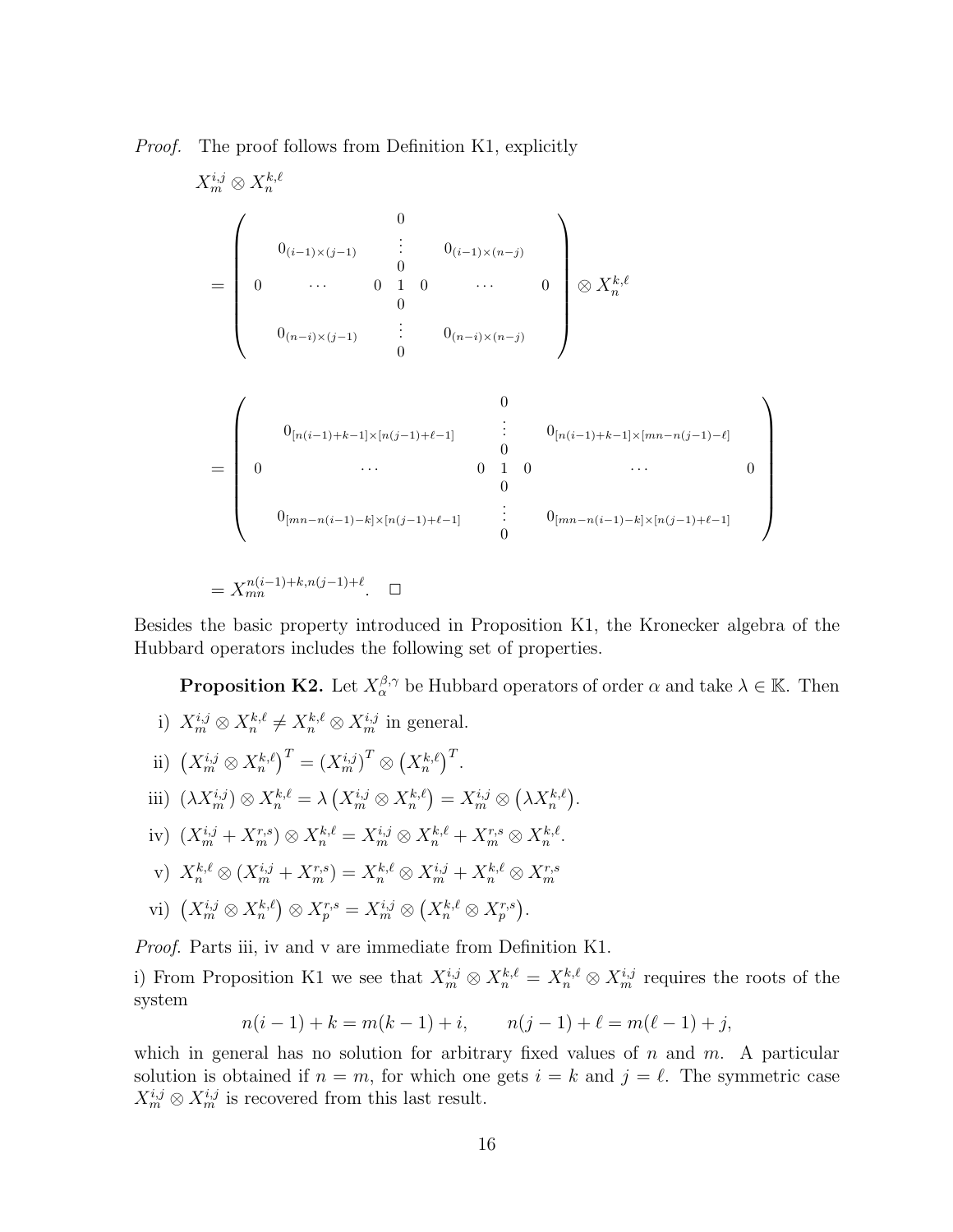ii) From [\(52\)](#page-15-1) and [\(23\)](#page-7-3),

$$
\begin{aligned} \left(X_m^{i,j} \otimes X_n^{k,\ell}\right)^T &= \left(X_{mn}^{n(i-1)+k,n(j-1)+\ell}\right)^T = X_{mn}^{n(j-1)+\ell,n(i-1)+k} \\ &= X_m^{j,i} \otimes X_n^{\ell,k} = \left(X_m^{i,j}\right)^T \otimes \left(X_n^{k,\ell}\right)^T. \end{aligned}
$$

Remark that this result immediately gives  $(X_m^{i,j} \otimes X_n^{k,\ell})^{\dagger} = (X_m^{i,j})^{\dagger} \otimes (X_n^{k,\ell})^{\dagger}$ , since the Hubbard operators are real matrices.

vi) From [\(52\)](#page-15-1),

$$
\begin{aligned}\n(X_m^{i,j} \otimes X_n^{k,\ell}) &\otimes X_p^{r,s} \\
&= X_{mn}^{n(i-1)+k, n(j-1)+\ell} \otimes X_p^{r,s} \\
&= X_{mnp}^{p[n(i-1)+k-1]+r, p[n(j-1)+\ell-1]+s} = X_{mnp}^{pn(i-1)+p(k-1)+r, pn(j-1)+p(\ell-1)+s} \\
&= X_{m}^{i,j} \otimes X_{np}^{p(k-1)+r, p(\ell-1)+s} = X_m^{i,j} \otimes \left(X_n^{k,\ell} \otimes X_p^{r,s}\right). \quad \Box\n\end{aligned}
$$

Proposition K2 includes the basic properties of the Kronecker product of Hubbard operators. Applied to the set  $\{X_{\alpha}^{\beta,\gamma}\}\,$  they mean that the product  $\otimes$  is distributive over ordinary matrix addition (iv, v), associative (vi), compatible with ordinary matrix transposition (ii) as well as with matrix multiplication by an scalar (iii) and, in general, non-abelian (i). Next we generalise such properties to the case of arbitrary square matrices while some other algebraic relationships are derived.

## <span id="page-17-0"></span>3.2 Kronecker algebra of permutation matrices

The Kronecker algebra of the Hubbard operators is particularly useful in the operating with, and the construction of permutation matrices. In this section we report some results on permutation matrices that are fundamental in the ensuing applications of the Kronecker product. From Proposition K1 one has the following result.

Theorem P1. The square matrix

<span id="page-17-2"></span>
$$
\Pi = \sum_{i,j=1}^{n} X_n^{i,j} \otimes X_n^{j,i}
$$
\n(53)

is a permutation matrix of order  $n^2$ , defined by the rule

<span id="page-17-1"></span>
$$
\pi(p) = n(p+n-1) - (n^2 - 1)p', \qquad p = 1, 2, \dots, n^2,
$$
\n(54)

with

$$
p' = \left\lceil \frac{p}{n} \right\rceil \tag{55}
$$

the ceiling function applied on  $\frac{p}{n}$  (see Eq. [\(A.2\)](#page-56-1) of the appendix).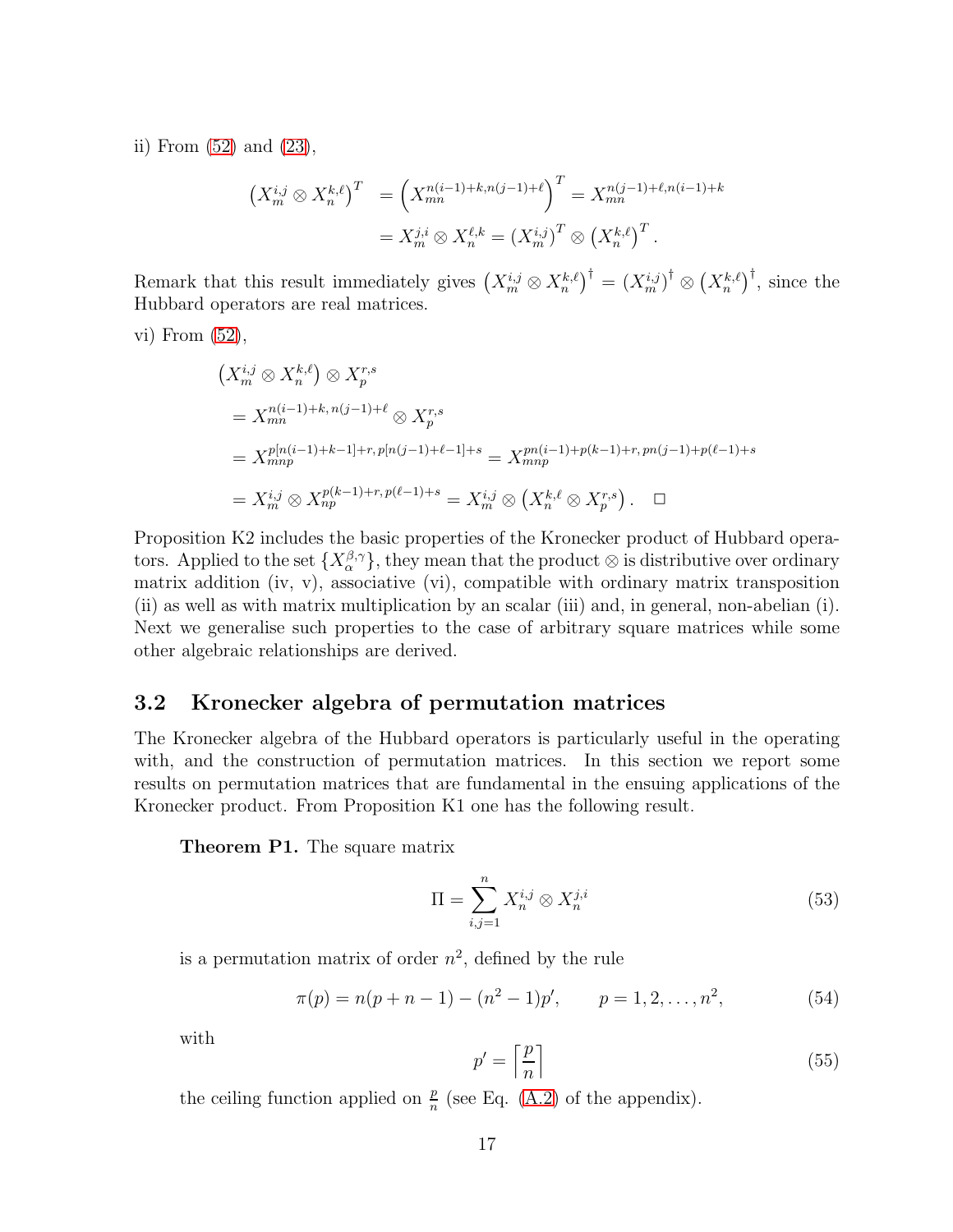*Proof*. From [\(52\)](#page-15-1) we have

$$
\Pi = \sum_{i,j=1}^{n} X_{n^2}^{n(i-1)+j,n(j-1)+i}.
$$

Let us define  $p = n(i - 1) + j$ , then  $p = 1, 2, \ldots, ni$ , and  $j = p - n(i - 1)$ . Therefore,

$$
\Pi = \sum_{i=1}^{n} \sum_{p=n(i-1)+1}^{ni} X_{n^2}^{p, n(p+n-1)-(n^2-1)i},
$$

with

<span id="page-18-1"></span>
$$
\frac{p}{n} \le i \le \frac{p}{n} + 1 - \frac{1}{n} < \frac{p}{n} + 1. \tag{56}
$$

Using Lemma A1(i) of the appendix we get

$$
i = \left\lceil \frac{p}{n} \right\rceil \equiv p',
$$

to write

$$
\Pi = \sum_{p=1}^{n^2} X_{n^2}^{p, n(p+n-1) - (n^2 - 1)p'}.
$$

Comparing this last result with [\(37\)](#page-10-0) we arrive at the rule [\(54\)](#page-17-1). It can be verified that  $\pi(p)$  is indeed a bijection on the set  $\{1, \ldots, n^2\}$ .  $\Box$ 

To get some insight on the meaning of the permutation matrix [\(53\)](#page-17-2) let us consider an arbitrary contra variant tensor of rank 2:

<span id="page-18-0"></span>
$$
|x_1\rangle \otimes |x_2\rangle = \sum_{i_1,i_2=1}^n x_{i_1} x_{i_2} |e_{i_1}^n\rangle \otimes |e_{i_2}^n\rangle = \sum_{i_1,i_2=1}^n x_{i_1} x_{i_2} |e_{(i_1-1)n+i_2}^{n^2}\rangle.
$$
 (57)

The action of Π on this last vector gives

$$
\Pi(|x_1\rangle \otimes |x_2\rangle) = \left(\sum_{i,j=1}^n X_n^{i,j} \otimes X_n^{j,i}\right) \left(\sum_{i,1}^n x_{i1} x_{i2} |e_{i1}^n\rangle \otimes |e_{i2}^n\rangle\right)
$$
  

$$
= \sum_{i,j,i_1,i_2=1}^n x_{i1} x_{i2} \delta_{ji1} \delta_{ii2} |e_i^n\rangle \otimes |e_j^n\rangle = \sum_{i_1,i_2=1}^n x_{i1} x_{i2} |e_{i2}^n\rangle \otimes |e_{i1}^n\rangle
$$
  

$$
= |x_2\rangle \otimes |x_1\rangle.
$$

Thus, relative to the indices labelling the contra variant tensor [\(57\)](#page-18-0), the operator Π corresponds to the bijection  $\pi_2 : (1, 2) \mapsto (2, 1)$ . Hence  $\Pi \equiv P_{\pi_2} \in S_2$ . Indeed, there are only 2! = 2 different permutations on the set  $\{1, 2\}$ , these are the identity  $\pi_e \equiv \pi_1$  and  $\pi_2$ . In Hubbard representation we have

$$
P_{\pi_1} = \sum_{i=1}^n X_n^{i,i} \otimes X_n^{i,i} \equiv \sum_{i,j=1}^n \delta_{ij} X_n^{i,j} \otimes X_n^{j,i}, \quad P_{\pi_2} = \Pi. \tag{58}
$$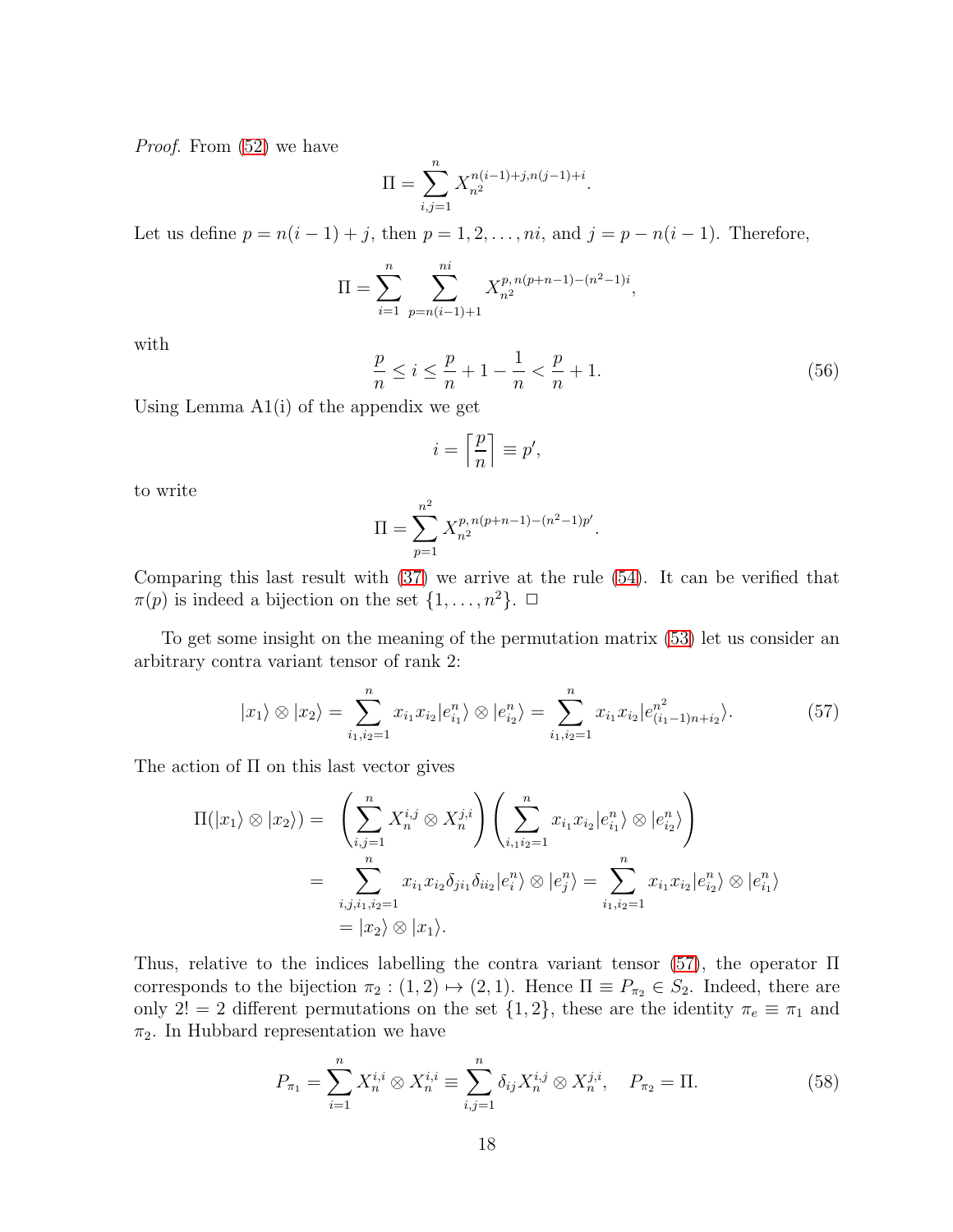From these results it is easy to verify that

$$
S_{(2)} = \frac{1}{2}(P_{\pi_1} + P_{\pi_2}) = \frac{1}{2} \sum_{i,j=1}^n (1 + \delta_{ij}) X_n^{i,j} \otimes X_n^{j,i}
$$
(59)

is the symmetrization operator for the vectors in  $\mathbb{K}^{n^2}$ . Namely,

$$
\mathcal{S}_{(2)}(|x_1\rangle \otimes |x_2\rangle) = \frac{|x_1\rangle \otimes |x_2\rangle + |x_2\rangle \otimes |x_1\rangle}{2}
$$

is a symmetric tensor of rank 2. In a similar form, the operator

<span id="page-19-0"></span>
$$
\mathcal{A}_{(2)} = \frac{1}{2} \left[ \chi(\pi_1) P_{\pi_1} + \chi(\pi_2) P_{\pi_2} \right] = \frac{1}{2} \sum_{i,j=1}^n \left[ \chi(\pi_1) + \chi(\pi_2) \delta_{ij} \right] X_n^{i,j} \otimes X_n^{j,i}, \tag{60}
$$

with  $\chi(\pi)$  the parity of the bijection  $\pi$  [\[15\]](#page-60-10), produces antisymmetric tensors of rank 2:

$$
\mathcal{A}_{(2)}(|x_1\rangle \otimes |x_2\rangle) = \frac{|x_1\rangle \otimes |x_2\rangle - |x_2\rangle \otimes |x_1\rangle}{2}.
$$

The generalisation of the above results to tensors of arbitrary rank is straightforward. We summarise this in the following proposition without a proof.

Proposition P1. The operators

$$
S_{(p)} = \frac{1}{p!} \sum_{\ell=1}^{p} P_{\pi_{\ell}} \quad \text{and} \quad \mathcal{A}_{(p)} = \frac{1}{p!} \sum_{\ell=1}^{p} \chi(\pi_{\ell}) P_{\pi_{\ell}} \tag{61}
$$

with  $\pi_{\ell} \in S_p$ ,  $\pi_1 \equiv \pi_e$ , and  $P_{\pi_{\ell}}$  a definite linear combination of the Kronecker products

$$
X_n^{i_1,j_1} \otimes X_n^{i_2,j_2} \otimes \cdots X_n^{i_p,j_p}, \quad i_k, j_k \in \{1, \ldots, n\},\
$$

produce respectively the symmetrization and antisymmetrization of the contra variant tensors of rank p.

The operators  $\mathcal{S}_{(p)}$  and  $\mathcal{A}_{(p)}$  are useful in group theory and symmetries [\[10,](#page-60-6) [11,](#page-60-12) [15,](#page-60-10) [17\]](#page-61-0). In the literature of combinatorics they appear in connection with the concepts of determinant and permanent of a matrix, these last give rise to entire treatises [\[48\]](#page-63-1) and are associated to the concept of majorization of vectors that is fundamental in the algorithms of quantum computing [\[14\]](#page-60-9) and in the geometry properties of the quantum states [\[49\]](#page-63-2) as well. The symmetrization of vectors as this has been indicated above is also useful in the analysis of the Majorana representation of multi-qubit states for the studies of the barycentric measure of quantum entanglement [\[50\]](#page-63-3). The major result in Proposition P1 is that the Kronecker products defined in Theorem P1 as permutation matrices are noting but the building blocks of the symmetrization and antisymmetrization operators of the contra variant vector space [\(51\)](#page-15-2). The result reported in Theorem P1 has been already included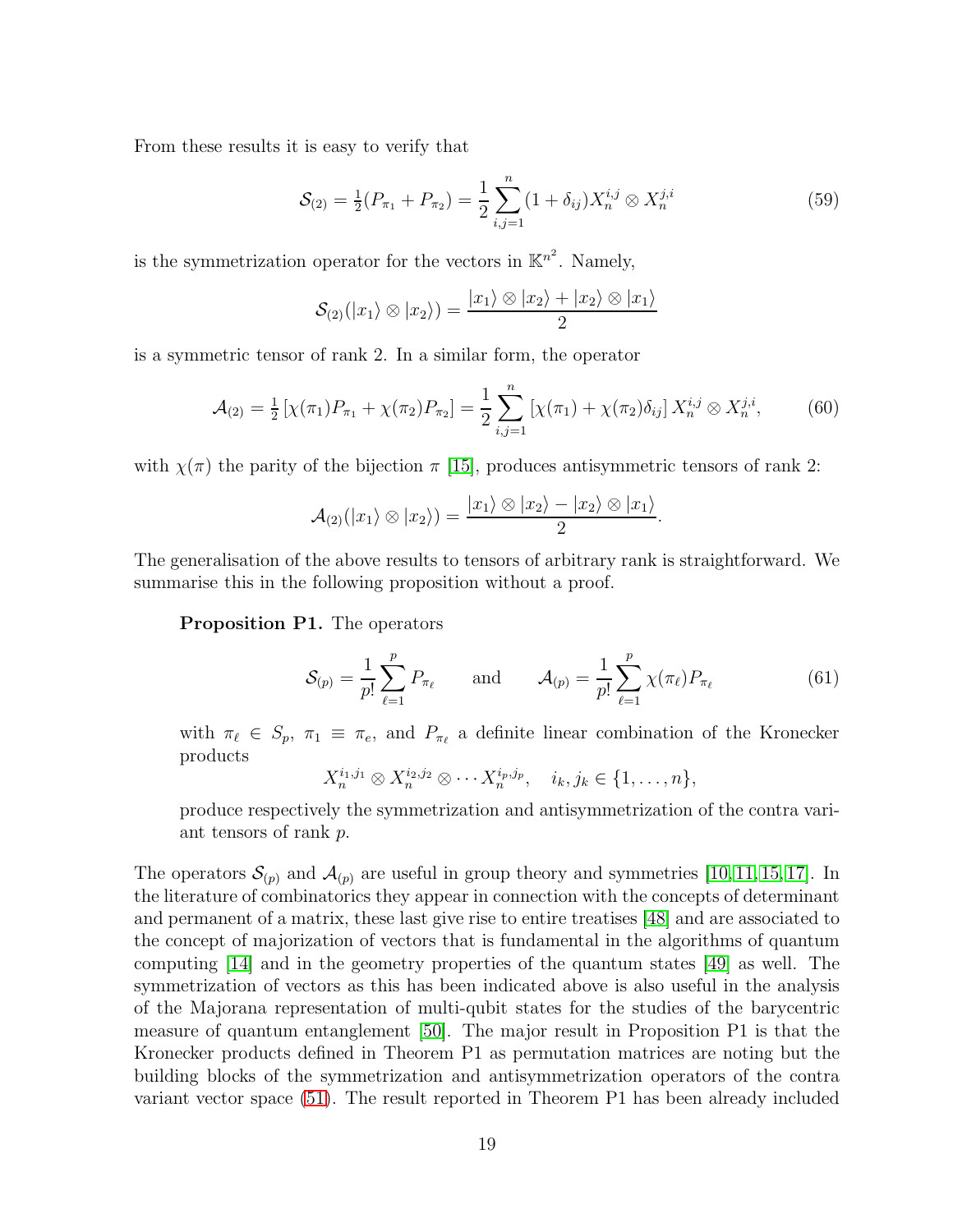in the works by other authors (see e.g. Eq.  $(4)$  of Ref. [\[1\]](#page-60-1), and Section 2.5 of Ref. [\[5\]](#page-60-4)) but, as far as we know, such works give no reference to the explicit form of the permutation. Here, equation [\(54\)](#page-17-1) gives the concrete realisation of such a permutation and the connection of  $\Pi$  with the operators [\(60\)](#page-19-0) has been also achieved.

On the other hand, the Kronecker product of permutation matrices is also compatible with the composition of permutations described by equation [\(38\)](#page-10-1). That is, the product ⊗ is closed in the set of permutation matrices.

**Theorem P2.** Let  $P_{\pi}(n)$  and  $P_{\sigma}(m)$  be the n and m-permutation matrices defined by the rules  $\pi$  and  $\sigma$  respectively. The Kronecker product  $P_{\pi}(n) \otimes P_{\sigma}(m)$  is the nm-permutation matrix  $P_{\alpha}(n,m)$  defined by the rule

<span id="page-20-0"></span>
$$
\alpha(p) = m[\pi(p') - 1] + \sigma(p - mp' + m), \tag{62}
$$

with  $p' = \lceil \frac{p}{m} \rceil$  $\frac{p}{m}$ .

*Proof.* From Proposition K1 and the linearity of ⊗ one gets

$$
P_{\alpha}(n,m) = P_{\pi}(n) \otimes P_{\sigma}(m) = \sum_{i=1}^{n} \sum_{j=1}^{m} X_{nm}^{m(i-1)+j, m[\pi(i)-1]+\sigma(j)}.
$$

Following the proof of Theorem P1 we realize that the change  $p = m(i - 1) + j$  gives rise to equation [\(56\)](#page-18-1) with  $n \leftrightarrow m$ , so that  $p' = \lceil \frac{p}{m} \rceil$  $\frac{p}{m}$  and the rule [\(62\)](#page-20-0) follows from the expression

$$
P_{\alpha}(n,m) = \sum_{p=1}^{nm} X_{nm}^{p,m[\pi(p')-1]+\sigma(p-mp'+m)}.
$$

Now, using the multiplication rule [\(21\)](#page-7-0) and property [\(30\)](#page-9-5) we have

$$
P_{\alpha}^{T}(n,m)P_{\alpha}(n,m) = \sum_{p,q=1}^{nm} X_{nm}^{\alpha(p),p} X_{nm}^{q,\alpha(q)} = \sum_{p=1}^{nm} X_{nm}^{\alpha(p),\alpha(p)} = \mathbb{I}_{nm},
$$

and a similar procedure shows that  $P_{\alpha}(n,m)P_{\alpha}^{T}(n,m) = \mathbb{I}_{nm}$ .  $\Box$ 

Now, let us consider Proposition K2(i). This indicates that the Kronecker product of two Hubbard operators,  $X_n^{i,j}$  and  $X_m^{k,\ell}$ , is non-abelian in general. Such restriction, however, can be relaxed because  $X_n^{i,j} \otimes X_n^{k,\ell}$  has only one entry 1, as this is established in Proposition K1; the same is true for  $X_m^{k,\ell} \otimes X_n^{i,j}$ . Therefore, it should be possible to arrive at  $X_m^{k,\ell} \otimes X_m^{i,j}$ <br>by applying the appropriate permutation of rows and columns in  $X_n^{i,j} \otimes X_m^{k,\ell}$ . That is,  $X_n^{i,j} \otimes X_m^{k,\ell}$  and  $X_m^{k,\ell} \otimes X_n^{i,j}$  must be permutation equivalent.

**Proposition P2.** The Kronecker product  $X_n^{i,j} \otimes X_m^{k,\ell}$  is permutation equivalent to  $X_m^{k,\ell} \otimes X_n^{i,j}$ . That is, there exist  $P_\pi$ , a permutation matrix of order nm, such that

<span id="page-20-1"></span>
$$
P_{\pi}^{T}\left(X_{n}^{i,j}\otimes X_{m}^{k,\ell}\right)P_{\pi}=X_{m}^{k,\ell}\otimes X_{n}^{i,j}.\tag{63}
$$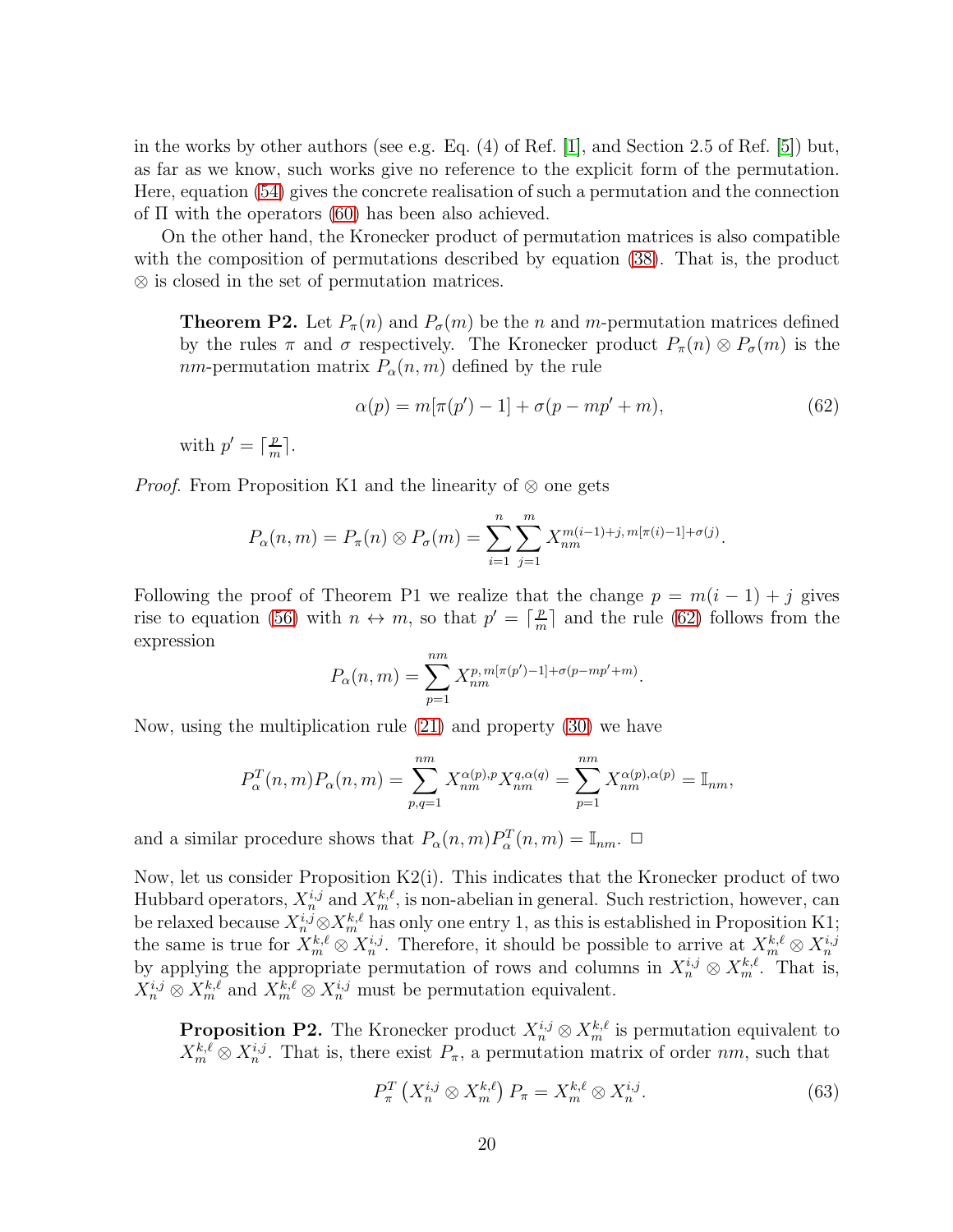*Proof.* We use the multiplication rule [\(21\)](#page-7-0) and the expression [\(52\)](#page-15-1), together with the linearity of ⊗, to arrive at

$$
P_{\pi}^{T}\left(X_{n}^{i,j}\otimes X_{m}^{k,\ell}\right)P_{\pi}=X_{nm}^{\pi(m_{i}-m+k),\pi(m_{j}-m+\ell)}.
$$

Hence, in order to satisfy [\(63\)](#page-20-1) we have

$$
\pi(mi - m + k) = nk - n + i.\tag{64}
$$

The bijection  $\pi$  we are looking for is defined by this last equation (the labels j and  $\ell$ satisfy the same equation under the change  $i \to j$  and  $k \to \ell$ ).  $\Box$ 

The permutation equivalence of matrix Kronecker products is of enormous interest in quantum information theory as this is useful in solving the problem of constructing maximally entangled bases of multipartite quantum systems. If dealing with Fourier matrices, it is possible to discriminate whether the permutation equivalence is preserved for the Kronecker products if matrix multiplication by unitary diagonal matrices is also allowed [\[19\]](#page-61-2). As discussed in the introduction, this problem deals with equation [\(3\)](#page-3-1) for which the permutation matrices  $P_1$  and  $P_2$  are to be determined. The results we have presented in this section are addressed to show the basic operation rules of the permutation matrices when they are expressed as linear combinations of Hubbard operators. Further insights will be given in the sequel.

#### <span id="page-21-0"></span>3.3 Kronecker algebra of square matrices

We now consider the properties of  $n$ -square matrices associated with the Kronecker product. One way to phrase the main subject of this section is to say that every  $n$ -square matrix  $\hat{A}$  is a linear combination of Hubbard operators, just as this is stated in Eq. [\(27\)](#page-9-1). In such a representation the assertions of the following propositions, theorems and corollaries are readily verified.

**Theorem M1.** The Kronecker product of  $A = [a_{i,j}]$  and  $B = [b_{k,\ell}]$ , respectively n and m-square matrices, can be written as

$$
A \otimes B = \sum_{i,j=1}^{nm} c_{i,j} X_{nm}^{i,j} \equiv C.
$$

That is, the Kronecker product  $A \otimes B$  is a linear combination of the Hubbard operators of order nm.

*Proof.* From Proposition K1 and the linearity of ⊗ we have

$$
A \otimes B = \sum_{i,j=1}^{n} \sum_{k,\ell=1}^{m} a_{i,j} b_{k,\ell} X_{mn}^{m(i-1)+k, m(j-1)+\ell}.
$$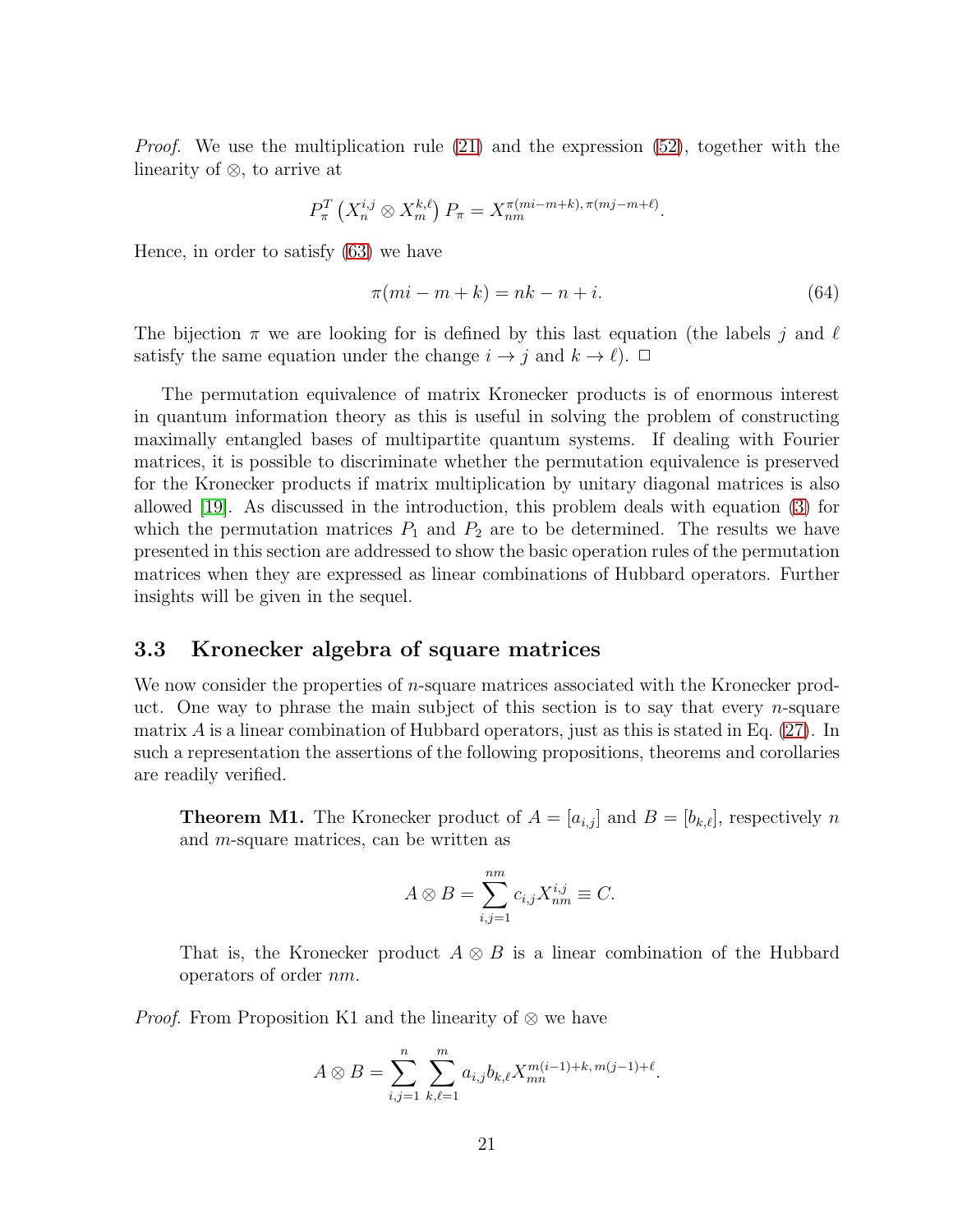Let us define  $p = m(i - 1) + k$  and  $q = m(j - 1) + \ell$ , so that  $p, q = 1, \ldots mn$ . Therefore  $k = p - m(i - 1)$  and  $\ell = q - m(j - 1)$ . Hence,

$$
A \otimes B = \sum_{i,j=1}^{n} \sum_{p=m(i-1)+1}^{ni} \sum_{q=m(j-1)+1}^{mj} a_{i,j} b_{p+m-mi, q+m-mj} X_{mn}^{p,q}.
$$

The indexes  $i, p$  and m in the third sum are related by Eq. [\(56\)](#page-18-1). The same is true for the indexes  $j, q$  and m in the fourth sum, so that according with Lemma A1(i) of the appendix we get

<span id="page-22-1"></span>
$$
i = \left\lceil \frac{p}{m} \right\rceil := p', \qquad j = \left\lceil \frac{q}{m} \right\rceil := q'. \tag{65}
$$

Then

<span id="page-22-0"></span>
$$
A \otimes B = \sum_{p,q=1}^{nm} c_{p,q} X_{mn}^{p,q}, \qquad c_{p,q} := a_{p',q'} b_{p+m-mp',q+m-mq'}.\quad \Box \tag{66}
$$

As a first consequence of this theorem we realise that  $A = \mathbb{I}_n$  and  $B = \mathbb{I}_m$  produce  $C = \mathbb{I}_{nm}$ . That is, the Kronecker product of identity matrices is an identity matrix.

Corollary M1.1. The identity is preserved in the Kronecker product. That is  $\mathbb{I}_n \otimes \mathbb{I}_m = \mathbb{I}_{nm}$ 

*Proof.* Use Theorem M1 with  $a_{i,j} = \delta_{ij}$  and  $b_{k,\ell} = \delta_{k\ell}$ .  $\Box$ 

Another important consequence of Theorem M1 is that the nontrivial Kronecker powers of matrix A, written  $A^{\otimes k+1}$  with  $k \geq 1$ , also admit a definite expression in Hubbard notation.

**Corollary M1.2.** The Kronecker product of the *n*-square matrix  $A = [a_{i,j}]$  with itself  $k \ge 1$  times, denoted  $A^{\otimes k+1}$ , is given by the expression

<span id="page-22-3"></span>
$$
A^{\otimes k+1} = \sum_{p,q=1}^{n^{k+1}} a_{p,q}^{(k+1)} X_{n^{k+1}}^{p,q}, \quad k \ge 1,
$$
 (67)

with

<span id="page-22-4"></span>
$$
a_{p,q}^{(k+1)} = a_{p_k, q_k} \prod_{s=0}^{k-1} a_{p_s + n - np_{s+1}, q_s + n - nq_{s+1}},
$$
\n(68)

and

<span id="page-22-2"></span>
$$
p_s = \left\lceil \frac{p}{n^s} \right\rceil, \quad q_s = \left\lceil \frac{q}{n^s} \right\rceil, \quad s = 0, 1, \dots, k. \tag{69}
$$

*Proof.* From Theorem M1, with  $B = A$  in [\(66\)](#page-22-0), one has

$$
A^{\otimes 2} = \sum_{p,q=1}^{n^2} a_{p',q'} a_{p+n-np',q+n-nq'} X_{n^2}^{p,q},
$$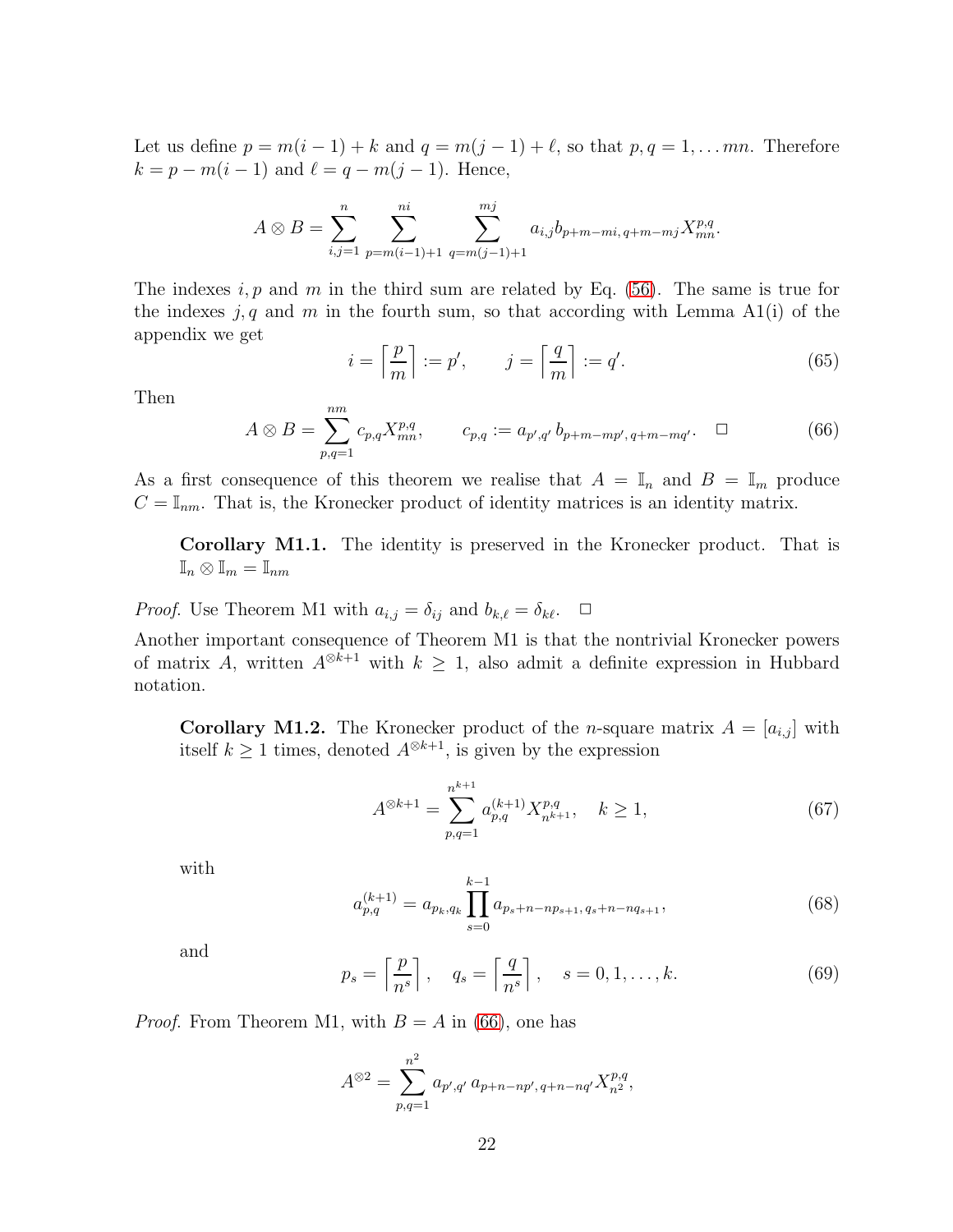with  $p'$  and  $q'$  as they have been introduced in [\(65\)](#page-22-1). Applying again Theorem M1 with  $A \leftrightarrow A^{\otimes 2}$  and  $B \leftrightarrow A$  we get

<span id="page-23-0"></span>
$$
A^{\otimes 2} \otimes A = \sum_{p,q=1}^{n^3} \left[ a_{(p')',(q')'} a_{p'+n-n(p')',q'+n-n(q')'} \right] a_{p+n-np',q+n-nq'} X_{n^2}^{p,q} \tag{70}
$$

where

$$
(x')' = \left\lceil \frac{x'}{n} \right\rceil = \left\lceil \frac{\left\lceil \frac{x}{n} \right\rceil}{n} \right\rceil = \left\lceil \frac{x}{n^2} \right\rceil, \quad x = p, q.
$$

In the last result we have used Lemma  $A1(iv)$  of the appendix. Here, it is convenient to use the notation introduced in [\(69\)](#page-22-2), so that [\(70\)](#page-23-0) reads as follows

$$
A^{\otimes 3} = \sum_{p,q=1}^{n^3} a_{p_2,q_2} a_{p_1+n-np_2,q_1+n-nq_2} a_{p_0+n-np_1,q_0+n-nq_1} X_{n^2}^{p,q}
$$
  
= 
$$
\sum_{p,q=1}^{n^3} a_{p_2,q_2} \left( \prod_{s=0}^2 a_{p_s+n-np_{s+1},q_s+n-nq_{s+1}} \right) X_{n^2}^{p,q}
$$
  
= 
$$
\sum_{p,q=1}^{n^3} a_{p,q}^{(3)} X_{n^2}^{p,q}.
$$

The proof is completed by induction.  $\Box$ 

The action of  $A^{\otimes t}$  on the vector space  $\text{Sp} \left\{ |e_{\ell}^n \right\}^{\otimes t} \}_{\ell=1}^n$  represents the parallel action of t operators A on t vector states  $|\psi\rangle \in \mathrm{Sp} \left\{ |e_{\ell}^{n} \rangle \right\}_{\ell=1}^{n}$ . This manifestation of the quantum parallelism is a fundamental feature of many quantum algorithms [\[14\]](#page-60-9). Thus, quantum circuits can be constructed to evaluate a function  $f(x)$  for multiple values of x simultaneously. Most of the procedures implemented to calculate functions on an arbitrary number of bits use the Hadamard transform  $H^{\otimes n}$ . This operation is just n Hadamard operators acting in parallel on n qubits. It is then profitable to get a practical expression of  $H^{\otimes n}$ as a particular application of Corollary M1.2.

**Proposition M1.1.** Let  $H$  be the Hadamard matrix  $(34)$ , then

<span id="page-23-1"></span>
$$
H^{\otimes k+1} = \frac{1}{\sqrt{2^{k+1}}} \sum_{p,q=1}^{2^{k+1}} (-1)^{\vec{p}\cdot\vec{q}} X_{2^{k+1}}^{p,q}, \quad k \ge 1,
$$
 (71)

with  $p_s = \lceil \frac{p}{2^s} \rceil$  $\frac{p}{2^s}$ ,  $q_s = \lceil \frac{q}{2^s} \rceil$  $\frac{q}{2^s}$ , and

$$
\vec{p} \cdot \vec{q} := \sum_{s=0}^{k} (p_s - 1)(q_s - 1). \tag{72}
$$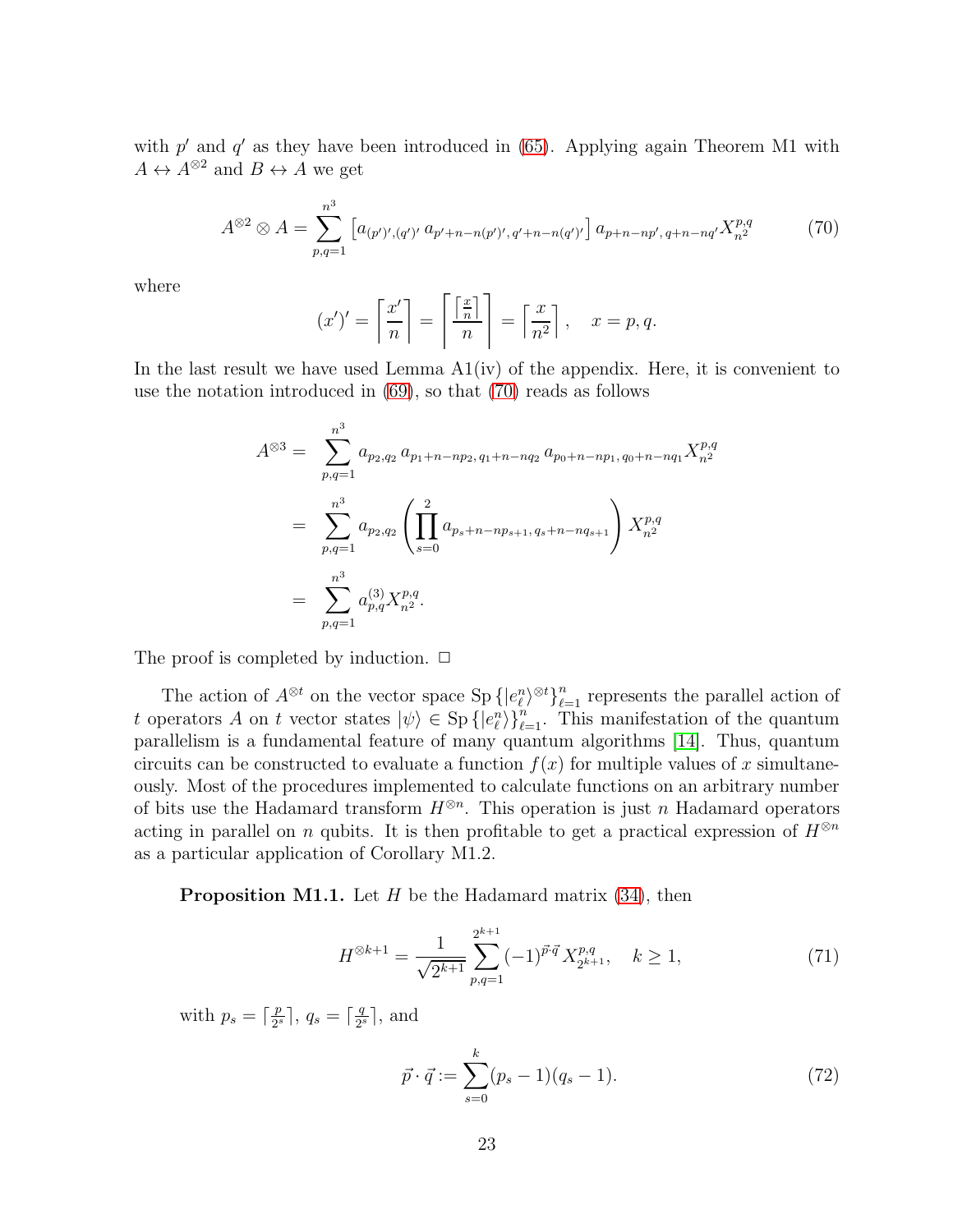*Proof.* For  $n = 2$  and  $A = H$ , equations [\(67\)](#page-22-3) and [\(68\)](#page-22-4) respectively read as

<span id="page-24-0"></span>
$$
H^{\otimes k+1} = \sum_{p,q=1}^{2^{k+1}} h_{p,q}^{(k+1)} X_{2^{k+1}}^{p,q}, \quad k \ge 1
$$
 (73)

and

$$
h_{p,q}^{(k+1)} = h_{p_k,q_k} \prod_{s=0}^{k-1} h_{p_s-2-2p_{s+1},q_s-2-2q_{s+1}}, \qquad x_s = \left\lceil \frac{x}{2^s} \right\rceil, \quad x = p, q.
$$

From [\(34\)](#page-9-6) we know that

$$
h_{i,j} = 2^{-1/2}(-1)^{(i-1)(j-1)}, \quad i, j = 1, 2.
$$

Therefore,

$$
h_{p_s-2-2p_{s+1},q_s-2-2q_{s+1}} = \frac{(-1)^{(p_s-2-2p_{s+1}-1)(q_s-2-2q_{s+1}-1)}}{\sqrt{2}} = \frac{(-1)^{(p_s-1)(q_s-1)}}{\sqrt{2}}
$$

and

$$
h_{p,q}^{(k+1)} = \frac{1}{\sqrt{2^{k+1}}}(-1)^{\sum_{s=0}^{k} (ps-1)(qs-1)}.
$$

Equation [\(71\)](#page-23-1) follows from the introduction of this last result in [\(73\)](#page-24-0).  $\Box$ 

Let  $H_n$  denote a Hadamard matrix of order n; the matrix  $H \text{ } (\equiv H_2)$  defined in Eq. [\(34\)](#page-9-6) and used in [\(71\)](#page-23-1) is the simplest example. The next case is found for  $n = 4$  as the orthogonality condition on the rows of  $H_n$  forces n to be even [\[39\]](#page-62-6). Proposition M1.1. gives an easy way to construct a Hadamard matrix of any order because  $H^{\otimes k+1}$  is of size  $2^{k+1}$ . For instance,  $H_4 = H \otimes H = H^{\otimes 2}$  reads as follows

$$
H_4 = H^{\otimes 2} = \frac{1}{2} \sum_{p,q=1}^4 (-1)^{(p-1)(q-1)+( \lceil \frac{p}{2} \rceil -1)( \lceil \frac{q}{2} \rceil -1)} X_4^{p,q} = \frac{1}{2} \begin{pmatrix} 1 & 1 & 1 & 1 \\ 1 & -1 & 1 & -1 \\ 1 & 1 & -1 & -1 \\ 1 & -1 & -1 & 1 \end{pmatrix}.
$$

The matrices  $H_n$  are known as symmetric multi ports (or Zeilinger matrices) in quantum optics [\[51\]](#page-63-4) and have applications in combinatorial problems, coding algorithms and quantum engineering, among a diversity of subjects.

In order to appreciate the significance of Proposition M1.1., let us apply the operator  $H^{\otimes k+1}$  on any of the vectors spanning  $\mathbb{K}^{2^{k+1}}$ . Using [\(71\)](#page-23-1) and [\(31\)](#page-9-7) with  $A = H^{\otimes k+1}$  we get

<span id="page-24-1"></span>
$$
H^{\otimes k+1}|e_j^{2^{k+1}}\rangle = \frac{1}{\sqrt{2^{k+1}}} \sum_{p=1}^{2^{k+1}} (-1)^{\sum_{s=0}^k (p_s-1)(j_s-1)} |e_p^{2^{k+1}}\rangle, \tag{74}
$$

with  $y_s = \lceil \frac{y}{2^s} \rceil$  $\frac{y}{2^{s}}$  for  $y = p, j$ . In particular, if  $k = 1$  the latter expression gives

$$
H^{\otimes 2}|e_j^4\rangle = \frac{1}{2} \sum_{p=1}^4 (-1)^{(p-1)(j-1)+(p_1-1)(j_1-1)} |e_p^4\rangle.
$$
 (75)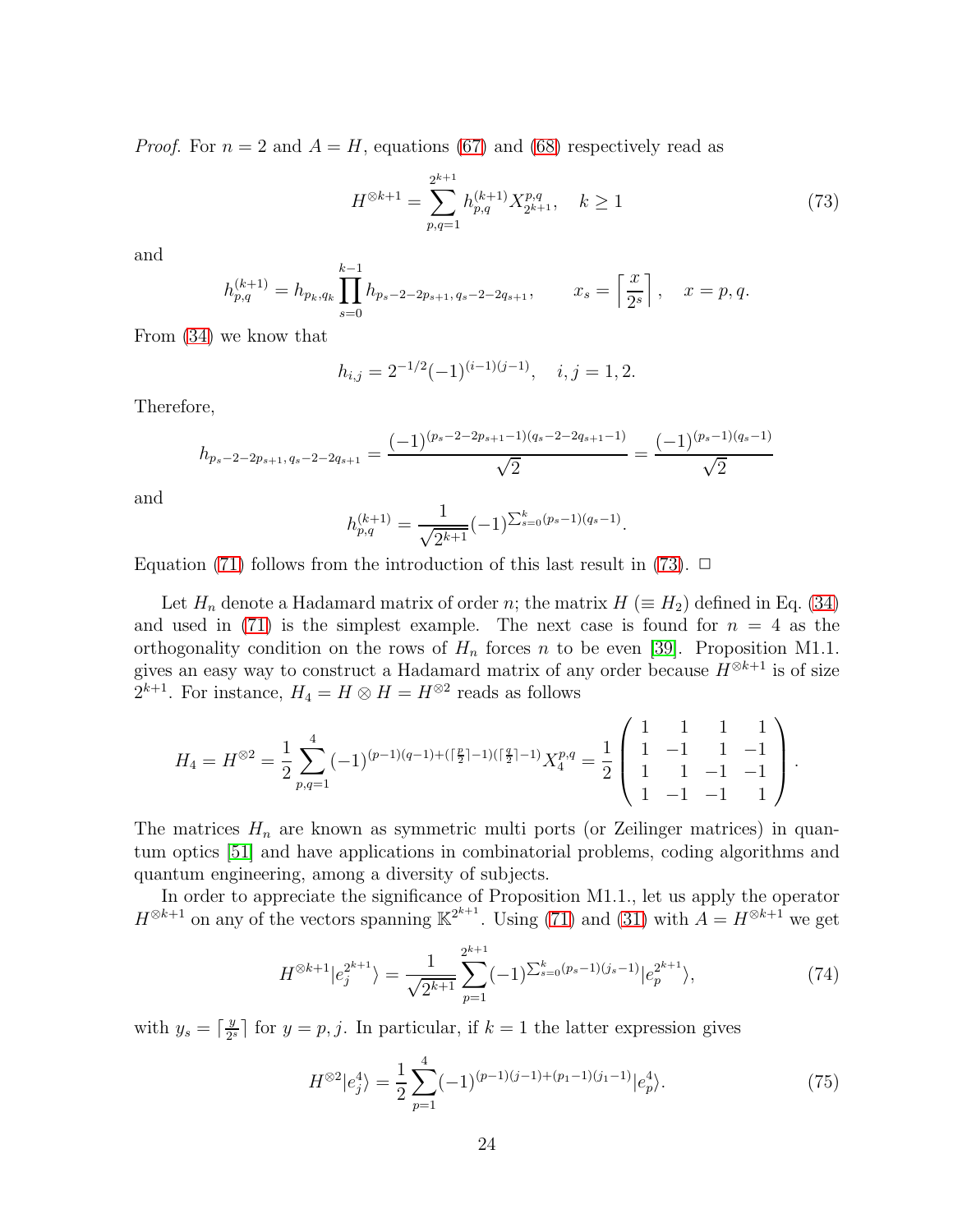Explicitly,

$$
2H^{\otimes 2}|e_j^4\rangle \rightarrow \begin{cases} |e_1^4\rangle + |e_2^4\rangle + |e_3^4\rangle + |e_4^4\rangle, & j = 1\\ |e_1^4\rangle - |e_2^4\rangle + |e_3^4\rangle - |e_4^4\rangle, & j = 2\\ |e_1^4\rangle + |e_2^4\rangle - |e_3^4\rangle - |e_4^4\rangle, & j = 3\\ |e_1^4\rangle - |e_2^4\rangle - |e_3^4\rangle + |e_4^4\rangle, & j = 4 \end{cases}
$$

We can see that the action of  $H^{\otimes 2}$  on  $|e_1^4\rangle$  produces an equal superposition of all basis states. In quantum computing, this corresponds to set an empty quantum register of 2 qubits  $|00\rangle \equiv |e_1|^2$  into an equally weighted distribution of all the basis states of the register  $|00\rangle$ ,  $|01\rangle = |e_2^4\rangle$ ,  $|10\rangle = |e_3^4\rangle$  and  $|11\rangle = |e_4^4\rangle$ . At this stage, it would be useful to show the translation of the results from our notation to the binary one, which is widely used in the quantum computing context. We first give the following definition.

**Definition M1.1.** Consider a positive integer  $x \leq 2^{k+1}$  with  $k \in \mathbb{N}$ . The expansion of x in powers of 2 is defined by the binary coefficients  $x_s \in \{0, 1\}$ ,  $s = 0, 1, \ldots, k+1$ , as follows

$$
x = \sum_{i=0}^{k+1} x_i 2^i.
$$
 (76)

Now we pay attention to the coefficients of the linear combination [\(71\)](#page-23-1), as only these must be rewritten to get equations [\(71\)](#page-23-1) and [\(74\)](#page-24-1) in binary form. The next proposition is necessary.

**Proposition M1.2.** Let p and q be respectively the *i*-th and j-th powers of 2 with  $i, j = 0, 1, ..., k + 1$ , and  $k \in \mathbb{N}$ . Then

<span id="page-25-2"></span>
$$
(-1)^{\sum_{s=0}^{k} (\lceil \frac{p}{2^s} \rceil - 1)(\lceil \frac{q}{2^s} \rceil - 1)} = (-1)^{\sum_{s=0}^{k} (p-1)_s (q-1)_s},\tag{77}
$$

where  $(p-1)$ <sub>s</sub> and  $(q-1)$ <sub>s</sub> are the s-th binary coefficients of  $p-1$  and  $q-1$ respectively.

*Proof.* We first prove the identity

<span id="page-25-1"></span>
$$
(-1)^{\sum_{s=0}^k \lfloor \frac{p}{2^s} \rfloor \lfloor \frac{q}{2^s} \rfloor} = (-1)^{\sum_{s=0}^k p_s q_s},\tag{78}
$$

with  $|x|$  the floor function of x (see Eq. [\(A.3\)](#page-56-2) of the appendix). Using the binary expansion of  $p$  and  $q$  we can write

<span id="page-25-0"></span>
$$
\left\lfloor \frac{p}{2^s} \right\rfloor \left\lfloor \frac{q}{2^s} \right\rfloor = \sum_{i,j=0}^{k+1} \lfloor p_i 2^{i-s} \rfloor \lfloor q_j 2^{j-s} \rfloor, \qquad s = 0, 1, 2, \dots, k. \tag{79}
$$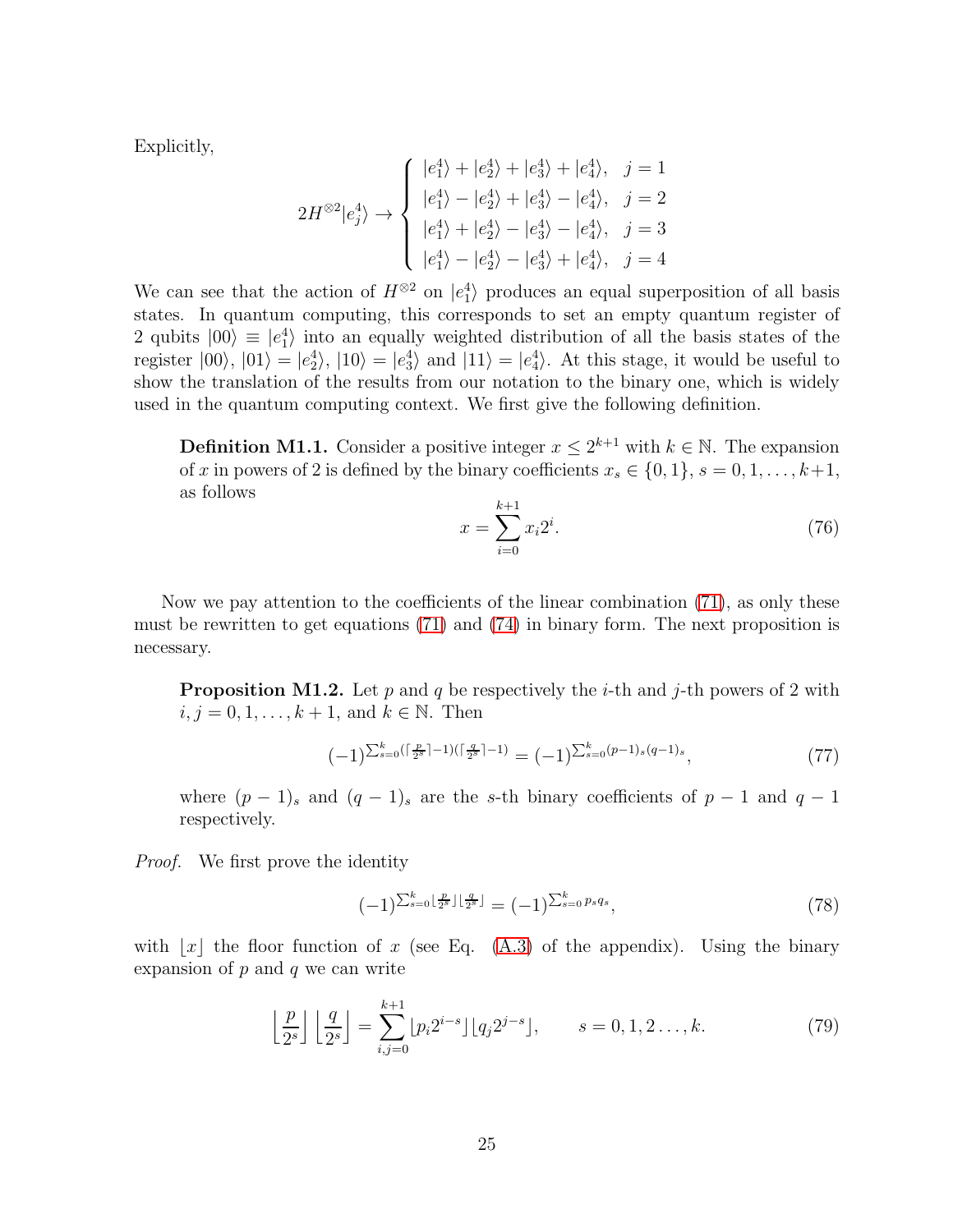Given s one has  $\lfloor x_{\ell} 2^{\ell-s} \rfloor = 0$  for  $x_{\ell} \in \{0,1\}$  and  $\ell < s$ , since  $0 \le x_{\ell} 2^{\ell-s} < 1$ . Then, all the terms labelled with either  $i < s$  or  $j < s$  in [\(79\)](#page-25-0) are equal to zero. We have four partial sums

$$
\left\lfloor \frac{p}{2^s} \right\rfloor \left\lfloor \frac{q}{2^s} \right\rfloor = \left\lfloor p_s \right\rfloor \left\lfloor q_s \right\rfloor + \left\lfloor p_s \right\rfloor \sum_{j=s+1}^{k+1} \left\lfloor q_j 2^{j-s} \right\rfloor + \left\lfloor q_s \right\rfloor \sum_{i=s+1}^{k+1} \left\lfloor p_i 2^{i-s} \right\rfloor + \sum_{i,j=s+1}^{k+1} \left\lfloor p_i 2^{i-s} \right\rfloor \left\lfloor q_j 2^{j-s} \right\rfloor.
$$

The second and third terms of this last result are either zero or an even number, so they can be omitted from the exponent of  $-1$  in the expression at the left of Eq. [\(78\)](#page-25-1). The same can be said of the fourth term after the change  $i - s \rightarrow r$ ,  $j - s \rightarrow t$ . Finally,  $\lfloor p_s \rfloor |q_s| = p_s q_s$  since  $p_s, q_s \in \{0, 1\}$ . Therefore, taking into account only the elements of [\(79\)](#page-25-0) that contribute in nontrivial form to the exponent of  $-1$  we get [\(78\)](#page-25-1). That is,

$$
\left\lfloor \frac{p}{2^s} \right\rfloor \left\lfloor \frac{q}{2^s} \right\rfloor = p_s q_s \quad \Rightarrow \quad (-1)^{\sum_{s=0}^k \left\lfloor \frac{p}{2^s} \right\rfloor \left\lfloor \frac{q}{2^s} \right\rfloor} = (-1)^{\sum_{s=0}^k p_s q_s}.
$$

Using Lemma A1 (part v) of the appendix and this last result, equation [\(77\)](#page-25-2) follows.  $\Box$ 

To verify the compatibility of our results with those obtained in a binary representation let us rewrite the coefficients of the linear combination [\(74\)](#page-24-1) according to Proposition M1.2. For  $k = 1$  one has

<span id="page-26-0"></span>
$$
H^{\otimes 2}|e_j^4\rangle = \frac{1}{2} \sum_p^4 (-1)^{(p-1)_0(j-1)_0 + (p-1)_1(j-1)_1} |e_p^4\rangle, \tag{80}
$$

which explicitly gives the following result

$$
2H^{\otimes 2}|e_j^4\rangle \rightarrow \begin{cases} (-1)^{0\cdot 0+0\cdot 0}|e_1^4\rangle + (-1)^{1\cdot 0+0\cdot 0}|e_2^4\rangle + (-1)^{0\cdot 0+0\cdot 1}|e_3^4\rangle + (-1)^{1\cdot 0+1\cdot 0}|e_4^4\rangle, & j=1\\ (-1)^{0\cdot 1+0\cdot 0}|e_1^4\rangle + (-1)^{1\cdot 1+0\cdot 0}|e_2^4\rangle + (-1)^{0\cdot 1+1\cdot 0}|e_3^4\rangle + (-1)^{1\cdot 1+1\cdot 0}|e_4^4\rangle, & j=2\\ (-1)^{0\cdot 0+0\cdot 1}|e_1^4\rangle + (-1)^{1\cdot 0+0\cdot 1}|e_2^4\rangle + (-1)^{0\cdot 0+1\cdot 1}|e_3^4\rangle + (-1)^{0\cdot 1+1\cdot 1}|e_4^4\rangle, & j=3\\ (-1)^{0\cdot 1+0\cdot 1}|e_1^4\rangle + (-1)^{1\cdot 1+0\cdot 1}|e_2^4\rangle + (-1)^{0\cdot 1+1\cdot 1}|e_3^4\rangle + (-1)^{1\cdot 1+1\cdot 1}|e_4^4\rangle, & j=4 \end{cases}
$$

The comparison of [\(80\)](#page-26-0) with [\(74\)](#page-24-1) shows that the results are consistent in both representations. The final step is to express  $|e_j^4\rangle$  in binary form. Using Proposition K0 and Definition M1.1 we make

$$
|e_j^{2^{k+1}}\rangle \to |j-1\rangle_{(k)} := |(j-1)_0, (j-1)_1, \ldots, (j-1)_k\rangle,
$$

with  $(j-1)_s \in \{0,1\}$  the binary coefficients of  $j-1$  up to  $2^k$ . If  $k=1$  then  $|e_j^4\rangle \rightarrow$  $|j - 1\rangle_{(1)} = |(j - 1)_0, (j - 1)_1\rangle$ . Hence  $|e_1|^2 \rightarrow |0\rangle_{(1)} = |0, 0\rangle$ , so that we can write  $|e_1^4\rangle = |00\rangle$ , and so on. Then, we can write equation [\(74\)](#page-24-1) in the standard form

$$
H^{\otimes n}|x\rangle = \frac{1}{\sqrt{2^n}} \sum_{z} (-1)^{x \cdot z} |z\rangle,
$$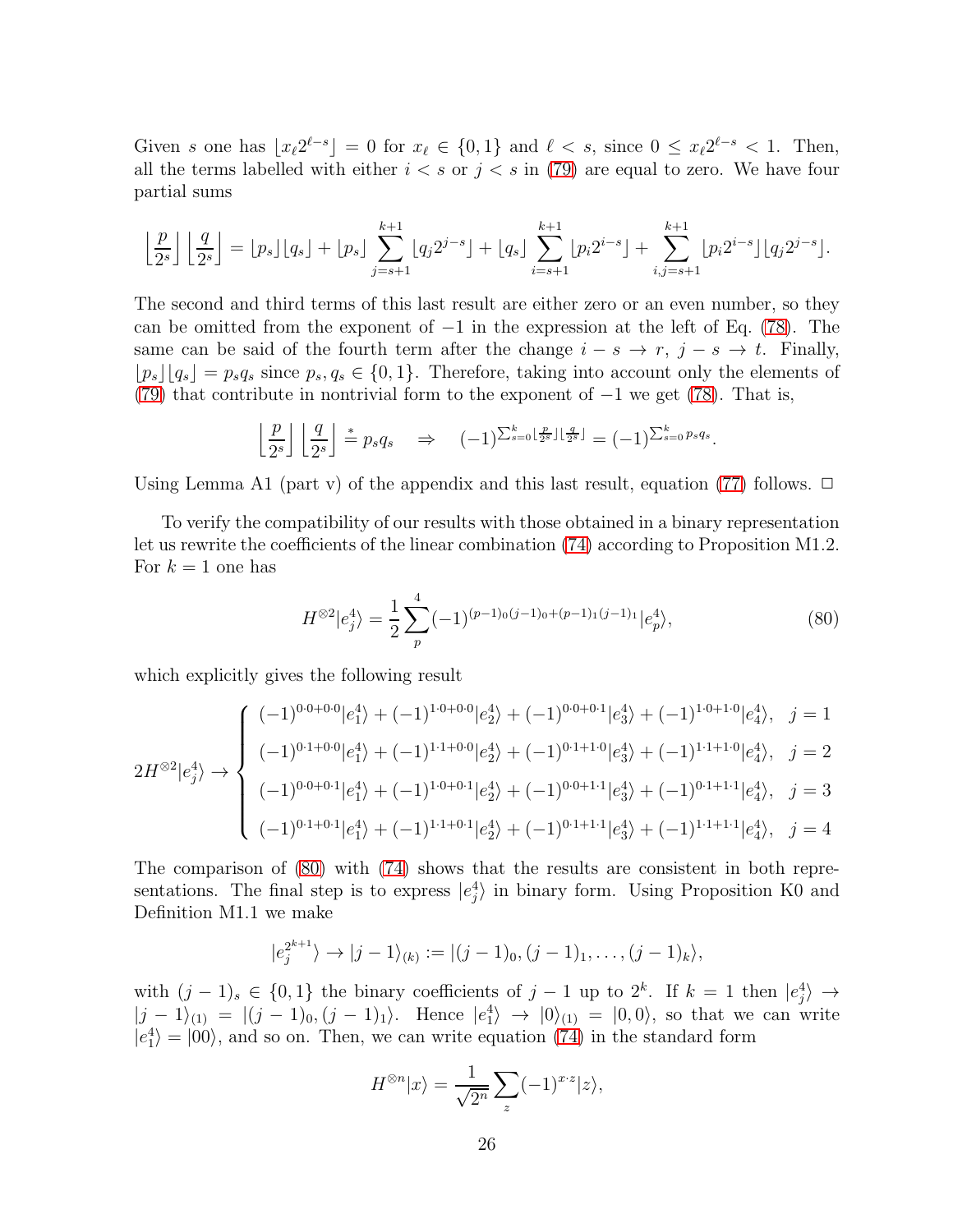where  $n = 2^{k+1}$ . Here  $|x\rangle$  and  $|z\rangle$  are in binary notation.

Coming back to Theorem M1, we stress that this can be generalised to an arbitrary number of factors by including the products  $A \otimes B$  and  $A^{\otimes k+1}$  as particular cases. This is stated in the following proposition.

**Proposition M1.3.** Let  $A_r = \left[a_{i,j}^{(r)}\right]$  be a square matrix of order  $n_r$ . The Kronecker product  $A_1 \otimes A_2 \otimes \cdots \otimes A_{k+1}$  is the square matrix of order  $n^{(k)} = n_1 n_2 \cdots n_{k+1}$ , expressed as the following linear combination of Hubbard operators

<span id="page-27-0"></span>
$$
A = A_1 \otimes A_2 \otimes \cdots \otimes A_{k+1} = \sum_{p,q=1}^{n^{(k)}} \widetilde{a}_{p,q}^{(k)} X_{n^{(k)}}^{p,q}, \quad k \ge 1,
$$
 (81)

where

<span id="page-27-1"></span>
$$
\widetilde{a}_{p,q}^{(k)} = a_{p_k,q_k}^{(1)} \prod_{s=0}^{k-1} a_{p_s + n_{k-s+1} - n_{k-s+1}p_{s+1}, q_s + n_{k-s+1} - n_{k-s+1}q_{s+1}},
$$
\n(82)

and

<span id="page-27-2"></span>
$$
p_s = \left\lceil \frac{p}{\prod_{\ell=1}^s n_{k-\ell+2}} \right\rceil, \qquad q_s = \left\lceil \frac{q}{\prod_{\ell=1}^s n_{k-\ell+2}} \right\rceil. \tag{83}
$$

*Proof.* This is immediate by following the proof of Theorem M1 and Corollary M1.2.  $\Box$ 

The advantage of having an expression for the matrix Kronecker product as general as the one reported in Proposition M1.3 relies on the fact that this includes an arbitrary number of factors, the size of which is in turn arbitrary. Immediate results can be obtained as particular cases. For instance, if  $k = 1$  and  $a_{i,j}^{(1)} = a_{i,j}$ ,  $a_{i,j}^{(2)} = b_{i,j}$ , the product [\(81\)](#page-27-0) gives the expression of  $A \otimes B$  reported in Theorem M1. Now, let all factors in [\(81\)](#page-27-0) be of the same order, namely  $n_r = n$  for  $r = 1, 2, ..., k + 1$ , then the coefficient [\(82\)](#page-27-1) reads as

<span id="page-27-3"></span>
$$
\widetilde{a}_{p,q}^{(k)} = a_{p_k, q_k}^{(1)} \prod_{s=0}^{k-1} a_{p_s + n - np_{s+1}, q_s + n - nq_{s+1}},
$$
\n(84)

and the definitions of  $p_s$  and  $q_s$  in [\(83\)](#page-27-2) are reduced to the ones given in [\(69\)](#page-22-2). Using these last results and considering the situation in which all the factors are equal, i.e.  $A_r = A$ for all r, one recovers the expression for  $A^{\otimes k+1}$  reported in Corollary M1.2. In such a case, the super-index could be omitted from all the matrix elements appearing in [\(84\)](#page-27-3). On the other hand, let  $A_r$  be Fourier matrices  $F_r$ , then [\(81\)](#page-27-0) is the 'Fourier Kronecker product' defined in [\[52\]](#page-63-5), expanded in terms of Hubbard operators. In addition, this is 'factored' if the size  $n_r$  of the matrices  $A_r$  are natural powers of prime numbers, and is called 'pure factored' if such powers are ordered:

$$
F = F_{a^{\ell_1}} \otimes F_{a^{\ell_2}} \otimes \cdots \otimes F_{a^{\ell_{k+1}}}, \quad \ell_1 >> \ell_2 >> \cdots >> \ell_{k+1}, \quad \ell_j \in \mathbb{N},
$$

where a is a prime number. The immediate generalisation considers  $n_r = a_r^{\ell_r}$ , with  $a_r$ standing for a prime number and  $r = 1, \ldots, k + 1$ . In Ref. [\[52\]](#page-63-5), a 'multi-index' notation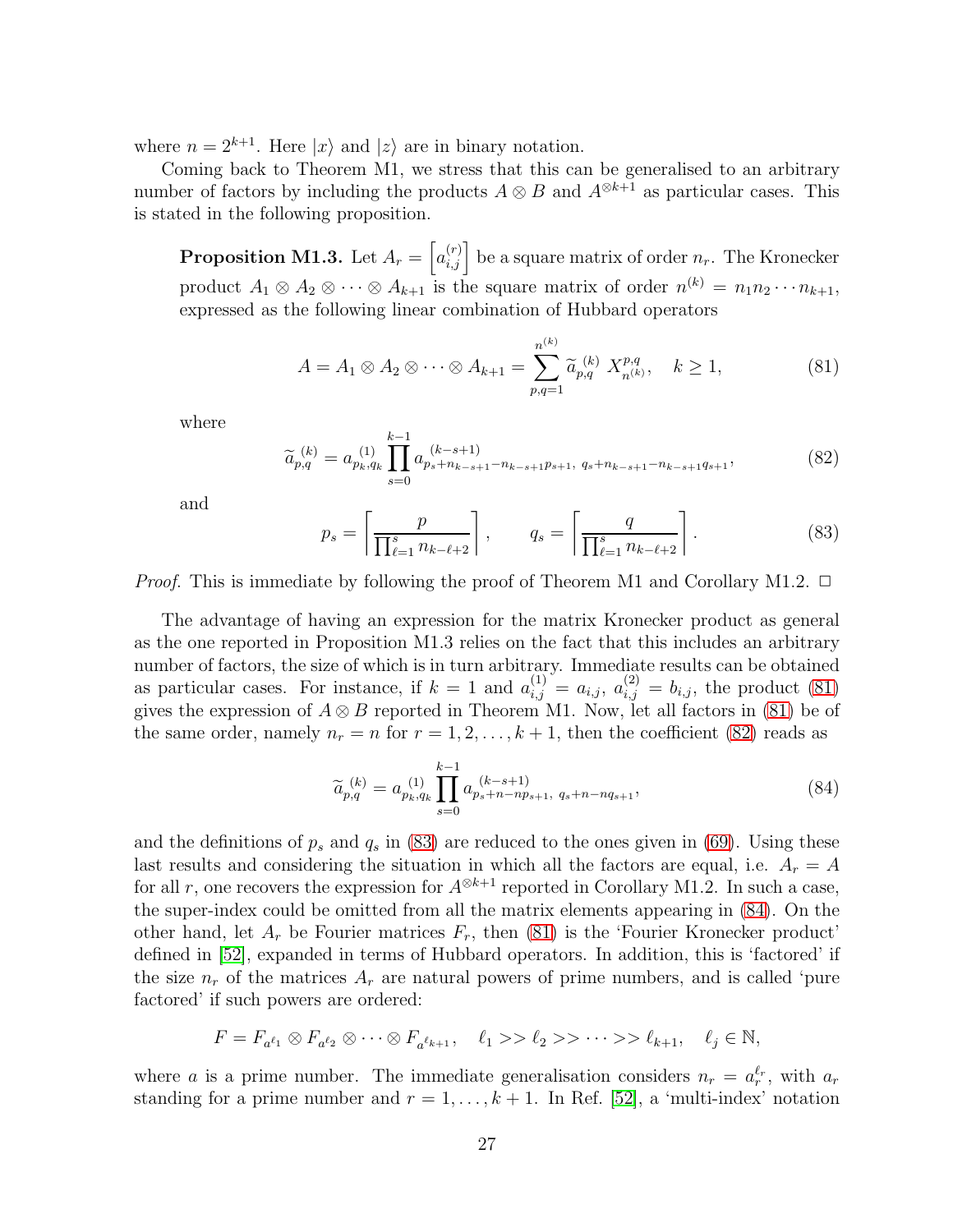is introduced to operate the above mentioned products. Such notation works well for the necessities indicated by its author in the study of Fourier matrices. However, it could be not easy to generalise this to the Kronecker algebra of square matrices other than the Fourier ones. In contradistinction, the algebraic rules presented here are based on the linear superposition of Hubbard operators, so that they minimise the number of indices that are required to operate with. In this form, the Hubbard representation facilitates the calculation of the Kronecker algebra of the square matrices of any sort.

**Theorem M2.** Let  $A = [a_{i,j}], C = [c_{p,q}],$  and  $B = [b_{k,\ell}], D = [d_{r,s}],$  be pairs of  $n$  and m-square matrices respectively. The usual matrix product of the  $nm$ -square matrices  $A \otimes B$  and  $C \otimes D$  fulfills

$$
(A \otimes B)(C \otimes D) = AC \otimes BD. \tag{85}
$$

That is, the Kronecker product of square matrices is compatible with ordinary matrix multiplication.

*Proof.* From Proposition K1 and the linearity of ⊗ one arrives at

$$
A \otimes B = \sum_{i,j}^{n} \sum_{k,\ell}^{m} a_{i,j} b_{k,\ell} X_{mn}^{m(i-1)+k, m(j-1)+\ell},
$$
  

$$
C \otimes D = \sum_{p,q}^{n} \sum_{r,s}^{m} c_{p,q} d_{r,s} X_{mn}^{m(p-1)+r, m(q-1)+s}.
$$

Using [\(21\)](#page-7-0) and Lemma A2 of the appendix we get

$$
(A \otimes B)(C \otimes D) = \sum_{i,j,p,q}^{n} \sum_{k,\ell,r,s}^{m} a_{i,j} b_{k,\ell} c_{p,q} d_{r,s} \, \delta_{m(p-1)+r,m(j-1)+\ell} X_{mn}^{m(i-1)+k,m(q-1)+s}
$$
  

$$
= \sum_{i,j,q}^{n} \sum_{k,\ell,s}^{m} (a_{i,j} c_{j,q}) (b_{k,\ell} d_{\ell,s}) X_{mn}^{m(i-1)+k,m(q-1)+s}
$$
  

$$
= \sum_{i,q}^{n} \sum_{k,s}^{m} (AC)_{i,q} (BC)_{k,s} X_{mn}^{m(i-1)+k,m(q-1)+s}
$$
  

$$
= \left( \sum_{i,q}^{n} (AC)_{i,q} X_{m}^{i,q} \right) \otimes \left( \sum_{k,s}^{m} (BD)_{k,s} X_{n}^{k,s} \right) = AC \otimes BD. \quad \Box
$$

At this stage we have to stress that Theorem M2 can be extended to rectangular matrices whenever the involved matrix products make sense (see the discussion of Section [2.2\)](#page-8-0). This fact will be taken into account in e.g., Corollary TM2.2 and Proposition G.1.

**Corollary TM2.1.** Let A and D be square matrices of order n and m respectively. Then the following relationship holds

$$
A \otimes D = (A \otimes \mathbb{I}_m)(\mathbb{I}_n \otimes D). \tag{86}
$$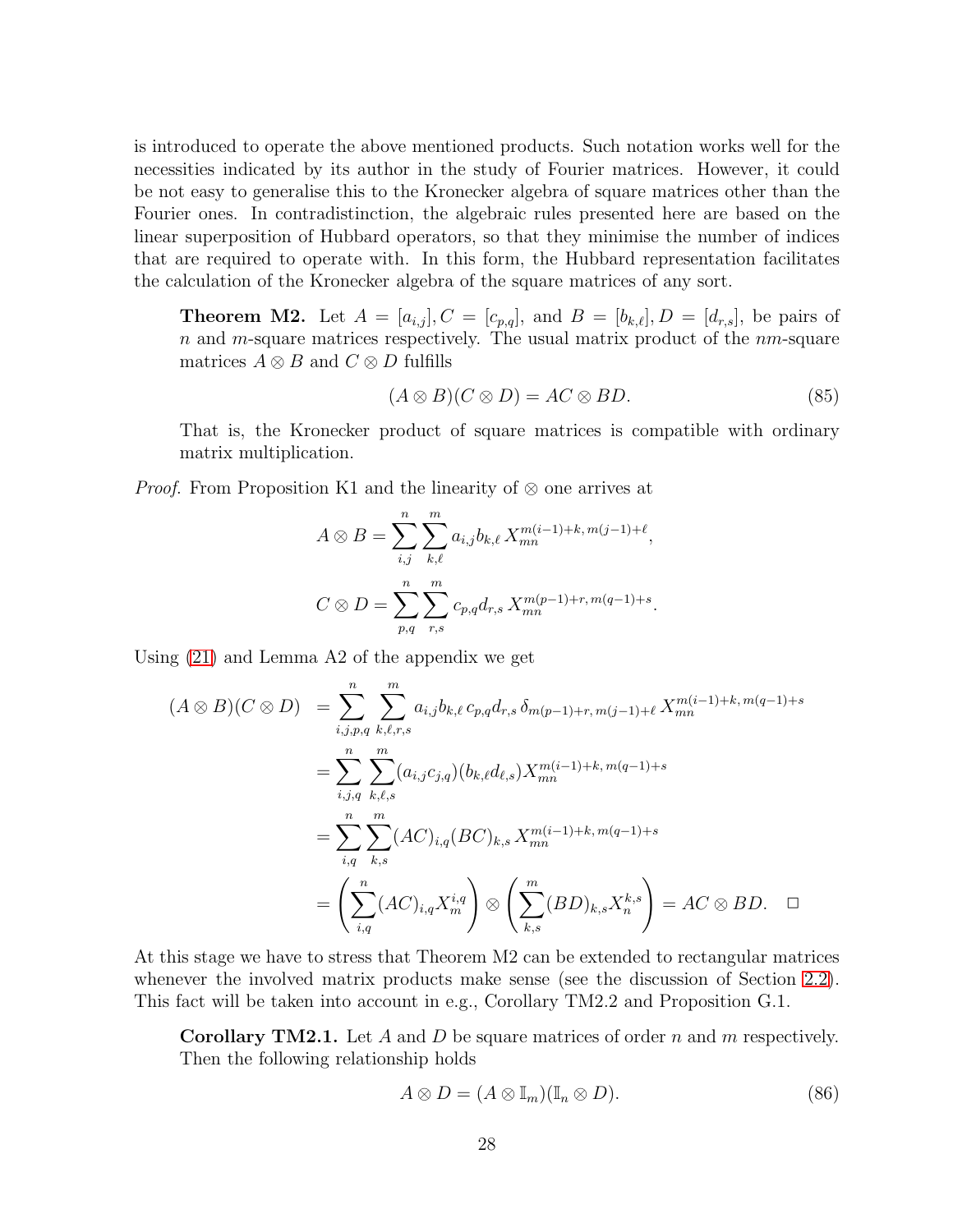*Proof.* Use  $B = \mathbb{I}_m$  and  $C = \mathbb{I}_n$  in Theorem M2.  $\Box$ 

**Corollary TM2.2.** Consider the eigenvalue equations  $A|a_i\rangle = \alpha_i|a_i\rangle$  and  $B|b_j\rangle = \alpha_i|a_i\rangle$  $\beta_j|b_j\rangle$ , with  $i=1,2,\ldots,n$  and  $j=1,2,\ldots,m$ . Then (i) the nm numbers  $\alpha_i\beta_j$  are the eigenvalues of  $A \otimes B$  associated to the vectors  $|a_i\rangle \otimes |b_i\rangle$  (ii) The eigenvalues of  $A \otimes \mathbb{I}_m + \mathbb{I}_n \otimes B$  are the numbers  $\alpha_i + \beta_j$ .

*Proof.* Using [\(12\)](#page-6-2) the vectors  $|a_i\rangle$  and  $|b_i\rangle$  can be represented by row tuples of size n and  $m$  respectively. Then, Theorem M2 applies as follows

 $(A \otimes B)(|a_i\rangle \otimes |b_i\rangle) = A|a_i\rangle \otimes B|b_i\rangle = \alpha_i \beta_i (|a_i\rangle \otimes |b_i\rangle),$ 

and the proof of (i) is completed. In similar form,

$$
(A \otimes \mathbb{I}_m + \mathbb{I}_n \otimes B)(|a_i\rangle \otimes |b_j\rangle) = A|a_i\rangle \otimes \mathbb{I}_m|b_j\rangle + \mathbb{I}_n|a_i\rangle \otimes B|b_j\rangle = (\alpha_i + \beta_j)(|a_i\rangle \otimes |b_j\rangle)
$$

completes the proof of (ii).  $\Box$ 

The following properties are presented here in connection with the Kronecker algebra of Hubbard operators, because any square matrix can be expressed as a linear combination of such operators. In this form, the proof of each item is simple by using equation [\(27\)](#page-9-1) and Proposition K2.

**Theorem M3.** Let A, B and C be n-square matrices and  $\lambda \in \mathbb{K}$ . Then

- i) In general,  $A \otimes B \neq B \otimes A$ .
- ii)  $(A \otimes B)^{\dagger} = A^{\dagger} \otimes B^{\dagger}$  and  $(A \otimes B)^{T} = A^{T} \otimes B^{T}$ .
- iii)  $(\lambda A) \otimes B = \lambda (A \otimes B) = A \otimes (\lambda B).$
- iv)  $(A + B) \otimes C = A \otimes C + B \otimes C$ .
- v)  $A \otimes (B + C) = A \otimes B + A \otimes C$ .
- vi)  $(A \otimes B) \otimes C = A \otimes (B \otimes C)$ .

*Proof*. The theorem follows from Proposition K2 and properties [\(27\)](#page-9-1) and [\(30\)](#page-9-5). For instance, the proof of both parts in (ii) is quite similar:

$$
(A \otimes B)^{\dagger} = \left[ \left( \sum_{i,j=1}^{n} a_{i,j} X_n^{i,j} \right) \otimes \left( \sum_{k,\ell=1}^{n} b_{k,\ell} X_n^{k,\ell} \right) \right]^{\dagger} = \left( \sum_{i,j,k,\ell=1}^{n} a_{i,j} b_{k,\ell} X_n^{i,j} \otimes X_n^{k,\ell} \right)^{\dagger}
$$

$$
= \sum_{i,j,k,\ell=1}^{n} \overline{a_{i,j} b_{k,\ell}} \left( X_n^{i,j} \otimes X_n^{k,\ell} \right)^{\dagger} = \sum_{i,j,k,\ell=1}^{n} \overline{a}_{i,j} \overline{b}_{k,\ell} \left( X_n^{i,j} \right)^{\dagger} \otimes \left( X_n^{k,\ell} \right)^{\dagger}
$$

$$
= A^{\dagger} \otimes B^{\dagger}.
$$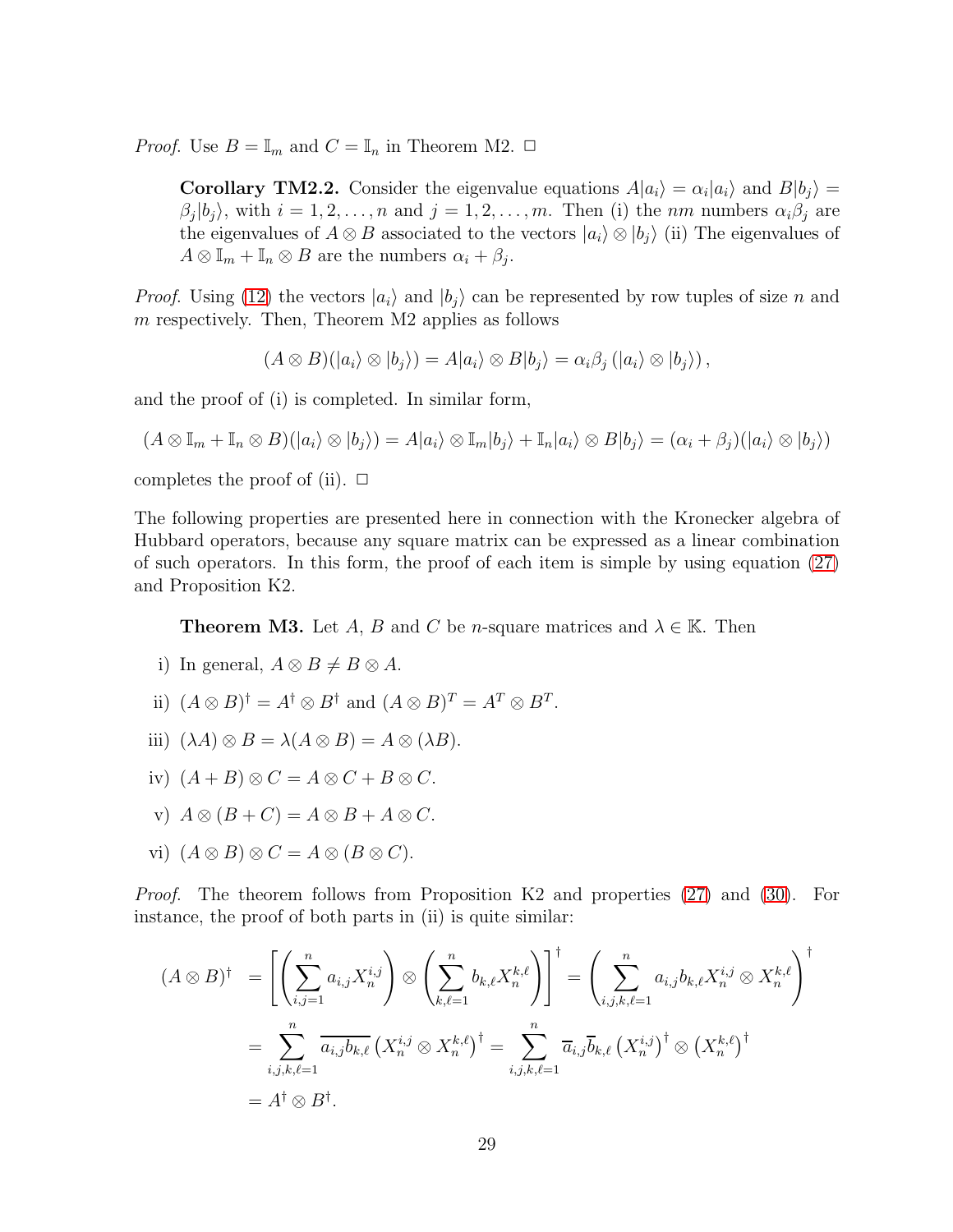Then  $(A \otimes B)^{T} = (\overline{A \otimes B})^{\dagger} = \overline{A}^{\dagger} \otimes \overline{B}^{\dagger} = A^{T} \otimes B^{T}$ .  $\Box$ 

As for Proposition K2, the above properties mean that the Kronecker product is distributive over ordinary matrix addition  $(iv, v)$ , associative  $(vi)$ , compatible with ordinary matrix transposition (ii) and the matrix multiplication by an scalar (iii). Remarkably, although the product  $\otimes$  is non-abelian for arbitrary square matrices (i), it is possible to set equivalence classes between Kronecker products that are 'abelian' up to a permutation matrix. Our claim is based on the Proposition P2 as well as the linearity of the Hubbard operators and leads to the following theorem.

**Theorem M4.** Let  $A = [a_{i,j}]$  and  $B = [b_{k,\ell}]$  be two square matrices of order n and m respectively. The Kronecker product  $A \otimes B$  is permutation equivalent to  $B \otimes A$ .

*Proof*. From Proposition P2 we know that there exists a permutation matrix P such that [\(63\)](#page-20-1) is true. Then, by linearity in the conventional matrix product we have

$$
P^{T}(A \otimes B)P = \sum_{i,j}^{n} \sum_{k,\ell}^{m} a_{i,j} b_{k,\ell} \left[ P^{T} \left( X_{n}^{i,j} \otimes X_{m}^{k,\ell} \right) P \right]
$$

$$
= \sum_{i,j}^{n} \sum_{k,\ell}^{m} b_{k,\ell} a_{i,j} X_{m}^{k,\ell} \otimes X_{n}^{i,j} = B \otimes A. \quad \Box
$$

The next properties show that the Kronecker product is compatible with the conventional measure properties of square matrices.

**Proposition M1.4.** Let  $A = [a_{i,j}]$  and  $B = [b_{k,\ell}]$  be two square matrices of order  $n$  and  $m$  respectively. Then

$$
\operatorname{Tr}(A \otimes B) = \operatorname{Tr}(A)\operatorname{Tr}(B) = \operatorname{Tr}(B \otimes A).
$$

*Proof.* Using Proposition K1, the linearity of ⊗, and property [\(20\)](#page-7-4) we can write

$$
\langle e_s^{nm} | A \otimes B | e_s^{nm} \rangle = \sum_{i,j}^n \sum_{k,\ell}^m a_{i,j} b_{k,\ell} \, \delta_{s,m(i-1)+k} \, \delta_{m(j-1)+\ell,s}.
$$

Then, [\(33\)](#page-9-8) gives

$$
\text{Tr}(A \otimes B) = \sum_{s}^{nm} \langle e_s^{nm} | A \otimes B | e_s^{nm} \rangle = \sum_{i,j}^{n} \sum_{k,\ell}^{m} a_{i,j} b_{k,\ell} \, \delta_{m(i-1) + k, m(j-1) + \ell}
$$
\n
$$
= \sum_{i,j}^{n} \sum_{k,\ell}^{m} a_{i,j} b_{k,\ell} \, \delta_{i,j} \delta_{k,\ell} = \left(\sum_{i}^{n} a_{i,i}\right) \left(\sum_{k}^{m} b_{k,k}\right)
$$
\n
$$
= \text{Tr}(A) \text{Tr}(B) = \text{Tr}(B) \text{Tr}(A) = \text{Tr}(B \otimes A),
$$

where we have used Lemma A2 of the appendix.  $\Box$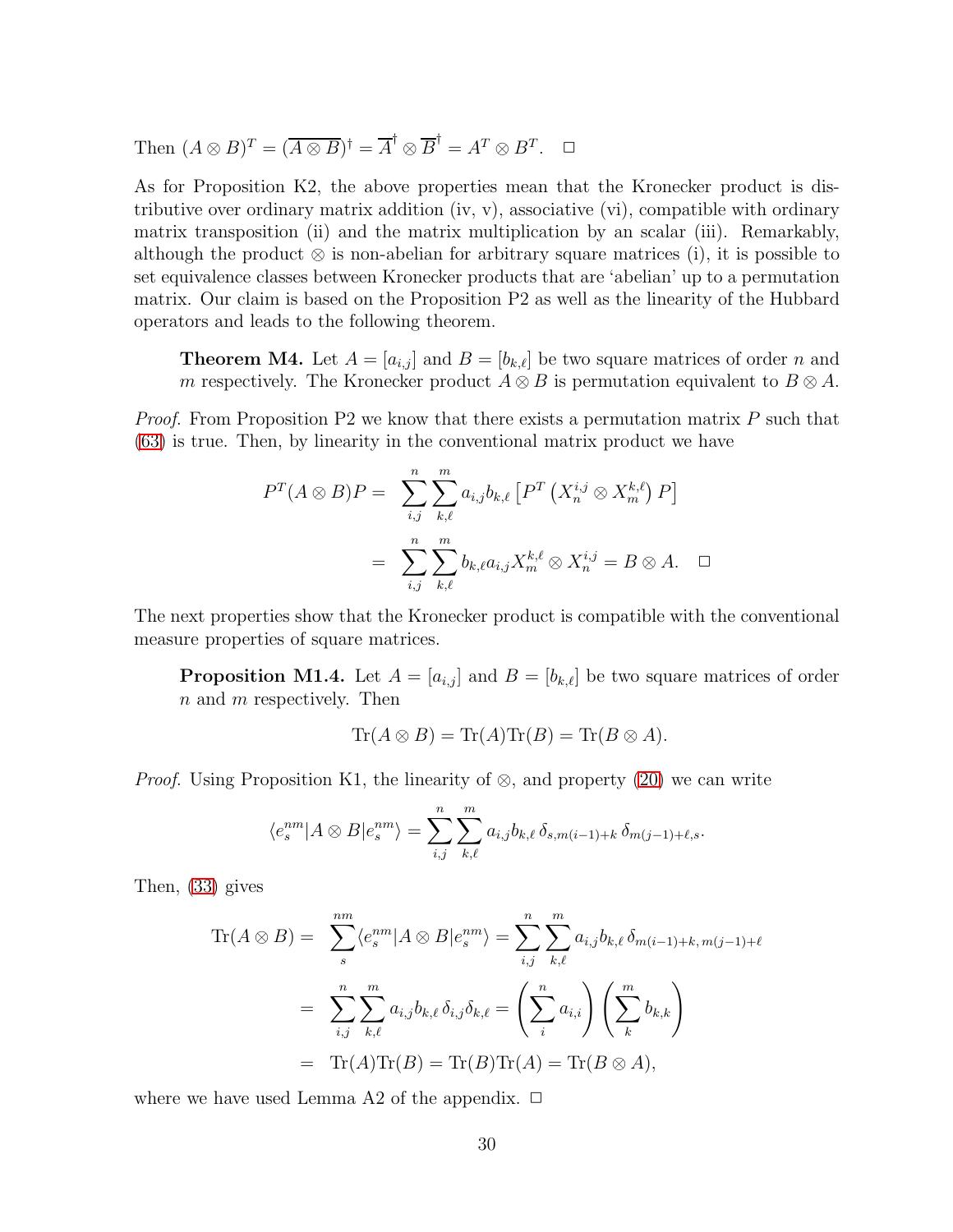**Proposition M1.5.** Let  $A = [a_{i,j}]$  and  $B = [b_{k,\ell}]$  be two *n*-square matrices. Then

<span id="page-31-1"></span>
$$
Det(A \otimes B) = (Det A)^{n} (Det B)^{n}.
$$
 (87)

.

*Proof*. From Corollary TM2.1 we have

$$
A\otimes B=(A\otimes \mathbb{I}_n)(\mathbb{I}_n\otimes B).
$$

Then

$$
\mathrm{Det}(A \otimes B) = \mathrm{Det}(A \otimes \mathbb{I}_n) \mathrm{Det}(\mathbb{I}_n \otimes B) = \mathrm{Det}(A \otimes \mathbb{I}_n) (\mathrm{Det}\,B)^n
$$

The last term in the previous expression is because  $\mathbb{I}_n \otimes B$  is a Jordan matrix having n repetitions of B along the diagonal. Now we use Theorem M4 to get

$$
\mathrm{Det}\left[P^T(A\otimes \mathbb{I}_n)P\right]=\mathrm{Det}(A\otimes \mathbb{I}_n)=\mathrm{Det}(\mathbb{I}_n\otimes A)=(\mathrm{Det}\,A)^n.
$$

Equation [\(87\)](#page-31-1) follows from the above results.  $\Box$ 

Additional properties (and proofs) of the Kronecker product of matrices can be found in the books [\[5–](#page-60-4)[7\]](#page-60-5). The most recent summary of the properties of the  $\otimes$  operation has been reported in [\[9\]](#page-60-2) (see also [\[8\]](#page-60-13)). Although these references are addressed to the case of rectangular matrices, most of the useful applications of the product  $\otimes$  require square matrices only. Indeed, properties like the permutation equivalence of Kronecker products are fundamental in the simplification of algorithms to process data or in the study of symmetries associated to a given physical system, among other applications of square matrices.

## <span id="page-31-0"></span>3.4 A pair of physical models

As examples of the applications of the above developed formalism we are going to discuss two concrete problems. The first one deals with the diagonalization of the Hamiltonian of a given n-level system. This problem corresponds to the spectral decomposition of the Hamiltonian in the appropriate basis and represents a cumbersome calculation in the conventional approaches, the difficulty of which increases as the order of the matrix representation. We shall show that the Hubbard operators are the best mathematical tool that one has at hand to face such a problem in easy manner. We apply the method to diagonalize the Hamiltonian of the Heisenberg model associated to the Hubbard and t-J models discussed in Section [2.4.](#page-11-0) The second problem consists in solving the Schrödinger equation for the well known Jaynes-Cummings model in terms of Hubbard operators. We shall address the cases of a single-atom in a single-mode cavity and two atoms in single-mode cavities.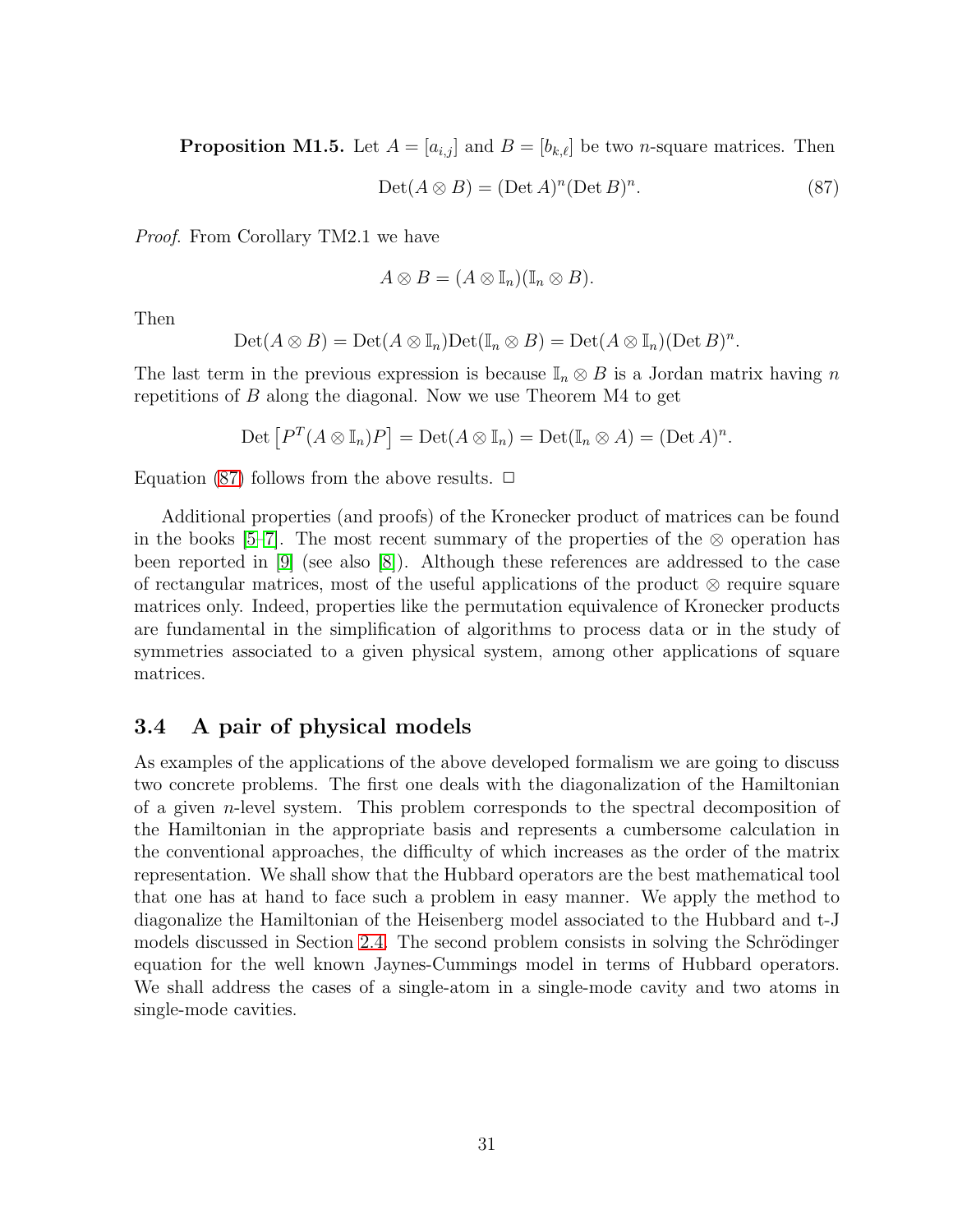#### <span id="page-32-0"></span>3.4.1 Diagonalization in the Heisenberg model

Here, we follow the unitary transformation method introduced in [\[53\]](#page-63-6) (see also [\[25\]](#page-61-13)). Consider the Hamiltonian of an n-level system in Hubbard notation

<span id="page-32-1"></span>
$$
H = \sum_{p=1}^{n} \varepsilon_p X_n^{p,p} + \sum_{\substack{p,q=1 \ p \neq q}} V_{p,q} X_n^{p,q}, \qquad V_{q,p} = \overline{V}_{p,q}.
$$
 (88)

To get [\(88\)](#page-32-1) in diagonal form one applies  $n-1$  unitary transformations that depend on certain complex parameters. The requirement that all the off-diagonal elements be null in each step leads to a system of equations that determine the parameters of the transformation. To be precise, the unitary operators

$$
U_{k,m}(\alpha) = \exp\left(\alpha X_n^{k,m} - \overline{\alpha} X_n^{m,k}\right), \quad m > k = 1, 2, \dots, n, \quad \alpha = |\alpha|e^{i\mu}, \tag{89}
$$

define the similarity transformation

$$
H' = U_{k,m}(\alpha) H U_{k,m}^{\dagger}(\alpha) = \sum_{p=1}^{n} \varepsilon'_p X_n^{p,p} + \sum_{\substack{p,q=1 \ p \neq q}} V'_{p,q} X_n^{p,q}, \tag{90}
$$

where

<span id="page-32-2"></span>
$$
\varepsilon'_{k} = \frac{1}{2} \left[ \varepsilon_{k} + \varepsilon_{m} + (\varepsilon_{k} - \varepsilon_{m}) \cos 2|\alpha| + 2\text{Re}(V_{k,m}e^{-i\mu}) \sin 2|\alpha| \right],
$$
  
\n
$$
\varepsilon'_{m} = \frac{1}{2} \left[ \varepsilon_{k} + \varepsilon_{m} - (\varepsilon_{k} - \varepsilon_{m}) \cos 2|\alpha| - 2\text{Re}(V_{k,m}e^{-i\mu}) \sin 2|\alpha| \right],
$$
  
\n
$$
V'_{k,m}e^{i\mu} = \frac{1}{2} \left[ \frac{1}{2} (\varepsilon_{m} - \varepsilon_{k}) \sin 2|\alpha| + V_{k,m}e^{-i\mu} \cos^{2}|\alpha| - \overline{V}_{k,m}e^{i\mu} \sin^{2}|\alpha| \right],
$$
  
\n
$$
V'_{k,p} = V_{k,p} \cos |\alpha| + V_{m,p}e^{i\mu} \sin |\alpha|,
$$
  
\n
$$
V'_{m,p} = V_{p,m} \cos |\alpha| - V_{p,k}e^{i\mu} \sin |\alpha|,
$$
  
\n
$$
\varepsilon'_{p} = \varepsilon_{p}, \qquad V'_{p,q} = V_{p,q} \qquad p, q \neq k, m.
$$
\n(91)

The condition  $V'_{k,m} = 0$  produces

$$
\tan 2|\alpha| = \frac{2(-1)^{\kappa+1}|V_{k,m}|}{\varepsilon_m - \varepsilon_k}.\tag{92}
$$

Hence

$$
\varepsilon'_{k} = \frac{1}{2} - \sqrt{\frac{1}{4}(\varepsilon_m - \varepsilon_k)^2 + |V_{k,m}|^2}, \quad \varepsilon'_{m} = \frac{1}{2} + \sqrt{\frac{1}{4}(\varepsilon_m - \varepsilon_k)^2 + |V_{k,m}|^2}.\tag{93}
$$

The Hamiltonian [\(88\)](#page-32-1) is diagonalized by iterating the above procedure as many times as necessary.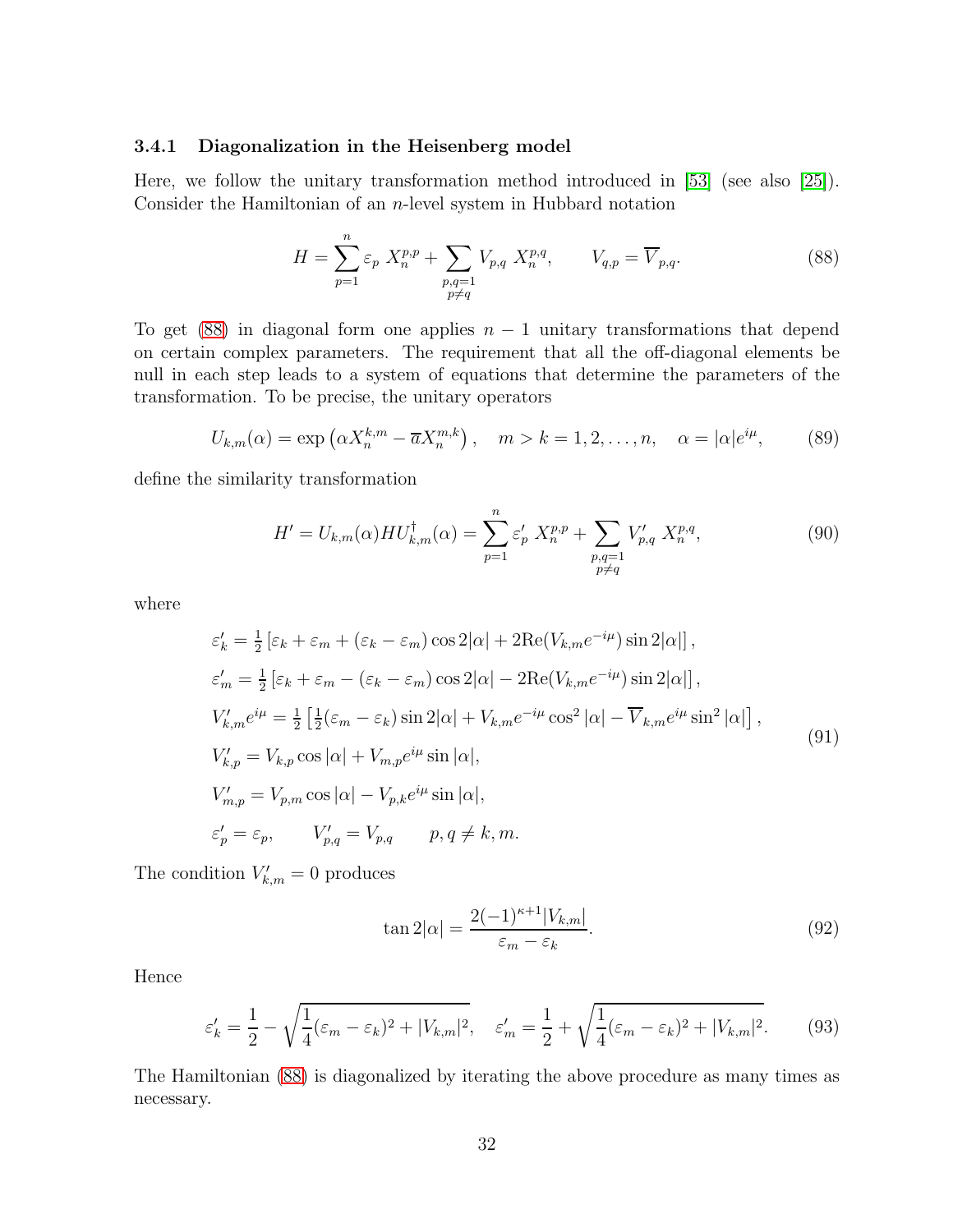Consider now a system of n spin- $1/2$  particles that interact according to the Heisenberg model [\[25\]](#page-61-13). The involved Hamiltonian is

$$
H = -\frac{1}{2} \sum_{j=1}^{n} \left( J_x \sigma_j^x \sigma_{j+1}^x + J_y \sigma_j^y \sigma_{j+1}^y + J_z \sigma_j^z \sigma_{j+1}^z \right), \tag{94}
$$

with

$$
\sigma_j^k = \underbrace{\mathbb{I}_2 \otimes \ldots \otimes \mathbb{I}_2}_{j-1} \otimes \sigma^k \otimes \mathbb{I}_2 \otimes \ldots \otimes \mathbb{I}_2.
$$

Here  $\sigma_{n+1}^k := \sigma_1^k$ , with  $\sigma^k$ ,  $k = x, y, z$ , standing for the Pauli matrices (see Eq. [\(107\)](#page-37-2) of Section [5\)](#page-37-1). In the XXX model one has  $J_x = J_y = J_z = J$ , and using  $n = 2$  the above Hamiltonian is reduced:

$$
H = -\frac{J}{2} \left( \sigma^x \otimes \sigma^x + \sigma^y \otimes \sigma^y + \sigma^z \otimes \sigma^z \right).
$$
 (95)

Using the representation of the Pauli matrices in terms of the Hubbard operators (see Eq.  $(126)$  of Section [5.2\)](#page-40-0), and the Proposition K1 we arrive at the X-operator representation of the Hamiltonian which is going to be diagonalized

<span id="page-33-1"></span>
$$
H = -\frac{J}{4} \left( X_4^{1,1} - X_4^{2,2} - X_4^{3,3} + X_4^{4,4} \right) - 2J \left( X_4^{2,3} + X_4^{3,2} \right). \tag{96}
$$

In this case only the unitary transformation  $U_{2,3}(\alpha)$  is required since the off-diagonal element in [\(96\)](#page-33-1) is simple. From [\(91\)](#page-32-2) we get  $\cos(2|\alpha|) = 0$ ,  $\sin \mu = 0$ , and the system

$$
\varepsilon_1' = \varepsilon_1 = -\frac{J}{4}, \quad \varepsilon_2' = \frac{1}{2}(\varepsilon_2 + \varepsilon_3) - V_{2,3} = \frac{9}{4}J,
$$
  

$$
\varepsilon_3' = \frac{1}{2}(\varepsilon_2 + \varepsilon_3) + V_{2,3} = -\frac{7}{4}J, \quad \varepsilon_4' = \varepsilon_4 = -\frac{J}{4}.
$$
 (97)

Therefore we arrive at the diagonal Hamiltonian

$$
H' = -\frac{J}{4} \left( X_4^{1,1} - 9X_4^{2,2} + 7X_4^{3,3} + X_4^{4,4} \right). \tag{98}
$$

#### <span id="page-33-0"></span>3.4.2 The Jaynes-Cummings model in Hubbard notation

The simplest form of describing the interaction between a single atom and a single mode of the quantised electromagnetic field in a cavity is in terms of the Jaynes-Cummings model [\[54\]](#page-63-7). This is defined in the Hilbert space associated to the composite system atom+field, so that the vector states of the entire system are spanned by the Kronecker products of the basis vectors belonging to each of the subsystems. The Hamiltonian of the system  $H = H_{at} + H_f + H_I$  is integrated by the Hamiltonians of the atom alone  $H_{at}$ , the field alone  $H_f$ , and the interaction between the atom and the field  $H_I$ . The former two operators are diagonal and can be combined as  $H_0 = H_{at} + H_f$ . Using the Kronecker algebra of the Hubbard operators it easy to shown that  $H_0$  and  $H_I$  are first integrals of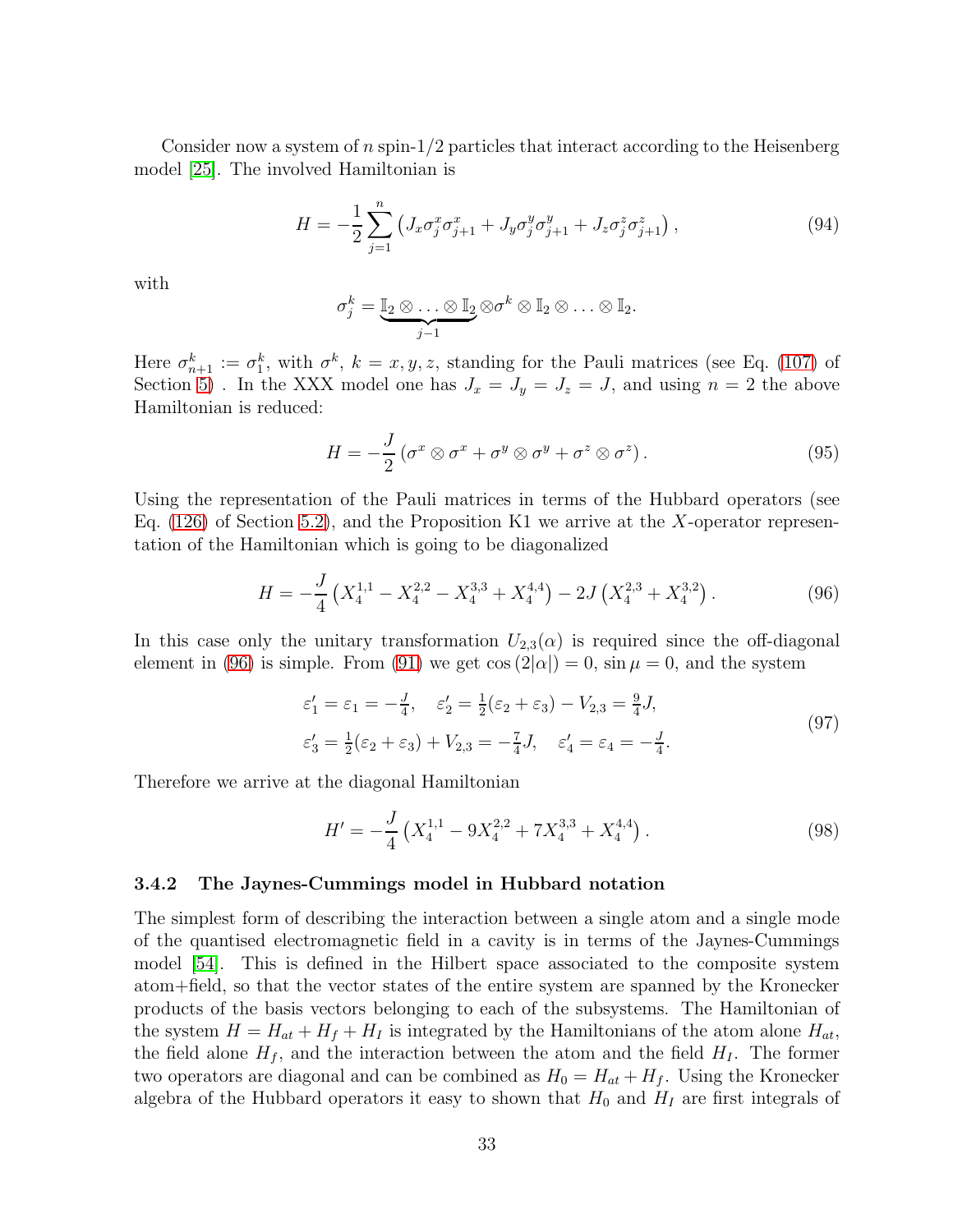the system [\[55\]](#page-63-8). The dynamics of the atom is then analysed by using the off-diagonal Hamiltonian

<span id="page-34-0"></span>
$$
H_I = \gamma(\sigma^+ a + \sigma^- a^\dagger),\tag{99}
$$

because  $H_0$  adds only a global phase to the time-evolution of the vector states. Here a and  $a^{\dagger}$  are the boson ladder operators and  $\sigma^{\pm}$  the spin-1/2 ladder operators. The X-operator representation of the Hamiltonian [\(99\)](#page-34-0) is written as follows [\[55\]](#page-63-8):

<span id="page-34-1"></span>
$$
H_I = \sum_{p=1}^{2} N_p X^{p,3-p} \qquad N_p = \sqrt{N+2-p}, \tag{100}
$$

where the boson number operator  $N = a^{\dagger} a$  has been promoted to act on the vector space of the entire atom+field system:  $N = \mathbb{I}_{at} \otimes N$ , with  $\mathbb{I}_{at}$  the identity operator in the vector space of the atom. The Hamiltonian [\(100\)](#page-34-1) can be diagonalized by following the method described in the previous section. The Kronecker algebra of the Hubbard operators facilitates the construction of the unitary evolution operator

<span id="page-34-2"></span>
$$
U(t) = e^{-iH_It} = \sum_{p,q=1}^{2} u_{p,q}(N_p) X^{p,q},
$$
\n(101)

with

$$
u_{p,q}(N_p) = e^{i\frac{\pi}{2}|p-q|} \cos\left(\gamma t N_p - \frac{\pi}{2}|p-q|\right). \tag{102}
$$

The unitary operator  $(101)$  corresponds to the solution of the related Schrödinger equation [\[55\]](#page-63-8), and is useful in extending the model to an arbitrary number of cavities [\[56\]](#page-63-9). For instance, the dynamics of two non-interacting atoms can be analysed in terms of the unitary operator

$$
U(t) = U_1(t) \otimes U_2(t) \tag{103}
$$

where  $U_1(t)$  and  $U_2(t)$  are expressed in X-operator notation [\[55\]](#page-63-8):

$$
U_i = \sum_{p,q=1}^{2} u_{p,q}(N_{i;p}) X_i^{p,q}, \quad i = 1, 2.
$$
 (104)

The operators  $N_{i,p}$  are equivalent to the ones defined in [\(100\)](#page-34-1) for each mode of the field. By virtue of [\(52\)](#page-15-1), the time evolution operator of the whole system reads

$$
U(t) = \sum_{p,q=1}^{4} u_{p',q'}(N_{p'}) \ u_{p+2-2p',q+2-2q'}(M_{q+2-2q'}) \ X^{p,q}.
$$
 (105)

This last operator gives the solutions to the Schrödinger equation associated to the two non-interacting atoms in separated cavities.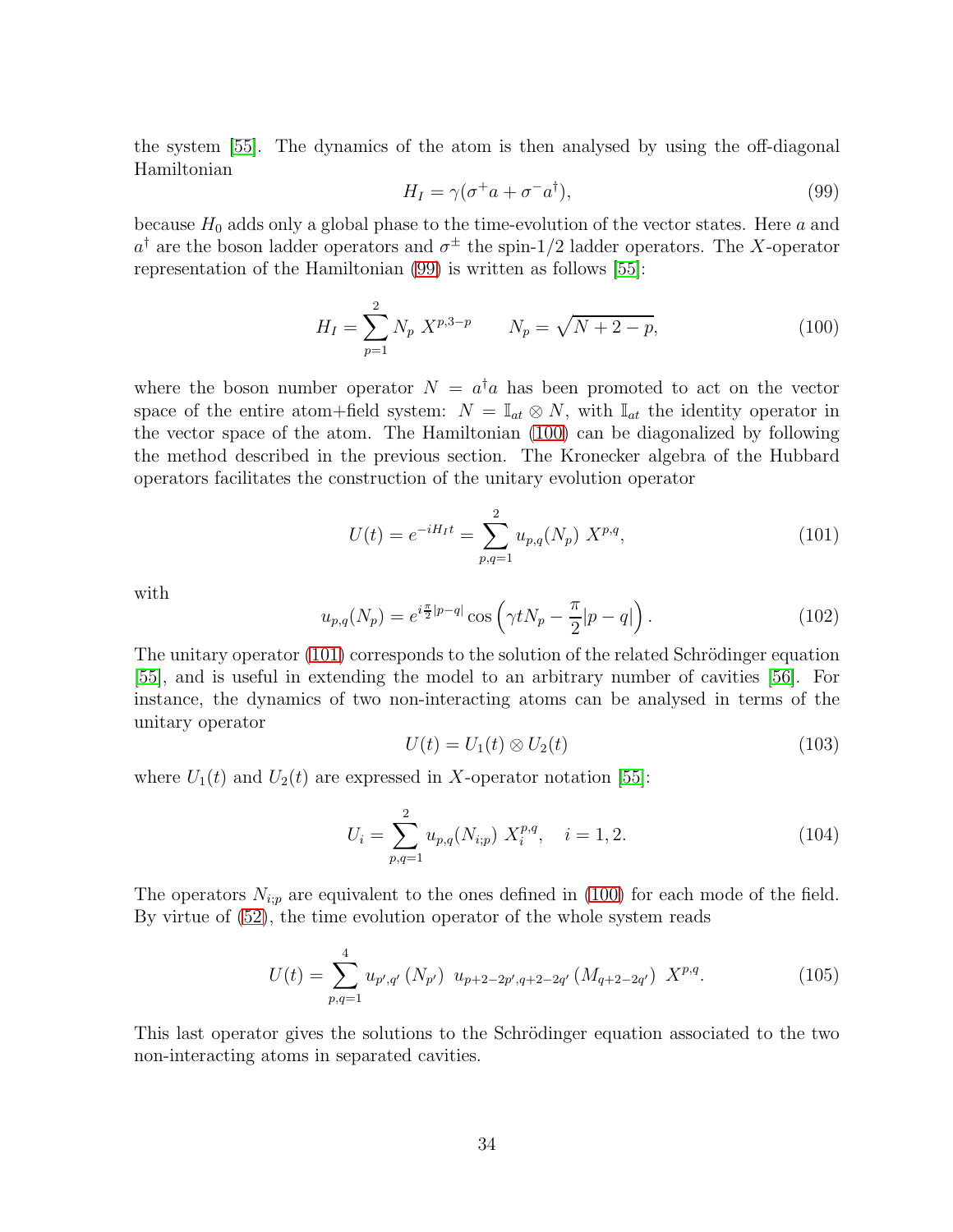## <span id="page-35-0"></span>4 Basics of the Clebsch-Gordan decomposition

In this section we consider the Kronecker product of two irreducible representations of a given group. Our interest here is to analyse the generalities of the reduction of such a product as a sum of irreducible representations. To start with, we require some basic definitions of the direct sum of vector spaces and the linear representation of groups.

#### <span id="page-35-1"></span>4.1 Direct sum of vector spaces

**Definition S1.** Let  $\mathcal{H} = \mathcal{H}' \oplus \mathcal{H}''$  be the direct sum vector space of  $\mathcal{H}'$  and  $\mathcal{H}''$ over the field K. Then  $\mathcal{H}' \cap \mathcal{H}'' = Sp\{|\emptyset\rangle\}$ , with  $|\emptyset\rangle$  the null vector of  $\mathcal{H}$ . Assuming  $\text{Dim}(\mathcal{H}) < \infty$ , we have  $\text{Dim}(\mathcal{H}) = \text{Dim}(\mathcal{H}') + \text{Dim}(\mathcal{H}'')$ . In general, any vector  $|x\rangle \in \mathcal{H}$  can be written in the form of a two-vector tuple  $|x\rangle = (|x'\rangle, |x''\rangle)^T$ , with  $|x'\rangle \in \mathcal{H}'$  and  $|x''\rangle \in \mathcal{H}''$ . The following matrix notation will often be used

$$
|x\rangle = \begin{pmatrix} x_1 \\ \vdots \\ x_{n'} \\ x_{n'+1} \\ \vdots \\ x_{n'+n''} \end{pmatrix} \equiv |x'\rangle \oplus |x''\rangle = \begin{pmatrix} |x'\rangle \\ |x''\rangle \\ \vdots \\ |x''\rangle \end{pmatrix} \equiv \begin{pmatrix} x'_1 \\ \vdots \\ x'_{n'} \\ x''_1 \\ \vdots \\ x''_{n''} \end{pmatrix}
$$

.

.

Now, let  $A' : \mathcal{H}' \to \mathcal{H}'$  and  $A'' : \mathcal{H}'' \to \mathcal{H}''$  be respectively automorphisms of  $\mathcal{H}'$  and  $\mathcal{H}''$ . Assume their action is as follows

$$
A'|x'\rangle = |y'\rangle, \quad A''|x''\rangle = |y''\rangle.
$$

They together can be expressed in a single matrix operator acting on the entire space  $\mathcal{H}' \oplus \mathcal{H}''$  in block-diagonal form

$$
\left(\begin{array}{c|c} A' & 0_{n' \times n''} \\ \hline 0_{n'' \times n'} & A'' \end{array}\right) \left(\begin{array}{c} |x'\rangle \\ |x''\rangle \end{array}\right) = \left(\begin{array}{c} |y'\rangle \\ |y''\rangle \end{array}\right)
$$

We shall write in this case  $A = A' \oplus A''$ , and we shall say that the automorphism A:  $\mathcal{H} \to \mathcal{H}$  decomposes into the direct sum of  $A'$  and  $A''$ .

**Definition S2.** Let  $\mathcal{H} = \mathcal{H}' \oplus \mathcal{H}''$  be the direct sum of vector spaces  $\mathcal{H}'$  and  $\mathcal{H}''$ , with  $\text{Dim}(\mathcal{H}') = n'$  and  $\text{Dim}(\mathcal{H}'') = n''$ . The direct sum operator  $A = A' \oplus A''$ , written in diagonal matrix form as

$$
A = A' \oplus A'' = \left(\begin{array}{c|c} A' & 0_{n' \times n''} \\ \hline 0_{n'' \times n'} & A'' \end{array}\right),
$$

is defined to act on  $|x\rangle = |x'\rangle \oplus |x''\rangle \in \mathcal{H}$  as  $A|x\rangle = (A' \oplus A'')|x\rangle = A'|x'\rangle \oplus A''|x''\rangle$ , with  $A' \in \text{Aut}(\mathcal{H}')$  and  $A'' \in \text{Aut}(\mathcal{H}'')$  respectively.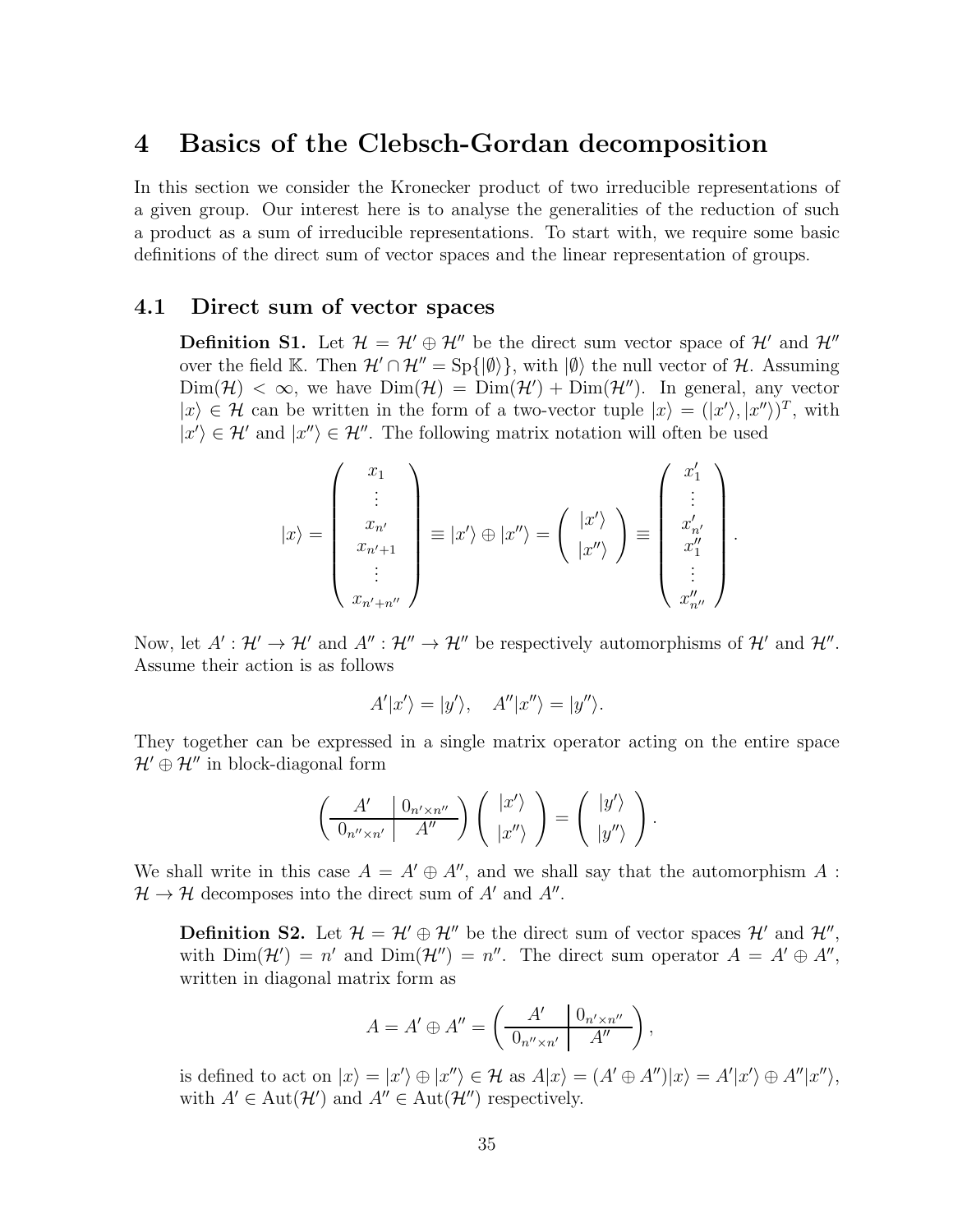Hereafter  $\text{Aut}(X)$  denotes the set of all automorphisms of X. The next proposition allows to distinguish between operators that can be decomposed as a direct sum when they act on any vector space  $\bigoplus_k \mathcal{H}_k$ , and those that act on  $\bigoplus_k \mathcal{H}_k$  in a more complicated manner.

**Proposition S1.** The most general operator acting on the direct sum space  $\mathcal{H} =$  $\mathcal{H}' \oplus \mathcal{H}''$  is of the form

$$
A = \left(\begin{array}{c|c} A' & B \\ \hline C & A'' \end{array}\right),
$$

with B and C matrices of order  $n' \times n''$  and  $n'' \times n'$  which respectively maps  $\mathcal{H}''$ into  $\mathcal{H}'$  and  $\mathcal{H}''$  and  $\mathcal{H}''$  are  $n'$ - and  $n''$ -square matrices respectively.

*Proof.* The proof is immediate in matrix notation

$$
A|x\rangle = \begin{pmatrix} A' & B \\ C & A'' \end{pmatrix} \begin{pmatrix} |x'\rangle \\ |x''\rangle \end{pmatrix} = \begin{pmatrix} A'|x'\rangle + B|x''\rangle \\ C|x'\rangle + A''|x''\rangle \end{pmatrix},
$$

where the products  $B|x''\rangle$  and  $C|x'\rangle$  are  $n' \times 1$  and  $n'' \times 1$  matrices respectively.  $\Box$ 

## <span id="page-36-0"></span>4.2 Linear representation of groups

**Definition G1.** Let G and  $\mathcal{H}$  be a group and a vector space respectively. The homomorphism

$$
T: G \to \text{Aut}(\mathcal{H})
$$

$$
g \mapsto T(g)
$$

is a linear representation of G on  $\mathcal{H}$ . The vector space  $\mathcal{H}$  is called the representation space induced by T. The operator  $T(q)$  fulfils

$$
T(g_2g_1) = T(g_2)T(g_1), \quad \forall g_1, g_2 \in G.
$$

Henceforth all the operators will be expressed in matrix form, so that the representations considered will be linear.

**Definition G2.** Given a representation T of G on  $\mathcal{H}$ , a subspace  $\mathcal{H}_s$  of  $\mathcal{H}$  is said to be G-invariant if, for all  $|x\rangle \in \mathcal{H}_s$  and all  $g \in G$ , we have  $T(g)|x\rangle \in \mathcal{H}_s$ , i.e.,  $T(g) \in \text{Aut}(\mathcal{H}_s)$  for all  $g \in G$ . In any representation there exist two trivial invariant subspaces; H itself and the null vector space  $Sp{(\emptyset)}$ . A representation T of G on H is irreducible, written  $\Delta(G)$ , if the only G-invariant subspaces of H are Sp{ $|\emptyset\rangle$ } and  $H$  itself.

**Proposition G1.** Let  $\Delta'(G)$  and  $\Delta''(G)$  be two irreducible representations of a given group G. Let  $\text{Dim}(\mathcal{H}') = n'$  and  $\text{Dim}(\mathcal{H}'') = n''$  be the dimensions of the corresponding representation spaces. Given  $q \in G$ , the Kronecker product of matrices  $\Delta'(g)$  and  $\Delta''(g)$  is a square matrix of order  $n'n''$  acting on  $\mathcal{H}' \otimes \mathcal{H}''$ . That is, the set of matrices

$$
(\Delta' \otimes \Delta'')(g) = \Delta'(g) \otimes \Delta''(g)
$$

defines a linear representation of the product  $G \times G$ , with  $\mathcal{H}' \otimes \mathcal{H}''$  as the representation space.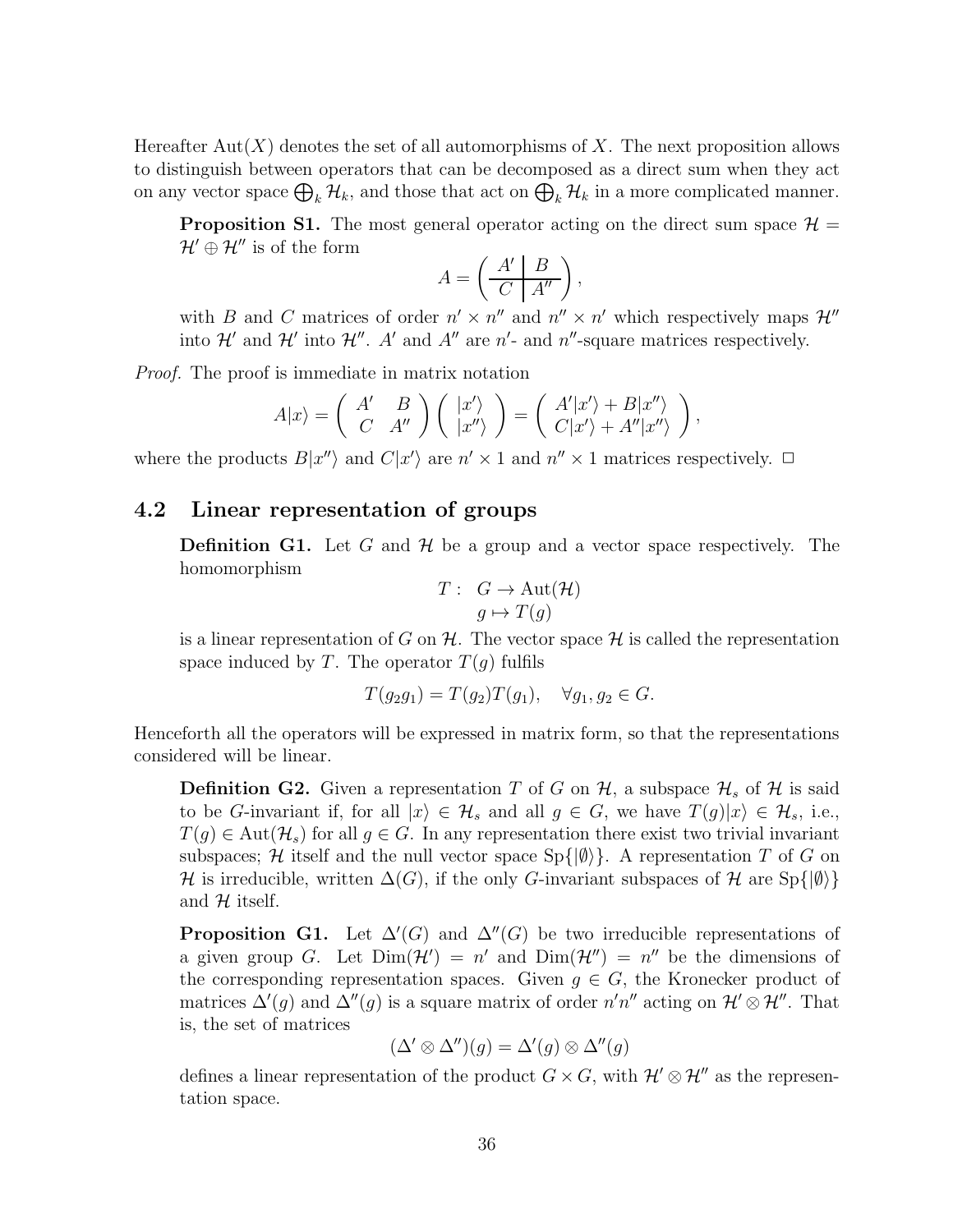*Proof.* Given  $|x'\rangle \in \mathcal{H}'$  and  $|x''\rangle \in \mathcal{H}''$ , one has  $\Delta'(g)|x'\rangle = |y'\rangle \in \mathcal{H}'$  and  $\Delta''(g)|x''\rangle =$  $|y''\rangle \in \mathcal{H}''$ . Using Theorem M2 we obtain

$$
(\Delta'(g) \otimes \Delta''(g))(|x'\rangle \otimes |x''\rangle) = \Delta'(g)|x'\rangle \otimes \Delta''(g)|x''\rangle = |y'\rangle \otimes |y''\rangle = |y\rangle.
$$

Therefore, given  $g \in G$ , there exists a matrix  $T(g) = \Delta'(g) \otimes \Delta''(g) \in \text{Aut}(\mathcal{H}' \otimes \mathcal{H}'')$  such that  $T(g)|x\rangle = |y\rangle$ , with  $|x\rangle = |x'\rangle \otimes |x''\rangle$  and  $|y\rangle = |y'\rangle \otimes |y''\rangle$ .

#### <span id="page-37-0"></span>4.3 Clebsch-Gordan decomposition

Let us stress that in general the Kronecker product  $\Delta' \otimes \Delta''$  is not irreducible, even though  $\Delta'$  and  $\Delta''$  are irreducible. This unpleasant situation defines the problem of reducing  $\Delta' \otimes \Delta''$  as much as possible to a representation where the vector space  $\mathcal{H}' \otimes \mathcal{H}''$ is G-invariant. The best we can do is to split the representation space  $\mathcal{H}' \otimes \mathcal{H}''$  into a set of subspaces  $\mathcal{H}_k \cap \mathcal{H}_j = \text{Sp}\{|\emptyset\rangle\}, k \neq j$ , each of them being G-invariant. Then,  $\Delta' \otimes \Delta''$ is decomposed into a set of irreducible representations  $\Delta_k$ , one per each subspace  $\mathcal{H}_k$ .

**Definition G3.** Let  $\Delta'(G)$  and  $\Delta''(G)$  be two irreducible representations of a given group G. The Clebsch-Gordan decomposition of  $(\Delta' \otimes \Delta'')(q)$  is the reduction of the Kronecker product  $\Delta'(g) \otimes \Delta''(g)$  into a direct sum of  $\rho$  irreducible representations  $\Delta_k(q)$  defined as

$$
(\Delta' \otimes \Delta'')(g) = \bigoplus_{k=1}^{\rho} \Delta_k(g) = \Delta_1(g) \oplus \Delta_2(g) \oplus \cdots \oplus \Delta_{\rho}(g), \quad \forall g \in G.
$$

Note that the representation space of the Clebsch-Gordan decomposition  $\bigoplus_{k=1}^{\rho} \Delta_k$  is the direct sum  $\bigoplus_{k=1}^{\rho} \mathcal{H}_k$ . Therefore, Definition G3 implies that the vector space  $\mathcal{H}' \otimes \mathcal{H}''$ is decomposed into the direct sum  $\mathcal{H}' \otimes \mathcal{H}'' = \bigoplus_{k=1}^{\rho} \mathcal{H}_k$ . If it is possible to solve the Clebsch-Gordan decomposition problem for a given product  $\Delta' \otimes \Delta''$  we say that such representation is *completely reducible*. Remark that only finite dimensional representations are always completely reducible, for infinite dimensional representations this is not generally true [\[11\]](#page-60-12).

# <span id="page-37-1"></span>5 The group  $SU(2)$  in Hubbard representation

Let us consider the group of unimodular (i.e., with determinant  $+1$ ) unitary  $2\times 2$  matrices  $SU(2)$ . The general form of one of these matrices is

<span id="page-37-3"></span>
$$
A = \begin{pmatrix} a & b \\ -\overline{b} & \overline{a} \end{pmatrix}, \quad |a|^2 + |b|^2 = 1.
$$
 (106)

In terms of the identity  $\mathbb{I}_2$  and the Pauli matrices  $\vec{\sigma} = (\sigma_x, \sigma_y, \sigma_z)$ , with

<span id="page-37-2"></span>
$$
\sigma_x = \begin{pmatrix} 0 & 1 \\ 1 & 0 \end{pmatrix}, \quad \sigma_y = \begin{pmatrix} 0 & -i \\ i & 0 \end{pmatrix}, \quad \sigma_z = \begin{pmatrix} 1 & 0 \\ 0 & -1 \end{pmatrix}, \tag{107}
$$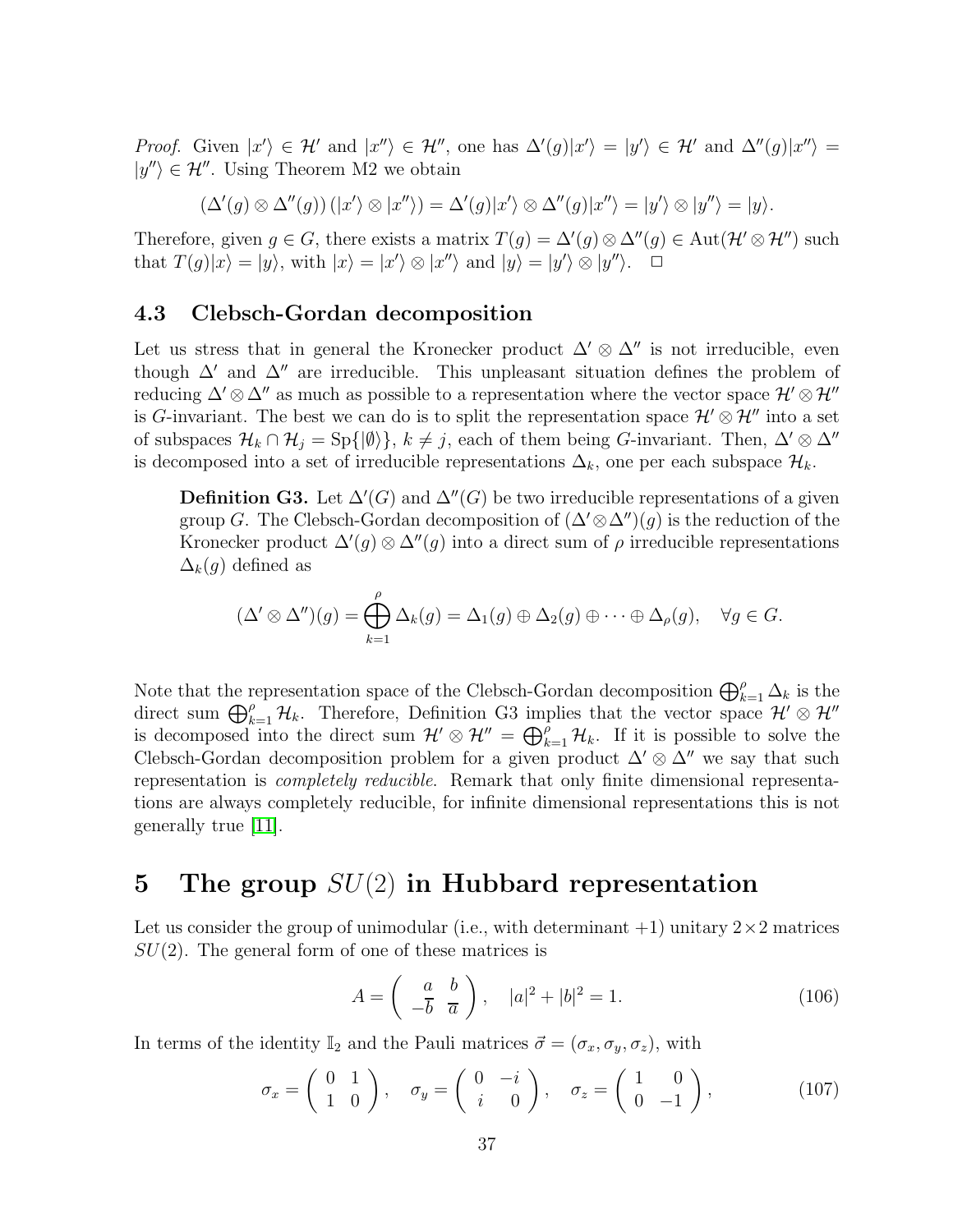equation [\(106\)](#page-37-3) reads

$$
A = a_0 \mathbb{I}_2 + i \vec{a} \cdot \vec{\sigma}, \quad \vec{a} = (a_1, a_2, a_3), \quad a = a_0 + i a_3, \quad b = a_2 + i a_1.
$$

The well known correspondence between the elements of  $SU(2)$  and the points of a sphere of radius  $\pi$  in the three-dimensional euclidean space makes clear that this Lie group is not only compact and connected, but it is also simply connected [\[17\]](#page-61-0). The Lie algebra of  $SU(2)$  is usually defined in terms of the Hermitian operators  $T_k = \frac{1}{2}$  $\frac{1}{2}\sigma_k, k = 1, 2, 3$ . That is, the basis of the representation  $T(SU(2))$  satisfies the angular momentum algebra

<span id="page-38-1"></span>
$$
[T_k, T_\ell] = i\epsilon_{k\ell m} T_m,\tag{108}
$$

with  $\epsilon_{k\ell m}$  the Levi-Civita symbol. The  $SU(2)$  group is of rank 1 (there is not a pair of independent elements of the algebra [\(108\)](#page-38-1) that commute among themselves), and the analysis of the structure constants  $c_{k\ell}^m = i\epsilon_{k\ell m}$  shows that this is actually simple. Therefore, one can confine the study of  $SU(2)$  to the construction of the corresponding finite-dimensional irreducible representations. Remark that the set  $\{T_1, T_2, T_3\}$  is indeed an irreducible twodimensional representation, as this is defined on the vector space  $Sp{[e_1^2\rangle, |e_2^2\rangle}$ . We are interested in the more general situation where the algebra [\(108\)](#page-38-1) induces complex representation spaces H with  $\text{Dim}(\mathcal{H}) = n \geq 2$ .

Let  $\Delta$  be an *n*-dimensional irreducible complex representation of  $T(SU(2))$  in  $\mathcal{H}$ , then the operators  $\Delta(T_k)$  are complex  $n^2$ -square matrices. We define

<span id="page-38-4"></span>
$$
J_3 = \Delta(T_3), \quad J_{\pm} = [\Delta(T_1) \pm i\Delta(T_2)], \tag{109}
$$

so that

<span id="page-38-2"></span>
$$
[J_+, J_-] = 2J_3, \quad [J_3, J_\pm] = \pm J_\pm,\tag{110}
$$

and

<span id="page-38-3"></span>
$$
J_3^{\dagger} = J_3, \quad J_{\pm}^{\dagger} = J_{\mp}.
$$
 (111)

## <span id="page-38-0"></span>5.1 Irreducible representation of  $SU(2)$

From [\(110\)](#page-38-2) one realises that  $J_{\pm}$  are raising and lowering operators for the eigenvectors of  $J_3$ . Indeed, let  $|\varphi\rangle$  be such that  $J_3|\varphi\rangle = \alpha|\varphi\rangle$ , then

$$
J_3 J_{\pm} |\varphi\rangle = (\alpha \pm 1) J_{\pm} |\varphi\rangle \quad \Rightarrow \quad J_3 J_{\pm}^r |\varphi\rangle = (\alpha \pm r) J_{\pm}^r |\varphi\rangle, \quad r \in \mathbb{N}.
$$
 (112)

Remark that the non-vanishing vectors  $J_{\pm}^r|\varphi\rangle$  are linearly independent as they belong to different eigenvalues of  $J_3$ . Let  $|\varphi_{ext}\rangle$  be such that  $J_3|\varphi_{ext}\rangle = j|\varphi_{ext}\rangle$  and  $J_+|\varphi_{ext}\rangle =$ 0. The eigenvalue  $j$  corresponds to the highest weight of the representation since the extremal state  $|\varphi_{ext}\rangle$  is annihilated by  $J_+$  (otherwise the representation would be not finite dimensional). In the same context we should have  $J_{-}^{m}|\varphi_{ext}\rangle = 0$  for some positive integer m. Let  $s + 1$  be the smallest value of m for which this is true, then one can verify that necessarily  $s = 2j$ . In this form, according to s, the highest weight j is either a half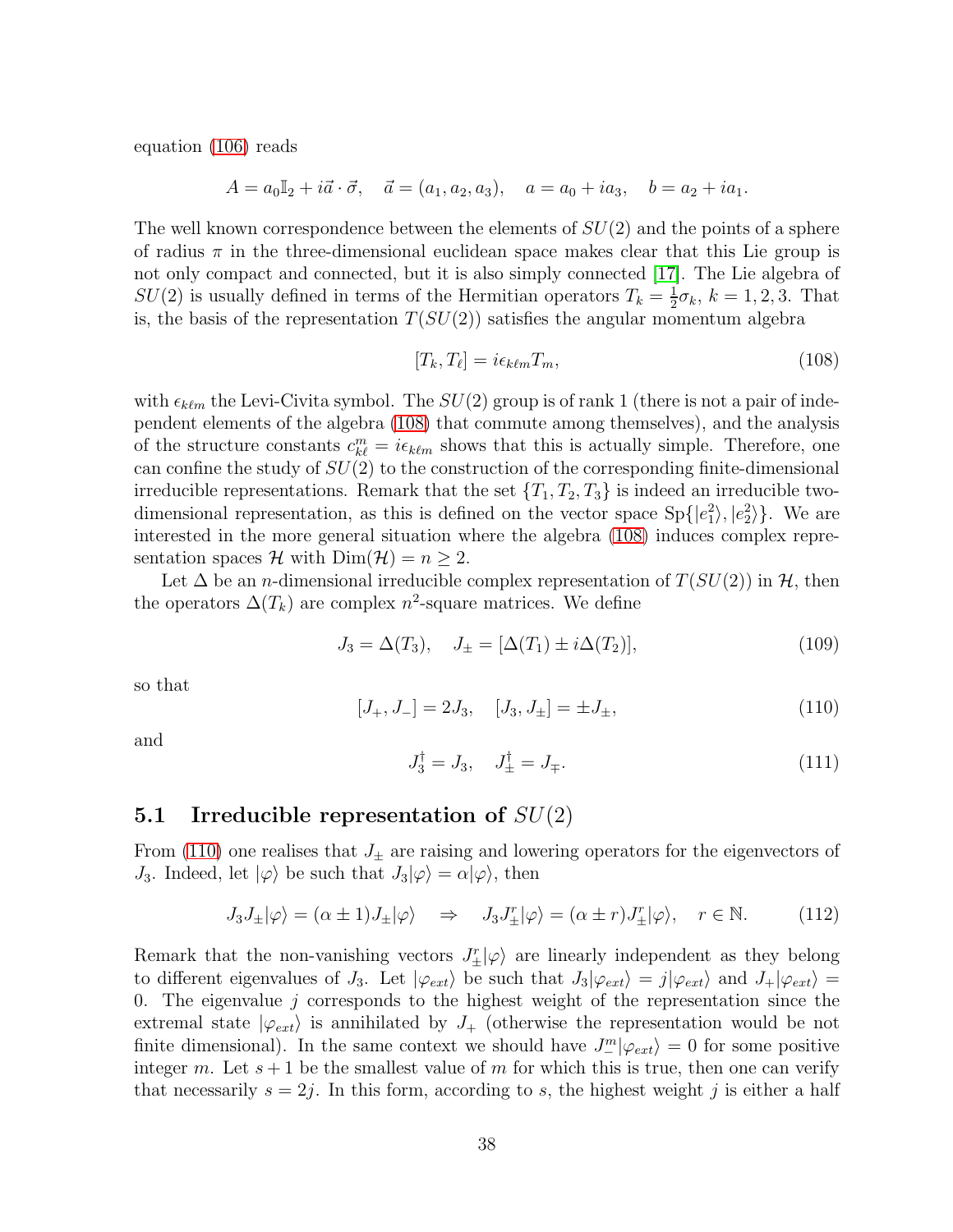integer or an integer. The representation  $\Delta$  is therefore  $2j + 1$ -dimensional and this is characterised by the highest weight  $j$ . For the related representation space we have

<span id="page-39-1"></span>
$$
\mathcal{H} = \text{Sp}\{|\varphi_{ext}\rangle, J_-|\varphi_{ext}\rangle, \dots, J_-^{2j-1}|\varphi_{ext}\rangle, J_-^{2j}|\varphi_{ext}\rangle\}, \quad \text{Dim}(\mathcal{H}) = n = 2j + 1. \tag{113}
$$

Now let  $|\varphi_r\rangle := J^r_{-}|\varphi_{ext}\rangle$ ,  $r = 0, 1, ..., 2j$ . Using [\(110\)](#page-38-2) and [\(111\)](#page-38-3) one gets

$$
J_{+}|\varphi_{r}\rangle = (2J_{3}+J_{-}J_{+})J_{-}^{r-1}|\varphi_{ext}\rangle = 2(j+1-r)|\varphi_{r-1}\rangle + J_{-}J_{+}|\varphi_{r-1}\rangle.
$$

After  $r$  iterations we obtain

$$
J_{+}|\varphi_{r}\rangle=2\left[r(j+1-r)+\sum_{\ell=1}^{r-1}\ell\right]|\varphi_{r-1}\rangle,
$$

so that

<span id="page-39-0"></span>
$$
J_{+}|\varphi_{r}\rangle = r(2j + 1 - r)|\varphi_{r-1}\rangle.
$$
 (114)

Then, applying [\(111\)](#page-38-3) and after  $r - 1$  iterations, from [\(114\)](#page-39-0) we obtain the normalisation constant

<span id="page-39-3"></span>
$$
\langle \varphi_r | \varphi_r \rangle = \langle \varphi_{r-1} | J_+ | \varphi_r \rangle = r(2j+1-r) \langle \varphi_{r-1} | \varphi_{r-1} \rangle = \frac{r!(2j)!}{(2j-r)!} \langle \varphi_{ext} | \varphi_{ext} \rangle = C_r^2.
$$
 (115)

Hereafter we shall assume  $\langle \varphi_{ext} | \varphi_{ext} \rangle = 1.$ 

The normalised states  $C_{r=j-m}^{-1}|\varphi_{r=j-m}\rangle$ ,  $m=-j,\ldots,j$ , integrate an orthonormal set of eigenvectors belonging to  $J_3$ . For these, it is customary to use the following notation

$$
|j,m\rangle := \frac{1}{C_{j-m}} |\varphi_{j-m}\rangle = \sqrt{\frac{(j+m)!}{(2j)!(j-m)!}} |\varphi_{j-m}\rangle, \qquad m = -j,\dots,j,
$$
 (116)

where the first entrance of  $|j, m\rangle$  refers to the highest weight j and the second one to the eigenvalue  $m$  of  $J_3$  that labels the specific member of the basis we are dealing with. The representation space [\(113\)](#page-39-1) is then rewritten as

$$
\mathcal{H} = \text{Sp}\{|j,j,\rangle, |j,j-1\rangle, \dots, |j,-j+1\rangle, |j,-j\rangle\} = \text{Sp}\{|j,m\rangle\}_{m=j}^{-j}.\tag{117}
$$

The basis operators [\(109\)](#page-38-4) act on this last vector space as follows

<span id="page-39-2"></span>
$$
J_3|j,m\rangle = m|j,m\rangle,
$$
  
\n
$$
J_+|j,m\rangle = \sqrt{(j-m)(j+m+1)}|j,m+1\rangle,
$$
  
\n
$$
J_-|j,m\rangle = \sqrt{(j+m)(j-m+1)}|j,m-1\rangle.
$$
\n(118)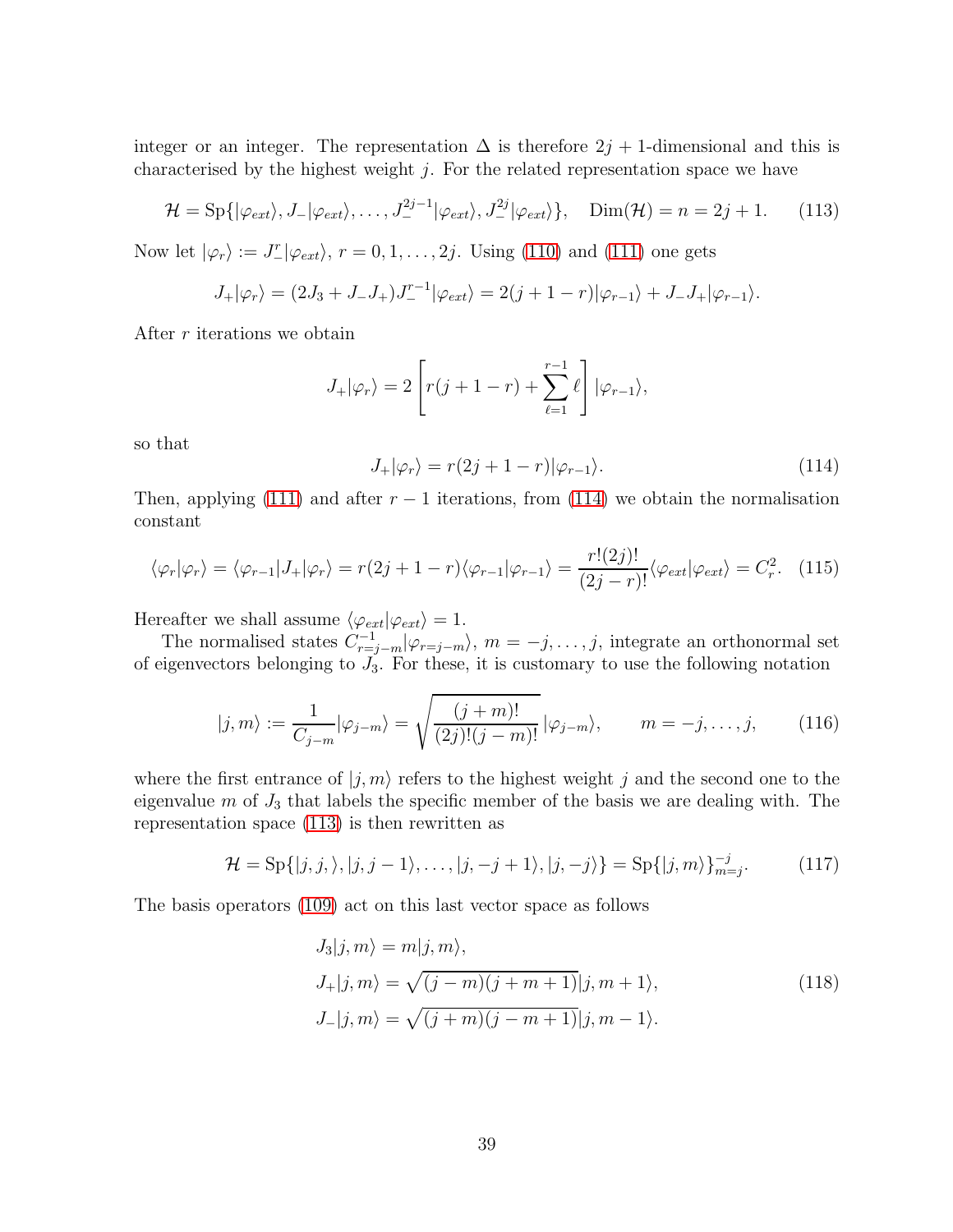## <span id="page-40-0"></span>5.2 Hubbard operators

In order to express the set  $\{J_3, J_{\pm}\}\$ in Hubbard notation let us introduce the change

<span id="page-40-1"></span>
$$
m \leftrightarrow m_k = j + 1 - k
$$
, with  $k = 1, ..., 2j + 1$ . (119)

Then  $|j, m\rangle \leftrightarrow |j, m_k\rangle \equiv |j, j + 1 - k\rangle$ , and we can define

<span id="page-40-2"></span>
$$
X_n^{p,q} := |j, m_p\rangle \langle j, m_q| \equiv |j, j+1-p\rangle \langle j, j+1-q|, \quad n = 2j+1. \tag{120}
$$

In this notation the diagonal matrix  $J_3$  reads in simple form

<span id="page-40-3"></span>
$$
J_3 = \sum_{k=1}^n m_k X_n^{k,k}, \qquad n = 2j + 1. \tag{121}
$$

Using the linearity of the Hubbard operators and property [\(18\)](#page-7-2), it is straightforward to verify the first of equations [\(118\)](#page-39-2):

$$
J_3|j,m\rangle = \sum_{k=1}^n m_k(X_n^{k,k}|j,m_s\rangle) = \sum_{k=1}^n m_k \delta_{k,s}|j,m_k\rangle = m_s|j,m_s\rangle = m|j,m\rangle,
$$

where we have used [\(119\)](#page-40-1). In a similar form we have the irreducible representation of the raising and lowering operators

<span id="page-40-4"></span>
$$
J_{+} = \sum_{k=1}^{n-1} \sqrt{k(2j+1-k)} X_n^{k,k+1}, \quad J_{-} = \sum_{k=1}^{n-1} \sqrt{k(2j+1-k)} X_n^{k+1,k}.
$$
 (122)

For completeness, let us express equations [\(118\)](#page-39-2) in the "k"-representation defined in [\(119\)](#page-40-1)-[\(120\)](#page-40-2). We have

$$
J_3|j, m_k\rangle = m_k|j, m_k\rangle,
$$
  
\n
$$
J_+|j, m_k\rangle = \sqrt{(k-1)(2j+2-k)}|j, m_{k-1}\rangle,
$$
  
\n
$$
J_-|j, m_k\rangle = \sqrt{k(2j+1-k)}|j, m_{k+1}\rangle.
$$
\n(123)

Since the Hubbard operators  $X_n^{i,j}$  are real matrices, using [\(23\)](#page-7-3) in [\(121\)](#page-40-3) and [\(122\)](#page-40-4), it is now easy to verify the relationships [\(111\)](#page-38-3). For simplicity, it is also convenient to introduce the notation

$$
c_k^2 = k(2j + 1 - k). \tag{124}
$$

Remark that

$$
\prod_{i=1}^k c_i^2 = C_k^2,
$$

with  $C_k^2$  defined in [\(115\)](#page-39-3). Hence, the expressions [\(122\)](#page-40-4) can be rewritten as

<span id="page-40-5"></span>
$$
J_{+} = \sum_{k=1}^{n-1} c_k X_n^{k,k+1} \quad \text{and} \quad J_{-} = \sum_{k=1}^{n-1} c_k X_n^{k+1,k}.
$$
 (125)

The first three lowest dimensional irreducible representations of  $SU(2)$  are reported below. In all cases there is agreement with the matrix representation obtained in conventional form reported in e.g. [\[57\]](#page-63-10).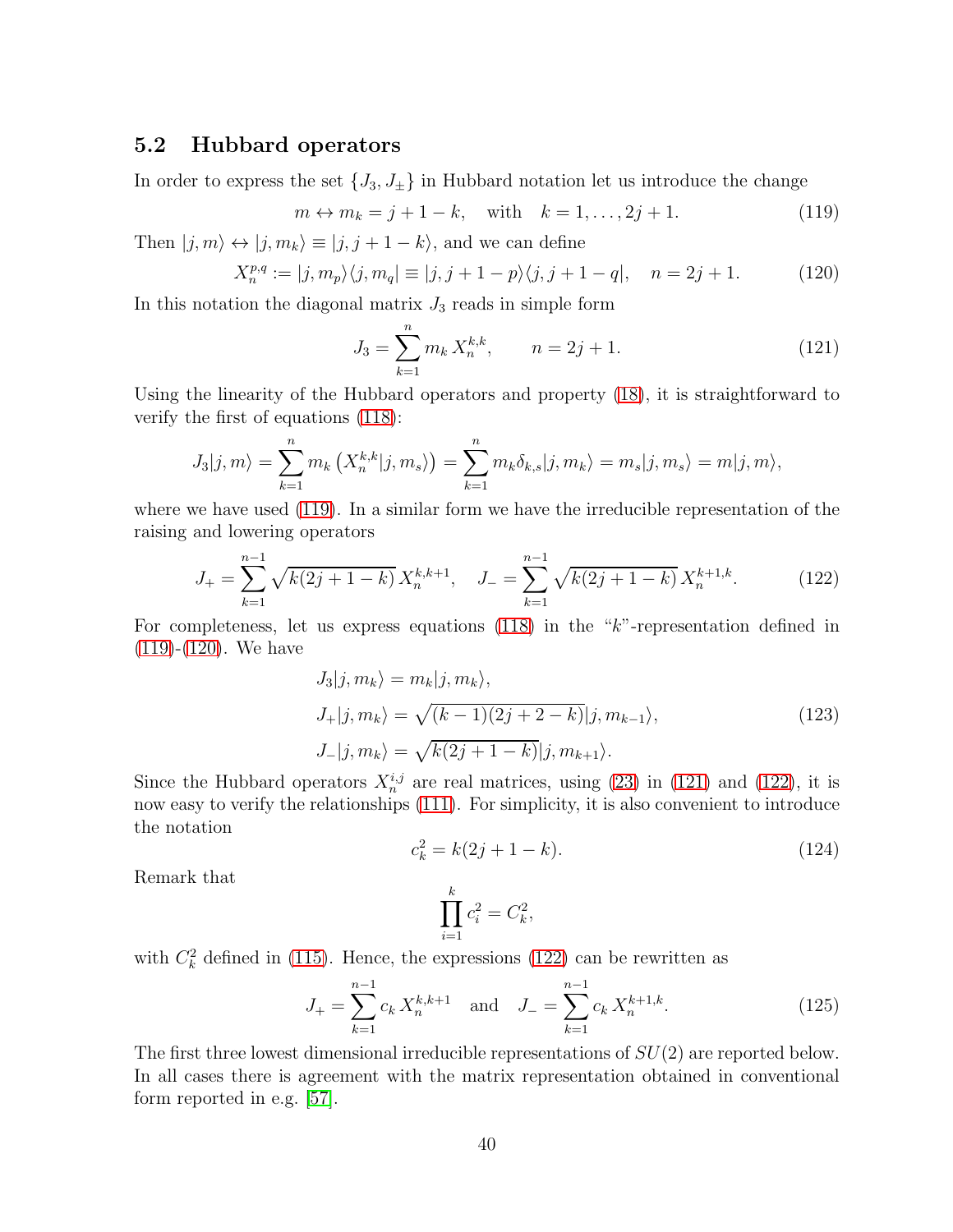## <span id="page-41-0"></span>5.2.1 Highest weight  $j = 1/2$ .

The lowest dimension of the representation space  $\mathcal H$  is obtained for the weight  $j = 1/2$ . Thus  $\mathcal{H}_{1/2} = \text{Sp}\{|\frac{1}{2}, \frac{1}{2}\}$  $\frac{1}{2}$ ,  $\frac{1}{2}$  $\frac{1}{2}, -\frac{1}{2}$  $\langle \frac{1}{2} \rangle$ , with  $\text{Dim}(\mathcal{H}_{1/2}) = 2$  and

<span id="page-41-4"></span>
$$
J_z^{(1/2)} = \frac{1}{2} X_2^{1,1} - \frac{1}{2} X_2^{2,2} = \begin{pmatrix} \frac{1}{2} & 0\\ 0 & -\frac{1}{2} \end{pmatrix},
$$
  
\n
$$
J_+^{(1/2)} = X_2^{1,2} = \begin{pmatrix} 0 & 1\\ 0 & 0 \end{pmatrix}, \qquad J_-^{(1/2)} = X_2^{2,1} = \begin{pmatrix} 0 & 0\\ 1 & 0 \end{pmatrix}.
$$
\n(126)

#### <span id="page-41-1"></span>5.2.2 Highest weight  $j = 1$ .

For  $j = 1$  we have  $\mathcal{H}_1 = \text{Sp}\{|1, 1\rangle, |1, 0\rangle, |1, -1\rangle\}$  and  $\text{Dim}(\mathcal{H}_1) = 3$ , with

$$
J_z^{(1)} = X_3^{1,1} - X_3^{3,3} = \begin{pmatrix} 1 & 0 & 0 \\ 0 & 0 & 0 \\ 0 & 0 & -1 \end{pmatrix},
$$
  
\n
$$
J_+^{(1)} = \sqrt{2} X_3^{1,2} + \sqrt{2} X_3^{2,3} = \begin{pmatrix} 0 & \sqrt{2} & 0 \\ 0 & 0 & \sqrt{2} \\ 0 & 0 & 0 \end{pmatrix} = \left( J_-^{(1)} \right)^{\dagger}.
$$
\n(127)

## <span id="page-41-2"></span>5.2.3 Highest weight  $j = 3/2$ .

For  $j = 3/2$  we have  $\mathcal{H}_{3/2} = Sp\{\left|\frac{3}{2}, \frac{3}{2}\right|$  $\frac{3}{2}\rangle, |\frac{3}{2}$  $\frac{3}{2}, \frac{1}{2}$  $\frac{1}{2}$ ,  $\frac{3}{2}$  $\frac{3}{2}, -\frac{1}{2}$  $\frac{1}{2}$ ,  $\frac{3}{2}$  $\frac{3}{2}, -\frac{3}{2}$  $\{\frac{3}{2}\}\$ , with  $\text{Dim}(\mathcal{H}_{3/2})=4$  and

$$
J_z^{(3/2)} = \frac{3}{2} X_4^{1,1} + \frac{1}{2} X_4^{2,2} - \frac{1}{2} X_4^{3,3} - \frac{3}{2} X_4^{4,4} = \begin{pmatrix} \frac{3}{2} & 0 & 0 & 0 \\ 0 & \frac{1}{2} & 0 & 0 \\ 0 & 0 & -\frac{1}{2} & 0 \\ 0 & 0 & 0 & -\frac{3}{2} \end{pmatrix},
$$
  
\n
$$
J_+^{(3/2)} = \sqrt{3} X_4^{1,2} + 2 X_4^{2,3} + \sqrt{3} X_4^{3,4} = \begin{pmatrix} 0 & \sqrt{3} & 0 & 0 \\ 0 & 0 & 2 & 0 \\ 0 & 0 & 0 & \sqrt{3} \\ 0 & 0 & 0 & 0 \end{pmatrix} = \left( J_-^{(3/2)} \right)^{\dagger}.
$$
\n(128)

# <span id="page-41-3"></span>6  $SU(2) \times SU(2)$  in Hubbard notation

In this section we solve the Clebsch-Gordan problem associated to the Kronecker product of two irreducible representations of  $SU(2)$ . That is, we are going to find the invariant subspaces that integrate the complete representation space of  $SU(2) \times SU(2)$  as a direct sum (see Section [4\)](#page-35-0).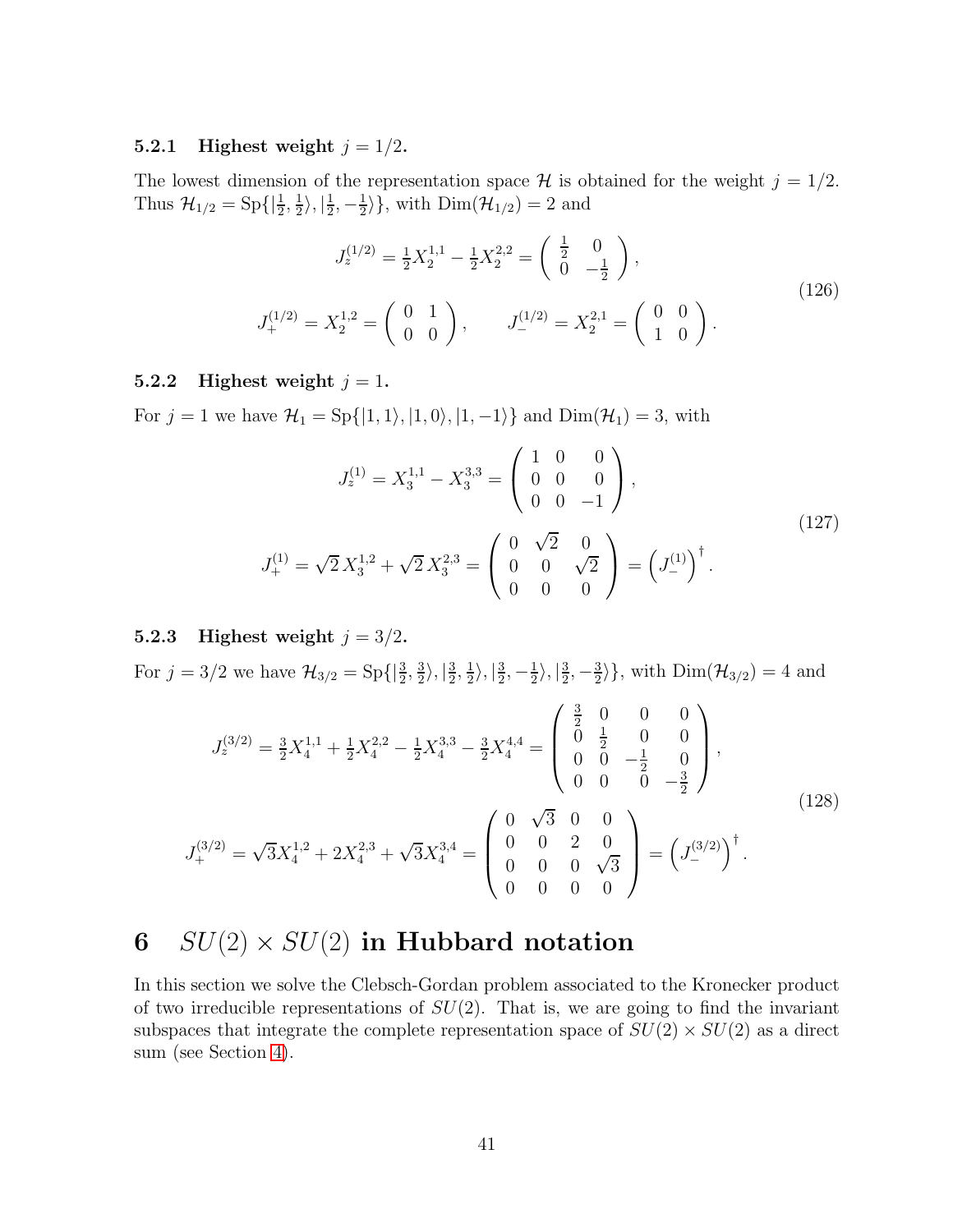## <span id="page-42-0"></span>6.1 The product of irreducible representations

Let  $\Delta_1$  and  $\Delta_2$  be two irreducible representations of  $T(SU(2))$  with  $j_1$  and  $j_2$  the corresponding highest weights. Denote

$$
\mathcal{H}_{j_s} = \mathrm{Sp}\{|j_s, m^{(j_s)}\rangle \,|\, m^{(j_s)} = -j_s, \ldots j_s\}, \quad s = 1, 2,
$$

the related representation spaces. Therefore

<span id="page-42-1"></span>
$$
\mathcal{H}_{(j_1,j_2)} = \text{Sp}\{|j_1, m^{(j_1)}\rangle \otimes |j_2, m^{(j_2)}\rangle | m^{(j_s)} = -j_s, \dots, j_s, s = 1, 2\}
$$
(129)

is the n<sub>1</sub>n<sub>2</sub>-dimensional representation space of  $\Delta^{(j_1,j_2)} = \Delta_1 \otimes \mathbb{I}_{n_2} + \mathbb{I}_{n_1} \otimes \Delta_2$ , with  $n_1 = 2j_1 + 1$  and  $n_2 = 2j_2 + 1$ . Remark that  $\Delta^{(j_1, j_2)}$  is not necessarily an irreducible representation. As the basis of operators we shall use in each space

$$
J_3^{(j_s)} = \Delta_s(T_3), \quad J_{\pm}^{(j_s)} = [\Delta_s(T_1) \pm i\Delta_s(T_2)], \quad s = 1, 2. \tag{130}
$$

Following [\(119-](#page-40-1)[125\)](#page-40-5), in Hubbard notation we write

<span id="page-42-3"></span>
$$
J_3^{(j_s)} = \sum_{k=1}^{n_s} m_k^{(j_s)} X_{n_s}^{k,k}, \qquad J_+^{(j_s)} = \sum_{k=1}^{n_s - 1} c_k^{(j_s)} X_{n_s}^{k,k+1}, \qquad J_-^{(j_s)} = \sum_{k=1}^{n_s - 1} c_k^{(j_s)} X_{n_s}^{k+1,k}, \qquad (131)
$$

with

<span id="page-42-4"></span>
$$
m_k^{(j_s)} = (j_s + 1 - k), \quad c_k^{(j_s)} = \sqrt{k(2j_s + 1 - k)}, \quad n_s = 2j_s + 1, \quad s = 1, 2. \tag{132}
$$

We now promote the latter operators to act on the entire vector space [\(129\)](#page-42-1). Thus, the operators

<span id="page-42-2"></span>
$$
J_3^{(j_1,j_2)} = J_3^{(j_1)} \otimes \mathbb{I}_{n_2} + \mathbb{I}_{n_1} \otimes J_3^{(j_2)}, \quad J_{\pm}^{(j_1,j_2)} = J_{\pm}^{(j_1)} \otimes \mathbb{I}_{n_2} + \mathbb{I}_{n_1} \otimes J_{\pm}^{(j_2)} \tag{133}
$$

correspond to the basis of  $SU(2) \times SU(2)$  in the representation defined by the vector space  $\mathcal{H}_{(j_1,j_2)}$ . It is straightforward to verify the commutation rules

$$
[J_{+}^{(j_1,j_2)}, J_{-}^{(j_1,j_2)}] = 2J_3^{(j_1,j_2)}, \quad [J_3^{(j_1,j_2)}, J_{\pm}^{(j_1,j_2)}] = \pm J_{\pm}^{(j_1,j_2)}, \tag{134}
$$

and the relationships

$$
\left(J_3^{(j_1,j_2)}\right)^{\dagger} = J_3^{(j_1,j_2)}, \quad \left(J_{\pm}^{(j_1,j_2)}\right)^{\dagger} = J_{\mp}^{(j_1,j_2)}.
$$
\n(135)

In Hubbard notation the matrix representation of the operators [\(133\)](#page-42-2) read as

$$
J_3^{(j_1,j_2)} = \sum_{k=1}^{n_1} \sum_{\ell=1}^{n_2} \left( m_k^{(j_1)} + m_\ell^{(j_2)} \right) X_{n_1 n_2}^{n_2(k-1)+\ell, n_2(k-1)+\ell},\tag{136}
$$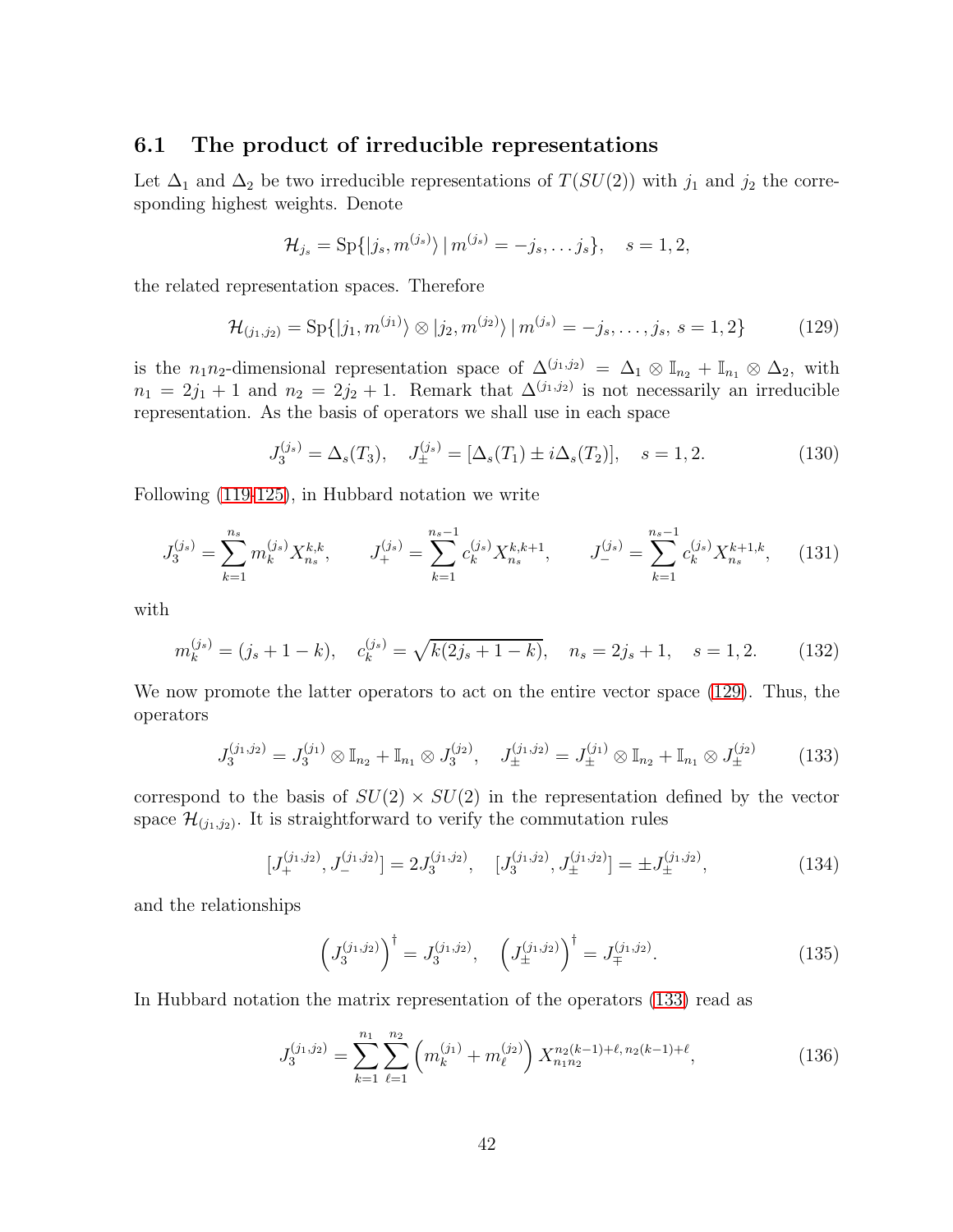and

$$
J_{+}^{(j_1,j_2)} = \sum_{k=1}^{n_1-1} \sum_{\ell=1}^{n_2} c_k^{(j_1)} X_{n_1 n_2}^{n_2(k-1)+\ell, n_2 k+\ell} + \sum_{r=1}^{n_1} \sum_{t=1}^{n_2-1} c_t^{(j_2)} X_{n_1 n_2}^{n_2(r-1)+t, n_2(r-1)+t+1}.
$$
 (137)

Using Theorem M1 one can simplify the above expressions to get

<span id="page-43-3"></span>
$$
J_3^{(j_1,j_2)} = \sum_{p=1}^{n_1 n_2} \left[ m_{p'}^{(j_1)} + m_{p+n_2-n_2p'}^{(j_2)} \right] X_{n_1 n_2}^{p,p} \tag{138}
$$

and

<span id="page-43-2"></span>
$$
J_{+}^{(j_1,j_2)} = \sum_{p=1}^{n_2(n_1-1)} c_{p'}^{(j_1)} X_{n_1 n_2}^{p, p+n_2} + \sum_{p=1}^{n_1 n_2 - 1} c_{p+n_2 - n_2 p'}^{(j_2)} X_{n_1 n_2}^{p, p+1}, \qquad (139)
$$

where  $p' = \lceil \frac{p}{n_2} \rceil$  $\frac{p}{n_2}$ .

As an example let us show the explicit form of some of the matrices [\(139\)](#page-43-2). In all the following examples we use  $c_1^{(\frac{1}{2})}$  $a_1^{(\frac{1}{2})} = 1$  and  $c_1^{(1)} = c_2^{(1)} = \sqrt{2}$ . Our results can be compared with those obtained in conventional form reported in e.g. [\[57\]](#page-63-10).

#### <span id="page-43-0"></span>**6.1.1** Weights  $j_1 = \frac{1}{2}$  $\frac{1}{2}$  and  $j_2 = \frac{1}{2}$ 2

$$
J_{+}^{(\frac{1}{2},\frac{1}{2})} = c_{1}^{(\frac{1}{2})} \left( X_{4}^{1,3} + X_{4}^{2,4} + X_{4}^{1,2} + X_{4}^{3,4} \right) = \begin{pmatrix} 0 & 1 & 1 & 0 \\ 0 & 0 & 0 & 1 \\ 0 & 0 & 0 & 1 \\ 0 & 0 & 0 & 0 \end{pmatrix} . \tag{140}
$$

#### <span id="page-43-1"></span>**6.1.2** Weights  $j_1 = \frac{1}{2}$  $\frac{1}{2}$  and  $j_2 = 1$

$$
J_{+}^{(\frac{1}{2},1)} = c_{1}^{(\frac{1}{2})} \left( X_{6}^{1,4} + X_{6}^{2,5} + X_{6}^{3,6} \right) + c_{1}^{(1)} \left( X_{6}^{1,2} + X_{6}^{4,5} \right) + c_{2}^{(1)} \left( X_{6}^{2,3} + X_{6}^{5,6} \right)
$$
\n
$$
= \begin{pmatrix}\n0 & \sqrt{2} & 0 & 1 & 0 & 0 \\
0 & 0 & \sqrt{2} & 0 & 1 & 0 \\
0 & 0 & 0 & 0 & 0 & 1 \\
0 & 0 & 0 & 0 & \sqrt{2} & 0 \\
0 & 0 & 0 & 0 & 0 & \sqrt{2} \\
0 & 0 & 0 & 0 & 0 & 0\n\end{pmatrix} .
$$
\n(141)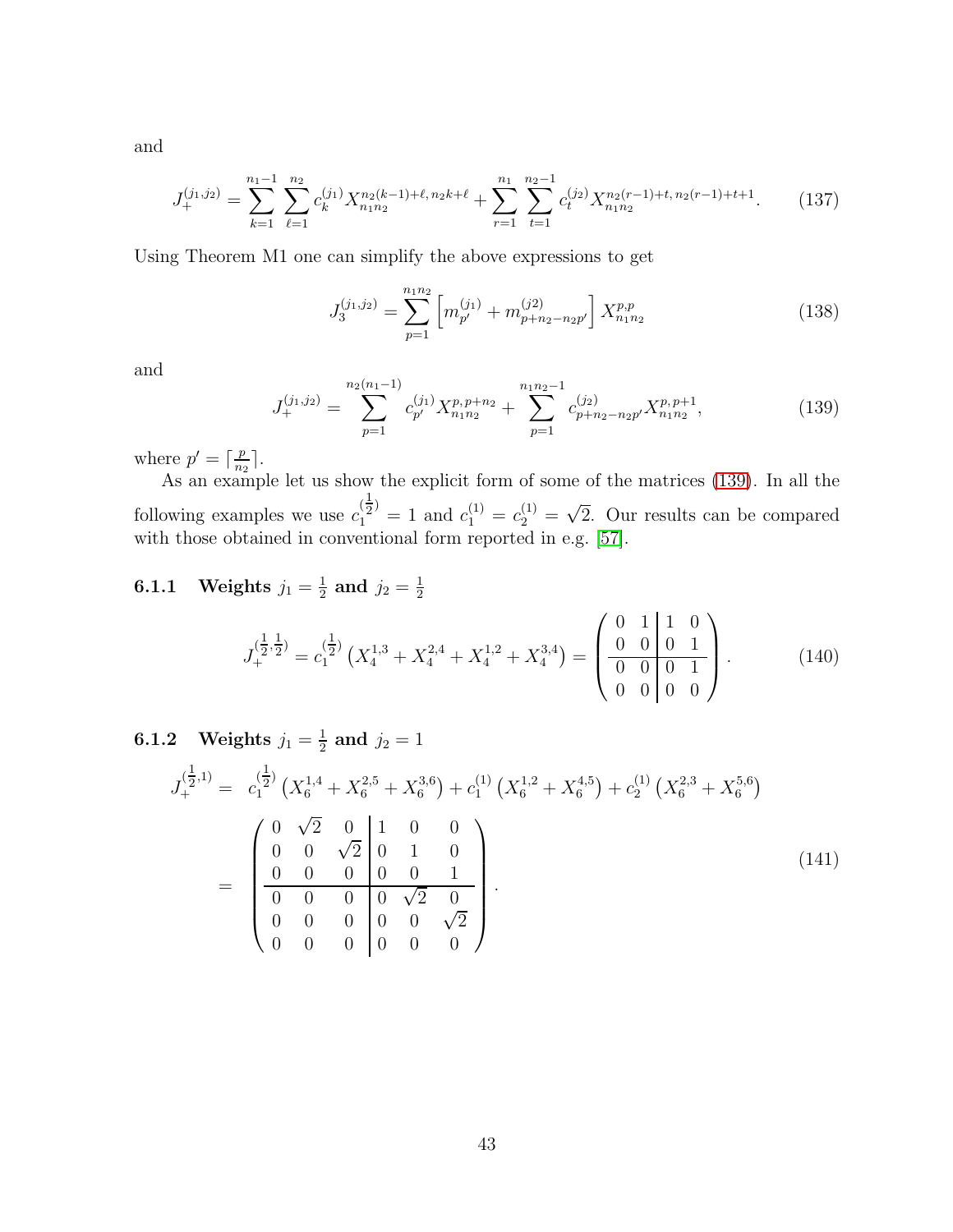<span id="page-44-0"></span>**6.1.3** Weights  $j_1 = 1, j_2 = \frac{1}{2}$ 2

$$
J_{+}^{(1,\frac{1}{2})} = c_{1}^{(1)} \left( X_{6}^{1,3} + X_{6}^{2,4} \right) + c_{2}^{(1)} \left( X_{6}^{3,5} + X_{6}^{4,6} \right) + c_{1}^{(\frac{1}{2})} \left( X_{6}^{1,2} + X_{6}^{3,4} \right)
$$
\n
$$
= \begin{pmatrix}\n0 & 1 & \sqrt{2} & 0 & 0 & 0 \\
0 & 0 & 0 & \sqrt{2} & 0 & 0 \\
0 & 0 & 0 & 1 & \sqrt{2} & 0 \\
0 & 0 & 0 & 0 & 0 & \sqrt{2} \\
0 & 0 & 0 & 0 & 0 & 1 \\
0 & 0 & 0 & 0 & 0 & 0\n\end{pmatrix}.
$$
\n(142)

#### <span id="page-44-1"></span>6.2 Irreducible representation

We want to decompose the  $n_1n_2$ -dimensional space  $\mathcal{H}_{(j_1,j_2)}$  into a direct sum of irreducible subspaces. Using the additivity of eigenvalues in the Kronecker product (see Corollary TM2.2), we realise that  $j_1+j_2$  is the highest weight of  $J_3^{(j_1,j_2)}$  $3^{(j_1,j_2)}$ . Given  $j_1+j_2-k+1$ , there are k different pairs of weights  $m^{(j_1)}$  and  $m^{(j_2)}$  such that  $m^{(j_1)}+m^{(j_2)} = j_1+j_2-k+1$ . For  $k = 1$  there is only one way to get  $m^{(j_1)} + m^{(j_2)} = j_1 + j_2$ , therefore we have a single state  $|j_1, j_1\rangle \otimes |j_2, j_2\rangle$  in  $\mathcal{H}_{(j_1, j_2)}$  belonging to the highest weight  $j = j_1 + j_2$ . According to the discussion of Section [5.1,](#page-38-0)  $|j_1, j_1\rangle \otimes |j_2, j_2\rangle$  is the extremal state of a vector space  $\mathcal{H}_{j_1+j_2} \subset \mathcal{H}_{(j_1,j_2)}$  in which the matrix basis  $\{T_1, T_2, T_3\}$  is irreducible. Denote  $\Delta_{j_1+j_2}$  such an irreducible representation and write  $\{J_3^{(j_1+j_2)}\}$  $\{J_3^{(j_1+j_2)}, J_{\pm}^{(j_1+j_2)}\}$  for the basis operators. Then

$$
\mathcal{H}_{j_1+j_2} = \mathrm{Sp}\{|j,j\rangle, J_{-}^{(j_1+j_2)}|j,j\rangle, J_{-}^{(j_1+j_2)+1}|j,j\rangle, \ldots, J_{-}^{2(j_1+j_2)}|j,j\rangle\}
$$

with  $|j, j\rangle \equiv |j_1, j_1\rangle \otimes |j_2, j_2\rangle$ . In this form,  $Dim(\mathcal{H}_{j_1+j_2}) = 2(j_1 + j_2) + 1$  and the vector space [\(129\)](#page-42-1) is rewritten as the direct sum  $\mathcal{H}_{(j_1,j_2)} = \mathcal{H}_{j_1+j_2} \oplus \mathcal{H}_R$ , with  $\mathcal{H}_R \subset \mathcal{H}_{(j_1,j_2)}$  such that  $\mathcal{H}_{i_1+i_2} \cap \mathcal{H}_R = Sp({\{ \emptyset \}}).$ 

For  $k = 2$  there are two different forms of solving  $m^{(j_1)} + m^{(j_2)} = j_1 + j_2 - 1$ . Thus, the pair of states  $|j_1, j_1\rangle \otimes |j_2, j_2 - 1\rangle$  and  $|j_1, j_1 - 1\rangle \otimes |j_2, j_2\rangle$  belong to the same weight  $j_1+j_2-1$  in  $\mathcal{H}_{(j_1,j_2)}$ . One of them has been already included in  $\mathcal{H}_{j_1+j_2}$ , so that this does not belong to  $\mathcal{H}_R$ . The remaining vector is the extremal state of an irreducible representation  $\Delta_{j_1+j_2-1}$  with  $|j, j-1\rangle = |j_1, j_1\rangle \otimes |j_2, j_2-1\rangle$  for  $j_1 \geq j_2$ , or  $|j, j-1\rangle = |j_1, j_1-1\rangle \otimes |j_2, j_2\rangle$ for  $j_2 \geq j_1$ , and

$$
\mathcal{H}_{j_1+j_2-1}=\mathrm{Sp}\{|j,j-1\rangle,\allowbreak J_{-}^{(j_1+j_2-1)}|j,j-1\rangle,\ldots,J_{-}^{2(j_1+j_2-1)}|j,j-1\rangle\}.
$$

Hence, the vector space [\(129\)](#page-42-1) is rewritten as  $\mathcal{H}_{(j_1,j_2)} = \mathcal{H}_{j_1+j_2} \oplus \mathcal{H}_{j_1+j_2-1} \oplus \mathcal{H}_{R'}$ , with  $\mathcal{H}_{R'} \cap \mathcal{H}_{j_1+j_2} \oplus \mathcal{H}_{j_1+j_2-1} = Sp\{|\emptyset\rangle\}.$  The procedure can be repeated at will by noticing that each irreducible representation  $\Delta_j$  is  $2j + 1$ -dimensional with  $j = j_1 + j_2, j_1 + j_2 1, \ldots, |j_1 - j_2| - 1, |j_1 - j_2|$ . One then arrives at the expression

$$
\mathcal{H}_{(j_1, j_2)} = \mathcal{H}_{j_1 + j_2} \oplus \mathcal{H}_{j_1 + j_2 - 1} \oplus \cdots \oplus \mathcal{H}_{|j_1 - j_2| - 1} \oplus \mathcal{H}_{|j_1 - j_2|} \equiv \widetilde{\mathcal{H}}_{(j_1, j_2)}
$$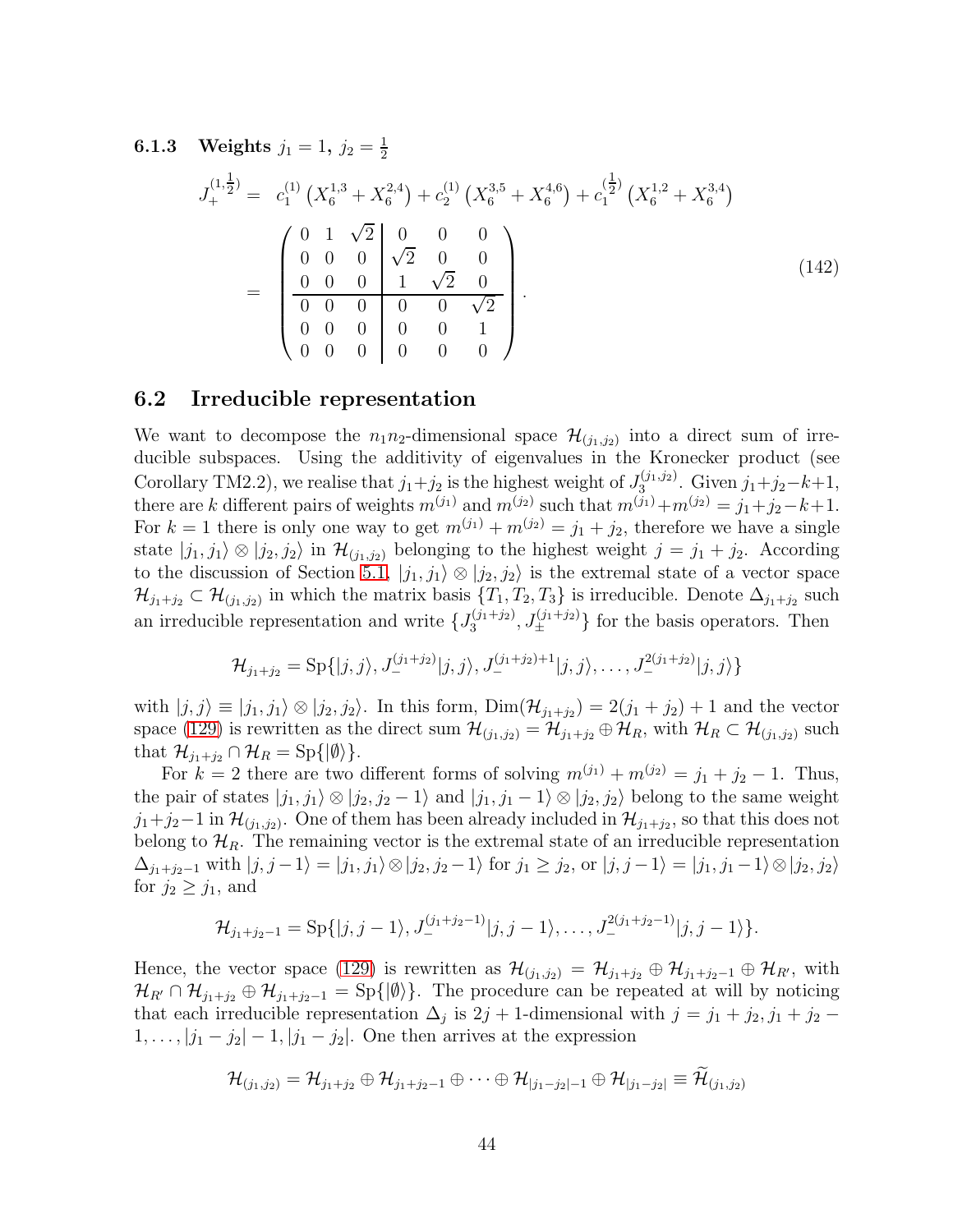The k-th term in the above direct sum has the dimension

<span id="page-45-3"></span>
$$
d_k = 2(j_1 + j_2 + 1 - k) + 1 = 2(j_1 + j_2) + 3 - 2k = n_1 + n_2 + 1 - 2k.
$$
 (143)

The following property shows that the dimension  $d_k$  of the representation space  $\mathcal{H}_k$  is reduced in two units as the value of  $j = j_1 + j_2 + 1 - k$  increases in one unit. This will be useful in the sequel

<span id="page-45-4"></span>
$$
d_k = d_{k-1} - 2, \quad k \ge 2. \tag{144}
$$

Then, as expected, for the dimension of the entire space we have

$$
\text{Dim}(\widetilde{\mathcal{H}}_{(j_1,j_2)}) = \begin{cases} \sum_{k=1}^{2j_2+1} d_k = (2j_2+1)(2j_1+1) = n_2n_1, & j_1 \ge j_2\\ \sum_{k=1}^{2j_1+1} d_k = (2j_1+1)(2j_2+1) = n_1n_1, & j_2 \ge j_1 \end{cases}
$$

Let  $j_0 = \min\{j_1, j_2\}$ , then  $n_0 = 2j_0 + 1 = \min\{n_1, n_2\}$ , and

<span id="page-45-0"></span>
$$
\widetilde{\mathcal{H}}_{(j_1,j_2)} = \underbrace{\mathcal{H}_{j_1+j_2} \oplus \mathcal{H}_{j_1+j_2-1} \oplus \cdots \oplus \mathcal{H}_{|j_1-j_2|-1} \oplus \mathcal{H}_{|j_1-j_2|}}_{n_0 \text{ terms}}.
$$
\n(145)

We now look for the operators  $\Delta_j$  leaving invariant the subspaces  $\mathcal{H}_j$  in [\(145\)](#page-45-0), with  $j_1 + j_2 \ge j \ge |j_1 - j_2|$ . That is, we want to construct the solution to the Clebsch-Gordan problem  $\Delta^{(j_1,j_2)} \to \Delta^{(j_1,j_2)}$ , with  $\Delta^{(j_1,j_2)}$  the direct sum operator

<span id="page-45-1"></span>
$$
\widetilde{\Delta}^{(j_1,j_2)} = \Delta_{j_1+j_2} \oplus \Delta_{j_1+j_2-1} \oplus \cdots \oplus \underbrace{\Delta_{j_1+j_2+1-k}}_{k\text{-th term}} \oplus \cdots \oplus \Delta_{|j_1-j_2|-1} \oplus \Delta_{|j_1-j_2|}.
$$
 (146)

The first k terms in the direct sum [\(146\)](#page-45-1) integrate a square matrix of order

$$
z_k = \sum_{\ell=1}^k d_\ell = k(d_k + k - 1), \quad k = 1, 2, \dots, 2j_2 + 1.
$$
 (147)

Therefore,  $\Delta_{j_1+j_2+1-k}$  in [\(146\)](#page-45-1) is a square matrix of order  $d_k$ , the first element of which is at the  $(z_{k-1} + 1, z_{k-1} + 1)$  entrance of  $\Delta^{(j_1, j_2)}$  with

$$
z_{k-1} = (k-1)(d_k + k), \quad z_0 := 0. \tag{148}
$$

In this form, the basis elements  $\tilde{J}_{\alpha}^{(j_1,j_2)}$ ,  $\alpha = 3, \pm$ , should read

<span id="page-45-2"></span>
$$
\widetilde{J}_{\alpha}^{(j_1,j_2)} = J_{\alpha}^{(j_1+j_2)} \oplus \cdots \oplus \underbrace{J_{\alpha}^{(j_1+j_2+1-k)}}_{k\text{-th term}} \oplus \cdots \oplus J_{\alpha}^{(|j_1-j_2|)}, \quad J_{\alpha}^{(0)} := 0. \tag{149}
$$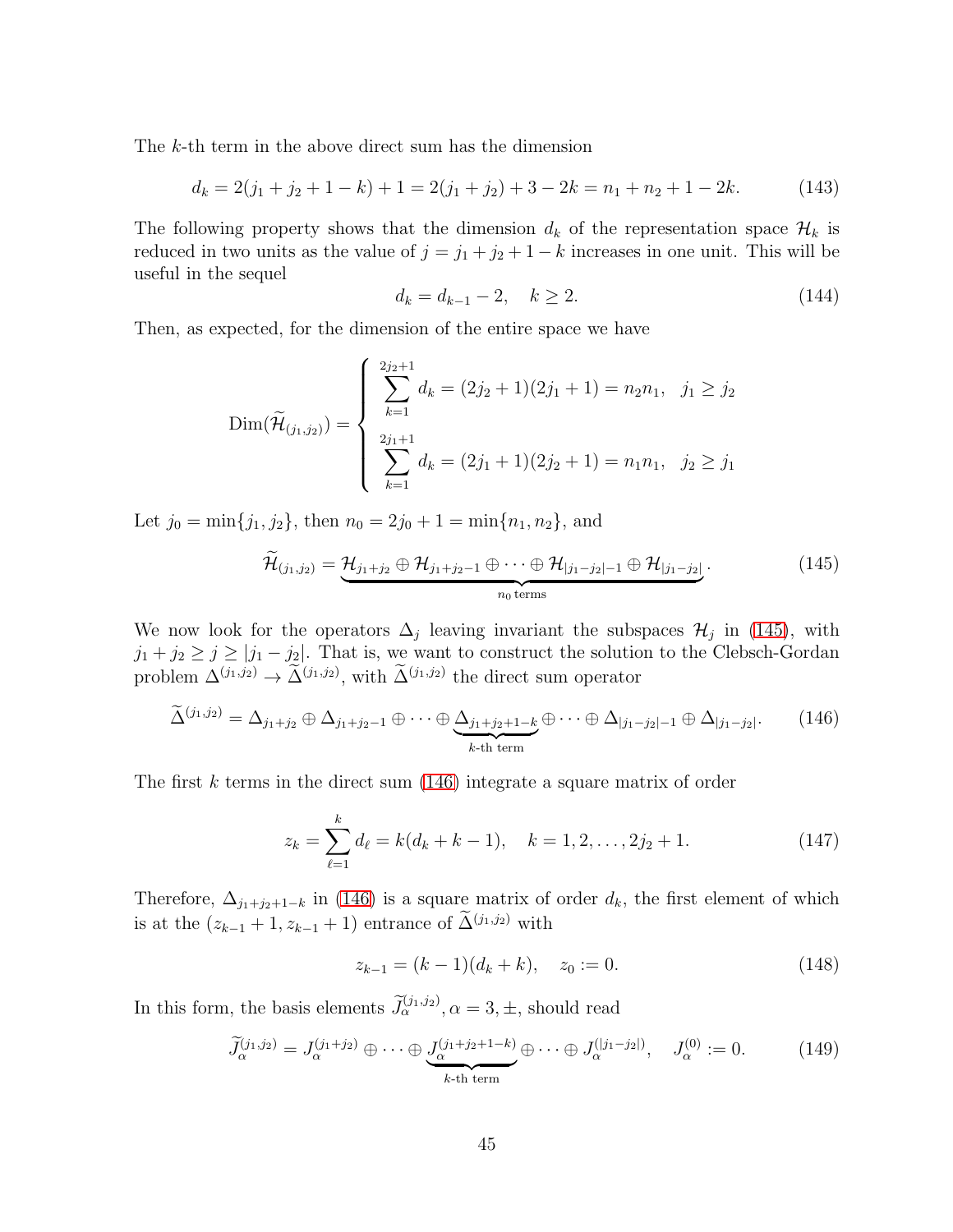For  $\alpha = 3$ , the Hubbard representation of the k-th term in [\(149\)](#page-45-2) is given by

$$
J_3^{(j_1+j_2+1-k)} = \sum_{p=1}^{d_k} \left( m_k^{(j_1)} + m_p^{(j_2)} \right) X_{n_1 n_2}^{z_{k-1}+p, z_{k-1}+p}, \quad z_0 = 0,
$$

where we have used [\(131\)](#page-42-3). Hence, the entire operator reads

<span id="page-46-2"></span>
$$
\widetilde{J}_3^{(j_1,j_2)} = \sum_{k=1}^{n_0} \sum_{p=1}^{d_k} \left( m_k^{(j_1)} + m_p^{(j_2)} \right) X_{n_1 n_2}^{z_{k-1} + p, z_{k-1} + p}, \quad n_0 = \min\{n_1, n_2\}.
$$
 (150)

In a similar form we get

<span id="page-46-3"></span>
$$
\widetilde{J}_{+}^{(j_1,j_2)} = \sum_{k=1}^{n_0} \sum_{p=1}^{d_k-1} c_{k,p}^{(j_1,j_2)} X_{n_1 n_2}^{z_{k-1} + p, z_{k-1} + p + 1}, \quad c_{k,p}^{(j_1,j_2)} = \sqrt{p[2(j_1+j_2-k)+3-p]}.
$$
 (151)

Let us give a pair of examples. The following results can be compared with those we have reported in Sections [6.1.1](#page-43-0) and [6.1.3.](#page-44-0)

# <span id="page-46-0"></span>**6.2.1** Weights  $j_1 = j_2 = 1/2$

$$
\widetilde{J}_{3}^{(\tfrac{1}{2},\tfrac{1}{2})} = X_{4}^{1,1} - X_{4}^{3,3} = \left(\begin{array}{ccc|ccc} 1 & 0 & 0 & 0 \\ 0 & 0 & 0 & 0 \\ 0 & 0 & -1 & 0 \\ \hline 0 & 0 & 0 & 0 \end{array}\right) = \left(\begin{array}{c|ccc} J_{3}^{(1)} & 0_{3\times 1} & 0 \\ \hline 0_{1\times 3} & 0 \end{array}\right) = J_{3}^{(\tfrac{1}{2}+\tfrac{1}{2})} \oplus J_{3}^{([\tfrac{1}{2}-\tfrac{1}{2}]})},
$$

$$
\widetilde{J}_+^{(\tfrac{1}{2},\tfrac{1}{2})}=\sum_{p=1}^2c_{1,p}^{(\tfrac{1}{2},\tfrac{1}{2})}\,X_4^{p,p+1}=\left(\begin{array}{ccc|c}0 & \sqrt{2} & 0&0\\ 0&0&\sqrt{2}&0\\ 0&0&0&0\end{array}\right)\equiv\left(\begin{array}{c}J_+^{(1)}\mid 0_{3\times 1}\\ \hline 0_{1\times 3}&0\end{array}\right)=J_+^{(\tfrac{1}{2}+\tfrac{1}{2})}\oplus J_+^{([\tfrac{1}{2}-\tfrac{1}{2}])}.
$$

<span id="page-46-1"></span>**6.2.2** Weights  $j_1 = 1$  and  $j_2 = \frac{1}{2}$ 2

$$
\widetilde{J}_{3}^{(1,\frac{1}{2})} = \sum_{p=1}^{4} \left(\frac{5}{2} - p\right) X_{6}^{p,p} + \sum_{p=1}^{2} \left(\frac{3}{2} - p\right) X_{6}^{4+p,4+p} = \begin{pmatrix} \frac{3}{2} & 0 & 0 & 0 & 0 & 0 & 0 \\ 0 & \frac{1}{2} & 0 & 0 & 0 & 0 & 0 \\ 0 & 0 & -\frac{1}{2} & 0 & 0 & 0 & 0 \\ 0 & 0 & 0 & -\frac{3}{2} & 0 & 0 & 0 \\ 0 & 0 & 0 & 0 & \frac{1}{2} & 0 \\ 0 & 0 & 0 & 0 & 0 & \frac{1}{2} \end{pmatrix}
$$

$$
= \left(\frac{J_{3}^{(\frac{3}{2})}}{0_{2\times4}}\right) \frac{0_{4\times2}}{0_{3}^{(\frac{1}{2})}} = J_{3}^{(1+\frac{1}{2})} \oplus J_{3}^{(\frac{1}{2}-1)} = J_{3}^{(\frac{1}{2}+1)} \oplus J_{3}^{(\frac{1}{2}-1)} = \widetilde{J}_{3}^{(\frac{1}{2},1)},
$$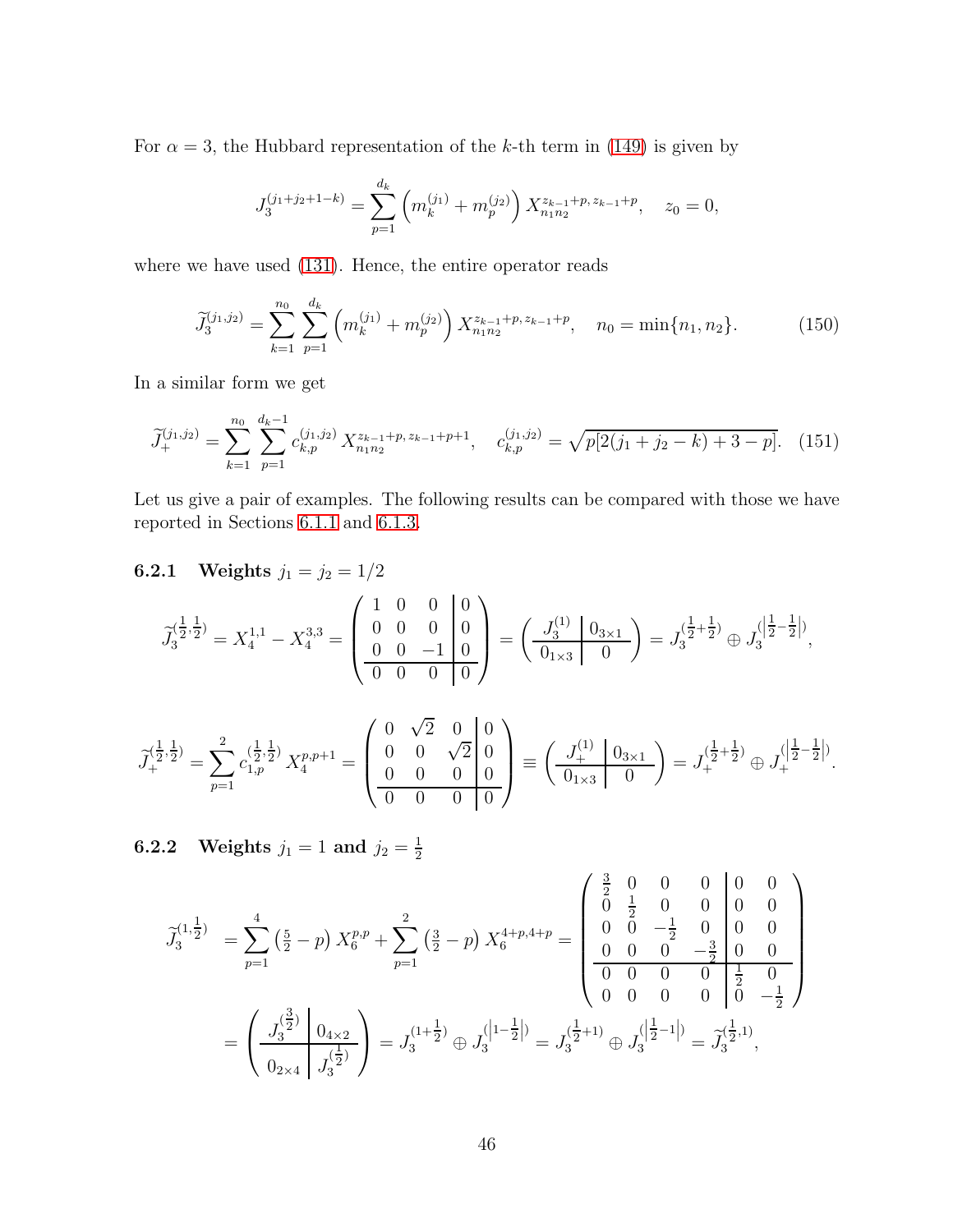$$
\tilde{J}_{+}^{(1,\frac{1}{2})} = \sum_{p=1}^{3} c_{1,p}^{(1,\frac{1}{2})} X_{6}^{p,p+1} + c_{2,1}^{(1,\frac{1}{2})} X_{6}^{5,6} = \begin{pmatrix} 0 & \sqrt{3} & 0 & 0 & 0 & 0 \\ 0 & 0 & 2 & 0 & 0 & 0 \\ 0 & 0 & 0 & \sqrt{3} & 0 & 0 \\ 0 & 0 & 0 & 0 & 0 & 0 \\ 0 & 0 & 0 & 0 & 0 & 1 \\ 0 & 0 & 0 & 0 & 0 & 0 \end{pmatrix}
$$

$$
= \left( \frac{J_{+}^{(\frac{3}{2})}}{0_{2\times3}} \right) \frac{0_{3\times2}}{J_{+}^{(\frac{1}{2})}} = J_{+}^{(1+\frac{1}{2})} \oplus J_{+}^{([1-\frac{1}{2}])} = J_{+}^{(\frac{1}{2}+1)} \oplus J_{+}^{([\frac{1}{2}-1])} = \tilde{J}_{+}^{(\frac{1}{2},1)}.
$$

# <span id="page-47-0"></span>7 Clebsch-Gordan decomposition of  $SU(2) \times SU(2)$

Let us consider the transformation matrix

<span id="page-47-4"></span>
$$
S = \sum_{k,q=1}^{n_1 n_2} S_{k,q} X_{n_1 n_2}^{k,q} \tag{152}
$$

From [\(28\)](#page-9-4) and [\(138\)](#page-43-3) we obtain

$$
J_3^{(j_1,j_2)}S = \sum_{p,q=1}^{n_1n_2} \left( m_{p'}^{(j_1)} + m_{p+n_2-n_2p'}^{(j_2)} S_{p,q} \right) X_{n_1n_2}^{p,q}, \quad p' = \lceil \frac{p}{n_2} \rceil. \tag{153}
$$

In similar form, equation [\(150\)](#page-46-2) leads to

$$
S\widetilde{J}_3^{(j_1,j_2)} = \sum_{t=1}^{n_1 n_2} \sum_{k=1}^{n_0} \sum_{r=1}^{d_k} S_{t,z_{k-1}+r} \left( m_k^{(j_1)} + m_r^{(j_2)} \right) X_{n_1 n_2}^{t,z_{k-1}+r}.
$$

The  $(p, q)$ -entrance of this last matrix is then given by

<span id="page-47-1"></span>
$$
\[S\widetilde{J}_3^{(j_1,j_2)}\]_{p,q} = \sum_{k=1}^{n_0} \sum_{r=1}^{d_k} S_{p,z_{k-1}+r} \left(m_k^{(j_1)} + m_r^{(j_2)}\right) \delta_{z_{k-1}+r,q},\tag{154}
$$

where we have used  $(33)$ . Given q, the double sum in  $(154)$  is reduced to a single term for the labels  $k_0 \in \{1, 2, ..., n_0\}$  and  $r_0 \in \{1, 2, ..., d_{k_0}\}$  such that

<span id="page-47-2"></span>
$$
z_{k_0-1} + r_0 = q. \t\t(155)
$$

Then, the equality  $J_3^{(j_1,j_2)}S = S\tilde{J}_3^{(j_1,j_2)}$  holds whenever that

<span id="page-47-3"></span>
$$
\left(m_{p'}^{(j_1)} + m_{p+n_2-n_2p'}^{(j_2)} - m_{k_0}^{(j_1)} - m_{r_0}^{(j_2)}\right) S_{p,q} = 0.
$$
\n(156)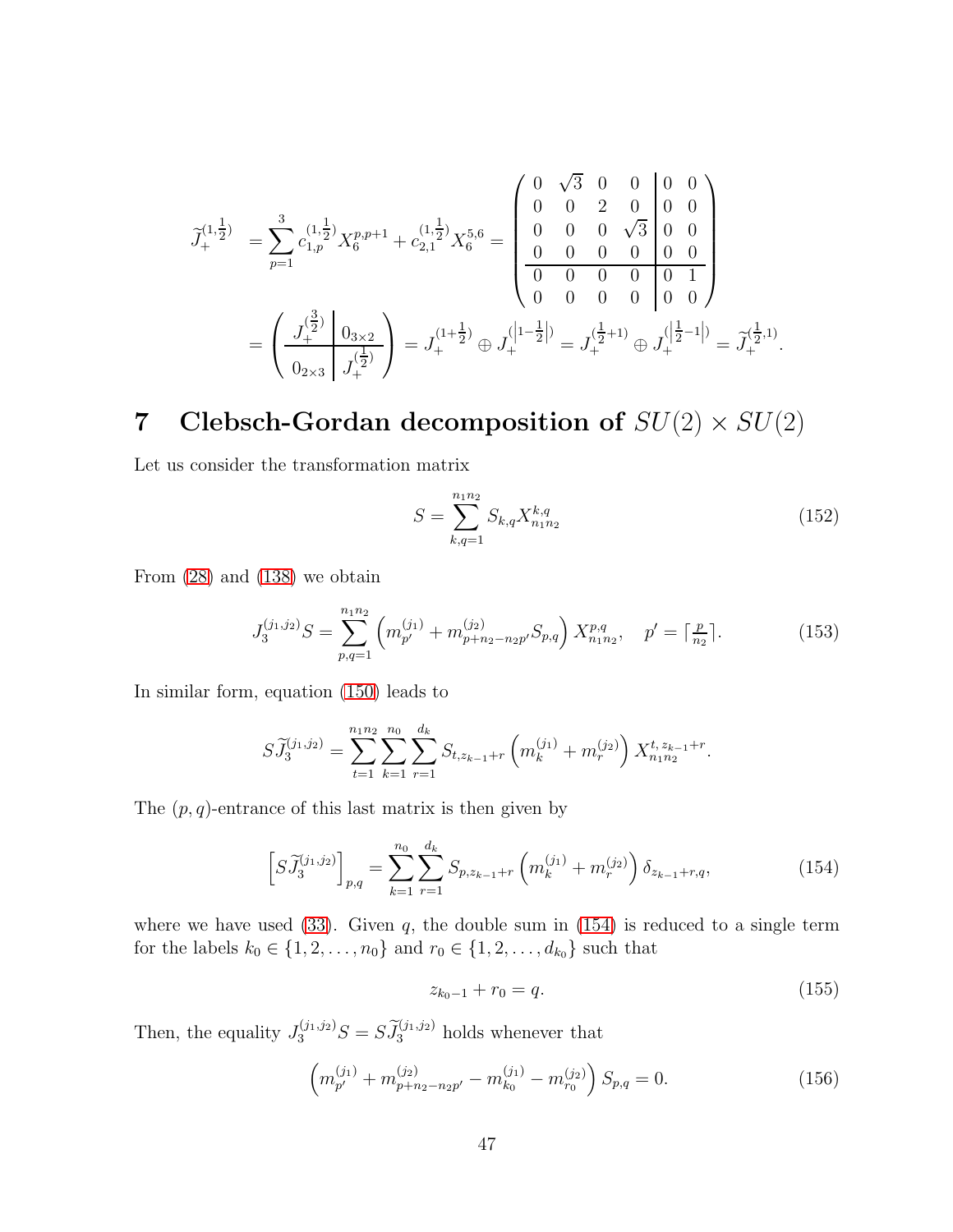On the other hand, the matrix elements of  $J_{+}^{(j_1,j_2)}S$  are obtained from [\(139\)](#page-43-2) to read

<span id="page-48-0"></span>
$$
\[J_{+}^{(j_1,j_2)}S\]_{p,\ell} = c_{p'}^{(j_1)}S_{p+n_2,\ell} + c_{p+n_2-n_2p'}^{(j_2)}S_{p+1,\ell}, \quad p' = \lceil \frac{p}{n_2} \rceil. \tag{157}
$$

Now, departing from [\(151\)](#page-46-3) one arrives at the matrix elements

$$
\left[S\widetilde{J}^{(j_1,j_2)}_+ \right]_{p,\ell} = \sum_{k=1}^{n_0} \sum_{r=1}^{d_k-1} S_{p,z_{k-1}+r} c^{(j_1,j_2)}_{k,r} \delta_{z_{k-1}+r+1,\ell}.
$$

Given  $\ell$ , the double sum in the latter equation reduces to a single term for  $k_* \in \{1, 2, ..., n_0\}$ and  $r_* \in \{1, 2, \ldots, d_{k_*}-1\}$  such that  $z_{k_*-1} + r_* + 1 = \ell$ . Let us take  $\ell = q + 1$ , then this last condition is reduced to [\(155\)](#page-47-2) with  $k_* = k_0$  and  $r_* = r_0$ . Therefore

$$
\left[S\widetilde{J}^{(j_1,j_2)}_+\right]_{p,q+1} = S_{p,q} c^{(j_1,j_2)}_{k_0,r_0}, \quad r_0 \in \{1,2,\ldots,d_{k_0}-1\}.
$$
 (158)

Using this last result, and [\(157\)](#page-48-0) with  $\ell = q + 1$ , one realises that  $J_{+}^{(j_1, j_2)}S = S\tilde{J}_{+}^{(j_1, j_2)}$  is fulfilled if

<span id="page-48-4"></span>
$$
c_{p'}^{(j_1)}S_{p+n_2,q+1} + c_{p+n_2-n_2p'}^{(j_2)}S_{p+1,q+1} = S_{p,q}c_{k_0,r_0}^{(j_1,j_2)}, \quad r_0 \in \{1, 2, \dots, d_{k_0} - 1\}.
$$
 (159)

The similar procedure shows that the elements of  $J_{-}^{(j_1,j_2)}S = S\tilde{J}_{-}^{(j_1,j_2)}$  are conditioned to

<span id="page-48-5"></span>
$$
c_{(p-n_2)'}^{(j_1)}S_{p-n_2,q} + c_{p-1+n_2-n_2(p-1)}^{(j_2)}S_{p-1,q} = S_{p,q+1} c_{k_0,r_0}^{(j_1,j_2)}, \quad r_0 \in \{1, 2, \dots, d_{k_0} - 1\}.
$$
 (160)

Now, we use Lemma A3 of the appendix and make the change

<span id="page-48-3"></span>
$$
p = \alpha n_0 + \beta, \quad \alpha = 0, 1, \dots, n_1 + n_2 - n_0 - 1, \quad \beta = 1, 2, \dots, n_0,
$$
 (161)

to rewrite equation [\(156\)](#page-47-3) as

$$
\left(m_{\alpha+1}^{(j_1)}+m_{\beta}^{(j_2)}-m_{k_0}^{(j_1)}-m_{r_0}^{(j_2)}\right)S_{\alpha n_2+\beta,q}=(k_0+r_0-\alpha-\beta-1)S_{\alpha n_2+\beta,z_{k_0-1}+r_0}=0,
$$

where we have used [\(132\)](#page-42-4) and [\(155\)](#page-47-2). It is convenient to introduce the shortcut notation

<span id="page-48-1"></span>
$$
S_{p,q} = S_{\alpha n_0 + \beta, z_{k_0 - 1} + r_0} = S(\alpha, \beta; k_0, r_0) = S_{\alpha, \beta}^{k_0, r_0},
$$
\n(162)

so that the latter expression reads in a simpler form

<span id="page-48-2"></span>
$$
(k_0 + r_0 - \alpha - \beta - 1)S_{\alpha,\beta}^{k_0, r_0} = 0.
$$
 (163)

Remark that given p and q in [\(162\)](#page-48-1), equation [\(163\)](#page-48-2) holds for all the values of  $k_0$  and  $r_0$ fulfilling [\(155\)](#page-47-2), as well as all the values of  $\alpha$  and  $\beta$  solving [\(161\)](#page-48-3). Thus, for another set of labels  $\widetilde{k}_0, \widetilde{r}_0$ , and  $\widetilde{\alpha}, \widetilde{\beta}$ , fulfilling respectively [\(155\)](#page-47-2) and [\(161\)](#page-48-3), we get

$$
(\widetilde{k}_0 + \widetilde{r}_0 - \widetilde{\alpha} - \widetilde{\beta} - 1)S_{\widetilde{\alpha},\widetilde{\beta}}^{\widetilde{k}_0,\widetilde{r}_0} = 0.
$$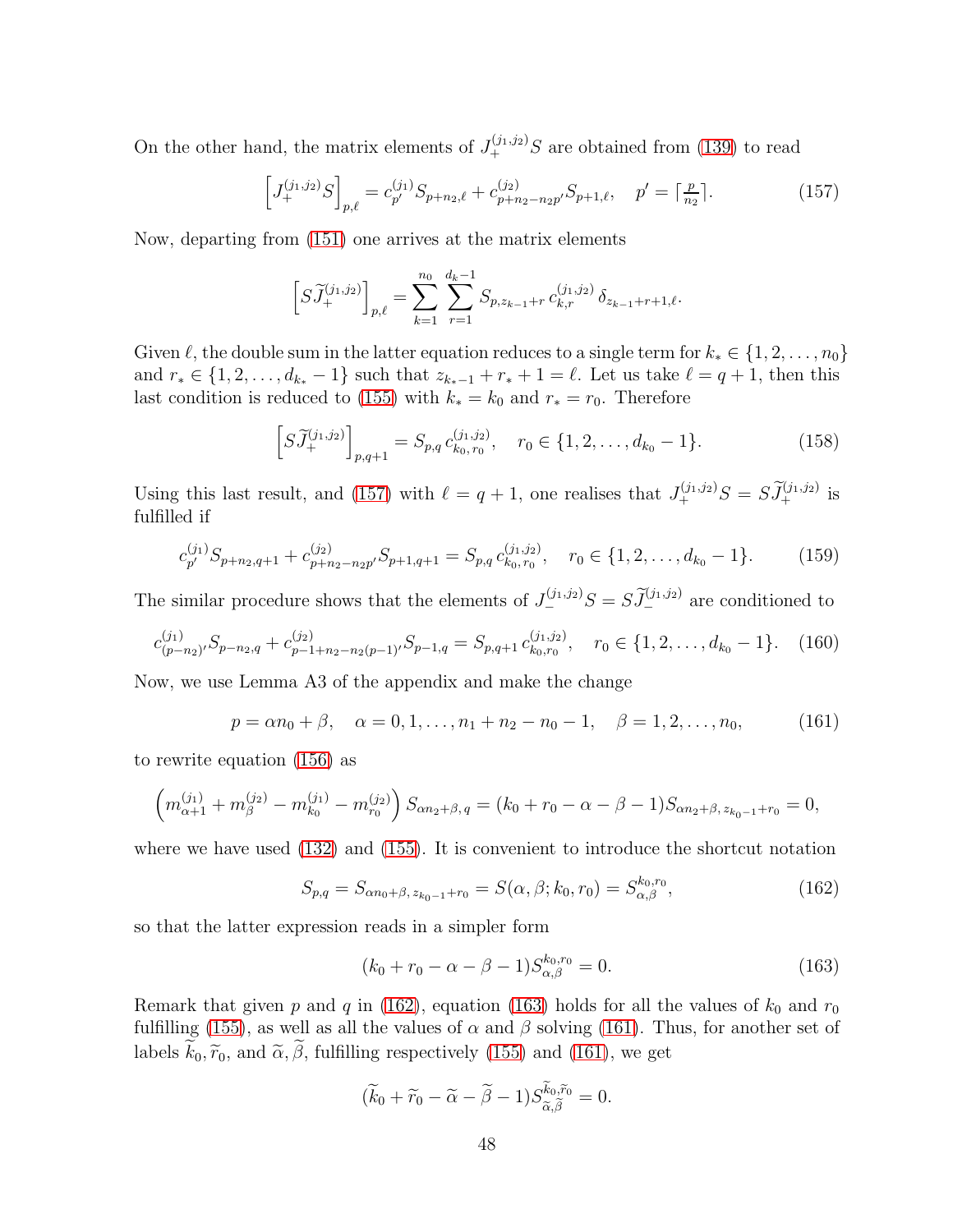This last property leads to a further simplification in the notation since  $k_0$  and  $r_0$  can be written without the subindex "0", whenever they satisfy equation [\(155\)](#page-47-2). In this context, the nontrivial matrix elements  $S_{\alpha,\beta}^{k,r}$  are now identified by using [\(162\)](#page-48-1). That is, the roots of the equation

<span id="page-49-3"></span>
$$
k + r - \alpha - \beta - 1 = 0,\tag{164}
$$

with k, r, and  $\alpha$ ,  $\beta$ , fulfilling [\(155\)](#page-47-2) and [\(161\)](#page-48-3) respectively, are the labels of the matrix elements  $S_{\alpha,\beta}^{k,r} = S_{p,q}$  that can be different from zero. Using the same notation, eqs. [\(159\)](#page-48-4) and [\(160\)](#page-48-5) are rewritten as

<span id="page-49-1"></span>
$$
c_{\alpha+1}^{(j_1)} S_{\alpha+1,\beta}^{k,r+1} + c_{\beta}^{(j_2)} S_{\alpha,\beta+1}^{k,r+1} = c_{k,r}^{(j_1,j_2)} S_{\alpha,\beta}^{k,r}, \quad c_{\alpha}^{(j_1)} S_{\alpha-1,\beta}^{k,r} + c_{\beta-1}^{(j_2)} S_{\alpha,\beta-1}^{k,r} = c_{k,r}^{(j_1,j_2)} S_{\alpha,\beta}^{k,r+1} \tag{165}
$$

with  $r \in \{1, \ldots, d_k-1\}$ . To recover the conventional expression for the recurrence relations [\(165\)](#page-49-1) we use [\(132\)](#page-42-4) and [\(151\)](#page-46-3), so that the equations to solve are given by

<span id="page-49-2"></span>
$$
\sqrt{(\alpha+1)(2j_1-\alpha)} S_{\alpha+1,\beta}^{k,r+1} + \sqrt{\beta(2j_2-\beta+1)} S_{\alpha,\beta+1}^{k,r+1} = \sqrt{r(2j-2k-r+3)} S_{\alpha,\beta}^{k,r},\tag{166}
$$

and

<span id="page-49-4"></span>
$$
\sqrt{\alpha(2j_1 - \alpha + 1)} S_{\alpha - 1, \beta}^{k, r} + \sqrt{(\beta - 1)(2j_2 - \beta + 2)} S_{\alpha, \beta - 1}^{k, r} = \sqrt{r(2j - 2k - r + 3)} S_{\alpha, \beta}^{k, r+1}, \tag{167}
$$

<span id="page-49-0"></span>where  $j = j_1 + j_2$ .

# 7.1 Transformation into the highest dimension invariant subspace.

Let us rewrite [\(166\)](#page-49-2) as

$$
\sqrt{\frac{(\alpha+1)!(2j_1-\alpha)!}{\alpha!(2j_1-\alpha-1)!}} S^{k,r+1}_{\alpha+1,\beta} + \sqrt{\frac{\beta!(2j_2-\beta+1)!}{(\beta-1)!(2j_2-\beta)!}} S^{k,r+1}_{\alpha,\beta+1} = \sqrt{\frac{r!(2j-2k-r+3)!}{(r-1)!(2j-2k-r+2)!}} S^{k,r}_{\alpha,\beta}
$$

It is convenient to take  $\tilde{\alpha} = \alpha + 1$ ,  $\tilde{\beta} = \beta + 1$ , and  $\tilde{r} = r + 1$  to write

$$
\sqrt{\frac{\tilde{\alpha}!(2j_1-\tilde{\alpha}+1)!}{\alpha!(2j_1-\alpha-1)!}} S_{\tilde{\alpha},\beta}^{k,\tilde{r}} + \sqrt{\frac{(\tilde{\beta}-1)!(2j_2-\tilde{\beta}+2)!}{(\beta-1)!(2j_2-\beta)!}} S_{\alpha,\tilde{\beta}}^{k,\tilde{r}} = \sqrt{\frac{(\tilde{r}-1)!(2j-2k-\tilde{r}+4)!}{(r-1)!(2j-2k-r+2)!}} S_{\alpha,\beta}^{k,r}
$$

Now, we multiply this last equation by

$$
\sqrt{\frac{\alpha!(2j_1-\alpha-1)!(\beta-1)!(2j_2-\beta)!}{(\widetilde{r}-1)!(2j-2k-\widetilde{r}+4)!}}
$$

to get

$$
\sqrt{\frac{2j_1 - \tilde{\alpha} + 1}{(2j_2 - \beta + 1)(2j - 2k - \tilde{r} + 4)}} \sqrt{\frac{\tilde{\alpha}!(2j_1 - \tilde{\alpha})!(\beta - 1)!(2j_2 - \beta + 1)!}{(\tilde{r} - 1)!(2j - 2k - \tilde{r} + 3)!}} S_{\tilde{\alpha}, \beta}^{k, \tilde{r}}
$$
\n
$$
+ \sqrt{\frac{2j_2 - \tilde{\beta} + 2}{(2j_1 - \alpha)(2j - 2k - \tilde{r} + 4)}} \sqrt{\frac{\alpha!(2j_1 - \alpha)!(\tilde{\beta} - 1)!(2j_2 - \tilde{\beta} + 1)!}{(\tilde{r} - 1)!(2j - 2k - \tilde{r} + 3)!}} S_{\alpha, \tilde{\beta}}^{k, \tilde{r}}
$$
\n
$$
= \sqrt{\frac{2j - 2k - r + 3}{(2j_1 - \alpha)(2j_2 - \beta + 1)}} \sqrt{\frac{\alpha!(2j_1 - \alpha)!(\beta - 1)!(2j_2 - \beta + 1)!}{(r - 1)!(2j - 2k - r + 3)!}} S_{\alpha, \beta}^{k, r}
$$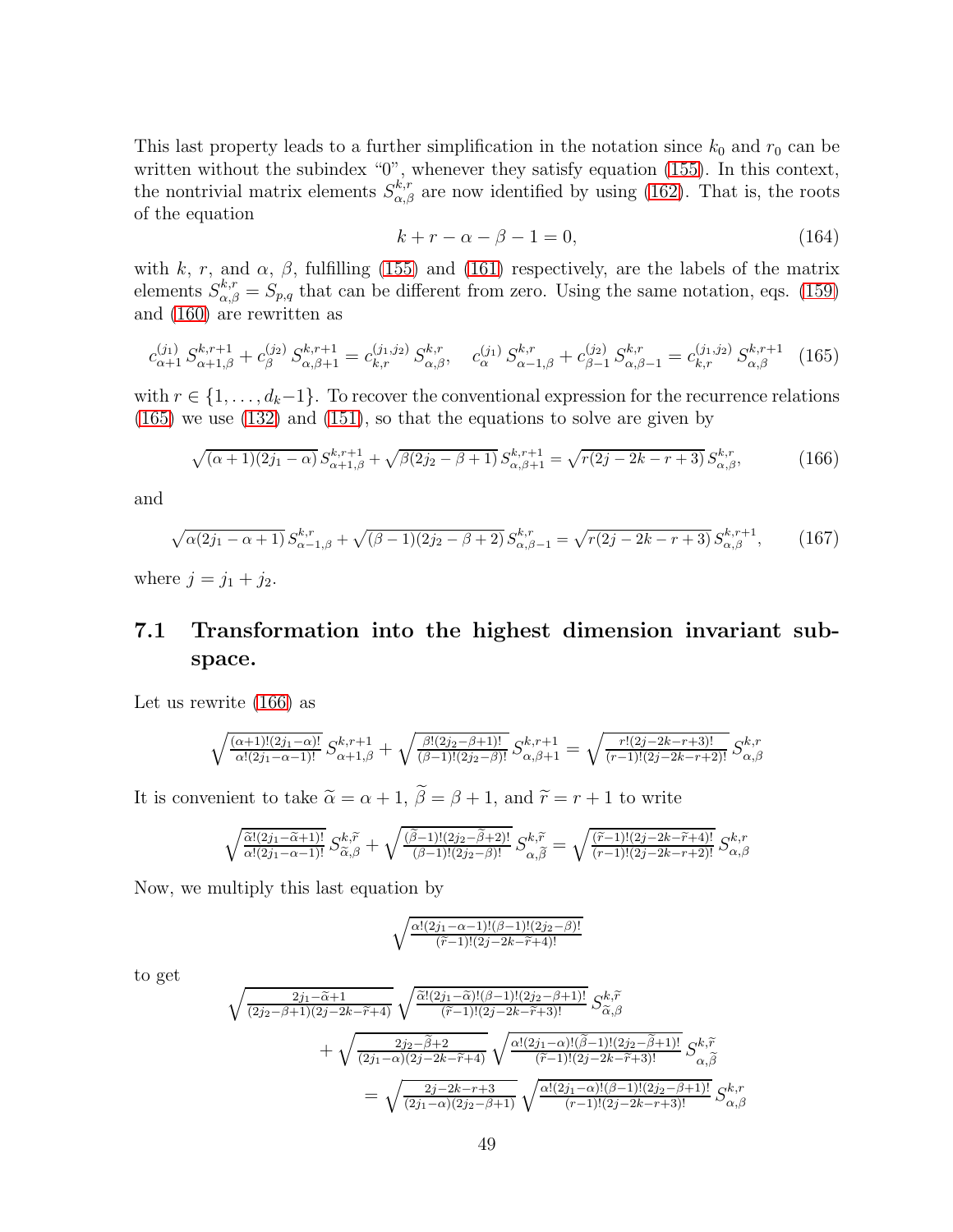Thereby, we can take

<span id="page-50-1"></span>
$$
S_{\alpha,\beta}^{k,r} = \text{const.} \times \sqrt{\frac{(r-1)!(2j-2k-r+3)!}{\alpha!(2j_1-\alpha)!(\beta-1)!(2j_2-\beta+1)!}}, \qquad k+r = \alpha+\beta+1,\tag{168}
$$

to arrive at the equation

$$
\sqrt{\frac{2j_1-\widetilde{\alpha}+1}{(2j_2-\beta+1)(2j-2k-\widetilde{r}+4)}}+\sqrt{\frac{2j_2-\widetilde{\beta}+2}{(2j_1-\alpha)(2j-2k-\widetilde{r}+4)}}=\sqrt{\frac{2j-2k-r+3}{(2j_1-\alpha)(2j_2-\beta+1)}}.
$$

After multiplying by the square-root of  $(2j - 2k - r + 3)(2j_1 - \alpha)(2j_2 - \beta + 1)$  one gets

$$
k + r = \alpha + \beta + 1 + (k - 1).
$$

We realise that condition [\(164\)](#page-49-3) is fulfilled whenever  $k = 1$ . Then the equation [\(168\)](#page-50-1) reduces to

<span id="page-50-2"></span>
$$
S_{\alpha,\beta}^{1,r} = \text{const.} \times \sqrt{\frac{(r-1)!(2j-r+1)!}{\alpha!(2j_1-\alpha)!(\beta-1)!(2j_2-\beta+1)!}}, \qquad r = \alpha + \beta. \tag{169}
$$

To fix the constant in [\(169\)](#page-50-2) let us complete the binomial coefficients in the radicand. Thus, we take const.  $= \sqrt{(2j_1)!(2j_2)!/(2j)!}$  so that

<span id="page-50-3"></span>
$$
S_{\alpha,\beta}^{1,r} = \left[ \frac{\left(\begin{array}{c} 2j_1 \\ \alpha \end{array}\right) \left(\begin{array}{c} 2j_2 \\ \beta - 1 \end{array}\right)}{\left(\begin{array}{c} 2j \\ r - 1 \end{array}\right)} \right]^{1/2}, \quad r = \alpha + \beta,
$$
\n(170)

with

$$
\left(\begin{array}{c}n\\m\end{array}\right)=\frac{n!}{(n-m)! \, m!}
$$

the binomial coefficient. Finally, it is a matter of substitution to verify that [\(170\)](#page-50-3) is also a root of [\(167\)](#page-49-4) for  $k = 1$ . Then, the matrix elements  $S_{\alpha,\beta}^{1,r}$  transform the representation of  $J_{\alpha}^{(j_1,j_2)}$ ,  $\alpha = \pm, z$ , from the appropriate sectors of  $\mathcal{H}_{(j_1,j_2)}$  into the first invariant subspace  $\mathcal{H}_{j_1+j_2}$  of the Clebsch-Gordan decomposition [\(145](#page-45-0)[-146\)](#page-45-1). Moreover, the dimension  $d_1 =$  $2j+1$  of  $\mathcal{H}_{j_1+j_2}$  is the highest of the dimensions of all the invariant subspaces  $\mathcal{H}_j$ ,  $j_1+j_2 \geq$  $j \ge |j_1 - j_2|$ , since  $d_k > d_{k+1}$  implies  $d_1 > d_2 > \cdots > d_{n_0}$  (see eqs. [143](#page-45-3) and [144\)](#page-45-4). Next, we are going to derive the expressions for the matrix elements  $S^{k,r}_{\alpha,\beta}$  involving the invariant subspaces of dimension lower than  $d_1$ .

#### <span id="page-50-0"></span>7.2 Transformation into invariant subspaces of lower dimension.

In this section we derive the matrix elements associated to  $k \geq 2$ . Let us change first  $\alpha \to \alpha + 1$ , and then  $\beta \to \beta + 1$  in [\(167\)](#page-49-4) to get the pair of equations

$$
\sqrt{(\alpha+1)(2j_1-\alpha)}S_{\alpha,\beta}^{k,r} + \sqrt{(\beta-1)(2j_2-\beta+2)}S_{\alpha+1,\beta-1}^{k,r} = \sqrt{r(2j-2k-r+3)}S_{\alpha+1,\beta}^{k,r+1},
$$
  

$$
\sqrt{\alpha(2j_1-\alpha+1)}S_{\alpha-1,\beta+1}^{k,r} + \sqrt{\beta(2j_2-\beta+1)}S_{\alpha,\beta}^{k,r} = \sqrt{r(2j-2k-r+3)}S_{\alpha,\beta+1}^{k,r+1}.
$$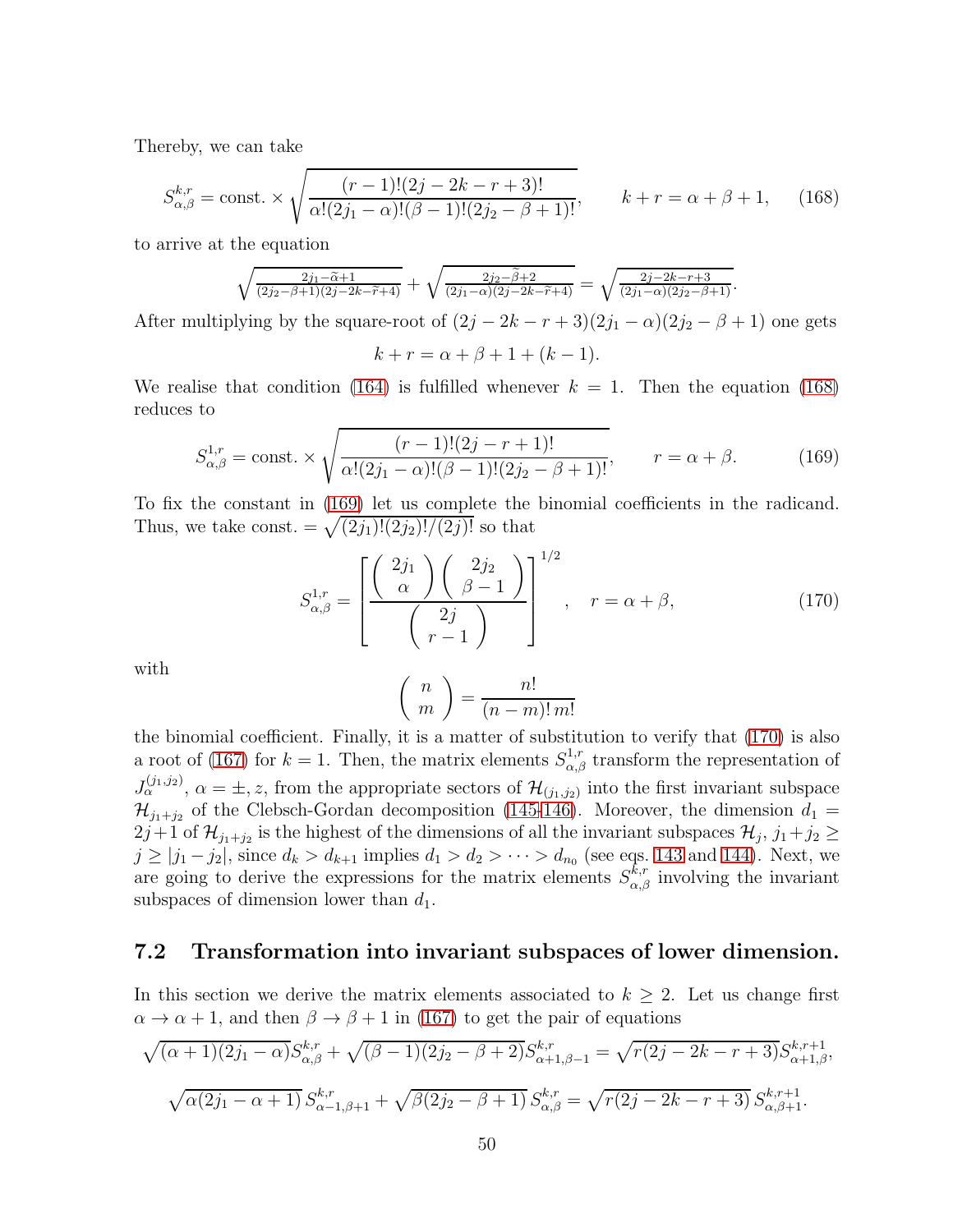The substitution of this system in [\(166\)](#page-49-2) leads to the recurrence relation,

<span id="page-51-0"></span>
$$
\sqrt{(\alpha+1)(\beta-1)(2j_1-\alpha)(2j_2-\beta+2)} S^{k,r}_{\alpha+1,\beta}
$$
\n
$$
= \sqrt{\alpha\beta(2j_1-\alpha+1)(2j_2-\beta+1)} S^{k,r}_{\alpha-1,\beta+1}
$$
\n
$$
+ [\beta(2j_2-\beta+1) + (\alpha+1)(2j_1-\alpha) - r(2j-2k-r+3)] S^{k,r}_{\alpha,\beta},
$$
\n(171)

where  $k + r = \alpha + \beta + 1$ . To avoid square-roots in the coefficients of [\(171\)](#page-51-0) we make also the change

<span id="page-51-1"></span>
$$
S_{\alpha,\beta}^{k,r} = [\alpha! (\beta)_{\overline{\alpha}} (2j_1)_{\underline{\alpha}} (2j_2 - \beta + 1)_{\underline{\alpha}}]^{-1/2} S_{0,k+r-1}^{k,r} E_{\alpha,\beta}^{k,r}.
$$
 (172)

Here,  $S_{0,k}^{k,r}$  $b_{0,k+r-1}^{k,r}$  and  $E_{\alpha,\beta}^{k,r}$  are to be determined while the Pochhammer symbols

$$
(x)_{\underline{n}} = x(x-1)\cdots(x-n+1)
$$
 and  $(x)_{\overline{n}} = x(x+1)\cdots(x+n-1)$  (173)

respectively represent the falling and rising factorials with

<span id="page-51-4"></span>
$$
(x)_{\overline{0}} = (x)_{\underline{0}} = 1, \quad (x)_{\overline{n}} = (x + n - 1)_{\underline{n}}, \quad (x)_{\underline{n}} = (x - n + 1)_{\overline{n}}.
$$
 (174)

Notice that  $\alpha = 0$  in [\(172\)](#page-51-1) leads to  $\beta = k + r - 1$ , and necessarily  $E_{0,k+r-1}^{k,r} = 1$ . After introducing [\(172\)](#page-51-1) in [\(171\)](#page-51-0) one arrives at the recurrence relation obeyed by  $E_{\alpha,\beta}^{k,r}$  in terms of the  $\alpha$ -parameter:

<span id="page-51-2"></span>
$$
E_{\alpha+1,\,k+r-\alpha-2}^{k,r} = -\alpha(k+r-\alpha-1)(2j_2-k-r+\alpha+2)(2j_1-\alpha+1)E_{\alpha-1,\,k+r-\alpha}^{k,r} \n+ [(k+r-\alpha-1)(2j_2-k-r+\alpha+2)+(\alpha+1)(2j_1-\alpha)-r(2j-2k-r+3)]E_{\alpha,\beta}^{k,r},
$$
\n(175)

with  $\beta = k + r - \alpha - 1$ . In the solving of [\(175\)](#page-51-2) we take  $r = 1$  and proceed by induction on  $\alpha$ . The lowest value  $\alpha = 0$  gives rise to the expression

$$
E_{1,k-1}^{k,1} = -(k-1)(2j_2 - k + 2) = -(k-1)_{\overline{1}}(2j_2 - (k-1) + 1)_{\underline{1}}.
$$
 (176)

For  $\alpha = 1$  one gets

$$
E_{2,k-2}^{k,1} = (k-2)(k-1)(2j_2 - k + 3)(2j_2 - k + 2) = (-1)^2(k-2)\overline{2}(2j_2 - (k-2) + 1)\underline{2}.
$$
 (177)

In general, for  $\alpha = \ell$ ,

<span id="page-51-3"></span>
$$
E_{\ell,k-\ell}^{k,1} = (-1)^{\ell} (k-\ell)_{\overline{\ell}} (2j_2 - (k-\ell) + 1)_{\underline{\ell}}.
$$
 (178)

Remark that  $\ell = k$  produces  $E_{k,0}^{k,1} = 0$ , henceforth  $\ell \leq k-1$ . On the other hand, allowing  $\ell = 0$  in [\(178\)](#page-51-3) we get  $E_{0,k}^{k,1} = 1$ , which is consistent with the constraint indicated after Eq. [\(172\)](#page-51-1). Thus, making  $k - \ell = \beta$  and  $\ell = \alpha$  with  $0 \leq \ell \leq k - 1$ , equation [\(178\)](#page-51-3) reads as

$$
E_{\alpha,\beta}^{k,1} = (-1)^{\alpha}(\beta)_{\overline{\alpha}}(2j_2 - \beta + 1)_{\underline{\alpha}}, \quad 0 \le \alpha \le k - 1, \quad 1 \le \beta \le k. \tag{179}
$$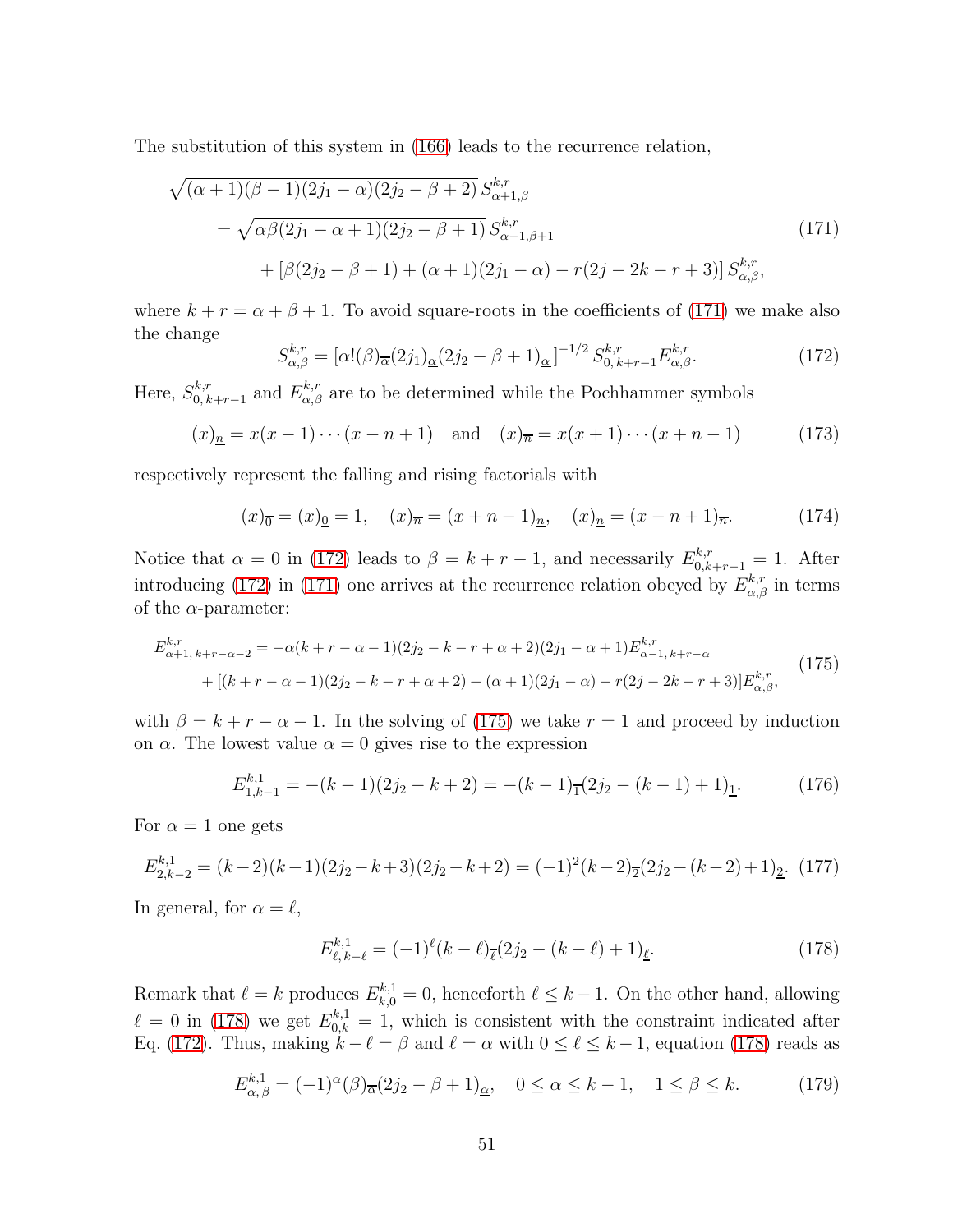The substitution of this last result in [\(172\)](#page-51-1) gives the expression of  $S_{\alpha,\beta}^{k,1}$  in terms of  $S_{0,k}^{k,1}$ ,

<span id="page-52-1"></span>
$$
S_{\alpha,\beta}^{k,1} = (-1)^{\alpha} \left[ \frac{(\beta)_{\overline{\alpha}}}{\alpha!} \frac{(2j_2 - \beta + 1)_{\underline{\alpha}}}{(2j_1)_{\underline{\alpha}}} \right]^{1/2} S_{0,k}^{k,1}
$$
  
=  $(-1)^{\alpha} \left[ \binom{k-1}{\alpha} \frac{(2j_2 - k + 2)_{\overline{\alpha}}}{(2j_1 - \alpha + 1)_{\overline{\alpha}}} \right]^{1/2} S_{0,k}^{k,1},$  (180)

where we have used [\(174\)](#page-51-4). Since S is unitary, we can fix the value of  $S_{0,k}^{k,1}$  as follows

$$
1 = \sum_{\alpha=0}^{k-1} \left( S_{\alpha,\beta}^{k,1} \right)^2 = \left( S_{0,k}^{k,1} \right)^2 \left[ 1 + \binom{k-1}{1} \frac{(2j_2 - k + 2)_{\overline{1}}}{(2j_1)_{\overline{1}}} + \dots + \binom{k-1}{k-1} \frac{(2j_2 - k + 2)_{\overline{k-1}}}{(2j_1 - k + 2)_{\overline{k-1}}} \right]
$$
  
= 
$$
\frac{\left( S_{0,k}^{k,1} \right)^2}{(2j_1 - k + 2)_{\overline{k-1}}} \sum_{\alpha=0}^{k-1} \binom{k-1}{\alpha} (2j_1 - k + 2)_{\overline{\alpha}} (2j_1 - k + 2)_{\overline{k-1-\alpha}}.
$$

Using the addition formula Lemma A4

$$
(a+b)_{\overline{n}} = \sum_{s=0}^{n} {n \choose k} (a)_{\overline{s}} (b)_{\overline{n-s}}
$$
(181)

we finally get the roots

<span id="page-52-0"></span>
$$
S_{0,k}^{k,1} = \pm \sqrt{\frac{(2j_1 - k + 2)_{\overline{k-1}}}{(2j - 2k + 4)_{\overline{k-1}}}} = \pm \sqrt{\frac{(2j_1)_{\underline{k-1}}}{(2j - k + 2)_{\underline{k-1}}}}.
$$
(182)

As a convention, hereafter we take the positive expression in [\(182\)](#page-52-0) as the definition of the matrix elements  $S_{0,k}^{k,1}$ . Therefore, [\(180\)](#page-52-1) becomes

$$
S_{\alpha,\beta}^{k,1} = (-1)^{\alpha} \left[ \frac{(\beta)_{\overline{\alpha}}}{\alpha!} \frac{(2j_2 - \beta + 1)_{\underline{\alpha}} (2j_1 - \alpha)_{\underline{k-1}}}{(2j - k + 2)_{\underline{k-1}}} \right]^{1/2}.
$$
 (183)

To construct the remanent matrix elements we now use the recurrence relation [\(167\)](#page-49-4),

$$
S_{\alpha,\beta}^{k,r+1} = \sqrt{\frac{\alpha(2j_1 - \alpha + 1)}{r(2j - 2k + 3)}} S_{\alpha-1,\beta}^{k,r} + \sqrt{\frac{(\beta - 1)(2j_2 - \beta + 2)}{r(2j - 2k - r + 3)}} S_{\alpha,\beta-1}^{k,1}.
$$

For  $r = 1$ , the straightforward calculation produces

$$
S_{\alpha,\beta}^{k,2} = (-1)^{\alpha} F_{\alpha,\beta}^{k,2} \Theta_{\alpha-1,\beta}^{k,1}, \qquad (184)
$$

with

<span id="page-52-2"></span>
$$
\Theta_{\alpha-1,\beta}^{k,1} = \left[ \frac{(\beta)_{\overline{\alpha-1}}(2j_2 - \beta + 1)_{\underline{\alpha-1}}(2j_1 + \beta - k)_{\underline{k-1}}}{1!\,(k-\beta)!\,(2j-k+2)_{\underline{k-1}}(2j-2k+2)_{\underline{1}}} \right]^{1/2},\tag{185}
$$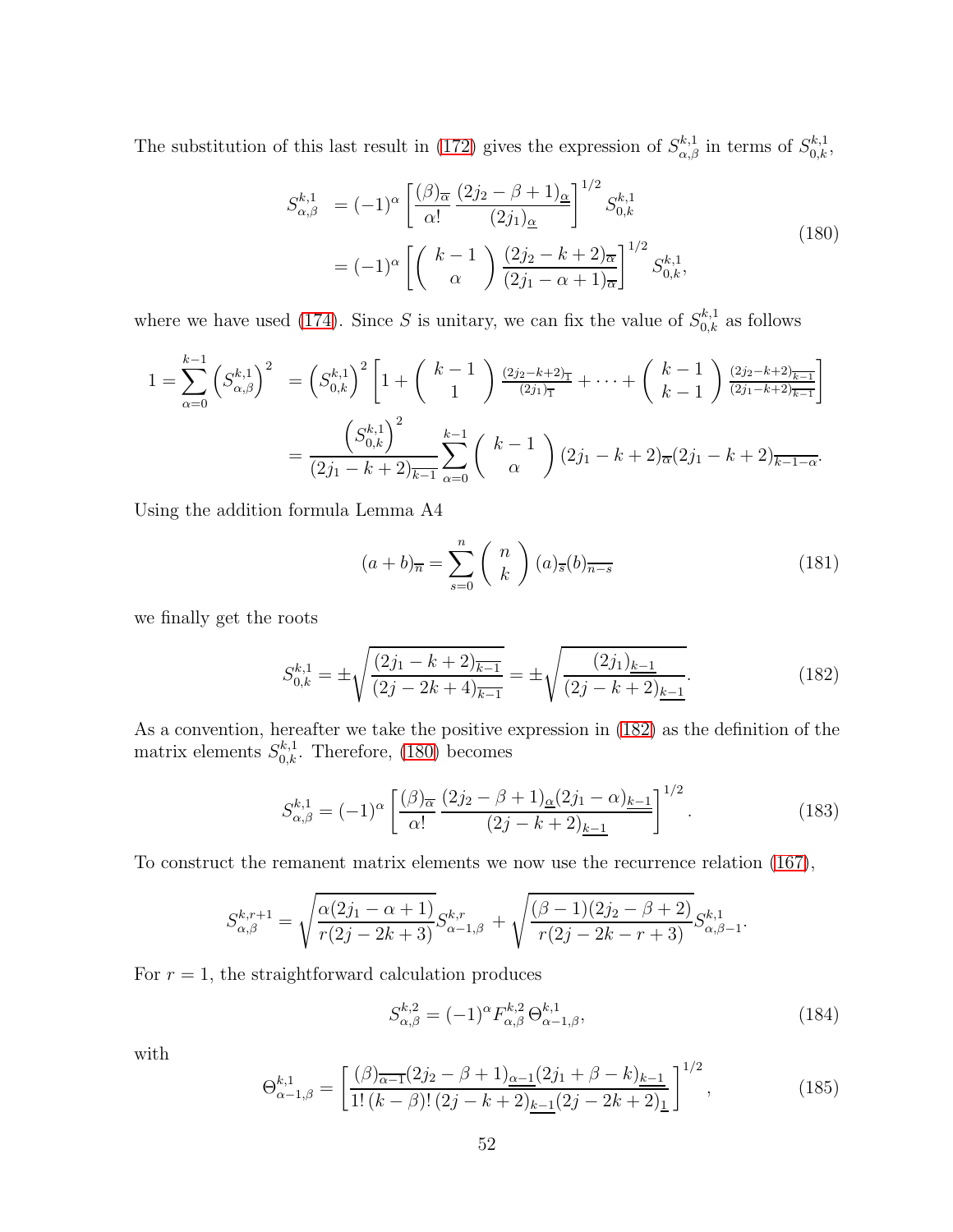and

<span id="page-53-0"></span>
$$
F_{\alpha,\beta}^{k,2} = (\beta - 1)(2j_2 - \beta + 2) - \alpha(2j_1 - \alpha + 1)
$$
  
= 
$$
[(\beta - 1)_{\overline{1}}(2j_2 - \beta + 2)_{\overline{1}}]_3F_2 \begin{bmatrix} -1, -\alpha, 2j_1 - \alpha + 1 \\ \beta - 1, -2j_2 + \beta - 2 \end{bmatrix}.
$$
 (186)

To derive [\(186\)](#page-53-0) we have used Lemma A5 of the appendix with  $_3F_2$  is the generalised hypergeometric function

$$
{}_3F_2(a,b,c;d,e;z) \equiv {}_3F_2\left[\begin{array}{c} a,b,c; \ z \\ d,e \end{array}\right] = \sum_{s=0}^{+\infty} \frac{(a)_{\overline{s}}(b)_{\overline{s}}(c)_{\overline{s}}}{(d)_{\overline{s}}(e)_{\overline{s}}} \frac{z^s}{s!}.
$$
(187)

Here we are adopting the convention  ${}_3F_2(a, b, c; d, e) \equiv {}_3F_2(a, b, c; d, e; 1)$ . Now we take  $r = 2$  to arrive at

<span id="page-53-1"></span>
$$
S_{\alpha,\beta}^{k,3} = (-1)^{\alpha} F_{\alpha,\beta}^{k,3} \Theta_{\alpha-2,\beta}^{k,2}.
$$
 (188)

The expression for  $\Theta_{\alpha-2,\beta}^{k,2}$  can be obtained from  $\Theta_{\alpha-1,\beta}^{k,1}$  in [\(185\)](#page-52-2) after the change  $1 \to 2$ . For the first factor in  $(188)$  we have

<span id="page-53-2"></span>
$$
F_{\alpha,\beta}^{k,3} = (\beta - 1)(2j_2 - \beta + 2)F_{\alpha,\beta-1}^{k,2} - \alpha(2j_1 - \alpha + 1)F_{\alpha-1,\beta}^{k,2}
$$
  
= 
$$
\sum_{s=0}^{2} (-1)^s \binom{2}{s} (\alpha)_{\underline{s}} (\beta - 1)_{\underline{2-s}} (2j_1 - \alpha + 1)_{\overline{s}} (2j_2 - \beta + 2)_{\overline{2-s}}
$$
  
= 
$$
[(\beta - 2)_{\overline{2}} (2j_2 - \beta + 2)_{\overline{2}}] {}_3F_2 \left[ \begin{array}{c} -2, -\alpha, 2j_1 - \alpha + 1 \\ \beta - 2, -2j_2 + \beta - 3 \end{array} \right].
$$
 (189)

In general, one can apply induction on  $r$  to verify that the roots of the system [\(166-](#page-49-2)[167\)](#page-49-4) for  $k \geq 1$  are given by

$$
S_{\alpha,\beta}^{k,r+1} = (-1)^{\alpha} F_{\alpha,\beta}^{k,r+1} \Theta_{\alpha-r,\beta}^{k,r}, \qquad (190)
$$

with  $\Theta_{\alpha-r,\beta}^{k,r}$  the immediate generalisation of [\(185\)](#page-52-2),

$$
\Theta_{\alpha-r,\beta}^{k,r} = \left[ \frac{(\beta)_{\overline{\alpha-r}} (2j_2 - \beta + 1)_{\alpha-r} (2j_1 + \beta - k)_{k-r}}{r! (k - \beta)! (2j - k + 2)_{\underline{k-r}} (2j - 2k + 2)_{\underline{r}}} \right]^{1/2}
$$
(191)

and  $F_{\alpha,\beta}^{k,r+1}$  the generalisation of [\(189\)](#page-53-2), see Lemma A5 of the appendix,

$$
F_{\alpha,\beta}^{k,r+1} = [(\beta - r)_{\overline{r}}(2j_2 - \beta + 2)_{\overline{r}}]_3 F_2 \left[ \begin{array}{c} -r, -\alpha, 2j_1 - \alpha + 1 \\ \beta - r, -2j_2 + \beta - r - 1 \end{array} \right].
$$
 (192)

To close this section we give the explicit form of the matrix S for two of the cases discussed in the previous sections. If  $j_1 = j_2 = \frac{1}{2}$  $\frac{1}{2}$  one has

$$
S = \begin{pmatrix} S_{0,1}^{1,1} & 0 & 0 & 0 \ 0 & S_{0,2}^{1,2} & 0 & S_{0,2}^{2,1} \ -\n\phantom{-} & -\phantom{-} & -\phantom{-} & -\phantom{-} & -\phantom{-} & -\phantom{-} & -\phantom{-} & -\phantom{-} & -\phantom{-} & -\phantom{-} & -\phantom{-} & -\phantom{-} & -\phantom{-} & -\phantom{-} & -\phantom{-} & -\phantom{-} & -\phantom{-} & -\phantom{-} & -\phantom{-} & -\phantom{-} & -\phantom{-} & -\phantom{-} & -\phantom{-} & -\phantom{-} & -\phantom{-} & -\phantom{-} & -\phantom{-} & -\phantom{-} & -\phantom{-} & -\phantom{-} & -\phantom{-} & -\phantom{-} & -\phantom{-} & -\phantom{-} & -\phantom{-} & -\phantom{-} & -\phantom{-} & -\phantom{-} & -\phantom{-} & -\phantom{-} & -\phantom{-} & -\phantom{-} & -\phantom{-} & -\phantom{-} & -\phantom{-} & -\phantom{-} & -\phantom{-} & -\phantom{-} & -\phantom{-} & -\phantom{-} & -\phantom{-} & -\phantom{-} & -\phantom{-} & -\phantom{-} & -\phantom{-} & -\phantom{-} & -\phantom{-} & -\phantom{-} & -\phantom{-} & -\phantom{-} & -\phantom{-} & -\phantom{-} & -\phantom{-} & -\phantom{-} & -\phantom{-} & -\phantom{-} & -\phantom{-} & -\phantom{-} & -\phantom{-} & -\phantom{-} & -\phantom{-} & -\phantom{-} & -\phantom{-} & -\phantom{-} & -\phantom{-} & -\phantom{-} & -\phantom{-} & -\phantom{-} & -\phantom{-} & -\phantom{-} & -\phantom{-} & -\phantom{-} & -\phantom{-} & -\phantom{-} & -\phantom{-} & -\phantom{-} & -\phantom{-} & -\phantom{-} & -\phantom{-} & -\phantom{-} & -\phantom{-} & -\phantom{-} & -\phantom{-} & -\phantom{-} & -\phantom{-} & -\phantom{-} & -\phantom{-} & -\phantom{-} & -\phantom{-} & -\phantom{-
$$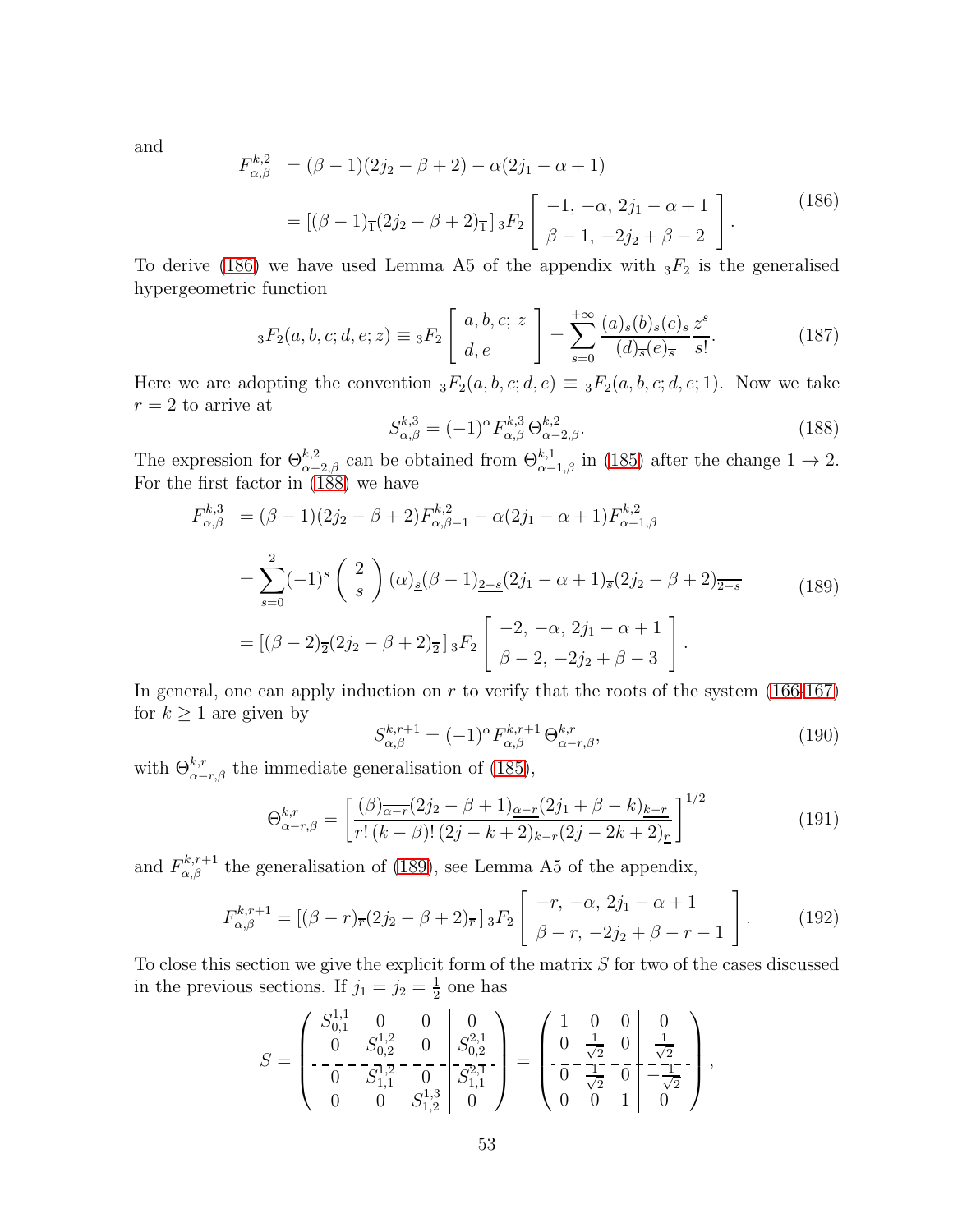while  $j_1 = 1$  and  $j_2 = \frac{1}{2}$  $\frac{1}{2}$  leads to

$$
S = \begin{pmatrix} S_{0,1}^{1,1} & 0 & 0 & 0 & 0 \ 0 & S_{0,2}^{1,2} & 0 & 0 & S_{0,2}^{2,1} & 0 \ 0 & - & -S_{1,1}^{1,2} & 0 & 0 & S_{1,1}^{2,1} & 0 \ 0 & 0 & S_{0,2}^{1,3} & 0 & 0 & S_{1,2}^{2,2} \ 0 & - & - & - & - & - & - & - & - & - \ 0 & 0 & S_{2,1}^{1,3} & 0 & 0 & S_{2,1}^{2,2} \ 0 & 0 & 0 & S_{2,2}^{1,4} & 0 & 0 \ 0 & 0 & 0 & S_{2,2}^{1,4} & 0 & 0 \ 0 & 0 & 0 & 0 & 0 & 1 \ \end{pmatrix} = \begin{pmatrix} 1 & 0 & 0 & 0 & 0 \ 0 & \sqrt{\frac{1}{3}} & 0 & 0 & 0 \ 0 & \sqrt{\frac{1}{3}} & 0 & 0 & \sqrt{\frac{2}{3}} & 0 \ 0 & 0 & \sqrt{\frac{1}{3}} & 0 & 0 \ 0 & 0 & 0 & 0 & 0 \ 0 & 0 & 0 & 1 & 0 & 0 \ \end{pmatrix}.
$$

### <span id="page-54-0"></span>7.3 Addition of angular momenta

Consider a bipartite system integrated by independent subsystems  $S = S_1 + S_2$ . Any of the observables belonging to  $S$  should be constructed in terms of the Kronecker products  $A \otimes B$ , with A and B observables (identities included) of  $S_1$  and  $S_2$  respectively. The product  $SU(2) \times SU(2)$  defines the symmetry for the coupled system  $S = S_1 + S_2$ , where the Lie group  $SU(2)$  represents the symmetry of each of the subsystems  $S_1$  and  $S_2$ . That is, the component  $\mathcal{S}_k$  is characterised by the requirement that the  $n_k$ -dimensional vector space  $\text{Sp}\left\{e_{i_k}^{n_k}\right\}$  $\binom{n_k}{i_k}\}_{i_k=1}^{n_k}$  defines an irreducible representation of  $SU(2)$  for  $k=1,2$  (This is the situation for the  $H$  and  $^{13}C$  nuclei which are both  $SU(2)$  nuclear spin systems, and  ${}^{1}H^{13}C$  which is a  $SU(2) \times SU(2)$  system [\[58\]](#page-63-11)). Then, the angular momenta  $\vec{J}_1$ ,  $\vec{J}_2$ , as well as their sum  $\vec{J} = \vec{J}_1 + \vec{J}_2$ , are conserved. These quantities are respectively the generators of the rotations acting on the first system alone, the second one alone, and both systems simultaneously [\[15\]](#page-60-10). The diagonalization of  $\vec{J} \cdot \vec{J}$  and  $\vec{J}_z = \vec{J}_{1z} + \vec{J}_{2z}$  gives rise to the orthonormal basis vectors  $|J, M\rangle$  belonging to the eigenvalues  $J(J+1)$  and M respectively. The two subsystems in turn are described by a state vector which belongs to  $\text{Sp}\{|j_1, m^{(j_1)}\rangle \otimes |j_2, m^{(j_2)}\rangle\}$ , with  $J = j_1 + j_2$  and  $M = m^{(j_1)} + m^{(j_2)}$ . This is therefore useful to know the coefficients of the change of basis

<span id="page-54-2"></span>
$$
|J,M\rangle = \sum_{m^{(j_1)}, m^{(j_2)}} \langle j_1, m^{(j_1)}; j_2, m^{(j_2)} | J, M \rangle | j_1, m^{(j_1)}; j_2, m^{(j_2)} \rangle.
$$
 (193)

#### <span id="page-54-1"></span>7.3.1 Clebsch-Gordan coefficients

Let  $\{ |J, M\rangle \}_{M=-J}^{J}$  be the eigenvectors of the operator (87) and S the unitary matrix defined in  $(152)$ . Since S is unitary we may write

$$
M = \langle J, M | \tilde{J}_3^{(j_1, j_2)} | J, M \rangle = \langle J, M | S^{\dagger} J_3^{(j_1, j_2)} S | J, M \rangle
$$
  
=  $\langle j_1, m^{(j_1)}; j_2, m^{(j_2)} | J_3^{(j_1, j_2)} | j_1, m^{(j_1)}; j_2, m^{(j_2)} \rangle = m^{(j_1)} + m^{(j_2)},$ 

where  $|j_1, m^{(j_1)}; j_2, m^{(j_2)}\rangle = |j_1, m^{(j_1)}\rangle \otimes |j_2, m^{(j_2)}\rangle$  and the Corollary TM2.2 was used. Therefore, up to a global phase (fixed as 1), we must have

$$
|j_1, m^{(j_1)}; j_2, m^{(j_2)}\rangle = S|J, M\rangle.
$$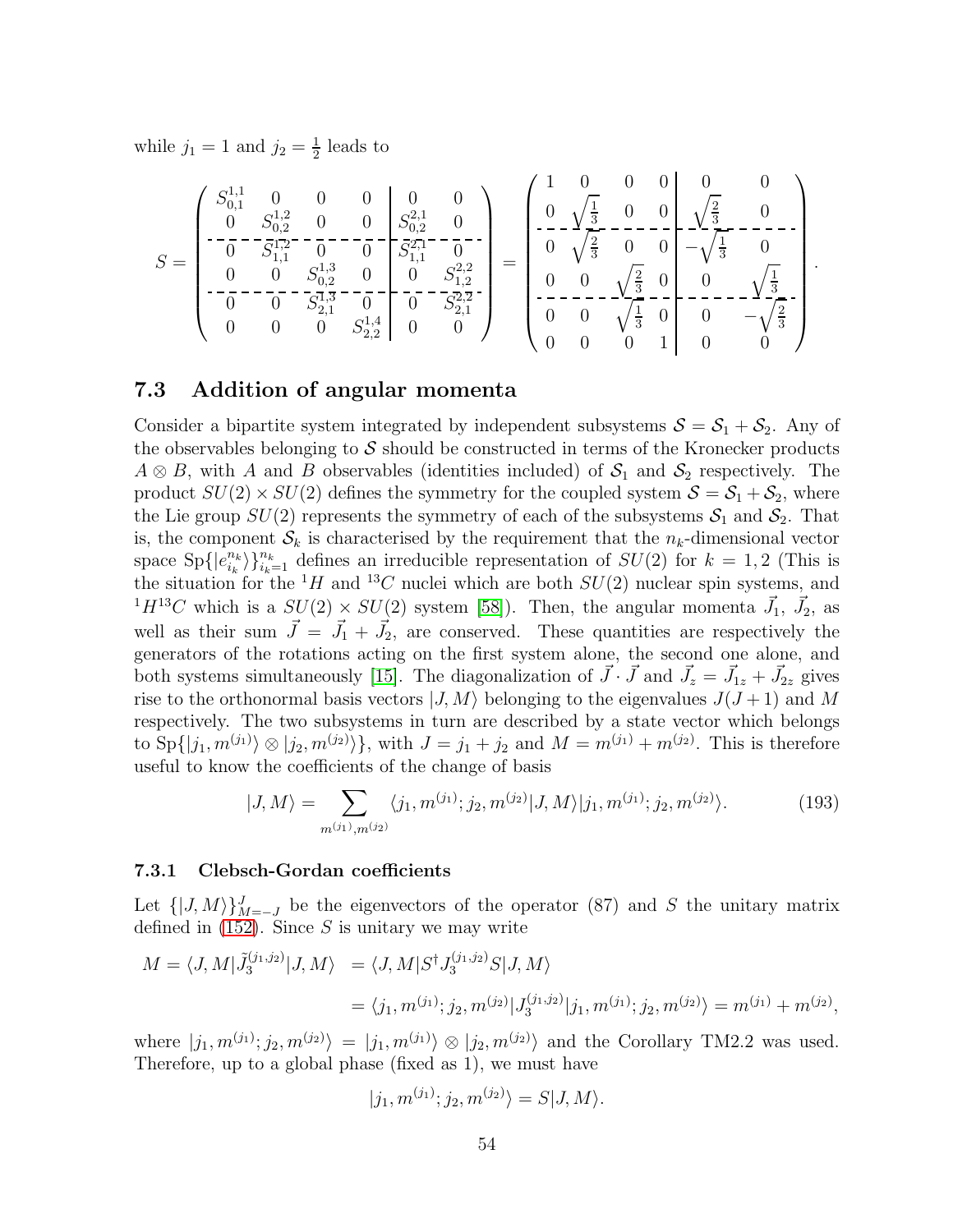Hence

$$
\langle J', M'|j_1, m^{(j_1)}; j_2, m^{(j_2)} \rangle = \langle J', M'|S|J, M \rangle
$$

defines the Clebsch-Gordan coefficient required in [\(193\)](#page-54-2). Thus, the entries of the (unitary) transformation matrix S are associated to the coupling coefficients of  $SU(2) \otimes SU(2)$ .

# <span id="page-55-0"></span>8 Concluding remarks

We have applied the Hubbard operators in the study of the Kronecker product of square matrices. The former represent a shorthand notation for the direct product that transforms complicated calculations involving large matrices or a large number of factors into simple relations of subscripts. Thus, the Hubbard representation is compact enough to facilitate the study of the algebra and group properties of the observables defining a multipartite quantum system, no matter the order or the number of the corresponding matrices. In particular, we have shown that the construction of permutation matrices, the identification of the corresponding permutation classes of equivalence and the construction of symmetrization operators is straightforward. All the basic properties of the Kronecker product of square matrices have been revisited in the Hubbard representation. In this framework the proofs of the corresponding theorems, lemmas and corollaries are achieved in easy form. As an immediate application we have constructed irreducible representations of  $SU(2)$  by giving concrete expressions for the involved matrices in Hubbard notation. The same has been done for the product group  $SU(2) \times SU(2)$ . The solution of the Clebsch-Gordan decomposition of  $SU(2) \times SU(2)$  by using the Hubbard representation lead to definite expressions for the Clebsch-Gordan coefficients of the addition of angular momenta in terms of the hypergeometric function  ${}_{3}F_2$ . Some connections can be found with the results already reported in [\[59\]](#page-63-12). In this context we like to stress that our results are in contraposition to the common affirmation that "it is not possible to give a general expression for the Clebsch-Gordan coefficients" (see e.g. [\[60\]](#page-63-13), pp 1023). Therefore, the expressions derived in Section [7](#page-47-0) of the present work give an alternative to obtain the Clebsch-Gordan coefficients that is different from the calculating by iteration or the checking in numerical tables. We hope our results have shed some light on the matter.

## Acknowledgments

The support of CONACyT project 152574 and IPN project SIP-SNIC-2011/04 is acknowledged. M.E. gratefully acknowledges the funding received towards his PhD through the CONACyT Scholarship.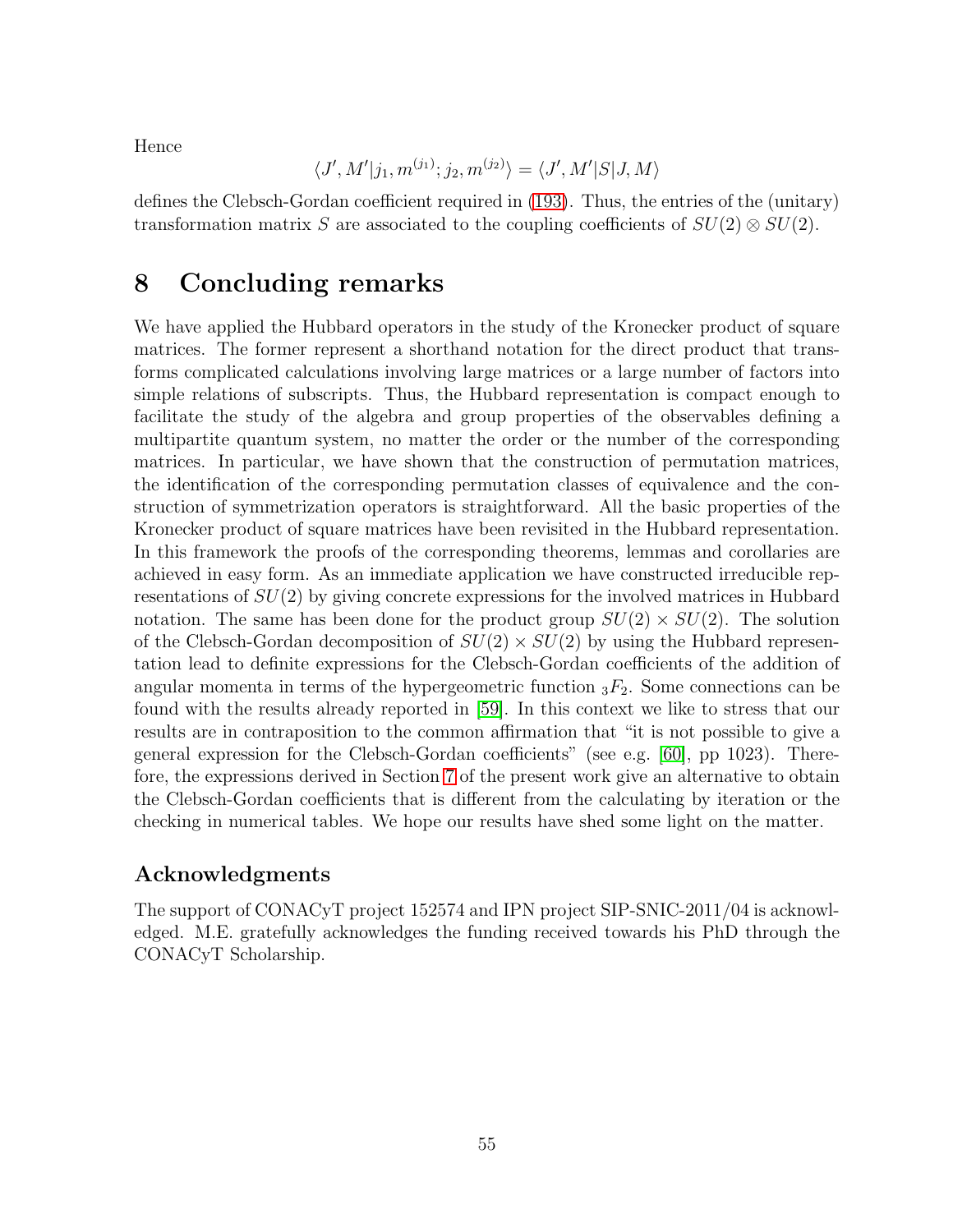# <span id="page-56-0"></span>A Appendix

Some properties of the ceiling function  $\lceil \cdot \rceil$  and the floor function  $\lfloor \cdot \rfloor$  used through this paper are proven. For a given real number  $x$  the ceiling function

<span id="page-56-1"></span>
$$
\lceil x \rceil = \min\{z \in \mathbb{Z} : x \le z\}
$$
\n(A.2)

yields the smallest integer greater than or equal to  $x$ . On the another hand, the floor function

<span id="page-56-2"></span>
$$
\lfloor x \rfloor = \max\{z \in \mathbb{Z} : z \le x\}
$$
\n(A.3)

gives the largest previous integer to  $x$ .

#### **Lemma A1.** For  $x \in \mathbb{R}$  and  $m, n \in \mathbb{N}$  it is fulfilled

(i) 
$$
[x] = n
$$
 if and only if  $x \le n < x + 1$  \n(ii)  $[x + n] = [x] + n$  \n(iii)  $[x + n] = \lfloor x \rfloor + n$  \n(iv)  $\left\lceil \frac{x}{mn} \right\rceil = \left\lceil \frac{x}{m} \right\rceil$  \n(v)  $\left\lceil \frac{n+1}{m} \right\rceil = \left\lfloor \frac{n}{m} \right\rfloor + 1$ 

#### *Proof.*

(i) From the definition of ceiling function it is clear that

<span id="page-56-3"></span>
$$
\lceil x \rceil = n \text{ if and only if } n - 1 < x \le n. \tag{A.4}
$$

Rearranging these last inequalities we get  $x \leq n < x + 1$ .

(ii) By virtue of [\(A.4\)](#page-56-3) we may write

$$
\lceil x \rceil - 1 < x \le \lceil x \rceil.
$$

Then

$$
\lceil x \rceil + n - 1 < x + n \leq \lceil x \rceil + n,
$$

and [\(A.4\)](#page-56-3) implies  $\lceil x + n \rceil = \lceil x \rceil + n$ .

(iii) Departing from

<span id="page-56-4"></span>
$$
\lfloor x \rfloor \le x < \lfloor x \rfloor + 1,\tag{A.5}
$$

one gets

$$
\lfloor x \rfloor + n \le x + n < \lfloor x \rfloor + n + 1,
$$

and  $|x + n| = |x| + n$ .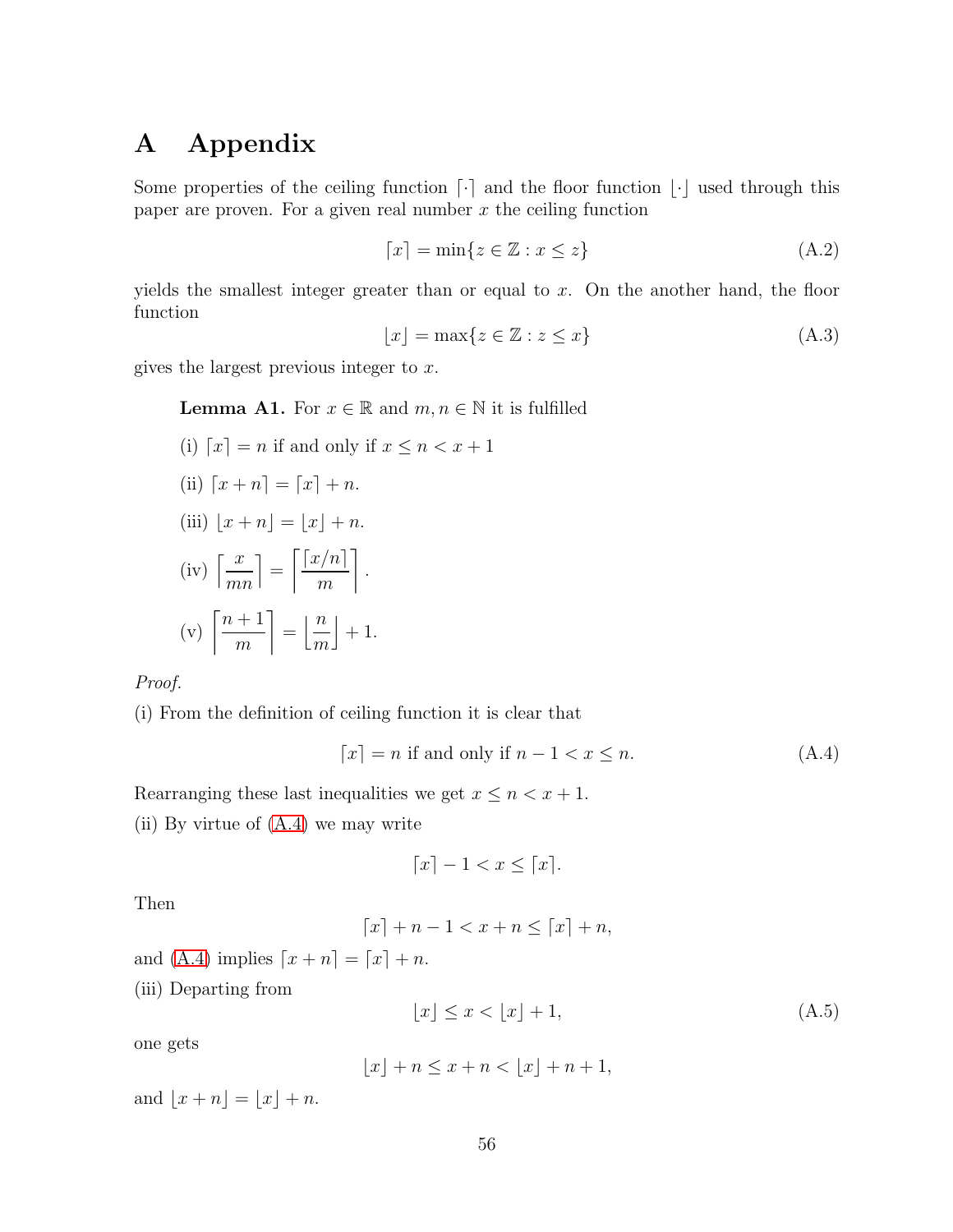(iv) Consider a continuous, monotonically increasing function f. We know that if  $f(x)$  is an integer then  $x$  is an integer [\[61\]](#page-63-14). Therefore

<span id="page-57-0"></span>
$$
[f(x)] = [f([x])]. \tag{A.6}
$$

Let us take the continuous and monotonically increasing function  $f(x) = \frac{x}{m}$ . According to the statement above, if  $f(x) = k$  with  $k \in \mathbb{Z}$ , then  $x = km$  is an integer. Hence, from equation [\(A.6\)](#page-57-0) it follows

$$
\left\lceil \frac{x}{m} \right\rceil = \left\lceil \frac{\lceil x \rceil}{m} \right\rceil,
$$

Make  $x \to x/n$  in the last equation the proof is completed.

(v) According to [\(A.4\)](#page-56-3) we may write

<span id="page-57-1"></span>
$$
\left\lceil \frac{n+1}{m} \right\rceil - 1 < \frac{n+1}{m} \le \left\lceil \frac{n+1}{m} \right\rceil. \tag{A.7}
$$

From the right inequality we get

$$
\frac{n}{m} \le \left\lceil \frac{n+1}{m} \right\rceil - \frac{1}{m} < \left\lceil \frac{n+1}{m} \right\rceil.
$$

Adding 1 in both sides one has

<span id="page-57-2"></span>
$$
\frac{n}{m} + 1 < \left\lceil \frac{n+1}{m} \right\rceil + 1. \tag{A.8}
$$

The left inequality in [\(A.7\)](#page-57-1) implies  $\lceil \frac{n+1}{m} \rceil$  $\left\lfloor \frac{m+1}{m} \right\rfloor < \frac{m}{m} + 1 + \frac{1}{m}$ , this is true if and only if

<span id="page-57-3"></span>
$$
\left\lceil \frac{n+1}{m} \right\rceil \le \frac{n}{m} + 1. \tag{A.9}
$$

Combining [\(A.8\)](#page-57-2) and [\(A.9\)](#page-57-3) we arrive at

$$
\left\lceil \frac{n+1}{m} \right\rceil \le \frac{n}{m} + 1 < \left\lceil \frac{n+1}{m} \right\rceil + 1.
$$

From equation [\(A.5\)](#page-56-4) we see that

$$
\left\lfloor \frac{n}{m} + 1 \right\rfloor = \left\lceil \frac{n+1}{m} \right\rceil. \tag{A.10}
$$

Using (iii) in the left side of this last equation one gets the result we are looking for.  $\Box$ 

**Lemma A2.** Let  $F(i, j, k, l)$  be a function of the indices  $i, j, k, l$ . Then

$$
\sum_{i,j}^{m} \sum_{k,l}^{n} F(i,j,k,l) \delta_{n(j-1)+l}^{n(i-1)+k} = \sum_{i,j}^{m} \sum_{k,l}^{n} F(i,j,k,l) \delta_i^j \delta_k^l.
$$
 (A.11)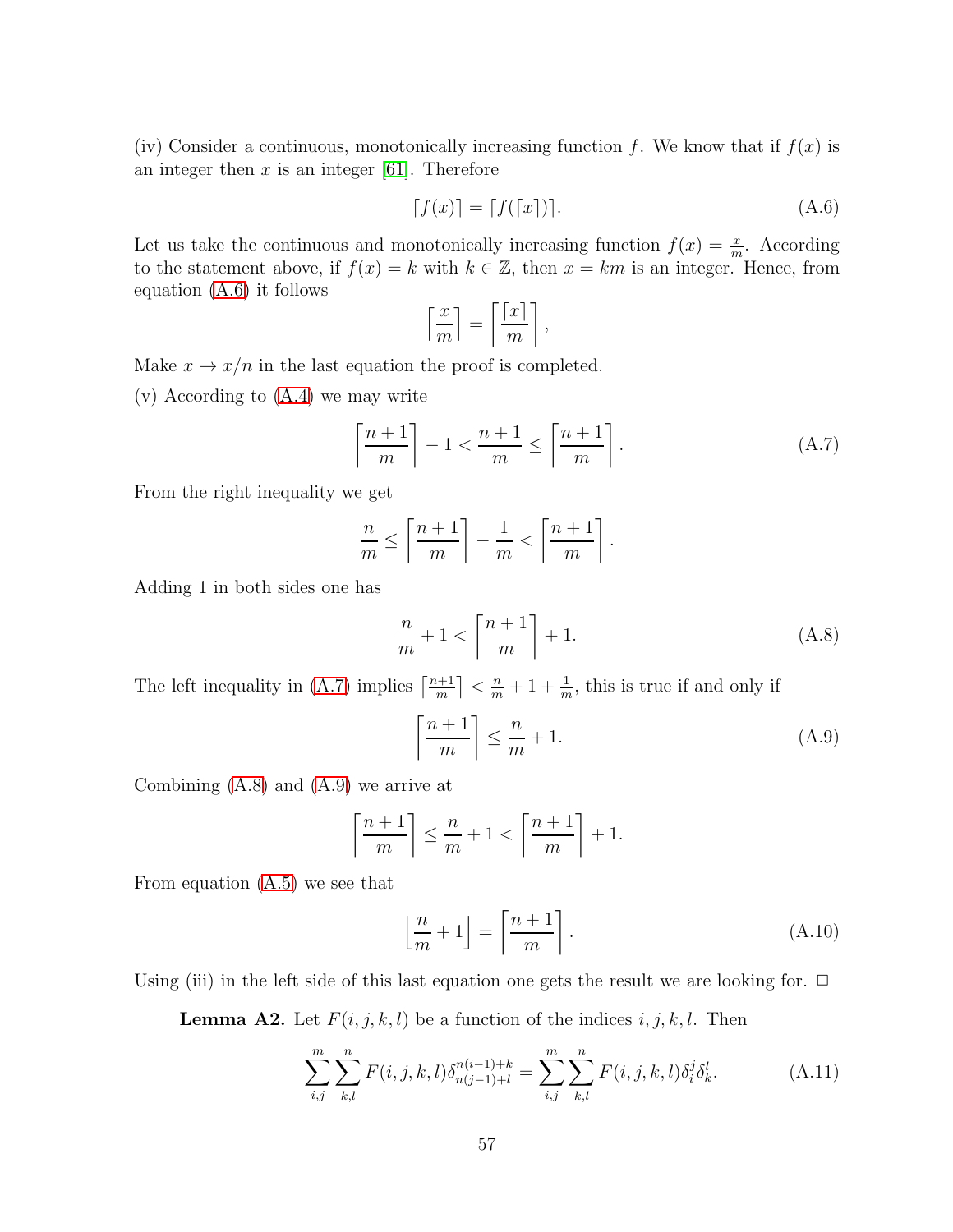*Proof.* Let us define  $p = n(i - 1) + k$  and  $q = n(j - 1) + l$ . Note that  $p, q = 1, 2, ..., mn$ Thus

$$
\sum_{i,j}^{m} \sum_{k,l}^{n} F(i, j, k, l) \delta_{n(j-1)+l}^{n(i-1)+k}
$$
\n
$$
= \sum_{i,j}^{m} \sum_{p=n(i-1)+1}^{ni} \sum_{q=n(j-1)+1}^{nj} F(i, k, p-n(i-1), q-n(i-1)) \delta_p^q
$$
\n
$$
= \sum_{p,q}^{m} F(p', q', p'', q'') \delta_p^q = \sum_{p}^{n} F(p', p', p'', p'')
$$
\n
$$
= \sum_{i=1}^{m} \sum_{p=n(i-1)+1}^{ni} F(i, i, p-n(i-1), p-n(i-1))
$$
\n
$$
= \sum_{i=1}^{m} \sum_{k=1}^{n} F(i, i, k, k) = \sum_{i,j}^{m} \sum_{k,l}^{n} F(i, j, k, l) \delta_i^j \delta_k^l.
$$

Where we have used Lemma A1(i).  $\Box$ 

**Lemma A3.** Let  $\alpha, \beta, n_1, n_2 \in \mathbb{N}$  be such that  $\alpha = 1, \ldots n_1 - 1; \beta = 1, \ldots n_2$ , with  $n_1 \geq n_2$ . The ceiling function satisfies the following properties (i)  $\left[\frac{\beta}{n}\right]$  $n<sub>2</sub>$  $= 1$ . (ii)  $p' = \alpha + 1$ , where  $p' = \lceil \frac{p}{n_2} \rceil$  $\frac{r}{n_2}$ 

(iii) 
$$
(p - n_2)' = \alpha
$$
, for  $\alpha > 0$ .

*Proof.*

(i) For any 
$$
x \in \mathbb{R}
$$
 we have  $\lceil x \rceil = 1$  if  $x \le 1$ . The proof follows by noticing that  $\frac{\beta}{n_2} \le 1$ .

(ii) Using (i) and Lemma A1(iii) one gets

$$
p' = \left\lceil \frac{\alpha n_2 + \beta}{n_2} \right\rceil = \left\lceil \alpha + \frac{\beta}{n_2} \right\rceil = \alpha + \left\lceil \frac{\beta}{n_2} \right\rceil = \alpha + 1,
$$

where  $\beta = p - n_2 p' + n_2$ .

(iii) The proof is similar to the one of (ii). Yet,

$$
(p - n_2)' = \left\lceil \frac{\alpha n_2 + \beta - n_2}{n_2} \right\rceil = \left\lceil \alpha - 1 + \frac{\beta}{n_2} \right\rceil = \alpha - 1 + 1 = \alpha. \quad \Box
$$

**Lemma A4.** Let  $n, a, b \in \mathbb{N}$ . We have

$$
\sum_{i=0}^{n} \frac{(a)_{\overline{n-i}} (b)_{\overline{n}}}{(n-i)! i!} = \frac{(a+b)_{\overline{n}}}{n!},
$$
\n(A.12)

where  $(x)_{\overline{n}} = x(x+1)\cdots(x+n-1)$ .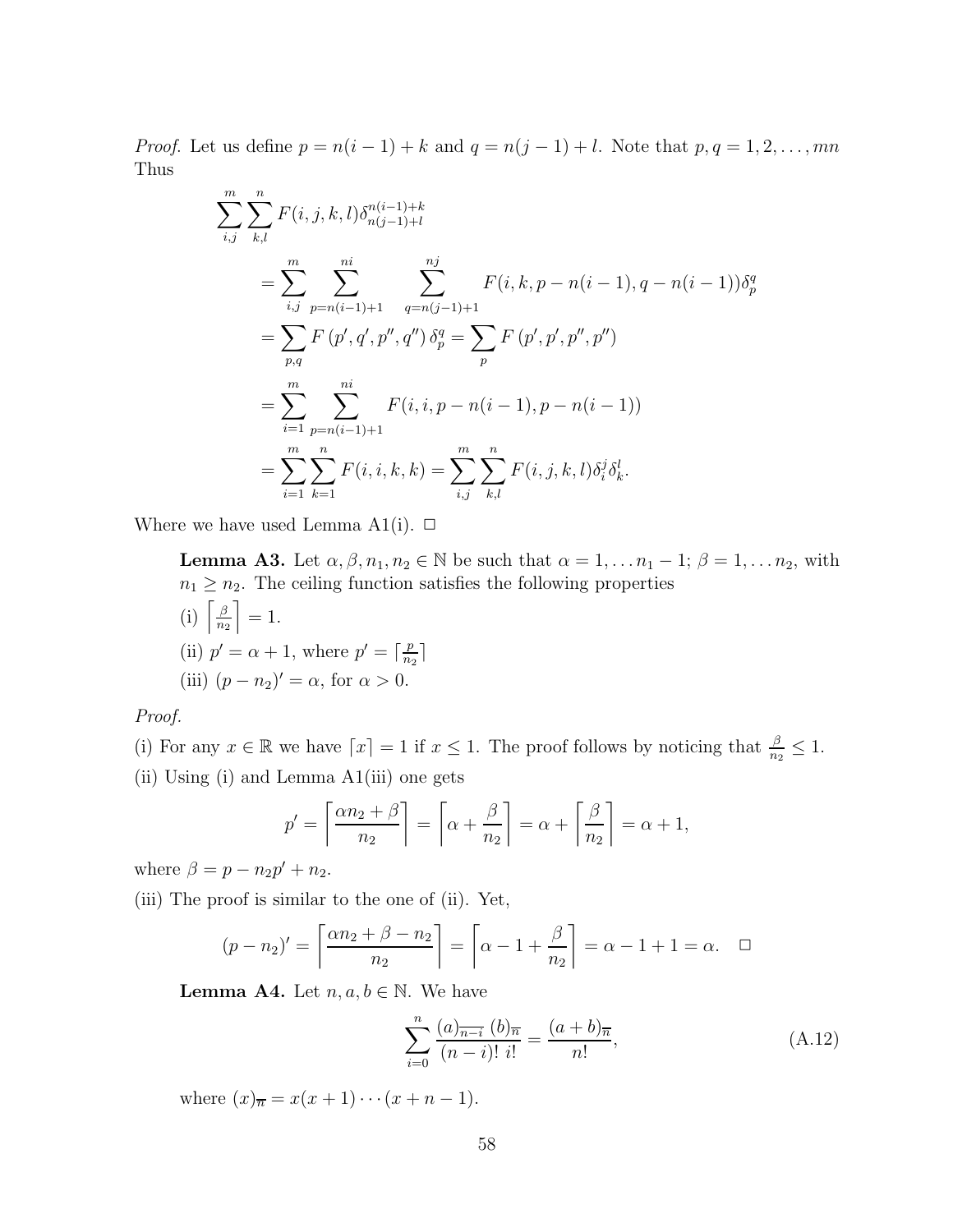*Proof.* From the binomial expansion we have

$$
(1-x)^{-a} = \sum_{j=0}^{\infty} \frac{(a)_{\overline{j}}}{j!} x^j.
$$

Note

$$
(1-x)^{-a}(1-x)^{-b} = \left(\sum_{l=0}^{\infty} \frac{(a)_l}{l!} \right) \left(\sum_{m=0}^{\infty} \frac{(b)_m}{m!} \right) = \sum_{l,m}^{\infty} \frac{(a)_l (b)_m}{l! m!} x^{l+m}
$$

We make the change  $i = l + m$  to get

$$
(1-x)^{-a}(1-x)^{-b} = \sum_{m=0}^{\infty} \sum_{i=m}^{\infty} \frac{(a)_{\overline{i-m}} (b)_{\overline{m}}}{(i-m)! \ m!} x^i = \sum_{i=0}^{\infty} \sum_{m=0}^{i} \frac{(a)_{\overline{i-m}} (b)_{\overline{m}}}{(i-m)! \ m!} x^i.
$$

On the other hand,

$$
(1-x)^{-(a+b)} = \sum_{n=0}^{\infty} \frac{(a+b)\pi}{n!} x^n.
$$

Comparing term by term the two last equations the proof is completed.  $\Box$ 

**Lemma A5.** The generalised hypergeometric function  ${}_{3}F_{2}$  satisfies

$$
(d)_{\overline{r}}(e)_{\underline{r}} {}_{3}F_2(-r, -b, c; d, -e) = \sum_{s=0}^{r} (-1)^s {r \choose s} (b)_{\underline{s}} (c)_{\overline{s}} (d+1)_{\underline{r-s}} (e)_{\underline{r}}, \quad (A.13)
$$

with  $r, b, c, d, e \in \mathbb{Z}$ . The right and left Pochhammer symbols are defined as  $(x)_{\overline{n}} =$  $x(x+1)\cdots(x+n-1)$  and  $(x)<sub>n</sub>$  =  $x(x-1)\cdots(x-n+1)$ , respectively.

*Proof.* Let us take  $r = 1$ , then

$$
{}_3F_2(-1,-b,c;d,-e) = \frac{1}{de}(de-bc) = \frac{1}{(d)_{\overline{1}}(e)_{\underline{1}}} \sum_{s=0}^1 (-1)^s {1 \choose s} (b)_{\underline{s}}(c)_{\overline{s}}(d+1)_{\underline{1-s}}(e)_{\underline{1}}.
$$

If now we set  $r = 2$ ,

$$
{}_{3}F_{2}(-2,-b,c;d,-e) = 1 - \frac{2bc}{de} + \frac{b(b-1)c(c+1)}{d(d+1)e(e-1)}
$$
  
= 
$$
\frac{1}{(d)_{\overline{2}}(e)_{\underline{2}}} \sum_{s=0}^{2} (-1)^{s} {2 \choose s} (b)_{\underline{s}} (c)_{\overline{s}} (d+1)_{\underline{2-s}} (e)_{\underline{2}}.
$$

The proof is completed by induction on  $r$ .  $\Box$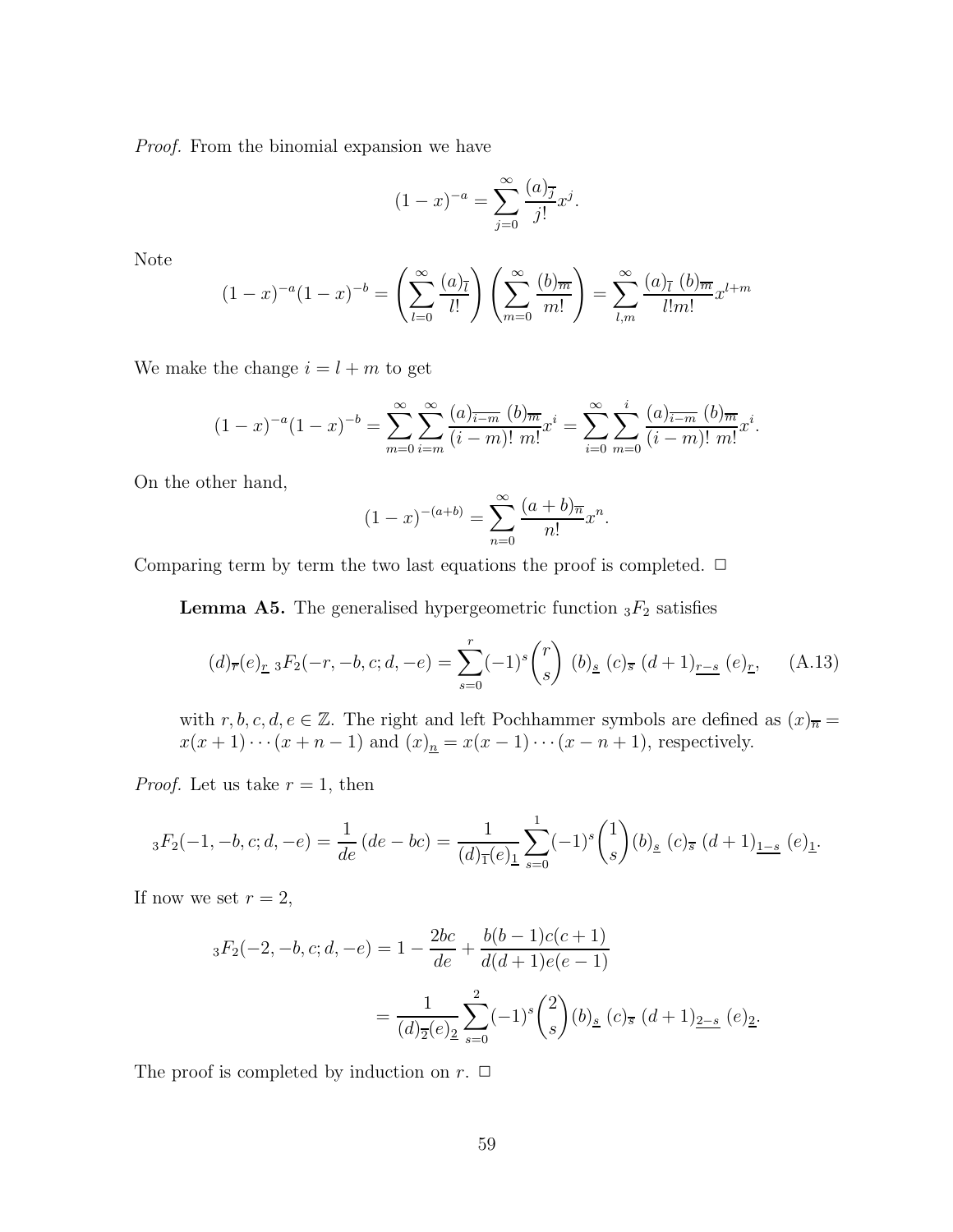# <span id="page-60-1"></span><span id="page-60-0"></span>References

- [1] Brewer J.W., Kronecker products and matrix calculus in system theory, *IEEE Trans. Circuits Systems* 25 (1978) 772
- [2] Steeb W.-H. and Hardy Y., Entanglement, Kronecker Product, Pauli Spin Matrices and a Nonlinear Eigenvalue Problem, *Open Syst. Inf. Dyn.* 19 (2012) 1250004
- <span id="page-60-3"></span>[3] Black G.R.E., King R.C., and Wybourne B.G., Kronecker products for compact semisimple Lie groups, *J. Phys. A: Math. Gen.* 16 (1983) 1555
- <span id="page-60-4"></span>[4] Henderson H.V., Pukelsheim F., and Searle S.R., On the history of the Kronecker product, *Linear and Multilinear Algebra* 14 (1983) 113
- [5] Graham A., *Kronecker Products and Matrix Calculus with Applications*, John Wiley and Sons, New York (1981)
- <span id="page-60-5"></span>[6] Horn R.A. and Johnson C.A., *Topics in Matrix Analysis*, Cambridge University Press, New York (1991)
- <span id="page-60-13"></span>[7] Steeb W.-H. and Hardy Y., *Matrix Calculus and Kronecker Product*, 2nd edition, World Scientific, Singapore (2011)
- [8] Langville A.N. and Stewart W.J., The Kronecker product and stochastic automata networks, *J. Comp. Appl. Math.* 167 (2004) 429
- <span id="page-60-6"></span><span id="page-60-2"></span>[9] Van Loan C.F., The ubiquitous Kronecker product, *J. Comp. Appl. Math.* 123 (2000) 85
- <span id="page-60-12"></span>[10] Weyl H., *The Theory of Groups and Quantum Mechanics*, translated by H.P. Robertson, Methuen, London (1931); reissued Dover, New York (1949)
- [11] Wigner E.P., *Group Theory and its Application to the Quantum Mechanics of Atomic Spectra*, translated by J.J. Griffin, Academic Press, New York (1959)
- <span id="page-60-8"></span><span id="page-60-7"></span>[12] Racah G., Group theory and spectroscopy, *Engeb. Exakt. Naturw.* 37 (1965) 28
- [13] Peres A., *Quantum Theory: Concepts and Methods*, Kluwer Academic Publishers, Dordrecht (1995)
- <span id="page-60-9"></span>[14] Nielsen M.A. and Chuang I.L., *Quantum Computation and Quantum Information*, Cambridge University Press, Cambridge (2000)
- <span id="page-60-10"></span>[15] Bacry H., *Lectures on Group Theory and Particle Theory*, Gordon and Breach Sci. Pub., New York (1977)
- <span id="page-60-11"></span>[16] Biedenharn L.C. and Louck J.D., *Angular Momentum in Quantum Physics. Theory and Applications*, Encyclopedia of Mathematics and its Applications vol. 8, Addison-Wesley, Massachusetts (1981)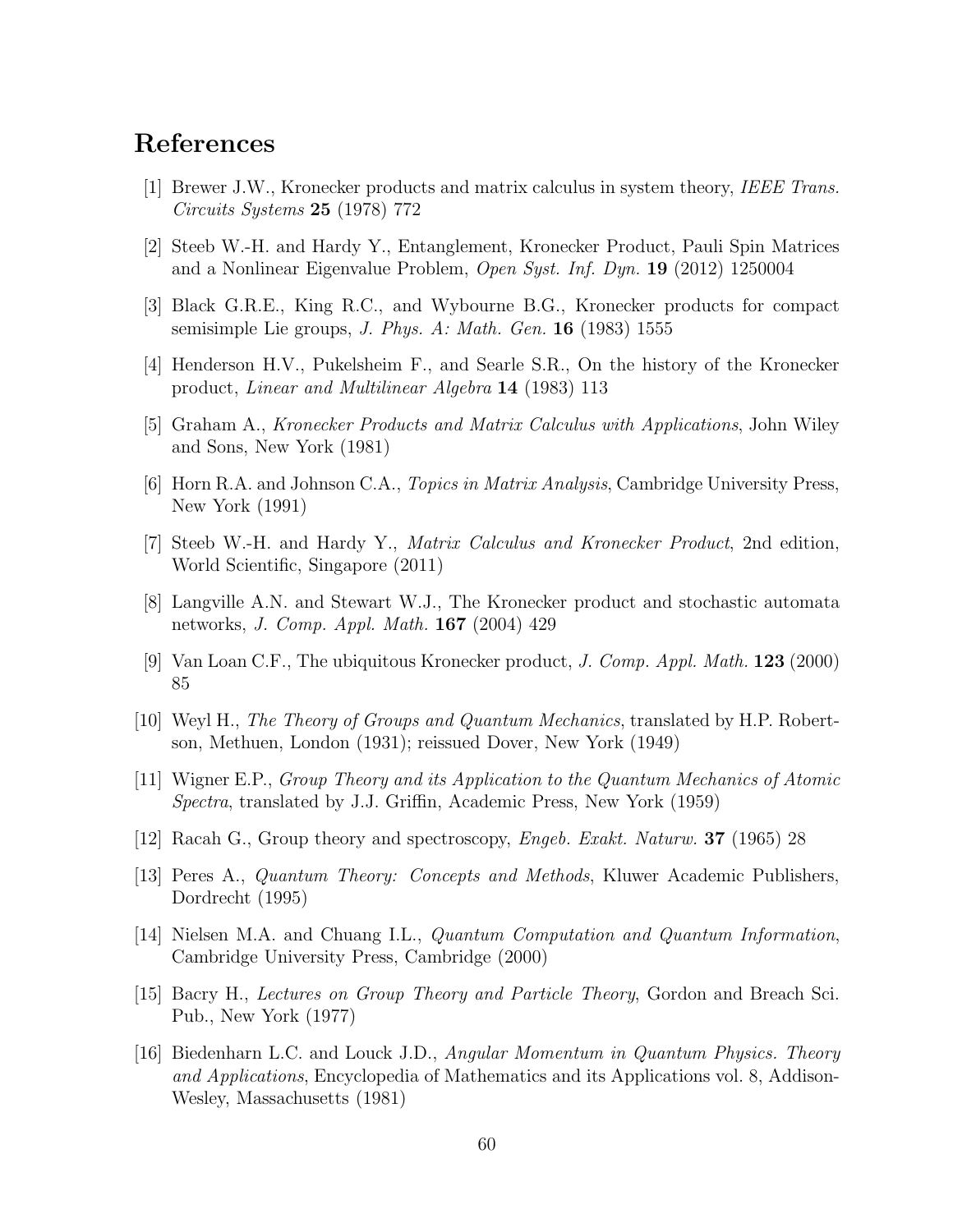- <span id="page-61-1"></span><span id="page-61-0"></span>[17] Fonda L. and Ghirardi G.C., *Symmetry Principles in Quantum Physics*, Marcel Dekker, New York (1970)
- <span id="page-61-2"></span>[18] Van Loan C.F., *Computational framework for the fast Fourier transform*, Frontiers in Applied Mathematics 10, SIAM, Philadelphia (1992)
- <span id="page-61-3"></span>[19] Tadej W. and Zyczkowski K., A concise guide to complex Hadamard matrices, Open *Syst. Inf. Dyn.* 13 (2006) 133
- [20] Haagerup U., Orthogonal maximal abelian \*-subalgebras of the  $n \times n$  matrices of cyclic n-roots, Operator Algebras and Quantum Field Theory, International Press, Cambridge (1996)
- <span id="page-61-6"></span><span id="page-61-4"></span>[21] Hubbard J., Electron correlations in narrow energy bands, *Proc. R. Soc. (London)*, Ser. A 276 (1963) 238
- <span id="page-61-5"></span>[22] Hubbard J., Electron correlations in narrow energy bands II. The degenerate band case, *Proc. R. Soc. (London)*, Ser. A 277 (1964) 237
- <span id="page-61-11"></span>[23] Hubbard J., Electron correlations in narrow energy bands IV. The atomic representation, *Proc. R. Soc. (London)*, Ser. A 285 (1965) 542
- [24] Ovchinnikov S.G., Quasiparticles in strongly correlated electron systems in copper oxides, *Phys. Usp.* 40 (1997) 993
- <span id="page-61-13"></span>[25] Ovchinnikov S.G. and Val'kov V.V., *Hubbard Operators in the Theory of Strongly Correlated Electrons*, Imperial College Press, London (2004)
- <span id="page-61-14"></span>[26] Dagotto E., Correlated electrons in high-temperature superconductors, *Rev. Mod. Phys.* 66 (1994) 763
- <span id="page-61-15"></span>[27] Korepin V.E., Bogoliubov N.M. and Izergin A.G., *Quantum Inverse Scattering Method and Correlation Functions*, Cambridge University Press, Cambridge (1993)
- <span id="page-61-12"></span>[28] Korepin V.E. and Essler F.H. (Eds.), *Exactly Solvable Models of Strongly Correlated Electrons*, World Scientific, Singapore (1994)
- <span id="page-61-7"></span>[29] Colema P., P´epin C., and Hopkinson J., Supersymmetric Hubbard operators, *Phys. Rev. B* 63 (2011) 140411(R)
- <span id="page-61-8"></span>[30] Izyumov Y.A. et al, Theory of strongly correlated electron systems on the basis of a diagrammatic technique for Hubbard operators, *Phys. Rev. B* 46 (1992) 15697
- <span id="page-61-9"></span>[31] Savasta S. and Girlanda R., Quantum Optical Effects and Nonlinear Dynamics in Interacting Electron Systems, *Phys. Rev. Lett.* 77 (1996) 4736
- <span id="page-61-10"></span>[32] Kostyrko T. and Bulka B.R., Hubbard operators approach to the transport in molecular junctions, *Phys. Rev. B* 71 (2005) 235306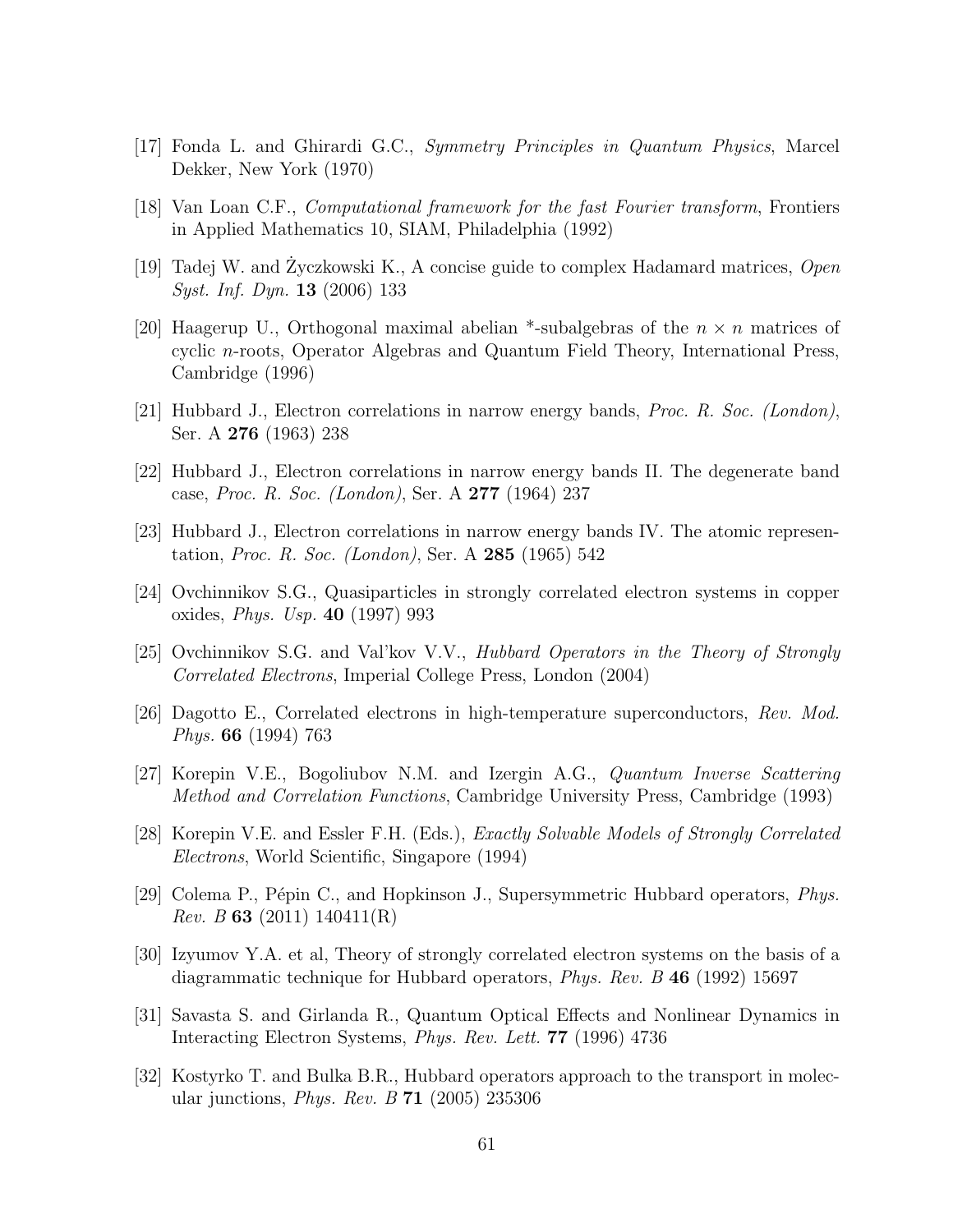- <span id="page-62-1"></span><span id="page-62-0"></span>[33] Kiselev M.N., Kikoin K., Avishai Y., and Richert J., Decoherence and dephasing in Kondo tunneling through double quantum dots, *Phys. Rev. B* 74 (2006) 115306
- [34] Bulka B.R., Kostyrko T., Tolea M., and Dinu I.V., Correlated electrons and transport in a quantum point contact and in a double-quantum-dot system, *J. Phys. Condens. Matter* 19 (2007) 255211
- <span id="page-62-3"></span><span id="page-62-2"></span>[35] Turnbull H.W., On Differentiating a Matrix, *Proc. Edinburgh Math. Soc.* 11, Ser. 2, (1927) 111
- [36] Mielnik B. and Rosas-Ortiz O., *Quantum Mechanical Laws*, in Fundamentals of Physics [Morán-López J.L. Ed.], Encyclopedia of Life Support Systems (EOLSS), Developed under the Auspices of the UNESCO, Eolss Publishers, Oxford, United Kingdom (2007/Rev. 2009)
- <span id="page-62-5"></span><span id="page-62-4"></span>[37] Hadamard J., Resolution d'une question relative aux determinants, *Bull. Sci. Math.* 17 (1893) 240
- [38] Sylvester J.J., Thoughts on inverse orthogonal matrices, simultaneous signsuccessions, and tessellated pavements in two or more colors, with applications to Newton's rule, ornamental tile-work, and the theory of numbers, *Phil. Mag.* 34 (1867) 461
- <span id="page-62-6"></span>[39] Banica T., Nechita I., and Zyczkowwski K., Almost Hadamard matrices: General theory and examples, *Open Syst. Inf. Dyn.* 19 (2012) 1
- <span id="page-62-7"></span>[40] Anderson P.W., The Resonating Valence Bond State in La2CuO4 and Superconductivity, *Science* 235 (1987) 1196
- <span id="page-62-8"></span>[41] Zhang F.C. and Rice T.M., Effective Hamiltonian for the superconducting  $Cu$  oxides, *Phys. Rev. B* 37 (1988) 3759
- <span id="page-62-9"></span>[42] Foussats A., Greco A., and Zandron O.S., Dynamical Model and Path Integral Formalism for Hubbard operators, *Int. J. Theor. Phys.* 38 (1999) 1439
- <span id="page-62-11"></span><span id="page-62-10"></span>[43] Foussats A., Greco A., and Zandron O.S., First-Order Lagragians and Path-Integral Quantization in the t-J Model, *Ann. Phys.* 275 (1999) 238
- [44] Foussats A., Greco A., and Zandron O.S., Perturbative Formalism in the t-J Model: Diagrammatics and Feynman Rules, *Ann. Phys.* 279 (2000) 263
- <span id="page-62-12"></span>[45] Foussats A. and Greco A., Large-N expansion based on the Hubbard operator path integral representation and its application to the t-J model, *Phys. Rev. B* 65 (2002) 195107
- [46] Foussats A. and Greco A., Large-N expansion based on the Hubbard operator path integral representation and its application to the t-J model II. The case for finite J, *Phys. Rev. B* 70 (2004) 205123